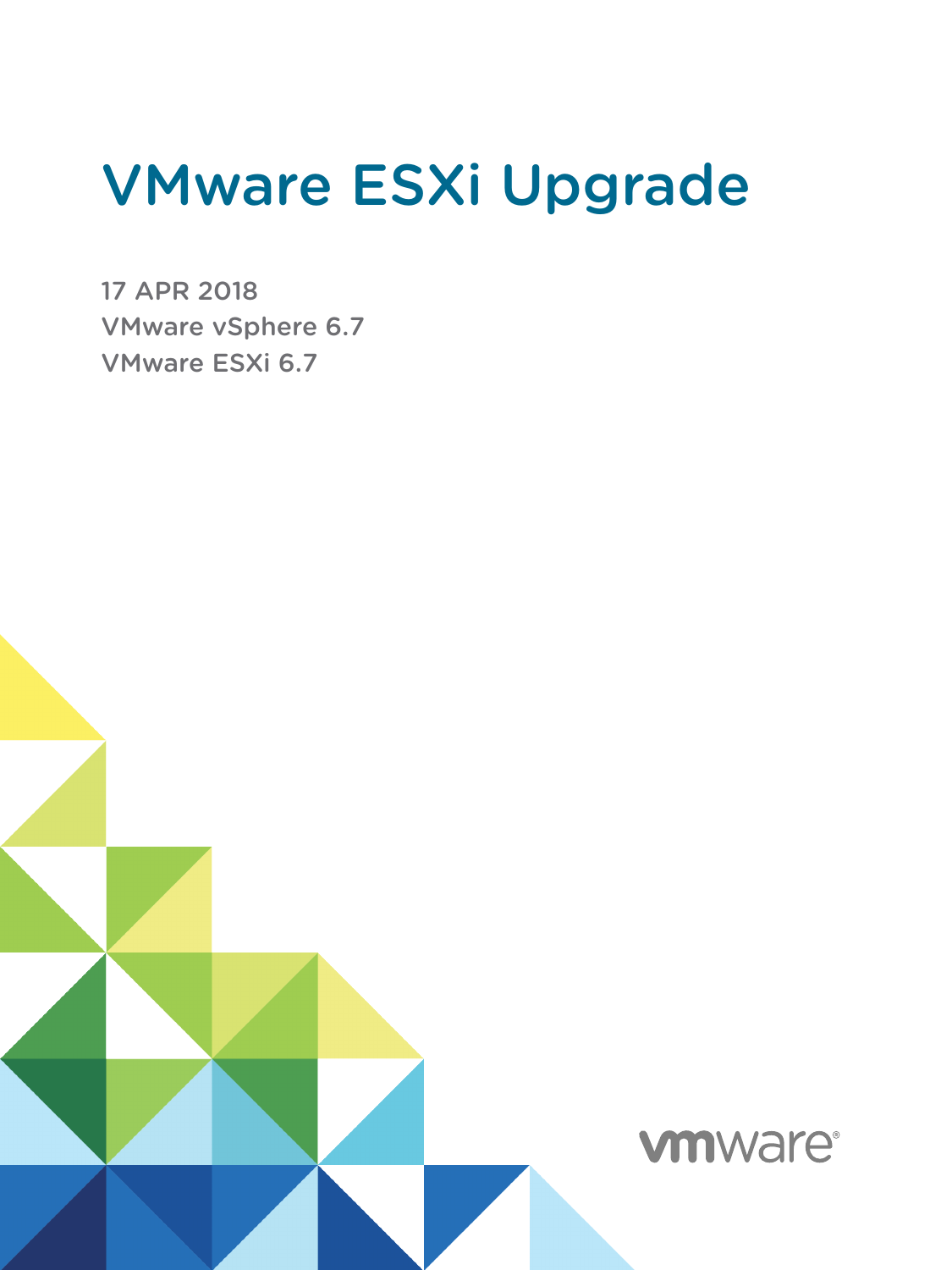You can find the most up-to-date technical documentation on the VMware website at:

<https://docs.vmware.com/>

If you have comments about this documentation, submit your feedback to

[docfeedback@vmware.com](mailto:docfeedback@vmware.com)

**VMware, Inc.** 3401 Hillview Ave. Palo Alto, CA 94304 www.vmware.com

Copyright <sup>©</sup> 2018 VMware, Inc. All rights reserved. [Copyright and trademark information](http://pubs.vmware.com/copyright-trademark.html).

VMware, Inc. 2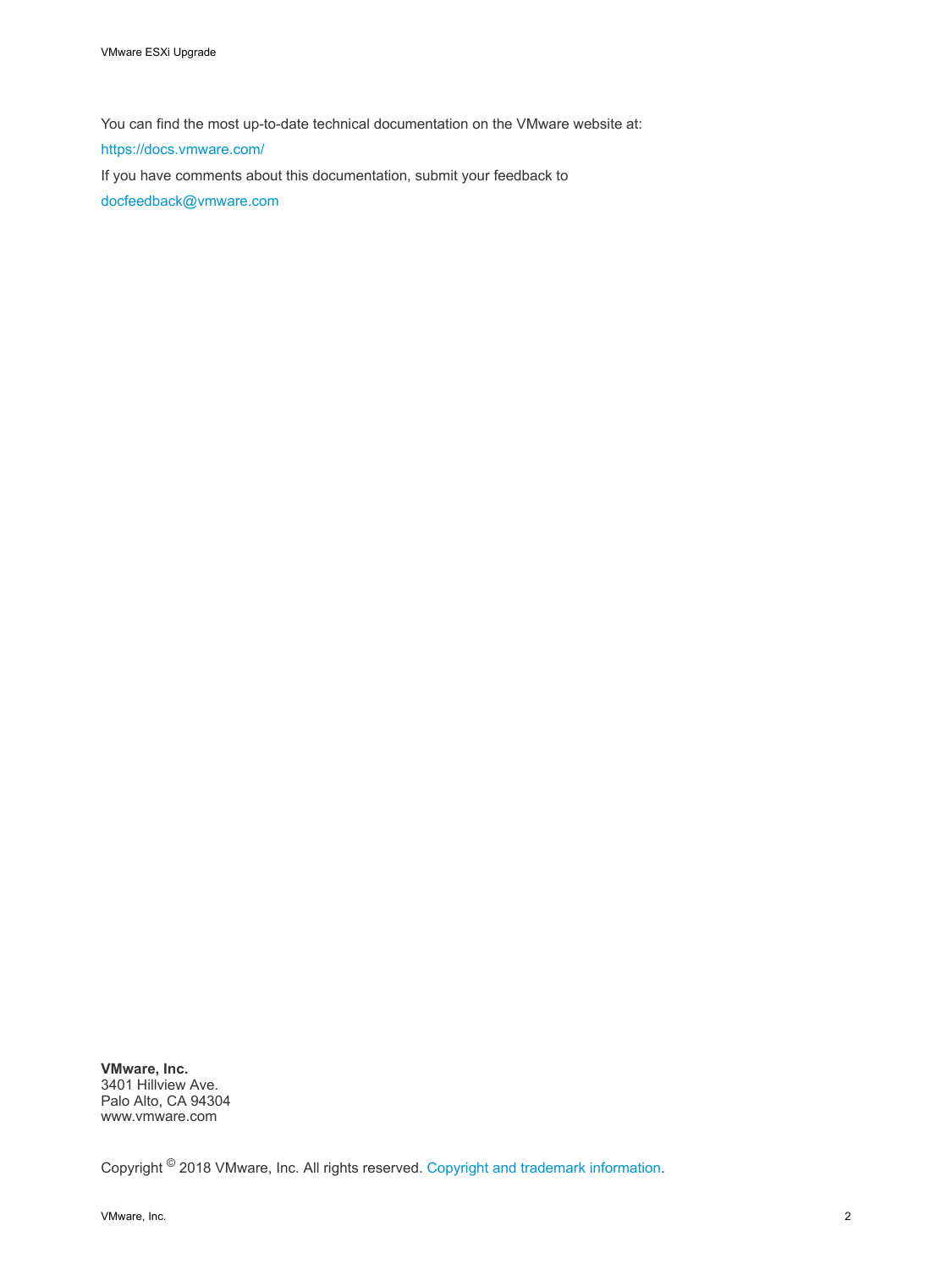## **Contents**

- **1** [About VMware ESXi Upgrade 4](#page-3-0)
- **2** [Introduction to vSphere Upgrade 5](#page-4-0) Ov[erview of the vSphere Upgrade Process 5](#page-4-0)

#### **3** [Upgrading ESXi Hosts 10](#page-9-0)

ES[Xi Requirements 10](#page-9-0) Bef[ore Upgrading ESXi Hosts 20](#page-19-0) Up[grade Hosts Interactively 33](#page-32-0) Inst[alling or Upgrading Hosts by Using a Script 34](#page-33-0) PX[E Booting the ESXi Installer 49](#page-48-0) Up[grading Hosts by Using esxcli Commands 56](#page-55-0) Aft[er You Upgrade ESXi Hosts 69](#page-68-0)

#### **4** [Using vSphere Auto Deploy to Reprovision Hosts 74](#page-73-0)

Intr[oduction to vSphere Auto Deploy 74](#page-73-0) Pre[paring for vSphere Auto Deploy 77](#page-76-0) Re[provisioning Hosts 83](#page-82-0)

#### **5** [Collect Logs to Troubleshoot ESXi Hosts 89](#page-88-0)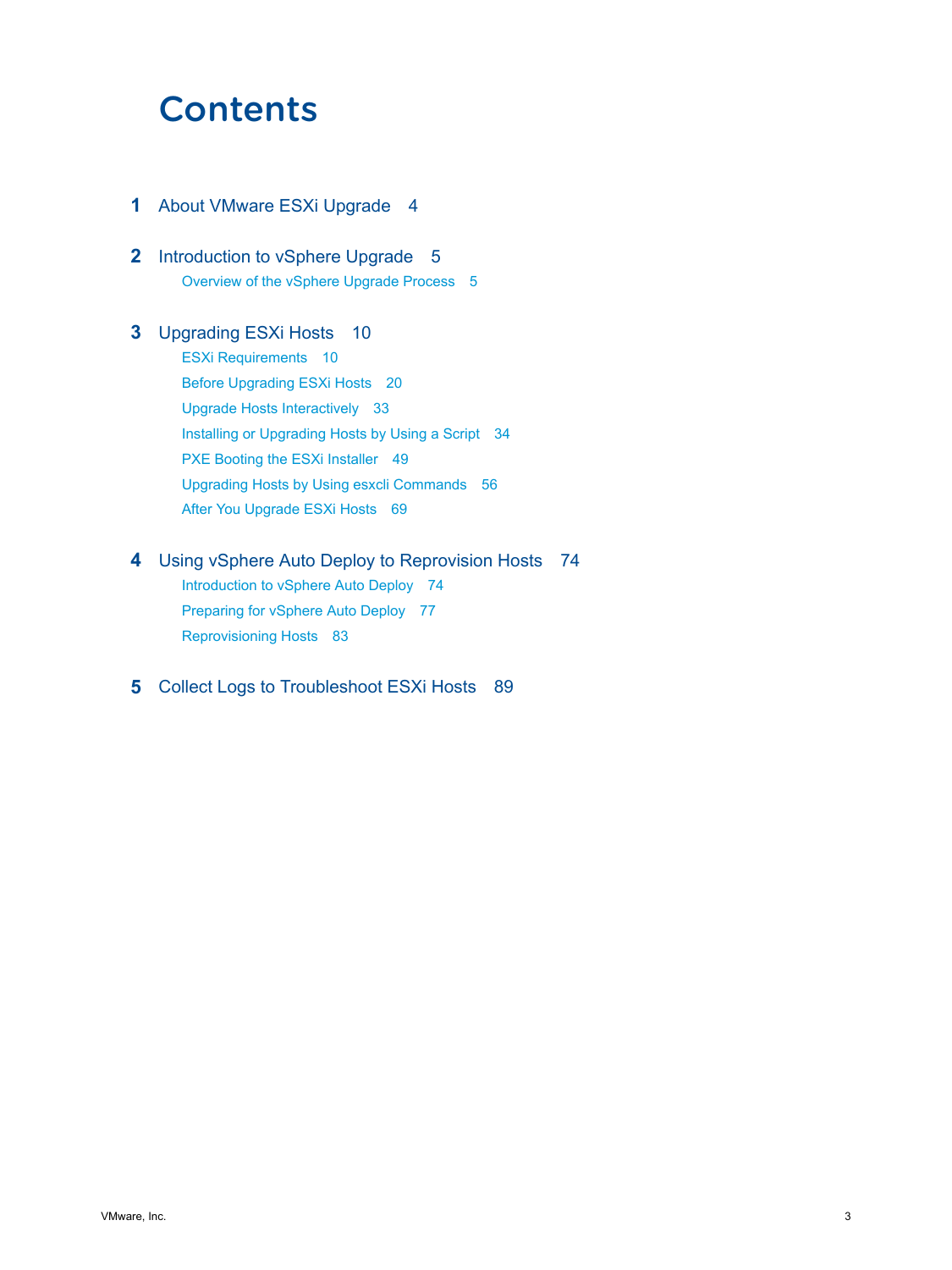# <span id="page-3-0"></span>About VMware ESXi Upgrade 1

*VMware ESXi Upgrade* describes how to upgrade VMware ESXi™ to the current version.

## Intended Audience

*VMware ESXi Upgrade* is for anyone who needs to upgrade from earlier versions of ESXi. These topics are for experienced Microsoft Windows or Linux system administrators who are familiar with virtual machine technology and data center operations.

## vSphere Web Client and vSphere Client

Task instructions in this guide are based on the vSphere Web Client. You can also perform most of the tasks in this guide by using the new vSphere Client. The new vSphere Client user interface terminology, topology, and workflow are closely aligned with the same aspects and elements of the vSphere Web Client user interface. You can apply the vSphere Web Client instructions to the new vSphere Client unless otherwise instructed.

**Note** In vSphere 6.7, most of the vSphere Web Client functionality is implemented in the vSphere Client. For an up-to-date list of the unsupported functionality, see [Functionality Updates for the vSphere Client](http://www.vmware.com/info?id=1413).

## VMware Technical Publications Glossary

VMware Technical Publications provides a glossary of terms that might be unfamiliar to you. For definitions of terms as they are used in VMware technical documentation, go to <http://www.vmware.com/support/pubs>.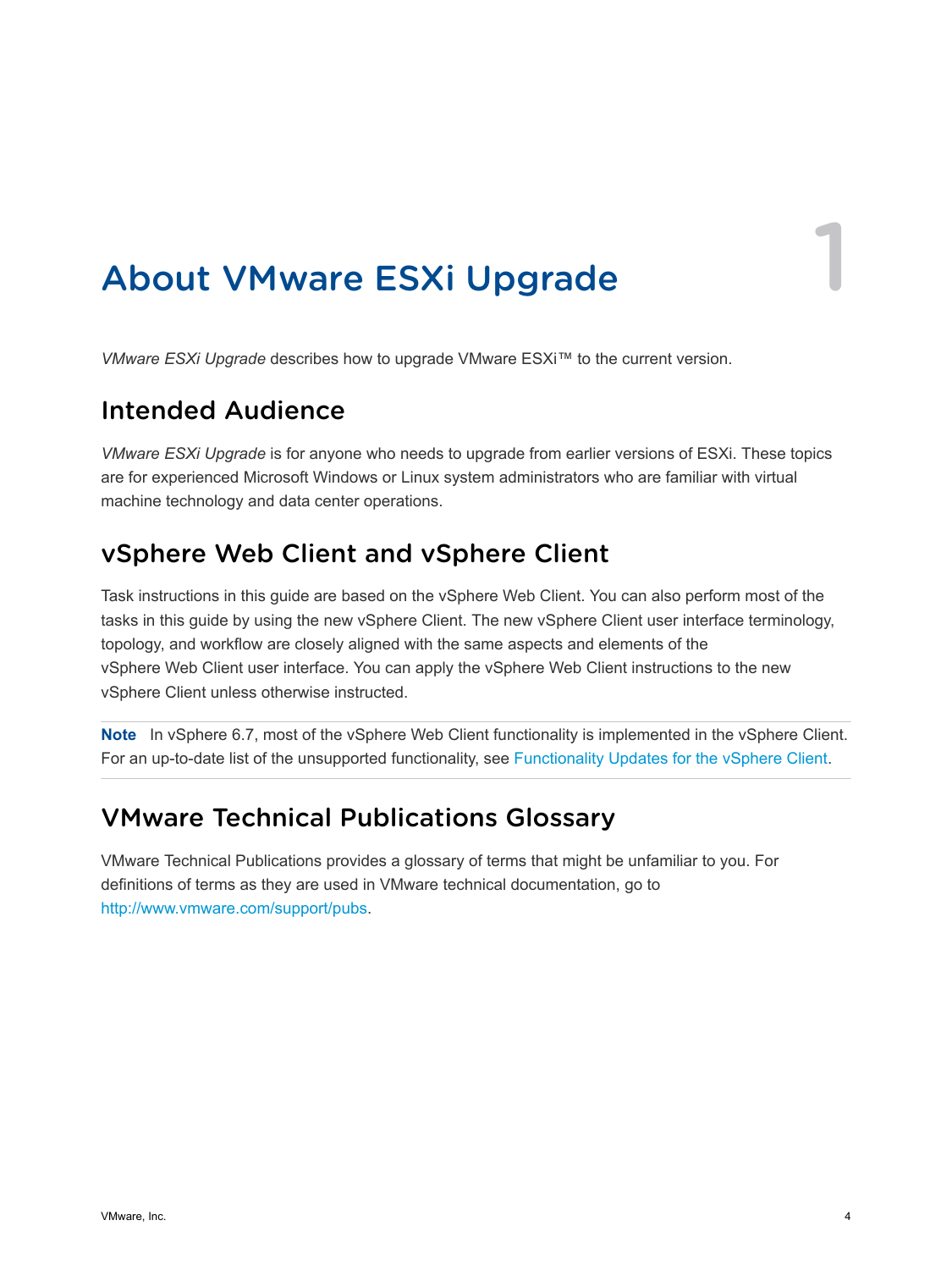# <span id="page-4-0"></span>Introduction to vSphere<br>Upgrade 2

vSphere 6.7 provides many options for upgrading your vSphere deployment. For a successful vSphere upgrade, you must understand the upgrade options, the configuration details that impact the upgrade process, and the sequence of tasks.

The two core components of vSphere are VMware ESXi™ and VMware vCenter Server™. ESXi is the virtualization platform on which you can create and run virtual machines and virtual appliances. vCenter Server is a service that acts as a central administrator for ESXi hosts connected in a network. You use the vCenter Server system to pool and manage the resources of multiple hosts. vCenter Server Appliance is a preconfigured Linux OS--based virtual machine optimized for running the vCenter Server system and the vCenter Server components.

Starting with vSphere 6.0, important required services for running vCenter Server and the vCenter Server components are included in the Platform Services Controller.

Based on your existing vCenter Server configuration details, you can upgrade to one of the following deployment types:

## Overview of the vSphere Upgrade Process

vSphere is a sophisticated product with multiple components to upgrade. Understanding the required sequence of tasks is vital for a successful vSphere upgrade.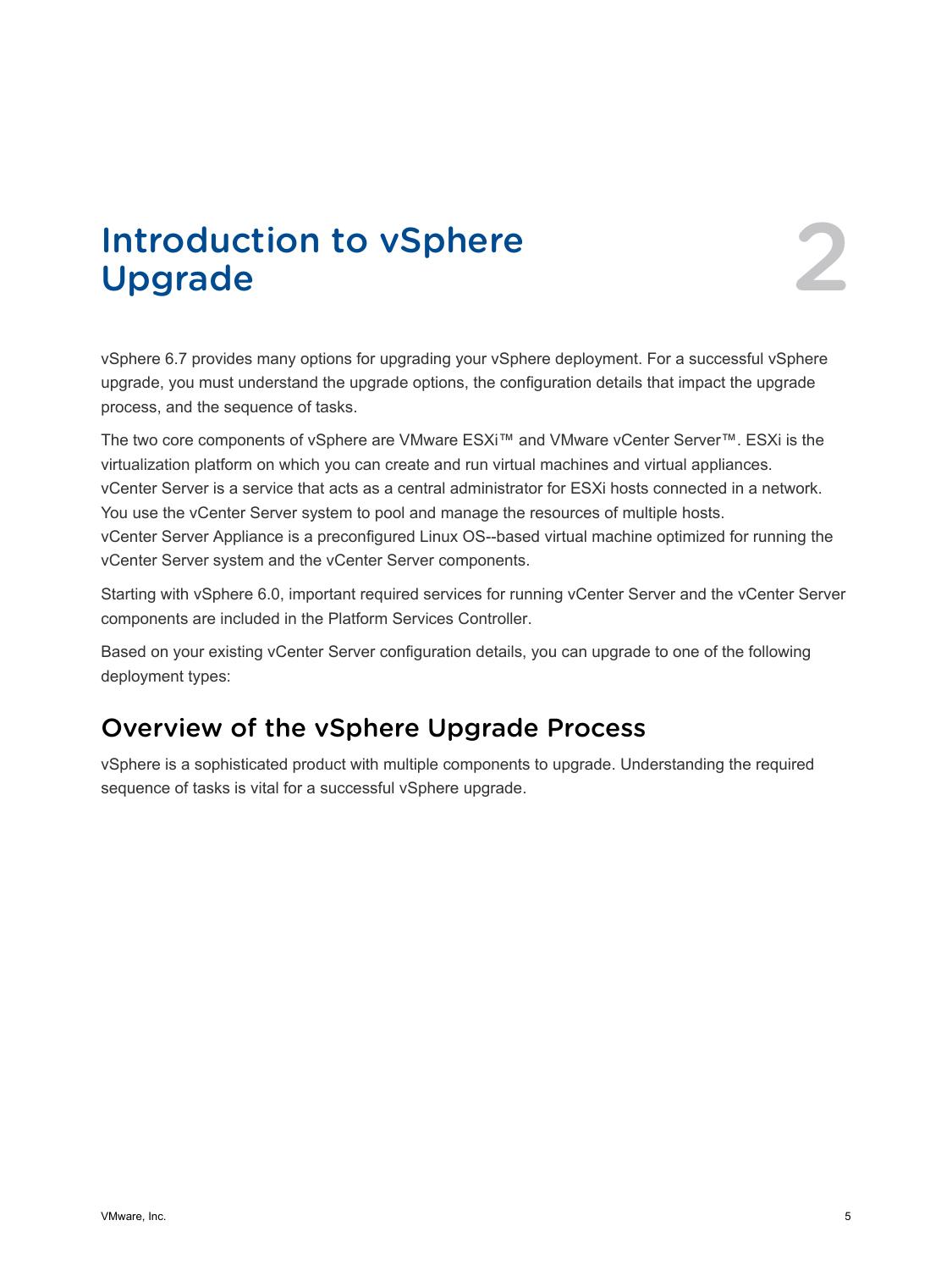



Upgrading vSphere includes the following tasks:

- 1 Read the vSphere release notes.
- 2 Verify that you have backed up your configuration.
- 3 If your vSphere system includes VMware solutions or plug-ins, verify that they are compatible with the vCenter Server or vCenter Server Appliance version to which you are upgrading. See *VMware Product Interoperability Matrix* at [http://www.vmware.com/resources/compatibility/sim/interop\\_matrix.php](http://www.vmware.com/resources/compatibility/sim/interop_matrix.php)
- 4 Upgrade vCenter Server.

For detailed instructions, see *vCenter Server Upgrade*

- 5 If you are using vSphere Update Manager, upgrade it. Refer to the VMware vSphere Update Manager documentation.
- 6 Upgrade your ESXi hosts. See [Overview of the ESXi Host Upgrade Process](#page-6-0).
- 7 To ensure sufficient disk storage for log files, consider setting up a syslog server for remote logging. Setting up logging on a remote host is especially important for hosts with limited local storage.

See [Required Free Space for System Logging](#page-16-0) and [Configure Syslog on ESXi Hosts](#page-71-0).

8 Upgrade your VMs and virtual appliances, manually or by using vSphere Update Manager, to perform an orchestrated upgrade.

See [Upgrading Virtual Machines and VMware Tools](#page-8-0)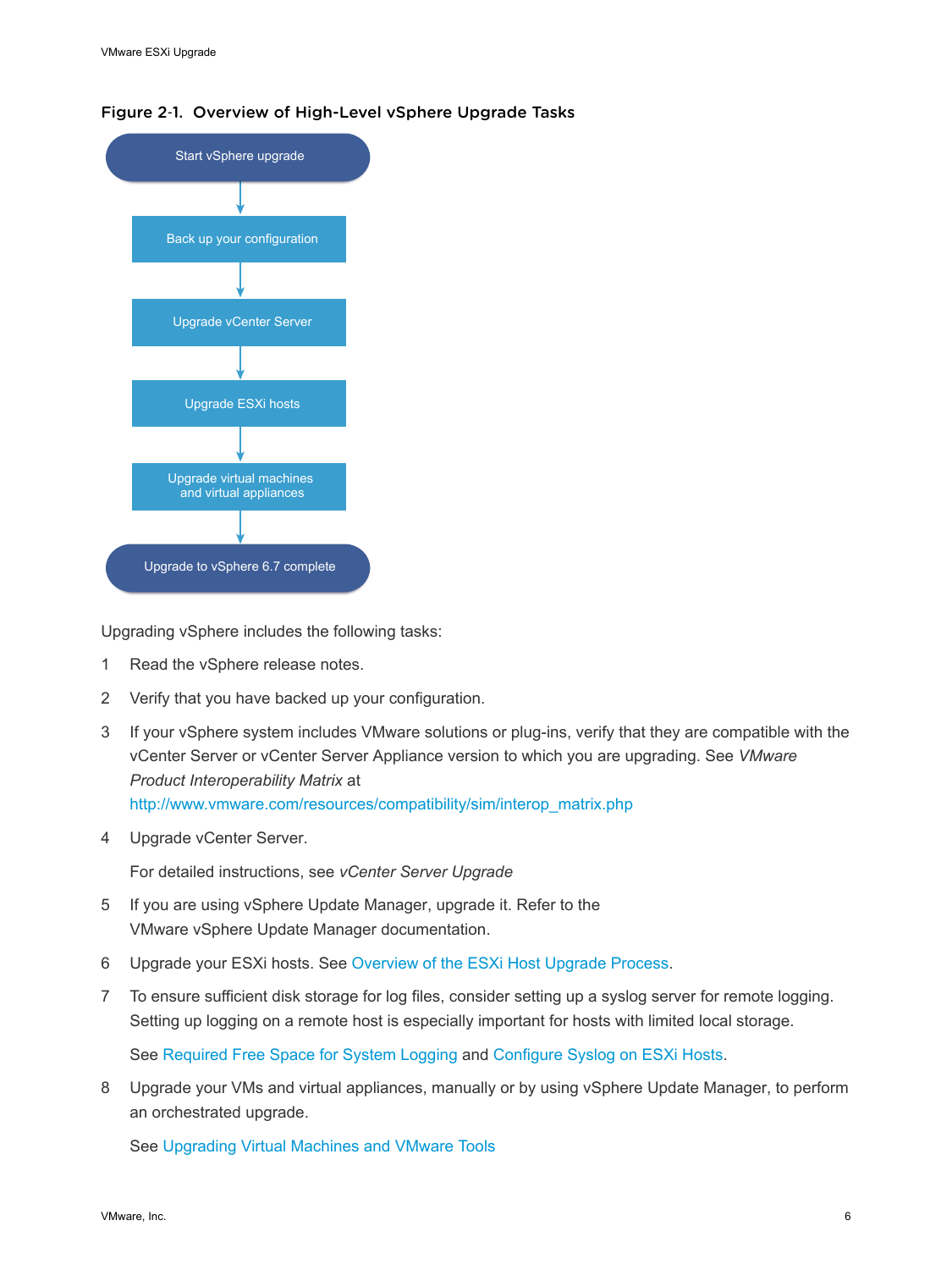## <span id="page-6-0"></span>Overview of the ESXi Host Upgrade Process

VMware provides several ways to upgrade ESXi version 6.0.x and version 6.5.x hosts toESXi 6.7.

The details and level of support for an upgrade to ESXi 6.7 depend on the host to be upgraded and the upgrade method that you use. Verify support for the upgrade path from your current version of ESXi to the version to which you are upgrading. See VMware Product Interoperability Matrixes at [http://www.vmware.com/resources/compatibility/sim/interop\\_matrix.php.](http://www.vmware.com/resources/compatibility/sim/interop_matrix.php)

You can upgrade a ESXi 6.0.x host or 6.5.x host, asynchronously released driver or other third-party customizations, interactive upgrade from CD or DVD, scripted upgrade, or upgrade with vSphere Update Manager. When you upgrade an ESXi 6.0.x host or 6.5.x host that has custom VIBs to version 6.7, the custom VIBs are migrated. See [Upgrading Hosts That Have Third-Party Custom VIBs](#page-21-0).

#### Figure 2‑2. Overview of the ESXi Host Upgrade Process

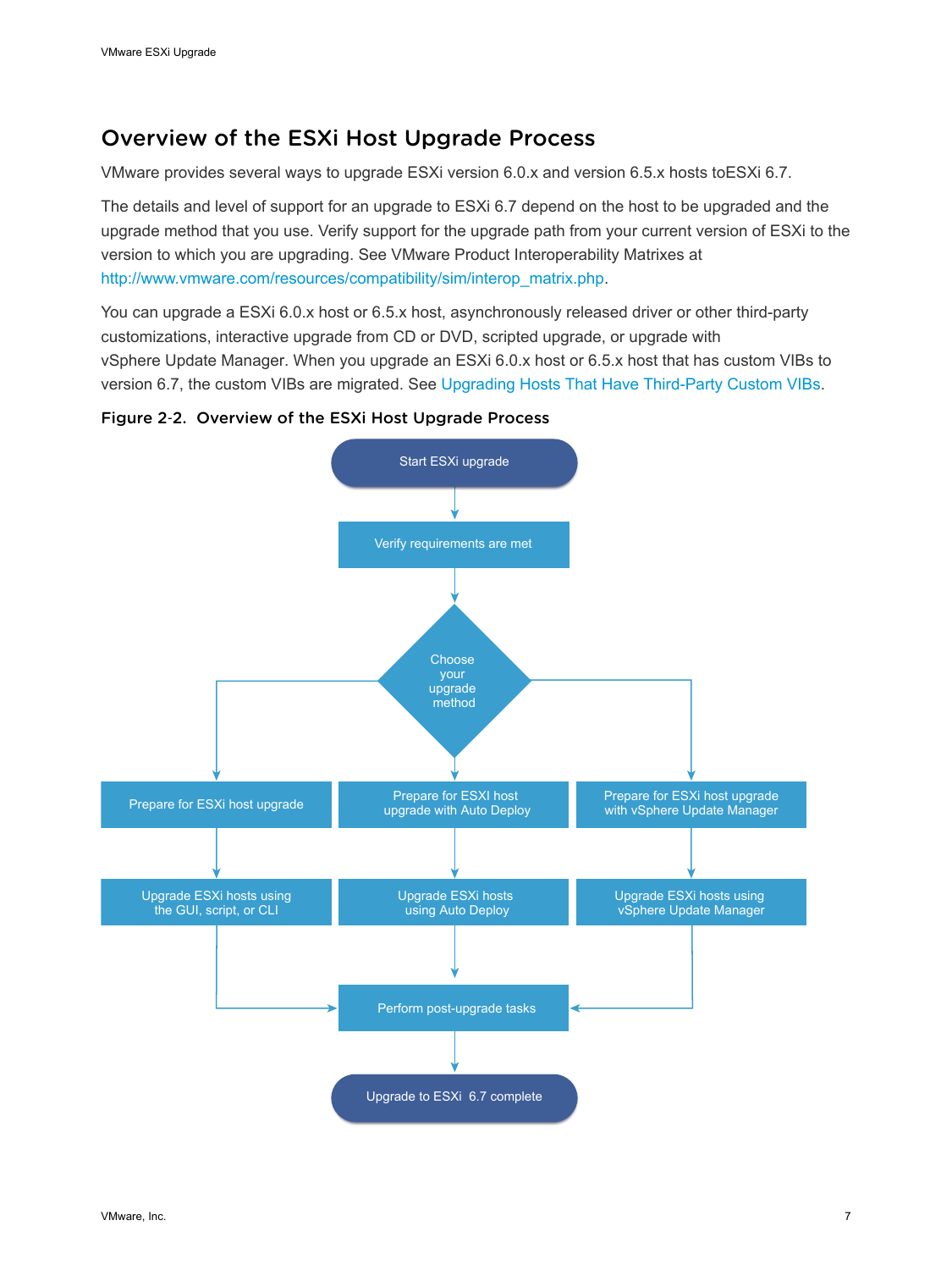High level steps for upgrading ESXi:

- 1 Verify that your system meets the upgrade requirements. See [ESXi Requirements.](#page-9-0)
- 2 Prepare your environment before upgrading. See [Before Upgrading ESXi Hosts.](#page-19-0)
- 3 Determine where you want to locate and boot the ESXi installer. See [Media Options for Booting the](#page-21-0) [ESXi Installer](#page-21-0). If you are PXE-booting the installer, verify that your network PXE infrastructure is properly set up. See [PXE Booting the ESXi Installer](#page-26-0).
- 4 Upgrade ESXi. See [Chapter 3 Upgrading ESXi Hosts](#page-9-0)
- 5 After upgrading ESXi hosts, you must reconnect the hosts to the vCenter Server and reapply the licenses. See [After You Upgrade ESXi Hosts.](#page-68-0)

Methods supported for direct upgrade to ESXi 6.7 are:

- Use the interactive graphical user interface (GUI) installer from CD, DVD, or USB drive.
- Scripted upgrade.
- Use the esxcli command line interface (CLI).
- **Now 1** vSphere Auto Deploy. If the ESXi host was deployed by using vSphere Auto Deploy, you can use vSphere Auto Deploy to reprovision the host with a 6.7 image.
- **No vSphere Update Manager.**

| <b>Graphical User</b><br>Interface (GUI) Installer | Upgrade interactively by using an ESXi installer ISO image on CD/DVD or<br>USB flash drive. You can run the ESXi 6.7 installer from a CD/DVD or USB<br>flash drive to do an interactive upgrade. This method is appropriate for<br>deployments with a small number of hosts. The installer works the same as<br>for a fresh installation, but if you select a target disk that already contains<br>an ESXi installation, the installer upgrades the host to 6.7. The installer also<br>gives you the option to migrate some existing host settings and<br>configuration files and to preserve the existing VMFS datastore. See<br>Upgrade Hosts Interactively. |
|----------------------------------------------------|----------------------------------------------------------------------------------------------------------------------------------------------------------------------------------------------------------------------------------------------------------------------------------------------------------------------------------------------------------------------------------------------------------------------------------------------------------------------------------------------------------------------------------------------------------------------------------------------------------------------------------------------------------------|
| <b>Perform a Scripted</b><br><b>Upgrade</b>        | You can upgrade hosts from ESXi 6.0.x and ESXi 6.5.x to ESXi 6.7 by<br>running an update script for an efficient, unattended upgrade. Scripted<br>upgrades provide an efficient way to deploy multiple hosts. You can use a<br>script to upgrade ESXi from a CD, DVD, or USB flash drive, or by<br>specifying a preboot execution environment (PXE) for the installer. You can<br>also call a script from an interactive installation. See Installing or Upgrading<br>Hosts by Using a Script.                                                                                                                                                                 |
| esxcli Command Line<br>Interface                   | You can use the esxcli command-line utility for ESXi to upgrade ESXi<br>6.0.x hosts or ESXi 6.5.x hosts to ESXi 6.7 hosts. See Upgrading Hosts by<br>Using esxcli Commands.                                                                                                                                                                                                                                                                                                                                                                                                                                                                                    |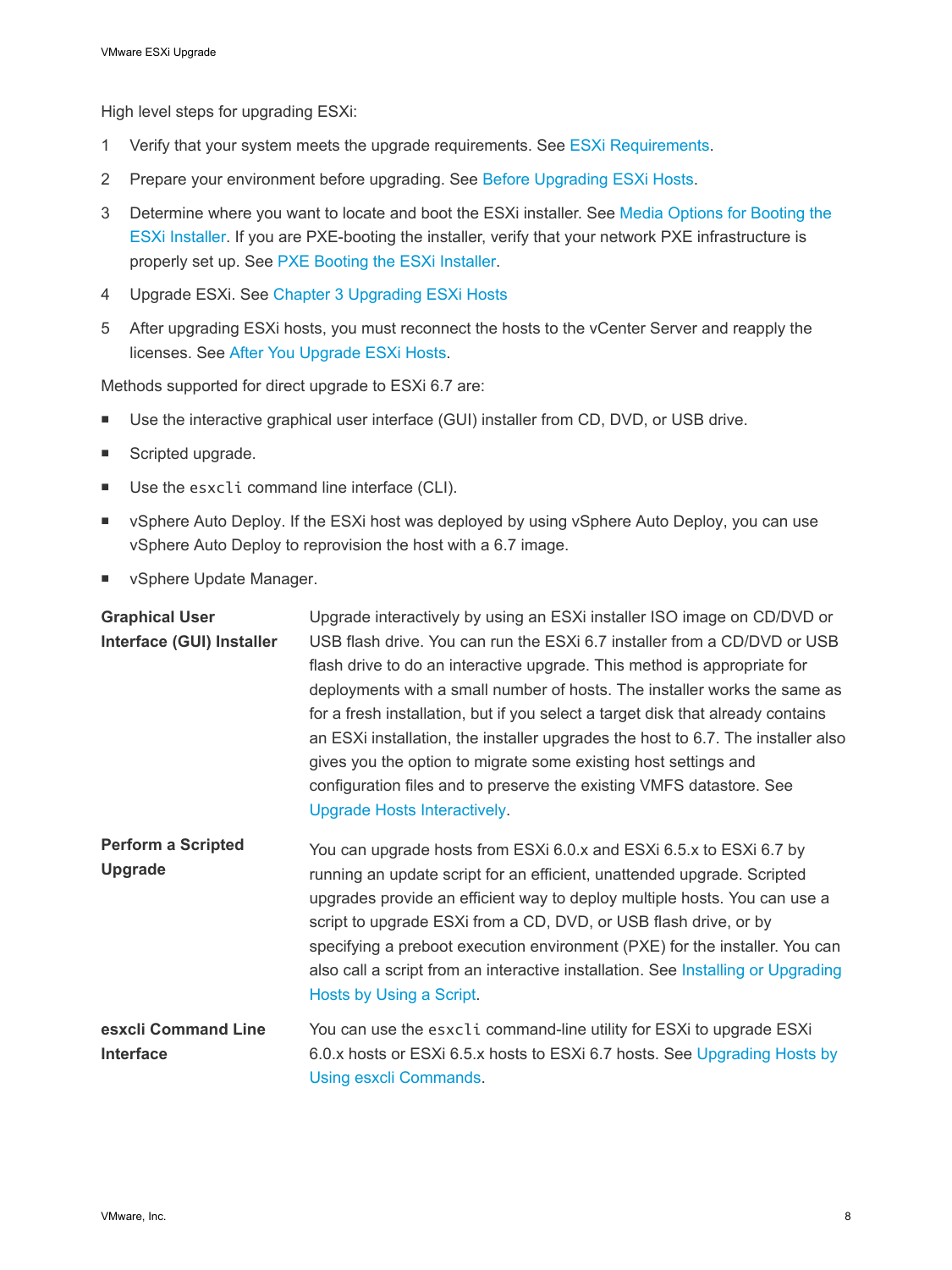<span id="page-8-0"></span>

| vSphere Auto Deploy              | If an ESXI host is deployed with vSphere Auto Deploy, you can use<br>vSphere Auto Deploy to reprovision the host and reboot it with a new image<br>profile. This profile contains an ESXi upgrade or patch, a host configuration<br>profile, and optionally, third-party drivers or management agents that are<br>provided by VMware partners. You can build custom images by using<br>vSphere ESXi Image Builder CLI. See Chapter 4 Using vSphere Auto<br>Deploy to Reprovision Hosts.                    |
|----------------------------------|------------------------------------------------------------------------------------------------------------------------------------------------------------------------------------------------------------------------------------------------------------------------------------------------------------------------------------------------------------------------------------------------------------------------------------------------------------------------------------------------------------|
| vSphere Update<br><b>Manager</b> | vSphere Update Manager is software for upgrading, migrating, updating,<br>and patching clustered hosts, virtual machines, and guest operating<br>systems. vSphere Update Manager orchestrates host and virtual machine<br>upgrades. If your site uses vSphere Update Manager, VMware<br>recommends that you use vSphere Update Manager. For instructions about<br>performing an orchestrated virtual machine upgrade, see the Installing and<br>Administering VMware vSphere Update Manager documentation. |

The esxupdate and vihostupdate utilities are not supported for ESXi 6.7 upgrades.

## Upgrading Virtual Machines and VMware Tools

After you upgrade ESXi hosts, you can upgrade the virtual machines on the host to take advantage of new features.

VMware offers the following tools for upgrading virtual machines:

| vSphere Web Client               | Requires you to perform the virtual machine upgrade one step at a time,<br>but does not require vSphere Update Manager. See the information about<br>upgrading virtual machines in the vSphere Virtual Machine Administration<br>documentation.                                                                                   |
|----------------------------------|-----------------------------------------------------------------------------------------------------------------------------------------------------------------------------------------------------------------------------------------------------------------------------------------------------------------------------------|
| vSphere Update<br><b>Manager</b> | Automates the process of upgrading and patching virtual machines, thereby<br>ensuring that the steps occur in the correct order. You can use Update<br>Manager to directly upgrade the virtual machine hardware version and<br>VMware Tools. See the Installing and Administering VMware vSphere<br>Update Manager documentation. |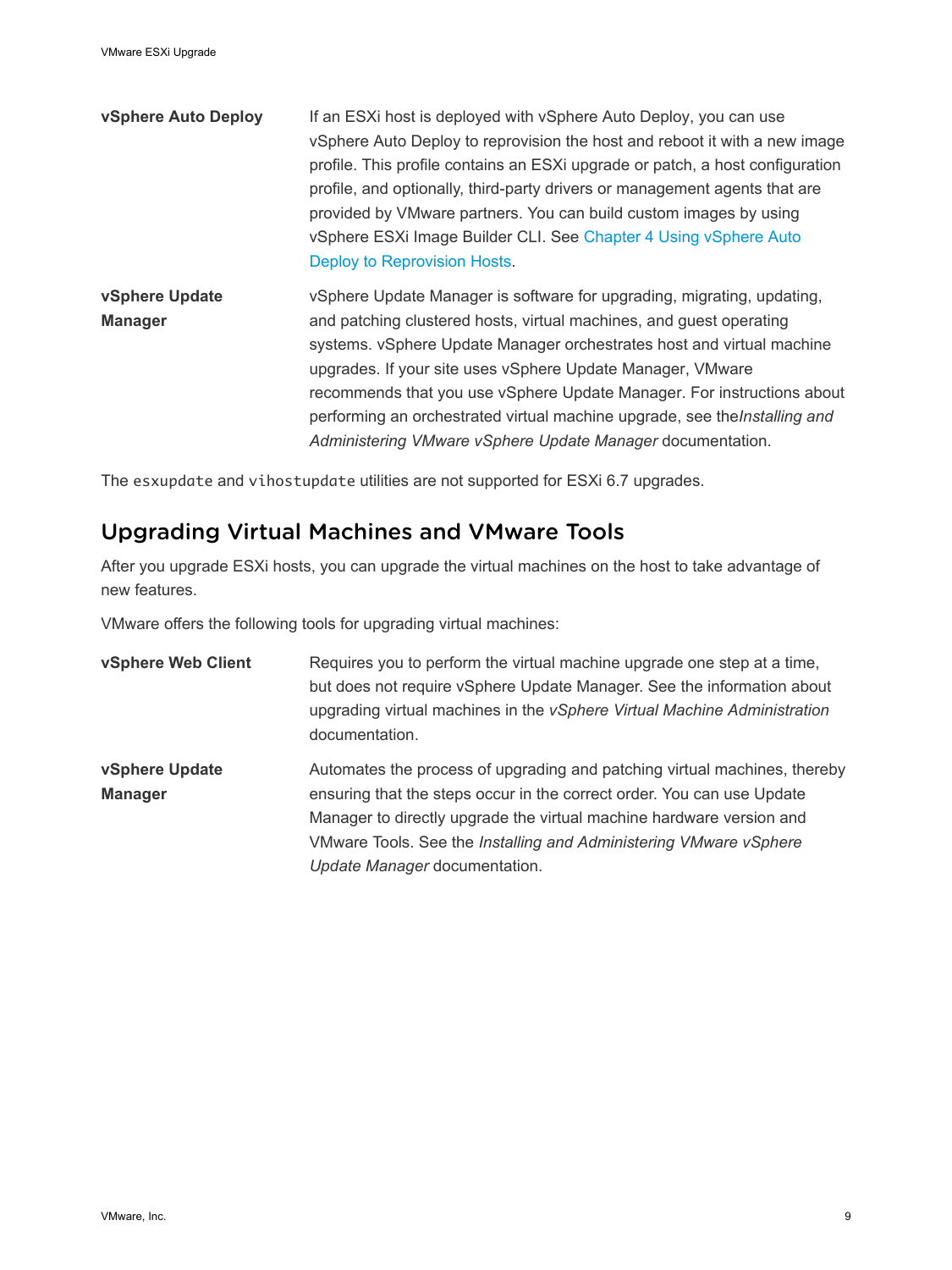# <span id="page-9-0"></span>Upgrading ESXi Hosts 3

After you upgrade vCenter Serverand vSphere Update Manager, upgrade ESXi hosts. You can upgrade ESXi 6.0.x and 6.5.x hosts directly to ESXi 6.7.

To upgrade hosts, you can use the tools and methods that are described in [Overview of the ESXi Host](#page-6-0) [Upgrade Process](#page-6-0).

**Caution** If you upgrade hosts managed by vCenter Server, you must upgrade to vCenter Server before you upgrade ESXi. If you do not upgrade in the correct order, you can lose data and lose access to servers.

This chapter includes the following topics:

- **ESXi Requirements**
- [Before Upgrading ESXi Hosts](#page-19-0)
- **n** [Upgrade Hosts Interactively](#page-32-0)
- [Installing or Upgrading Hosts by Using a Script](#page-33-0)
- [PXE Booting the ESXi Installer](#page-48-0)
- **n** [Upgrading Hosts by Using esxcli Commands](#page-55-0)
- [After You Upgrade ESXi Hosts](#page-68-0)

## ESXi Requirements

To install or upgrade ESXi, your system must meet specific hardware and software requirements.

## ESXi Hardware Requirements

Make sure the host meets the minimum hardware configurations supported by ESXi6.7.

#### Hardware and System Resources

To install or upgrade ESXi, your hardware and system resources must meet the following requirements:

■ Supported server platform. For a list of supported platforms, see the *VMware Compatibility Guide* at <http://www.vmware.com/resources/compatibility>.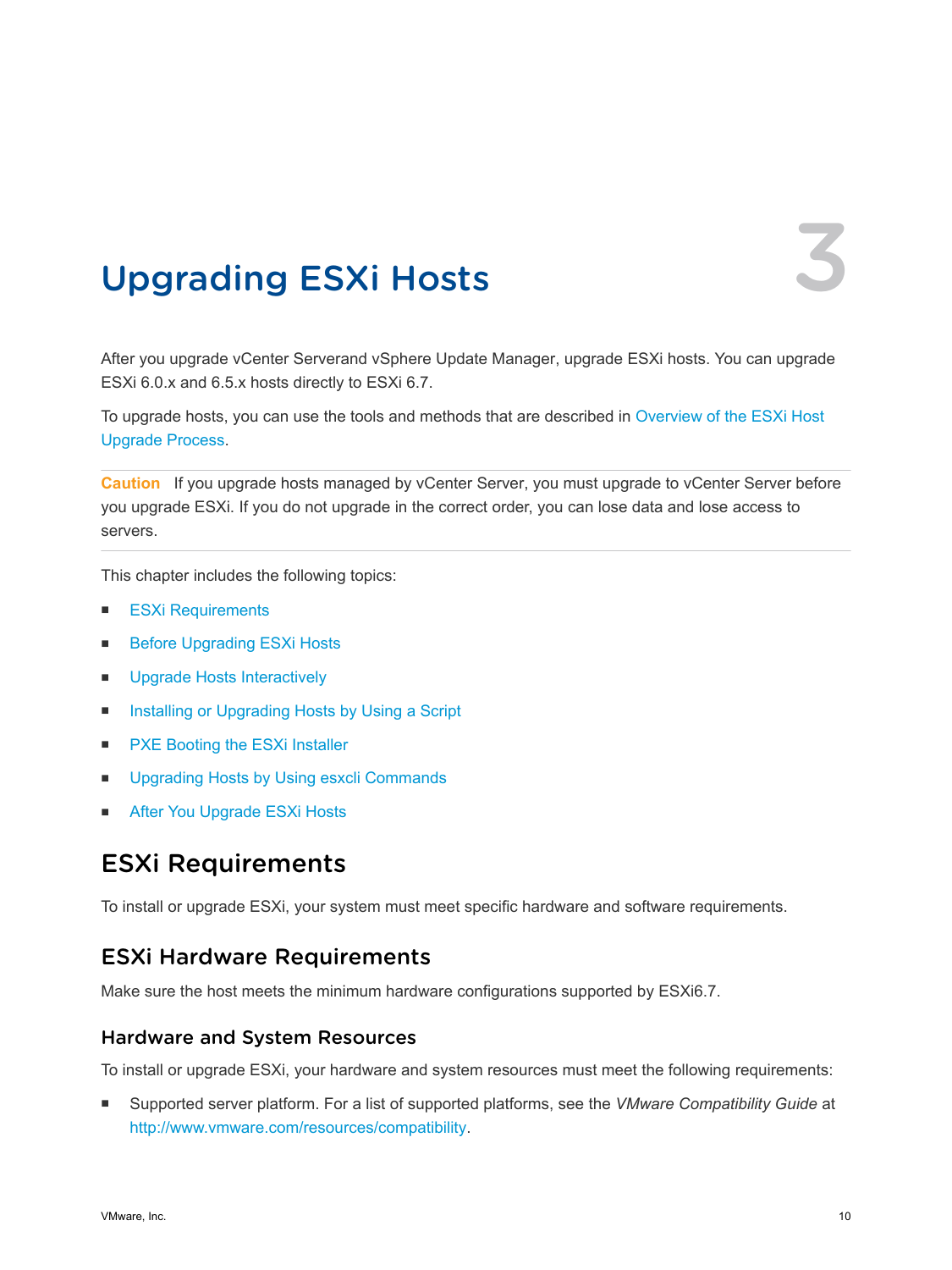- ESXi 6.7 requires a host machine with at least two CPU cores.
- ESXi 6.7 supports 64-bit x86 processors released after September 2006. This includes a broad range of multi-core processors. For a complete list of supported processors, see the VMware compatibility guide at<http://www.vmware.com/resources/compatibility>.
- ESXi 6.7 requires the NX/XD bit to be enabled for the CPU in the BIOS.
- ESXi 6.7 requires a minimum of 4 GB of physical RAM. It is recommended to provide at least 8 GB of RAM to run virtual machines in typical production environments.
- To support 64-bit virtual machines, support for hardware virtualization (Intel VT-x or AMD RVI) must be enabled on x64 CPUs.
- One or more Gigabit or faster Ethernet controllers. For a list of supported network adapter models, see the *VMware Compatibility Guide* at [http://www.vmware.com/resources/compatibility.](http://www.vmware.com/resources/compatibility)
- **EXECSI disk or a local, non-network, RAID LUN with unpartitioned space for the virtual machines.**
- For Serial ATA (SATA), a disk connected through supported SAS controllers or supported on-board SATA controllers. SATA disks are considered remote, not local. These disks are not used as a scratch partition by default because they are seen as remote.

**Note** You cannot connect a SATA CD-ROM device to a virtual machine on an ESXi 6.7 host. To use the SATA CD-ROM device, you must use IDE emulation mode.

#### Storage Systems

For a list of supported storage systems, see the *VMware Compatibility Guide* at <http://www.vmware.com/resources/compatibility>. For Software Fibre Channel over Ethernet (FCoE), see [Installing and Booting ESXi with Software FCoE.](#page-31-0)

#### ESXi Booting Requirements

vSphere 6.7 supports booting ESXi hosts from the Unified Extensible Firmware Interface (UEFI). With UEFI, you can boot systems from hard drives, CD-ROM drives, or USB media.

Starting with vSphere 6.7, VMware Auto Deploy supports network booting and provisioning of ESXi hosts with UEFI.

ESXi can boot from a disk larger than 2 TB if the system firmware and the firmware on any add-in card that you are using support it. See the vendor documentation.

**Note** Changing the boot type from legacy BIOS to UEFI after you install ESXi 6.7 might cause the host to fail to boot. In this case, the host displays an error message similar to Not a VMware boot bank. Changing the host boot type between legacy BIOS and UEFI is not supported after you install ESXi 6.7.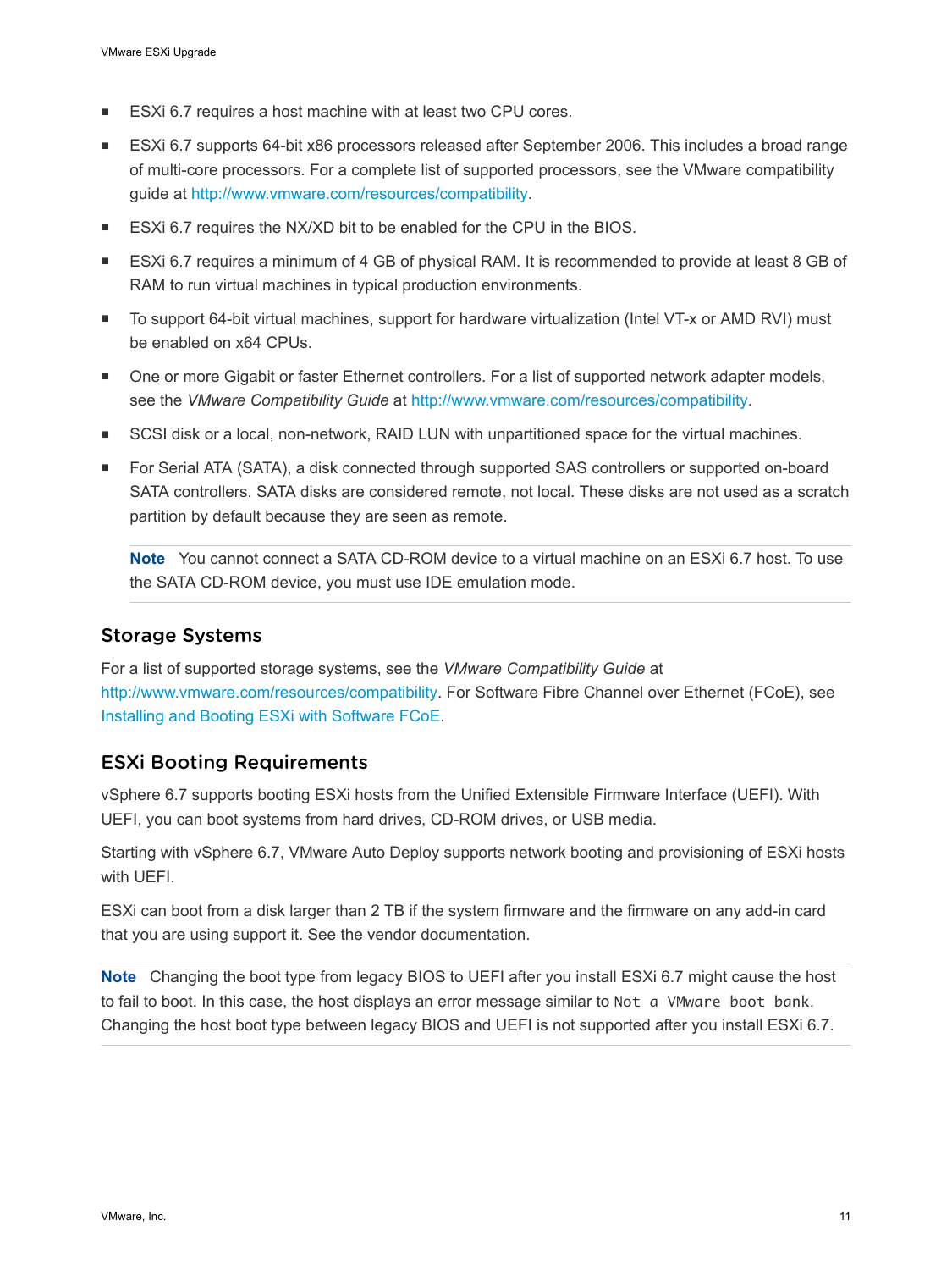#### Storage Requirements for ESXi 6.7 Installation or Upgrade

Installing ESXi 6.7 or upgrading to ESXi 6.7 requires a boot device that is a minimum of 1 GB. When booting from a local disk, SAN or iSCSI LUN, a 5.2-GB disk is required to allow for the creation of the VMFS volume and a 4-GB scratch partition on the boot device. If a smaller disk or LUN is used, the installer attempts to allocate a scratch region on a separate local disk. If a local disk cannot be found the scratch partition, /scratch, is on the ESXi host ramdisk, linked to /tmp/scratch. You can reconfigure /scratch to use a separate disk or LUN. For best performance and memory optimization, do not leave /scratch on the ESXi host ramdisk.

To reconfigure /scratch, see the topic "Set the Scratch Partition from the vSphere Web Client" in the *vCenter Server Installation and Setup* documentation.

Due to the I/O sensitivity of USB and SD devices, the installer does not create a scratch partition on these devices. When installing or upgrading on USB or SD devices, the installer attempts to allocate a scratch region on an available local disk or datastore. If no local disk or datastore is found, /scratch is placed on the ramdisk. After the installation or upgrade, you should reconfigure /scratch to use a persistent datastore. Although a 1GB USB or SD device suffices for a minimal installation, you should use a 4GB or larger device. The extra space is used for an expanded coredump partition on the USB/SD device. Use a high-quality USB flash drive of 16 GB or larger so that the extra flash cells can prolong the life of the boot media, but high-quality drives of 4 GB or larger are sufficient to hold the extended coredump partition. See Knowledge Base article [http://kb.vmware.com/kb/2004784.](http://kb.vmware.com/kb/2004784)

In Auto Deploy installations, the installer attempts to allocate a scratch region on an available local disk or datastore. If no local disk or datastore is found, /scratch is placed on ramdisk. You should reconfigure /scratch to use a persistent datastore following the installation.

For environments that boot from a SAN or use Auto Deploy, you need not allocate a separate LUN for each ESXi host. You can co-locate the scratch regions for many ESXi hosts onto a single LUN. The number of hosts assigned to any single LUN should be weighed against the LUN size and the I/O behavior of the virtual machines.

## ESXi 6.7 Installation on M.2 and other Non-USB Low-end Flash Media

Unlike USB flash devices, the ESXi installer creates a VMFS datastore on M.2 and other non-USB lowend flash media. If you deploy a virtual machine or migrate a virtual machine to this boot device datastore, the boot device can be worn out quickly depending on the endurance of the flash device and the characteristics of the workload. Even read-only workloads can cause problems on low-end flash devices.

**Important** If you install ESXi on M.2 or other non-USB low-end flash media, delete the VMFS datastore on the device immediately after installation. See *vSphere Storage* for more information on removing VMFS datastores.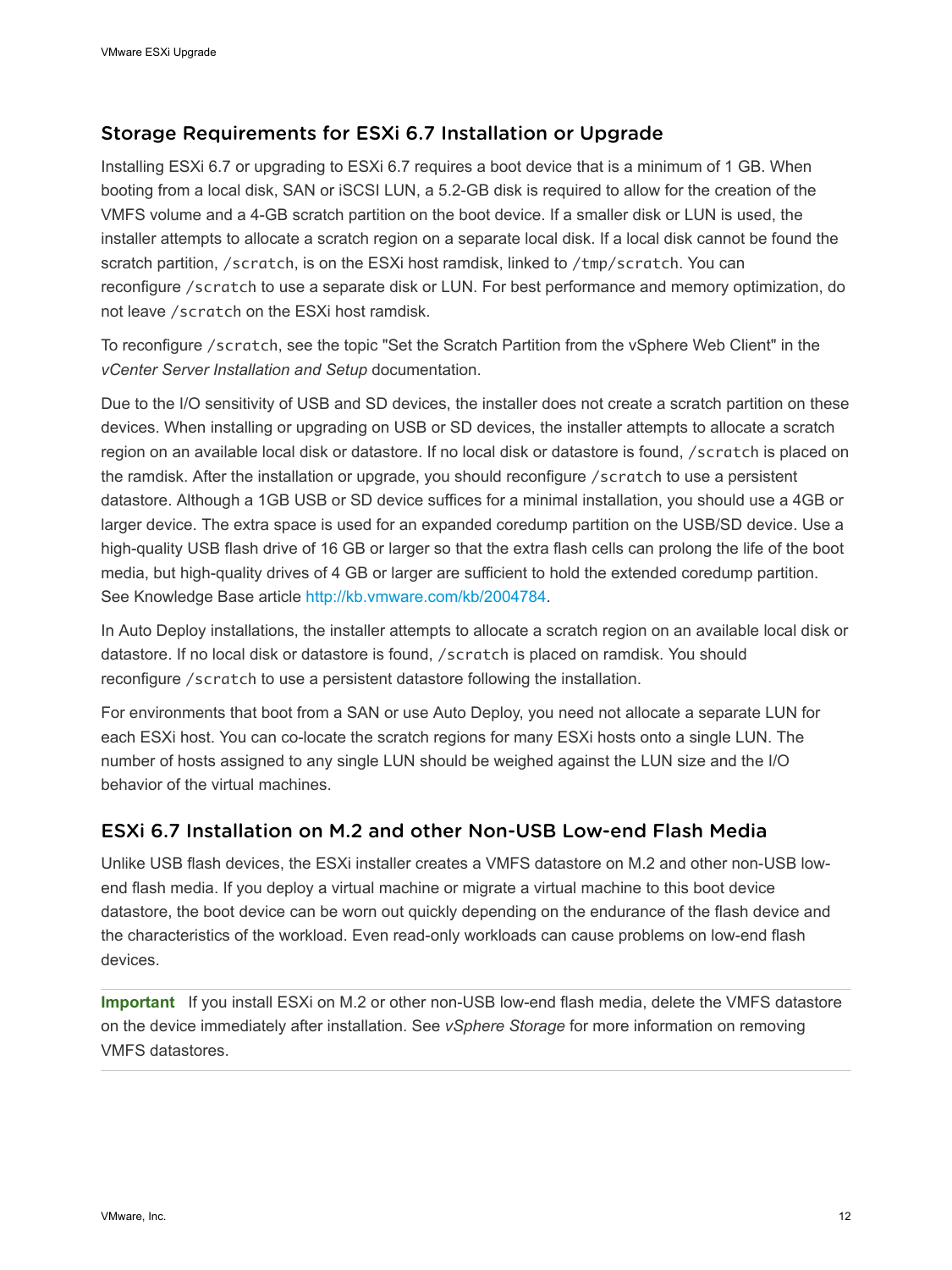## <span id="page-12-0"></span>Supported Remote Management Server Models and Firmware Versions

You can use remote management applications to install or upgrade ESXi, or to manage hosts remotely.

Table 3‑1. Supported Remote Management Server Models and Minimum Firmware Versions

| <b>Remote Management Server</b><br><b>Model</b> | <b>Firmware Version</b>          | Java               |
|-------------------------------------------------|----------------------------------|--------------------|
| Dell DRAC 7                                     | 1.30.30 (Build 43)               | 1.7.0 60-b19       |
| Dell DRAC 6                                     | 1.54 (Build 15), 1.70 (Build 21) | 1.6.024            |
| Dell DRAC 5                                     | 1.0, 1.45, 1.51                  | 1.6.0 20,1.6.0 203 |
| Dell DRAC 4                                     | 1.75                             | $1.6.0$ 23         |
| HP ILO                                          | 1.81, 1.92                       | 1.6.0 22, 1.6.0 23 |
| HP ILO 2                                        | 1.8, 1.81                        | 1.6.0 20, 1.6.0 23 |
| HP ILO 3                                        | 1.28                             | 1.7.0 60-b19       |
| HP ILO 4                                        | 1.13                             | 1.7.0 60-b19       |
| <b>IBM RSA 2</b>                                | 1.03, 1.2                        | 1.6.022            |

## Recommendations for Enhanced ESXi Performance

To enhance performance, install or upgrade ESXi on a robust system with more RAM than the minimum required and with multiple physical disks.

For ESXi system requirements, see [ESXi Hardware Requirements](#page-9-0).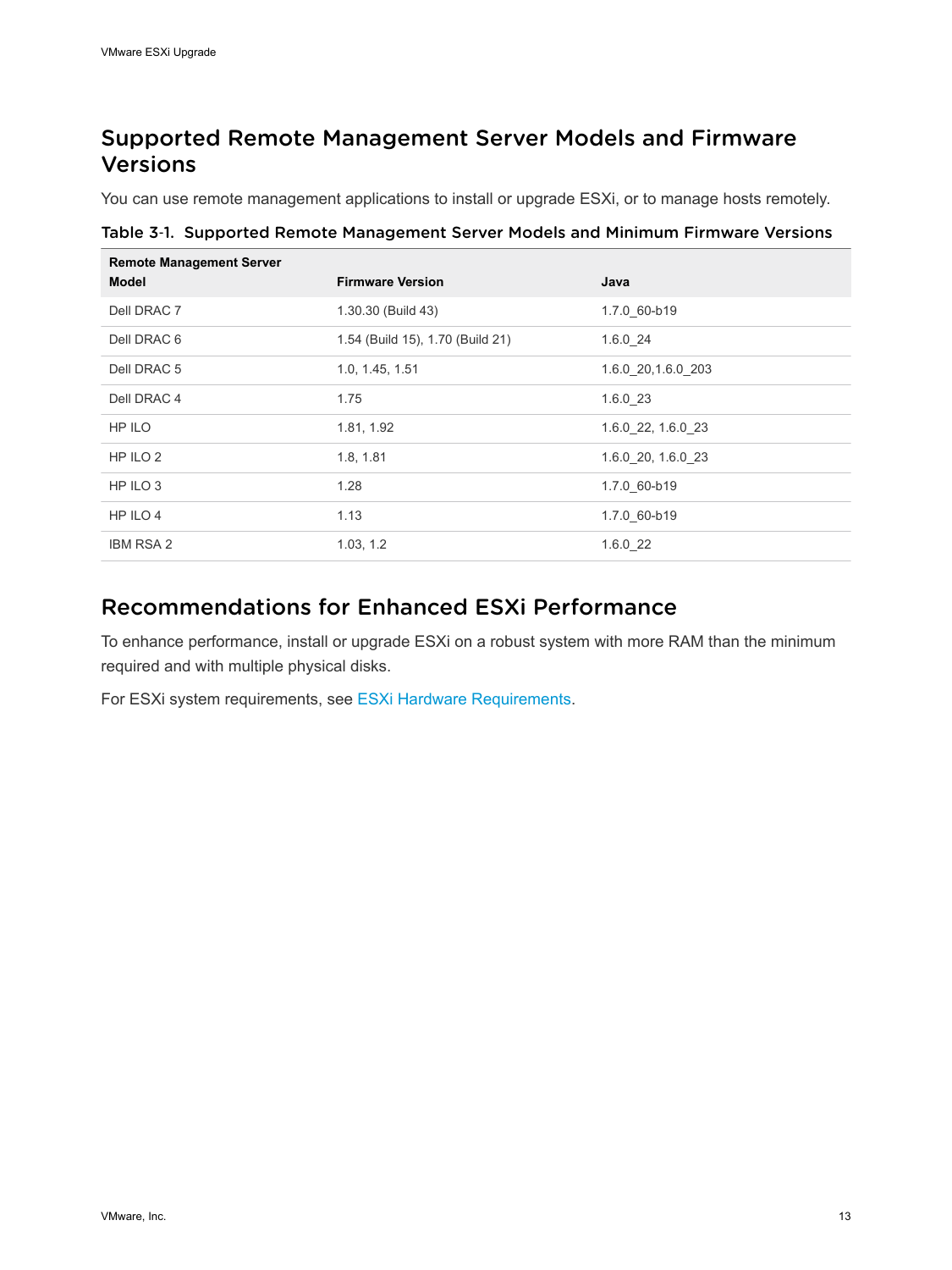| <b>System Element</b>                                 | Recommendation                                                                                                                                                                                                                                                                                                                                                                                              |
|-------------------------------------------------------|-------------------------------------------------------------------------------------------------------------------------------------------------------------------------------------------------------------------------------------------------------------------------------------------------------------------------------------------------------------------------------------------------------------|
| <b>RAM</b>                                            | ESXi hosts require more RAM than typical servers. Provide at<br>least 8GB of RAM to take full advantage of ESXi features and<br>run virtual machines in typical production environments. An<br>ESXI host must have sufficient RAM to run concurrent virtual<br>machines. The following examples are provided to help you<br>calculate the RAM required by the virtual machines running on<br>the ESXi host. |
|                                                       | Operating four virtual machines with Red Hat Enterprise Linux<br>or Windows XP requires at least 3GB of RAM for baseline<br>performance. This figure includes approximately 1024MB for<br>the virtual machines, 256MB minimum for each operating<br>system as recommended by vendors.                                                                                                                       |
|                                                       | Running these four virtual machines with 512MB RAM requires<br>that the ESXi host have approximately 4GB RAM, which<br>includes 2048MB for the virtual machines.                                                                                                                                                                                                                                            |
|                                                       | These calculations do not take into account possible memory<br>savings from using variable overhead memory for each virtual<br>machine. See vSphere Resource Management.                                                                                                                                                                                                                                    |
| Dedicated Fast Ethernet adapters for virtual machines | Place the management network and virtual machine networks<br>on different physical network cards. Dedicated Gigabit Ethernet<br>cards for virtual machines, such as Intel PRO 1000 adapters,<br>improve throughput to virtual machines with high network<br>traffic.                                                                                                                                        |
| Disk location                                         | Place all data that your virtual machines use on physical disks<br>allocated specifically to virtual machines. Performance is better<br>when you do not place your virtual machines on the disk<br>containing the ESXi boot image. Use physical disks that are<br>large enough to hold disk images that all the virtual machines<br>use.                                                                    |
| <b>VMFS5 partitioning</b>                             | The ESXI installer creates the initial VMFS volumes on the first<br>blank local disk found. To add disks or modify the original<br>configuration, use the vSphere Web Client. This practice<br>ensures that the starting sectors of partitions are 64K-aligned,<br>which improves storage performance.                                                                                                      |
|                                                       | <b>Note</b> For SAS-only environments, the installer might not<br>format the disks. For some SAS disks, it is not possible to<br>identify whether the disks are local or remote. After the<br>installation, you can use the vSphere Web Client to set up<br>VMFS.                                                                                                                                           |
| Processors                                            | Faster processors improve ESXi performance. For certain<br>workloads, larger caches improve ESXi performance.                                                                                                                                                                                                                                                                                               |
| Hardware compatibility                                | Use devices in your server that are supported by ESXi 6.7<br>drivers. See the Hardware Compatibility Guide at<br>http://www.vmware.com/resources/compatibility.                                                                                                                                                                                                                                             |

#### Table 3‑2. Recommendations for Enhanced Performance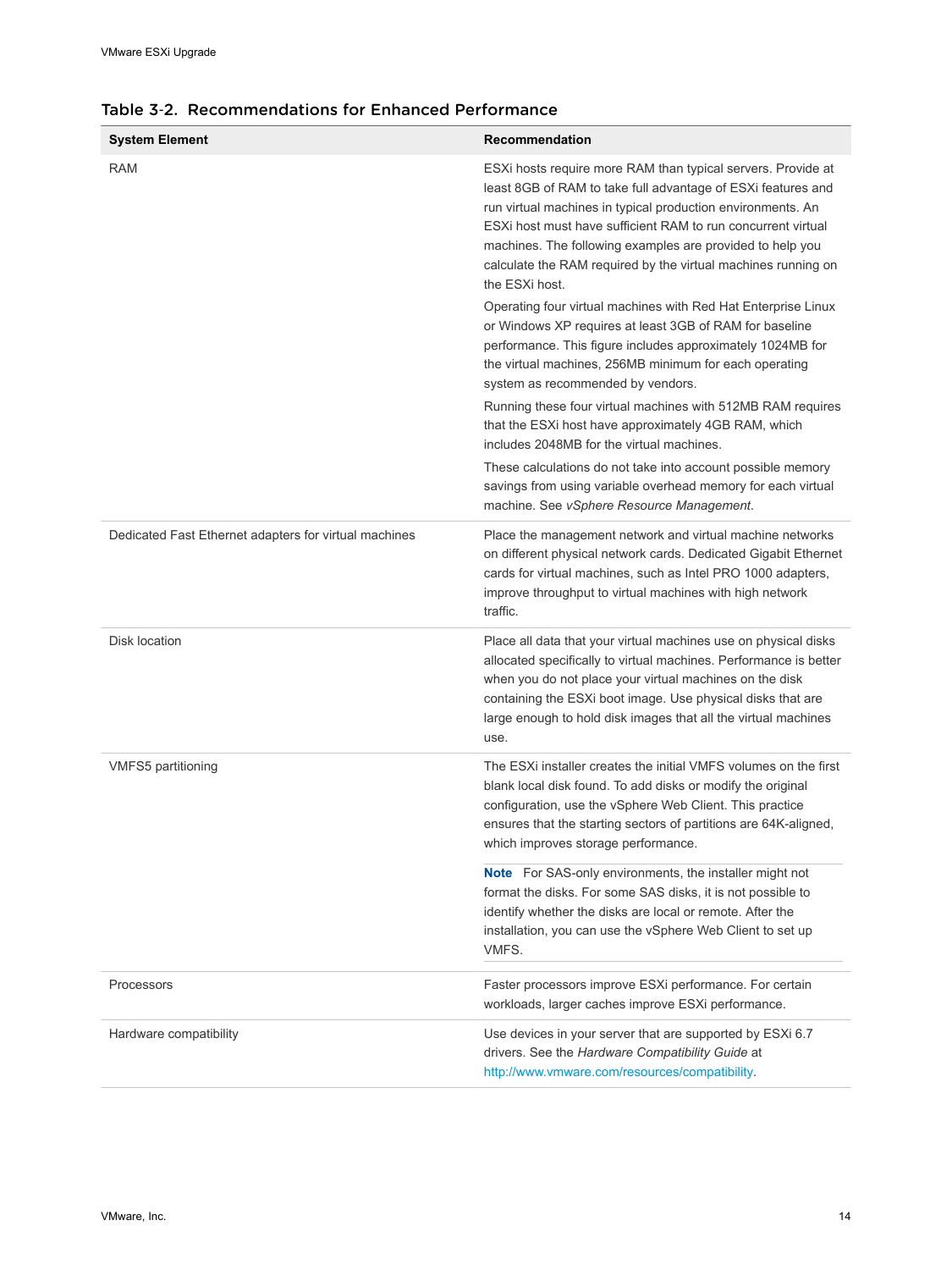## Incoming and Outgoing Firewall Ports for ESXi Hosts

The vSphere Web Client and the VMware Host Client allow you to open and close firewall ports for each service or to allow traffic from selected IP addresses.

The following table lists the firewalls for services that are installed by default. If you install other VIBs on your host, additional services and firewall ports might become available. The information is primarily for services that are visible in the vSphere Web Client but the table includes some other ports as well.

|                     | <b>Protoc</b>      |                                                     |                                                                                                                                                                                                                                                                                                                                            |
|---------------------|--------------------|-----------------------------------------------------|--------------------------------------------------------------------------------------------------------------------------------------------------------------------------------------------------------------------------------------------------------------------------------------------------------------------------------------------|
| Port                | οl                 | <b>Service</b>                                      | <b>Description</b>                                                                                                                                                                                                                                                                                                                         |
| 5988                | <b>TCP</b>         | <b>CIM Server</b>                                   | Server for CIM (Common Information Model).                                                                                                                                                                                                                                                                                                 |
| 5989                | <b>TCP</b>         | <b>CIM Secure Server</b>                            | Secure server for CIM.                                                                                                                                                                                                                                                                                                                     |
| 427                 | TCP,<br><b>UDP</b> | <b>CIM SLP</b>                                      | The CIM client uses the Service Location Protocol, version 2 (SLPv2) to find<br>CIM servers.                                                                                                                                                                                                                                               |
| 546                 |                    | DHCP <sub>v6</sub>                                  | DHCP client for IPv6.                                                                                                                                                                                                                                                                                                                      |
| 8301, 8302          | <b>UDP</b>         | <b>DVSSync</b>                                      | DVSSync ports are used for synchronizing states of distributed virtual ports<br>between hosts that have VMware FT record/replay enabled. Only hosts that<br>run primary or backup virtual machines must have these ports open. On<br>hosts that are not using VMware FT these ports do not have to be open.                                |
| 902                 | <b>TCP</b>         | <b>NFC</b>                                          | Network File Copy (NFC) provides a file-type-aware FTP service for vSphere<br>components. ESXI uses NFC for operations such as copying and moving<br>data between datastores by default.                                                                                                                                                   |
| 12345, 23451        | <b>UDP</b>         | vSANClustering<br>Service                           | VMware vSAN Cluster Monitoring and Membership Directory Service. Uses<br>UDP-based IP multicast to establish cluster members and distribute vSAN<br>metadata to all cluster members. If disabled, vSAN does not work.                                                                                                                      |
| 68                  | <b>UDP</b>         | <b>DHCP Client</b>                                  | DHCP client for IPv4.                                                                                                                                                                                                                                                                                                                      |
| 53                  | <b>UDP</b>         | <b>DNS Client</b>                                   | DNS client.                                                                                                                                                                                                                                                                                                                                |
| 8200, 8100,<br>8300 | TCP.<br><b>UDP</b> | <b>Fault Tolerance</b>                              | Traffic between hosts for vSphere Fault Tolerance (FT).                                                                                                                                                                                                                                                                                    |
| 6999                | <b>UDP</b>         | <b>NSX Distributed</b><br>Logical Router<br>Service | NSX Virtual Distributed Router service. The firewall port associated with this<br>service is opened when NSX VIBs are installed and the VDR module is<br>created. If no VDR instances are associated with the host, the port does not<br>have to be open.<br>This service was called NSX Distributed Logical Router in earlier versions of |
|                     |                    |                                                     | the product.                                                                                                                                                                                                                                                                                                                               |
| 2233                | <b>TCP</b>         | vSAN Transport                                      | vSAN reliable datagram transport. Uses TCP and is used for vSAN storage<br>IO. If disabled, vSAN does not work.                                                                                                                                                                                                                            |
| 161                 | <b>UDP</b>         | <b>SNMP Server</b>                                  | Allows the host to connect to an SNMP server.                                                                                                                                                                                                                                                                                              |
| 22                  | <b>TCP</b>         | <b>SSH Server</b>                                   | Required for SSH access.                                                                                                                                                                                                                                                                                                                   |
| 8000                | <b>TCP</b>         | vMotion                                             | Required for virtual machine migration with vMotion. ESXi hosts listen on<br>port 8000 for TCP connections from remote ESXi hosts for vMotion traffic.                                                                                                                                                                                     |
| 902, 443            | <b>TCP</b>         | vSphere Web Client                                  | Client connections                                                                                                                                                                                                                                                                                                                         |

Table 3‑3. Incoming Firewall Connections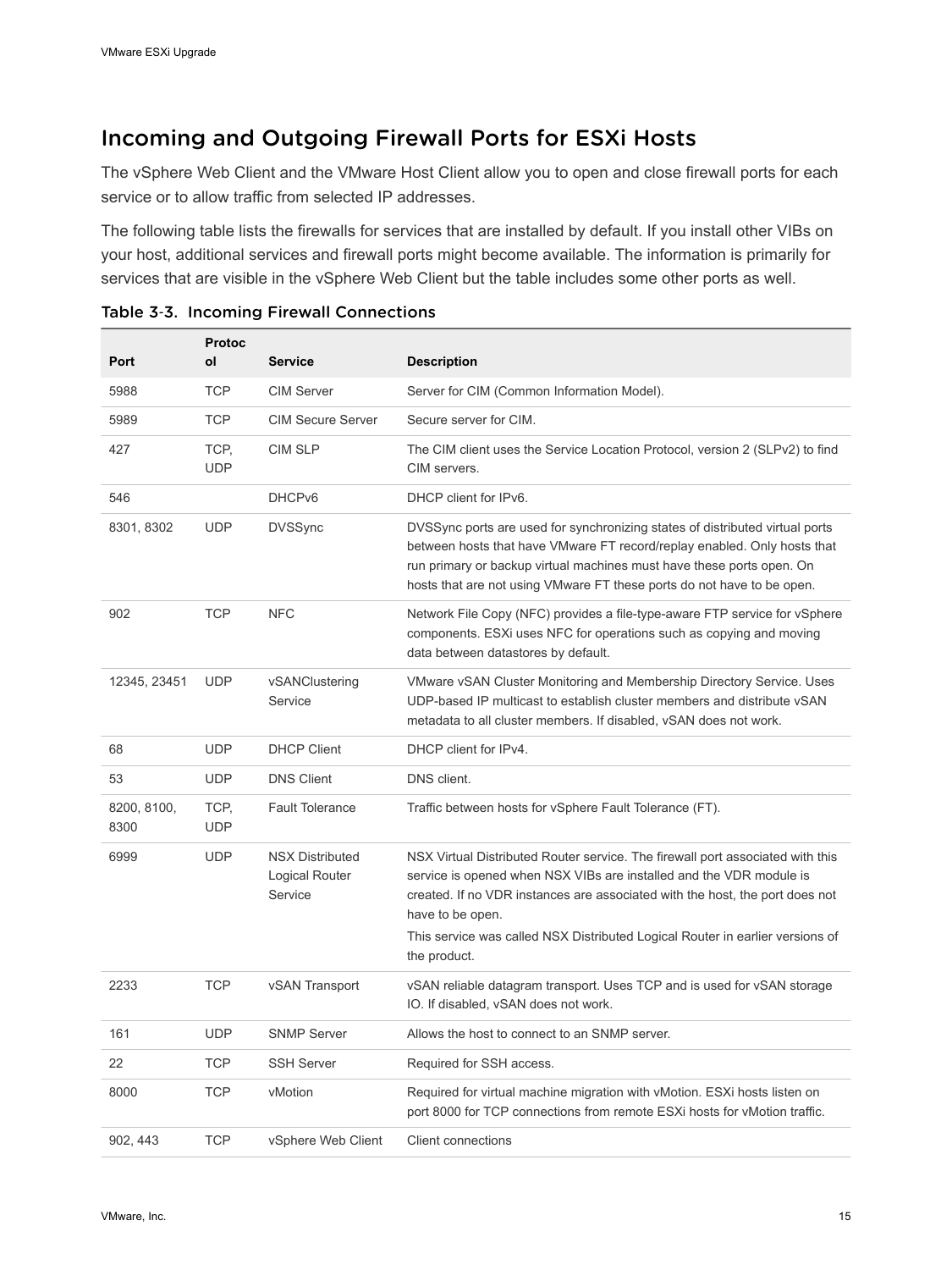| Port        | <b>Protoc</b><br>οl | <b>Service</b>            | <b>Description</b>                                                                                                                                                                                                                                                 |
|-------------|---------------------|---------------------------|--------------------------------------------------------------------------------------------------------------------------------------------------------------------------------------------------------------------------------------------------------------------|
| 8080        | <b>TCP</b>          | vsanvp                    | vSAN VASA Vendor Provider. Used by the Storage Management Service<br>(SMS) that is part of vCenter to access information about vSAN storage<br>profiles, capabilities, and compliance. If disabled, vSAN Storage Profile<br>Based Management (SPBM) does not work. |
| 80          | <b>TCP</b>          | vSphere Web Access        | Welcome page, with download links for different interfaces.                                                                                                                                                                                                        |
| 5900 - 5964 | <b>TCP</b>          | RFB protocol              |                                                                                                                                                                                                                                                                    |
| 80.9000     | <b>TCP</b>          | vSphere Update<br>Manager |                                                                                                                                                                                                                                                                    |

## Table 3‑3. Incoming Firewall Connections (Continued)

#### Table 3‑4. Outgoing Firewall Connections

| Port                 | Protocol   | <b>Service</b>                                      | <b>Description</b>                                                                                                                                                                                                                                                                                             |
|----------------------|------------|-----------------------------------------------------|----------------------------------------------------------------------------------------------------------------------------------------------------------------------------------------------------------------------------------------------------------------------------------------------------------------|
| 427                  | TCP, UDP   | <b>CIM SLP</b>                                      | The CIM client uses the Service Location Protocol, version 2<br>(SLPv2) to find CIM servers.                                                                                                                                                                                                                   |
| 547                  | TCP, UDP   | DHCP <sub>v6</sub>                                  | DHCP client for IPv6.                                                                                                                                                                                                                                                                                          |
| 8301, 8302           | <b>UDP</b> | <b>DVSSync</b>                                      | DVSSync ports are used for synchronizing states of distributed<br>virtual ports between hosts that have VMware FT record/replay<br>enabled. Only hosts that run primary or backup virtual machines<br>must have these ports open. On hosts that are not using<br>VMware FT these ports do not have to be open. |
| 44046, 31031         | <b>TCP</b> | <b>HBR</b>                                          | Used for ongoing replication traffic by vSphere Replication and<br>VMware Site Recovery Manager.                                                                                                                                                                                                               |
| 902                  | <b>TCP</b> | <b>NFC</b>                                          | Network File Copy (NFC) provides a file-type-aware FTP service<br>for vSphere components. ESXi uses NFC for operations such as<br>copying and moving data between datastores by default.                                                                                                                       |
| 9                    | <b>UDP</b> | <b>WOL</b>                                          | Used by Wake on LAN.                                                                                                                                                                                                                                                                                           |
| 12345 23451          | <b>UDP</b> | vSAN Clustering<br>Service                          | Cluster Monitoring, Membership, and Directory Service used by<br>vSAN.                                                                                                                                                                                                                                         |
| 68                   | <b>UDP</b> | <b>DHCP Client</b>                                  | DHCP client.                                                                                                                                                                                                                                                                                                   |
| 53                   | TCP, UDP   | <b>DNS Client</b>                                   | DNS client.                                                                                                                                                                                                                                                                                                    |
| 80, 8200, 8100, 8300 | TCP, UDP   | <b>Fault Tolerance</b>                              | Supports VMware Fault Tolerance.                                                                                                                                                                                                                                                                               |
| 3260                 | <b>TCP</b> | Software iSCSI Client                               | Supports software iSCSI.                                                                                                                                                                                                                                                                                       |
| 6999                 | <b>UDP</b> | <b>NSX Distributed</b><br>Logical Router<br>Service | The firewall port associated with this service is opened when<br>NSX VIBs are installed and the VDR module is created. If no<br>VDR instances are associated with the host, the port does not<br>have to be open.                                                                                              |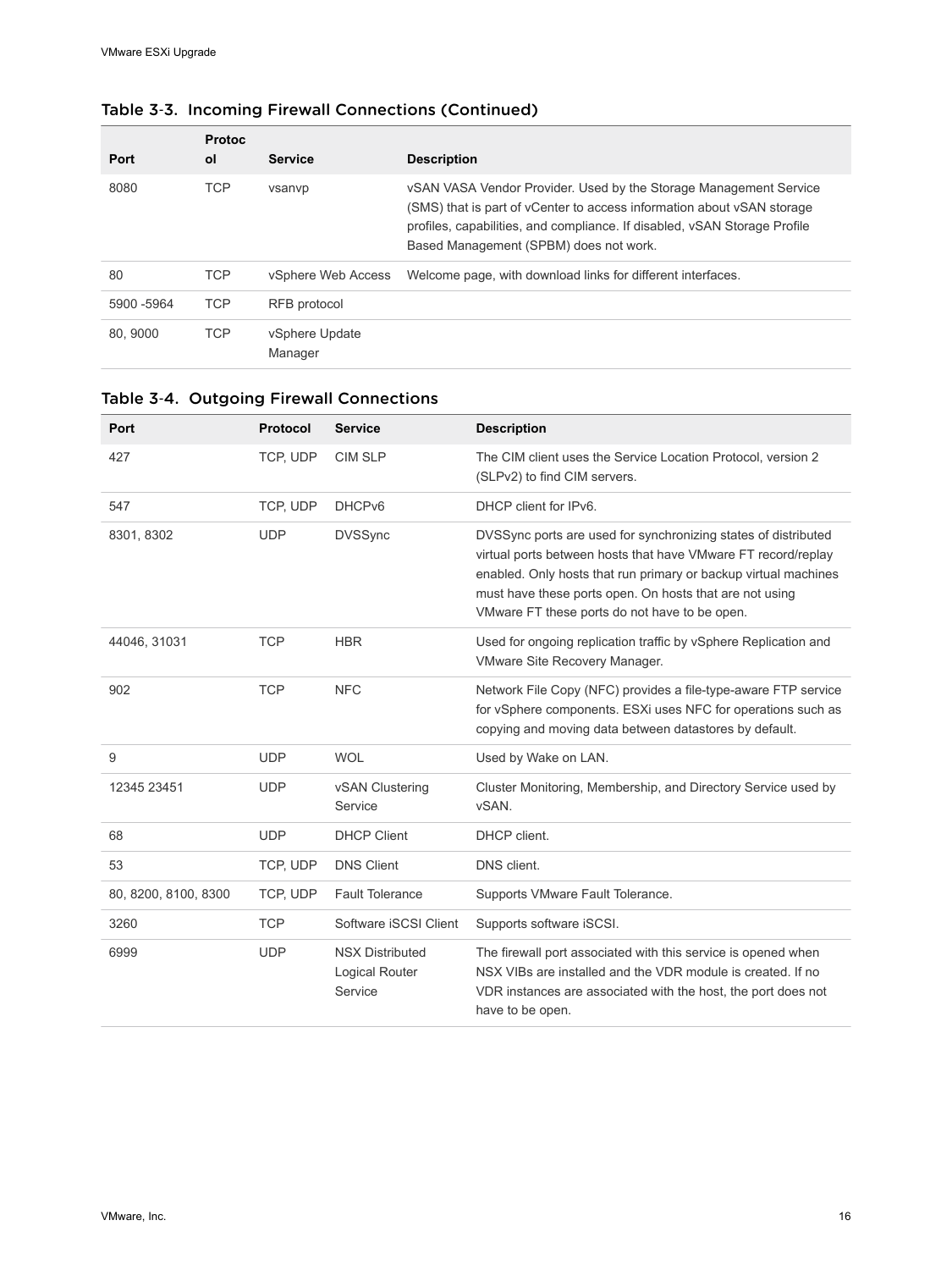| Port | <b>Protocol</b> | <b>Service</b>                 | <b>Description</b>                                                                                                                                                                                                               |
|------|-----------------|--------------------------------|----------------------------------------------------------------------------------------------------------------------------------------------------------------------------------------------------------------------------------|
| 5671 | <b>TCP</b>      | rabbitmgproxy                  | A proxy running on the ESXi host. This proxy allows applications<br>that are running inside virtual machines to communicate with the<br>AMQP brokers that are running in the vCenter network domain.                             |
|      |                 |                                | The virtual machine does not have to be on the network, that is,<br>no NIC is required. Ensure that outgoing connection IP<br>addresses include at least the brokers in use or future. You can<br>add brokers later to scale up. |
| 2233 | <b>TCP</b>      | vSAN Transport                 | Used for RDT traffic (Unicast peer to peer communication)<br>between vSAN nodes.                                                                                                                                                 |
| 8000 | <b>TCP</b>      | vMotion                        | Required for virtual machine migration with vMotion.                                                                                                                                                                             |
| 902  | <b>UDP</b>      | <b>VMware vCenter</b><br>Agent | vCenter Server agent.                                                                                                                                                                                                            |
| 8080 | <b>TCP</b>      | vsanvp                         | Used for vSAN Vendor Provider traffic.                                                                                                                                                                                           |
| 9080 | TCP             | I/O Filter Service             | Used by the I/O Filters storage feature                                                                                                                                                                                          |

#### <span id="page-16-0"></span>Table 3‑4. Outgoing Firewall Connections (Continued)

#### Table 3‑5. Firewall Ports for Services That Are Not Visible in the UI by Default

| <b>Port</b> | <b>Proto</b><br>col | <b>Service</b>      | <b>Comment</b>                                                                                                                            |
|-------------|---------------------|---------------------|-------------------------------------------------------------------------------------------------------------------------------------------|
| 5900 -5964  | TCP                 | RFB protocol        | The RFB protocol is a simple protocol for remote access to graphical user<br>interfaces.                                                  |
| 8889        | <b>TCP</b>          | OpenWSMAN<br>Daemon | Web Services Management (WS-Management is a DMTF open standard for<br>the management of servers, devices, applications, and Web services. |

## Required Free Space for System Logging

If you used Auto Deploy to install your ESXi 6.7 host, or if you set up a log directory separate from the default location in a scratch directory on the VMFS volume, you might need to change your current log size and rotation settings to ensure that enough space is available for system logging .

All vSphere components use this infrastructure. The default values for log capacity in this infrastructure vary, depending on the amount of storage available and on how you have configured system logging. Hosts that are deployed with Auto Deploy store logs on a RAM disk, which means that the amount of space available for logs is small.

If your host is deployed with Auto Deploy, reconfigure your log storage in one of the following ways:

- Redirect logs over the network to a remote collector.
- Redirect logs to a NAS or NFS store.

If you redirect logs to non-default storage, such as a NAS or NFS store, you might also want to reconfigure log sizing and rotations for hosts that are installed to disk.

You do not need to reconfigure log storage for ESXi hosts that use the default configuration, which stores logs in a scratch directory on the VMFS volume. For these hosts, ESXi 6.7 configures logs to best suit your installation, and provides enough space to accommodate log messages.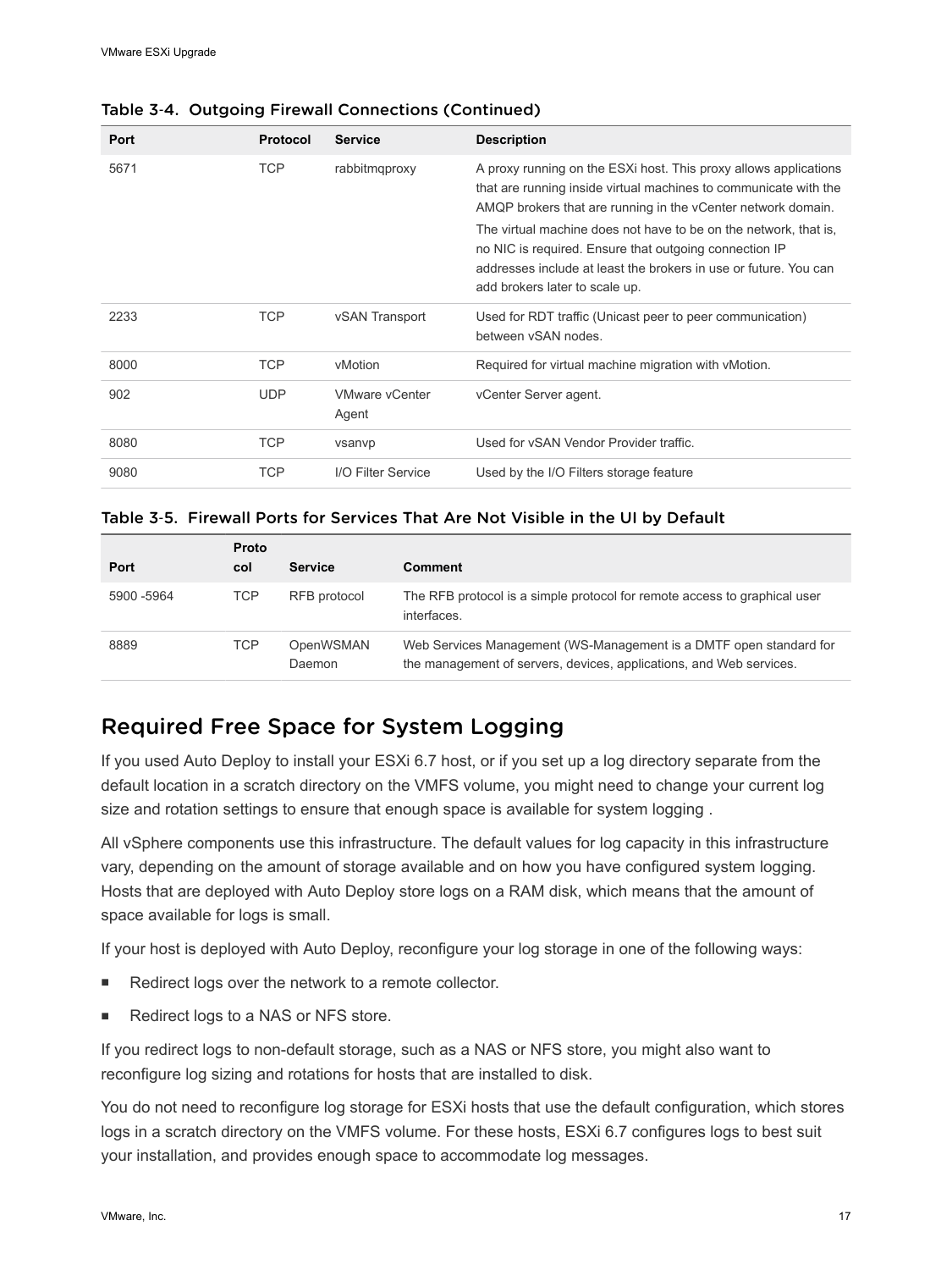| Log                                             | <b>Maximum Log File Size</b> | <b>Number of Rotations to</b><br><b>Preserve</b> | <b>Minimum Disk Space Required</b> |
|-------------------------------------------------|------------------------------|--------------------------------------------------|------------------------------------|
| Management Agent (hostd)                        | 10 MB                        | 10                                               | 100 MB                             |
| VirtualCenter Agent (vpxa)                      | 5 MB                         | 10                                               | 50 MB                              |
| vSphere HA agent (Fault<br>Domain Manager, fdm) | 5 MB                         | 10                                               | 50 MB                              |

#### Table 3‑6. Recommended Minimum Size and Rotation Configuration for hostd, vpxa, and fdm Logs

For information about setting up and configuring syslog and a syslog server and installing vSphere Syslog Collector, see the *vCenter Server Installation and Setup* documentation.

## VMware Host Client System Requirements

Make sure that your browser supports the VMware Host Client.

The following guest operating systems and Web browser versions are supported for the VMware Host Client.

| <b>Supported Browsers</b>   | Mac OS | <b>Windows</b> | Linux |
|-----------------------------|--------|----------------|-------|
| Google Chrome               | $50+$  | $50+$          | $50+$ |
| Mozilla Firefox             | $45+$  | $45+$          | $45+$ |
| Microsoft Internet Explorer | N/A    | $11 +$         | N/A   |
| Microsoft Edge              | N/A    | $38+$          | N/A   |
| Safari                      | $9.0+$ | N/A            | N/A   |

## ESXi Passwords and Account Lockout

For ESXi hosts, you have to use a password with predefined requirements. You can change the required length and character class requirement or allow pass phrases using the Security.PasswordQualityControl advanced option.

ESXi uses the Linux PAM module pam\_passwdqc for password management and control. See the man page for pam\_passwdqc for detailed information.

**Note** The default requirements for ESXi passwords can change from one release to the next. You can check and change the default password restrictions using the Security.PasswordQualityControl advanced option.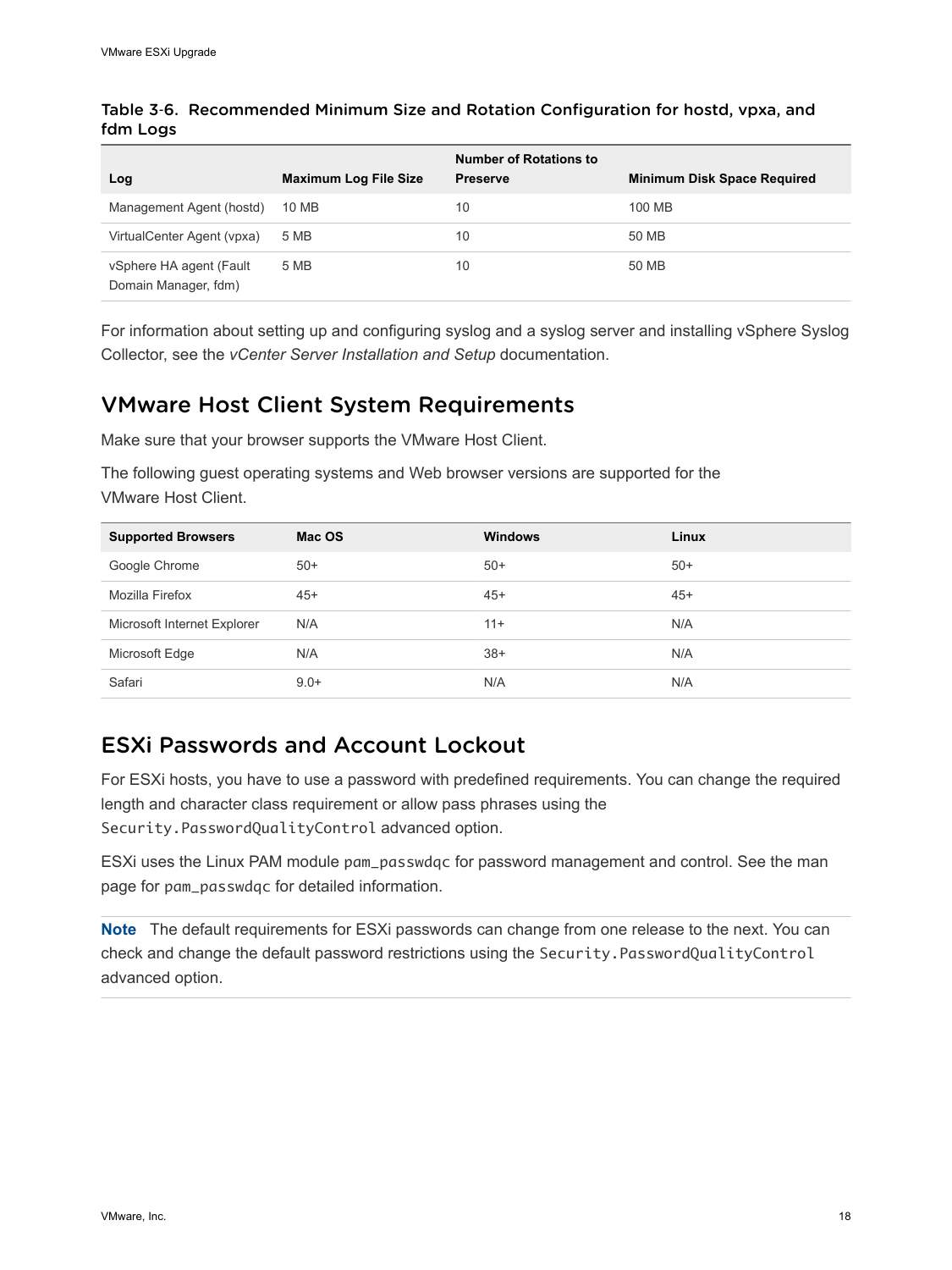#### ESXi Passwords

ESXi enforces password requirements for access from the Direct Console User Interface, the ESXi Shell, SSH, or the VMware Host Client.

- By default, you have to include a mix of characters from four character classes: lowercase letters, uppercase letters, numbers, and special characters such as underscore or dash when you create a password.
- By default, password length is more than 7 and less than 40.
- Passwords cannot contain a dictionary word or part of a dictionary word.

**Note** An uppercase character that begins a password does not count toward the number of character classes used. A number that ends a password does not count toward the number of character classes used.

#### Example ESXi Passwords

The following password candidates illustrate potential passwords if the option is set as follows.

```
retry=3 min=disabled,disabled,disabled,7,7
```
With this setting, passwords with one or two character classes and pass phrases are not allowed, because the first three items are disabled. Passwords from three- and four-character classes require seven characters. See the pam\_passwdqc man page for details.

With these settings, the following passwords are allowed.

- <sup>n</sup> xQaTEhb!: Contains eight characters from three character classes.
- <sup>n</sup> xQaT3#A: Contains seven characters from four character classes.

The following password candidates do not meet requirements.

- Xqat3hi: Begins with an uppercase character, reducing the effective number of character classes to two. The minimum number of required character classes is three.
- <sup>n</sup> xQaTEh2: Ends with a number, reducing the effective number of character classes to two. The minimum number of required character classes is three.

#### ESXi Pass Phrase

Instead of a password, you can also use a pass phrase; however, pass phrases are disabled by default. You can change this default or other settings, by using the Security. PasswordQualityControl advanced option from the vSphere Web Client.

For example, you can change the option to the following.

```
retry=3 min=disabled,disabled,16,7,7
```
This example allows pass phrases of at least 16 characters and at least 3 words, separated by spaces.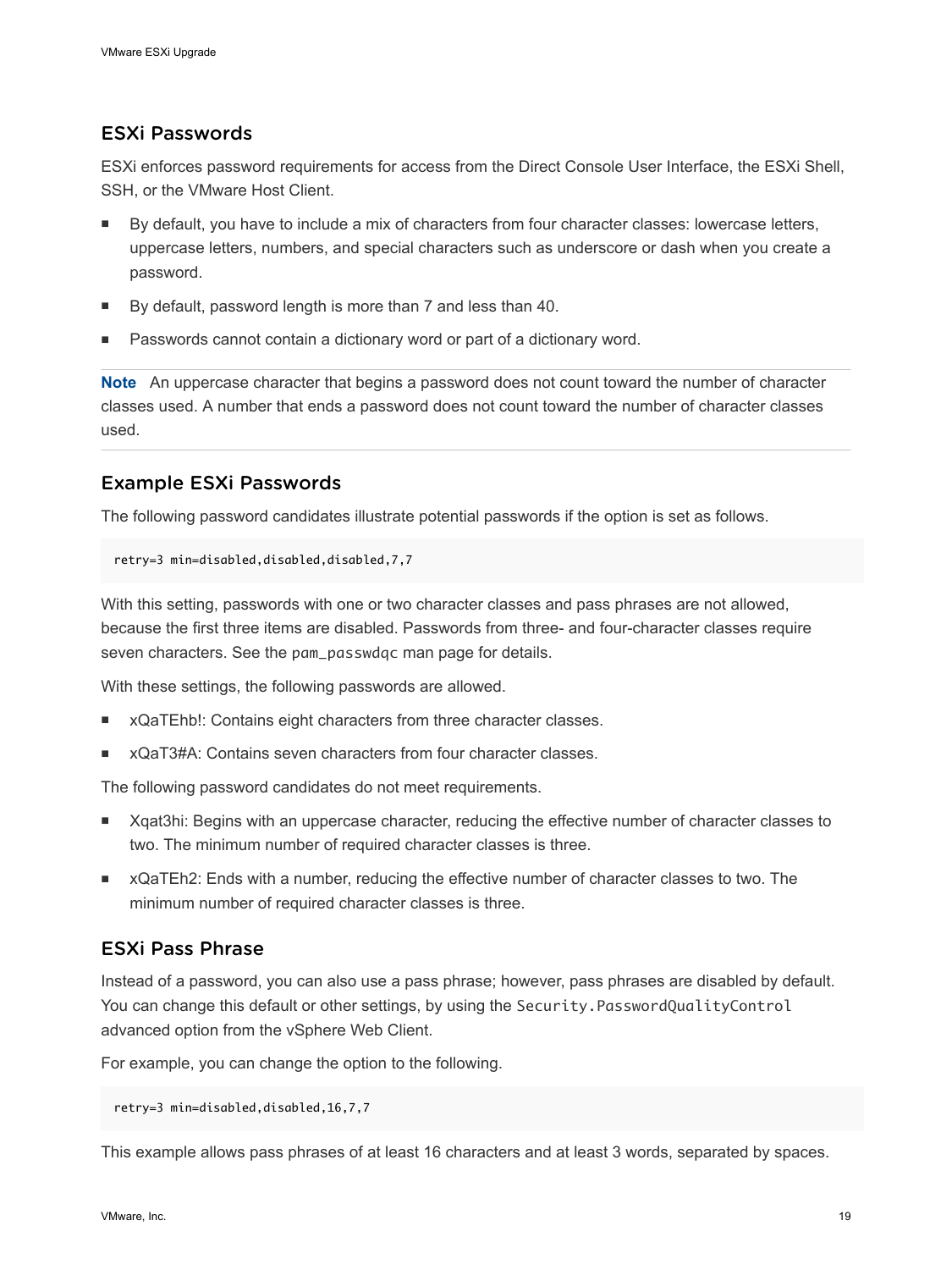<span id="page-19-0"></span>For legacy hosts, changing the /etc/pamd/passwd file is still supported, but changing the file is deprecated for future releases. Use the Security.PasswordQualityControl advanced option instead.

#### Changing Default Password Restrictions

You can change the default restriction on passwords or pass phrases by using the Security.PasswordQualityControl advanced option for your ESXi host. See the *vCenter Server and Host Management* documentation for information on setting ESXi advanced options.

You can change the default, for example, to require a minimum of 15 characters and a minimum number of four words, as follows:

```
retry=3 min=disabled,disabled,15,7,7 passphrase=4
```
See the man page for pam\_passwdqc for details.

**Note** Not all possible combinations of the options for pam\_passwdqc have been tested. Perform additional testing after you change the default password settings.

#### ESXi Account Lockout Behavior

Starting with vSphere 6.0, account locking is supported for access through SSH and through the vSphere Web Services SDK. The Direct Console Interface (DCUI) and the ESXi Shell do not support account lockout. By default, a maximum of ten failed attempts is allowed before the account is locked. The account is unlocked after two minutes by default.

## Configuring Login Behavior

You can configure the login behavior for your ESXi host with the following advanced options:

- Security.AccountLockFailures. Maximum number of failed login attempts before a user's account is locked. Zero disables account locking.
- Security.AccountUnlockTime. Number of seconds that a user is locked out.

See the *vCenter Server and Host Management* documentation for information on setting ESXi advanced options.

## Before Upgrading ESXi Hosts

For a successful upgrade of your ESXi hosts, understand and prepare for the changes that are involved.

For a successful ESXi upgrade, follow these best practices:

- 1 Make sure that you understand the ESXi upgrade process, the effect of that process on your existing deployment, and the preparation required for the upgrade.
	- **n** If your vSphere system includes VMware solutions or plug-ins, make sure they are compatible with the vCenter Server version that you are upgrading to. See the VMware Product Interoperability Matrix at [http://www.vmware.com/resources/compatibility/sim/interop\\_matrix.php](http://www.vmware.com/resources/compatibility/sim/interop_matrix.php).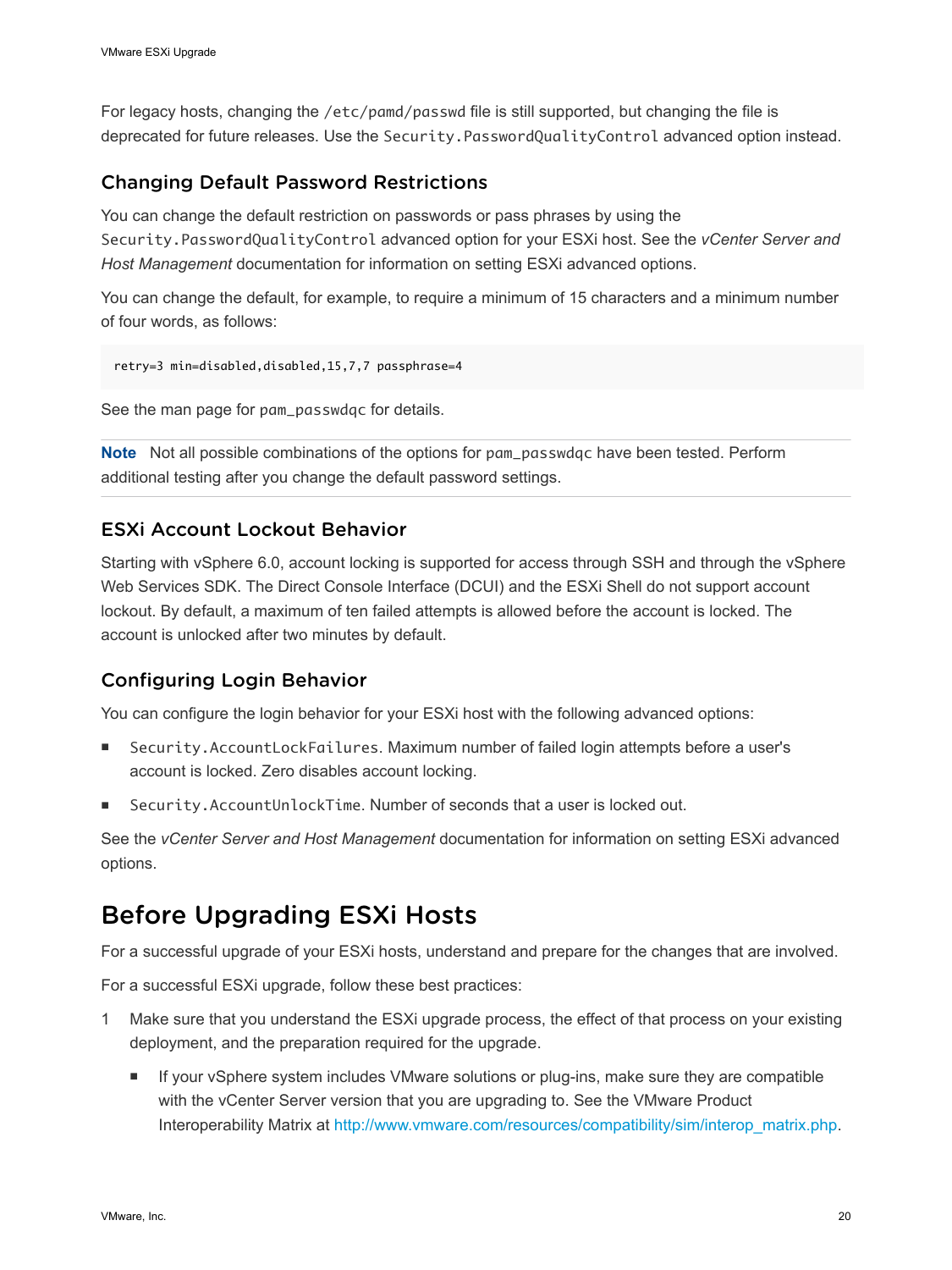- **Read [Overview of the ESXi Host Upgrade Process](#page-6-0) to understand the upgrade scenarios that are** supported, and the options and tools that are available to perform the upgrade.
- Read the VMware vSphere Release Notes for known installation issues.
- 2 Prepare the system for the upgrade.
	- <sup>n</sup> Make sure that the current ESXi version is supported for the upgrade. See [Overview of the ESXi](#page-6-0) [Host Upgrade Process.](#page-6-0)
	- Make sure that the system hardware complies with ESXi requirements. See [ESXi Requirements](#page-9-0) and VMware Compatibility Guide at [http://www.vmware.com/resources/compatibility/search.php.](http://www.vmware.com/resources/compatibility/search.php) Check for system compatibility, I/O compatibility with network and host bus adapter (HBA) cards, storage compatibility, and backup software compatibility.
	- Make sure that sufficient disk space is available on the host for the upgrade.
	- If a SAN is connected to the host, detach the Fibre Channel system before continuing with the upgrade. Do not disable HBA cards in the BIOS.
- 3 Back up the host before performing an upgrade. If the upgrade fails, you can restore the host.
- 4 If you are using Auto Deploy to provision hosts, the user who is running the process must have local administrator privileges on the ESXi host that is being provisioned. By default the installation process has these privileges and certificate provisioning happens as expected. However, if you are using another method than the installer, you must run it as a user who has the local administrator privileges.
- 5 Depending on the upgrade option you choose, you might need to migrate or power off all virtual machines on the host. See the instructions for your upgrade method.
	- For an interactive upgrade from CD, DVD, or USB drive: see [Upgrade Hosts Interactively.](#page-32-0)
	- For a scripted upgrade: see [Installing or Upgrading Hosts by Using a Script.](#page-33-0)
	- For vSphere Auto Deploy: see [Chapter 4 Using vSphere Auto Deploy to Reprovision Hosts](#page-73-0). If the ESXi 6.0x or 6.5.x host was deployed by using vSphere Auto Deploy, you can use vSphere Auto Deploy to reprovision the host with a 6.7 image.
	- For the esxcli command method: see [Upgrading Hosts by Using esxcli Commands.](#page-55-0)
- 6 Plan for the tasks that must be performed after the ESXi host upgrade:
	- Test the system to ensure that the upgrade completed successfully.
	- Apply a host's licenses. See [Licensing ESXi Hosts After Upgrade.](#page-69-0)
	- Consider setting up a syslog server for remote logging, to ensure sufficient disk storage for log files. Setting up logging on a remote host is especially important for hosts with limited local storage. vSphere Syslog Collector is included as a service in vCenter Server 6.0 and can be used to collect logs from all hosts. See [Required Free Space for System Logging.](#page-16-0) For information about setting up and configuring syslog and a syslog server, setting up syslog from the host profiles interface, and installing vSphere Syslog Collector, see the *vCenter Server Installation and Setup* documentation.
- 7 If the upgrade was unsuccessful and you backed up the host, you can restore the host.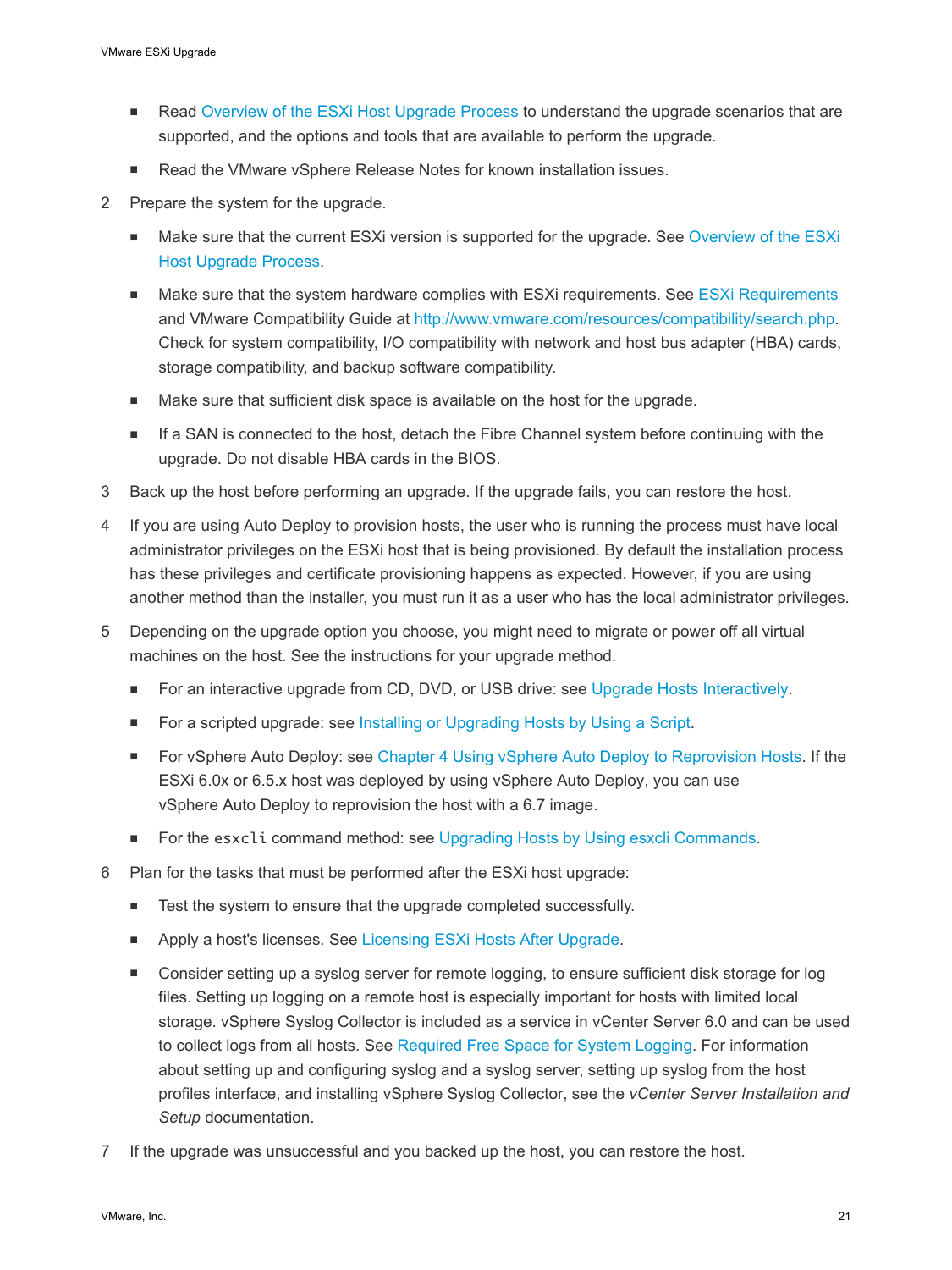## <span id="page-21-0"></span>Upgrading Hosts That Have Third-Party Custom VIBs

A host can have custom vSphere installation bundles (VIBs) installed, for example, for third-party drivers or management agents. When you upgrade an ESXi host to 6.7, all supported custom VIBs are migrated, regardless of whether the VIBs are included in the installer ISO.

If the host or the installer ISO image contains a VIB that creates a conflict and prevents the upgrade, an error message identifies the VIB that created the conflict. To upgrade the host, take one of the following actions:

- **EXECT** Remove the VIB that created the conflict from the host and retry the upgrade. If you are using vSphere Update Manager, select the option to remove third-party software modules during the remediation process. For more information, see the *Installing and Administering VMware vSphere Update Manager* documentation. You can also remove the VIB that created the conflict from the host by using esxcli commands. For more information, see [Remove VIBs from a Host](#page-65-0).
- Use the vSphere ESXi Image Builder CLI to create a custom installer ISO image that resolves the conflict. For more information about vSphere ESXi Image Builder CLI installation and usage, see the *vCenter Server Installation and Setup* documentation.

## Media Options for Booting the ESXi Installer

The ESXi installer must be accessible to the system on which you are installing ESXi.

The following boot media are supported for the ESXi installer:

- Boot from a CD/DVD. See Download and Burn the ESXi Installer ISO Image to a CD or DVD.
- Boot from a USB flash drive. See [Format a USB Flash Drive to Boot the ESXi Installation or Upgrade.](#page-22-0)
- PXE boot from the network. [PXE Booting the ESXi Installer](#page-26-0)
- <sup>n</sup> Boot from a remote location using a remote management application. See [Using Remote](#page-31-0) [Management Applications](#page-31-0)

#### Download and Burn the ESXi Installer ISO Image to a CD or DVD

If you do not have an ESXi installation CD/DVD, you can create one.

You can also create an installer ISO image that includes a custom installation script. See [Create an](#page-25-0) [Installer ISO Image with a Custom Installation or Upgrade Script](#page-25-0).

#### Procedure

**1** Download the ESXi installer from the VMware Web site at [https://my.vmware.com/web/vmware/downloads.](https://my.vmware.com/web/vmware/downloads)

ESXi is listed under Datacenter & Cloud Infrastructure.

**2** Confirm that the md5sum is correct.

See the VMware Web site topic Using MD5 Checksums at <http://www.vmware.com/download/md5.html>.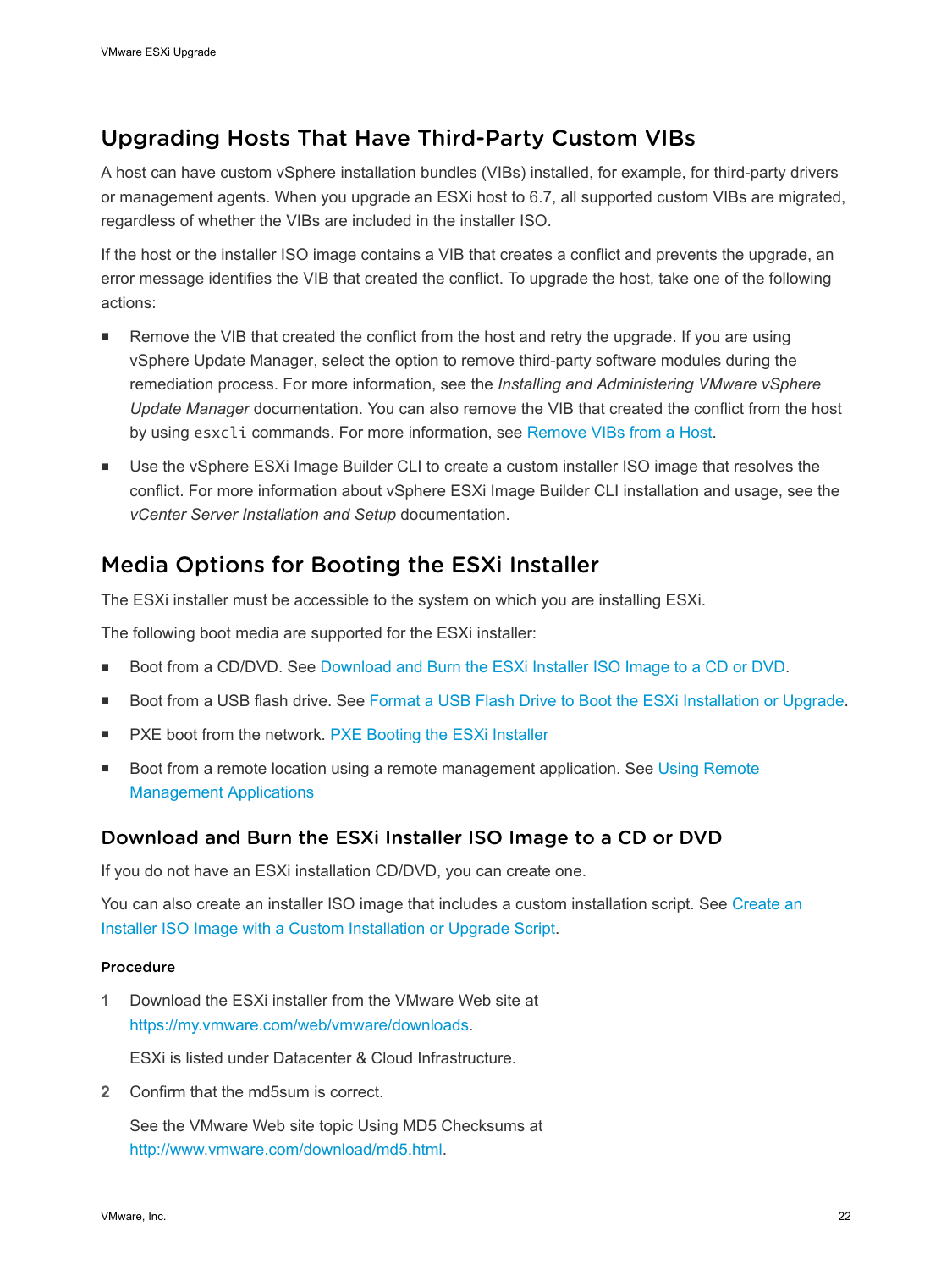<span id="page-22-0"></span>**3** Burn the ISO image to a CD or DVD.

#### Format a USB Flash Drive to Boot the ESXi Installation or Upgrade

You can format a USB flash drive to boot the ESXi installation or upgrade.

The instructions in this procedure assume that the USB flash drive is detected as /dev/sdb.

**Note** The ks.cfg file that contains the installation script cannot be located on the same USB flash drive that you are using to boot the installation or upgrade.

#### **Prerequisites**

- Linux machine with superuser access to it
- USB flash drive that can be detected by the Linux machine
- The ESXi ISO image, VMware-VMvisor-Installer-version\_number*build\_number*.x86\_64.iso, which includes the isolinux.cfg file
- **n** Syslinux package

#### Procedure

- **1** If your USB flash drive is not detected as /dev/sdb, or you are not sure how your USB flash drive is detected, determine how it is detected.
	- a At the command line, run the command for displaying the current log messages.

tail -f /var/log/messages

b Plug in your USB flash drive.

You see several messages that identify the USB flash drive in a format similar to the following message.

Oct 25 13:25:23 ubuntu kernel: [ 712.447080] sd 3:0:0:0: [sdb] Attached SCSI removable disk

In this example, sdb identifies the USB device. If your device is identified differently, use that identification, in place of *sdb*.

**2** Create a partition table on the USB flash device.

#### /sbin/fdisk /dev/*sdb*

- a Enter d to delete partitions until they are all deleted.
- b Enter n to create a primary partition 1 that extends over the entire disk.
- c Enter t to set the type to an appropriate setting for the FAT32 file system, such as **c**.
- d Enter a to set the active flag on partition 1.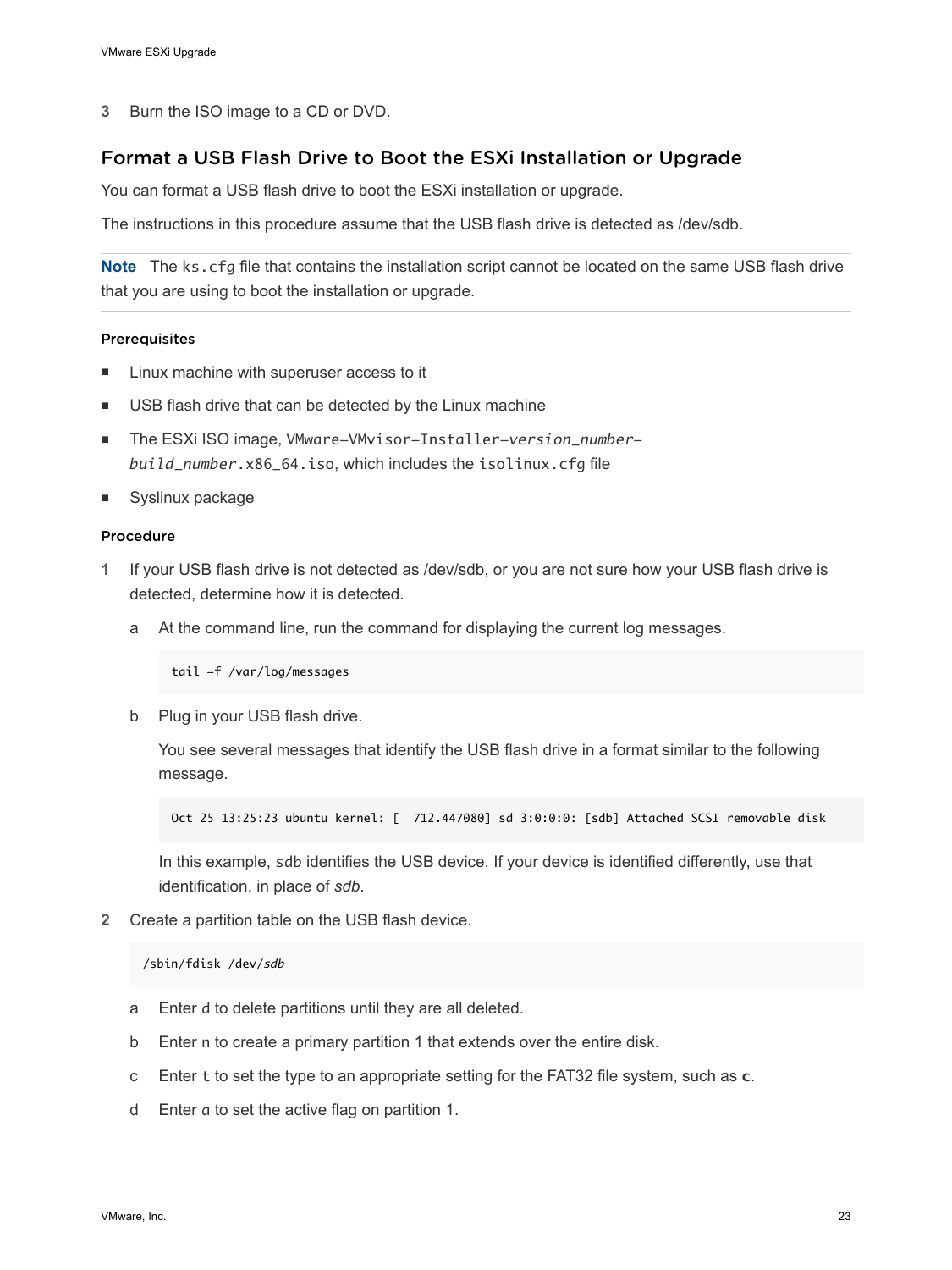e Enter p to print the partition table.

The result should be similar to the following message.

Disk /dev/*sdb*: 2004 MB, 2004877312 bytes 255 heads, 63 sectors/track, 243 cylinders Units = cylinders of  $16065 * 512 = 8225280$  bytes Device Boot Start End Blocks Id System /dev/*sdb1* 1 243 1951866 c W95 FAT32 (LBA)

- f Enter w to write the partition table and exit the program.
- **3** Format the USB flash drive with the Fat32 file system.

/sbin/mkfs.vfat -F 32 -n USB /dev/*sdb1*

**4** Install the Syslinux bootloader on the USB flash drive.

The locations of the Syslinux executable file and the mbr.bin file might vary for the different Syslinux versions. For example, if you downloaded Syslinux 6.02, run the following commands.

/usr/bin/syslinux /dev/*sdb1* cat /usr/lib/syslinux/mbr/mbr.bin > /dev/*sdb*

**5** Create a destination directory and mount the USB flash drive to it.

```
mkdir /usbdisk
mount /dev/sdb1 /usbdisk
```
**6** Create a destination directory and mount the ESXi installer ISO image to it.

```
mkdir /esxi_cdrom
mount -o loop VMware-VMvisor-Installer-6.x.x-XXXXXX.x86_64.iso /esxi_cdrom
```
**7** Copy the contents of the ISO image to the USB flash drive.

cp -r /esxi\_cdrom/\* /usbdisk

**8** Rename the isolinux.cfg file to syslinux.cfg.

mv /usbdisk/isolinux.cfg /usbdisk/syslinux.cfg

- **9** In the /usbdisk/syslinux.cfg file, edit the APPEND -c boot.cfg line to APPEND -c boot.cfg -p 1.
- **10** Unmount the USB flash drive.

umount /usbdisk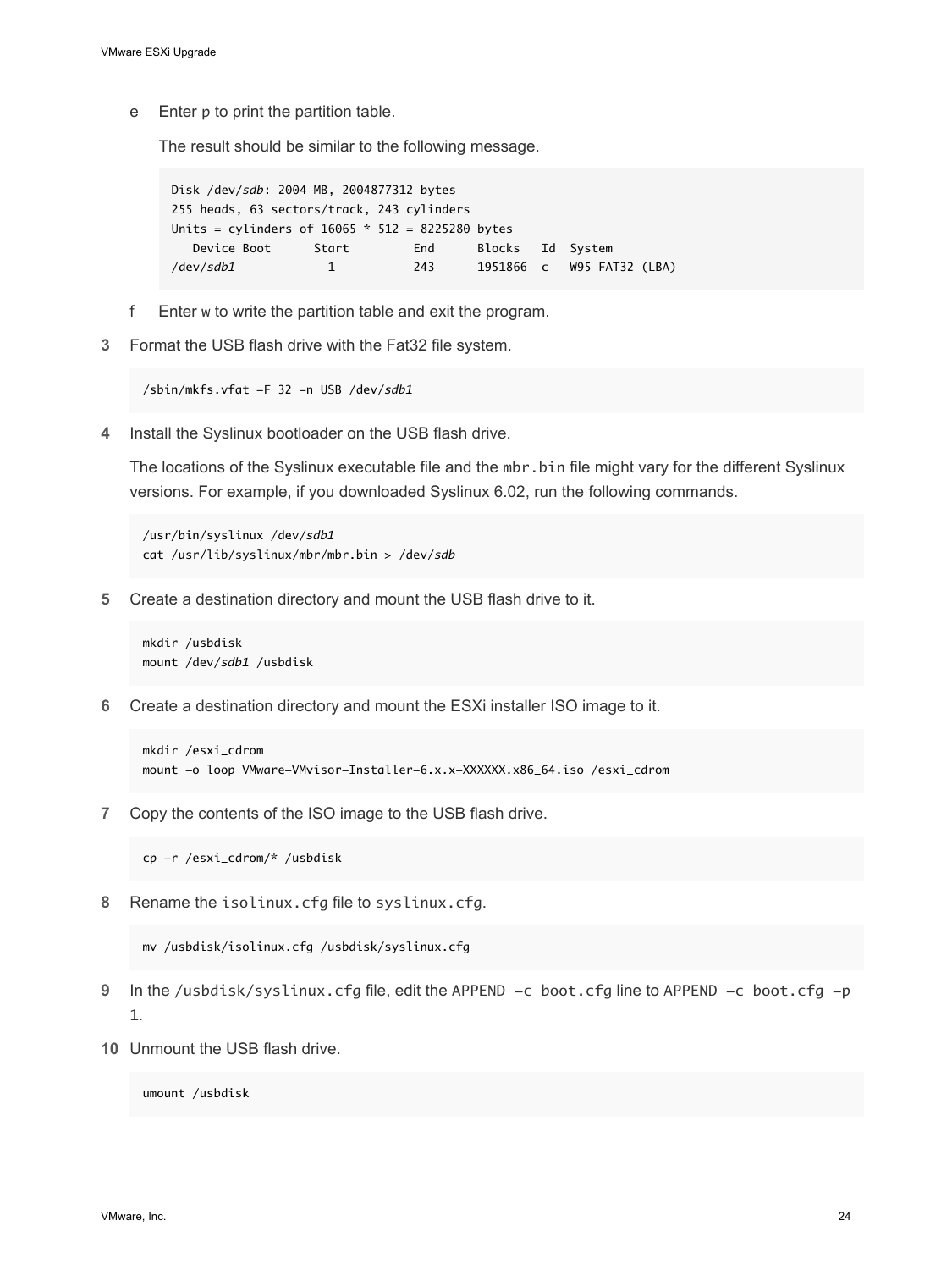**11** Unmount the installer ISO image.

umount /esxi\_cdrom

The USB flash drive can boot the ESXi installer.

#### Create a USB Flash Drive to Store the ESXi Installation Script or Upgrade Script

You can use a USB flash drive to store the ESXi installation script or upgrade script that is used during scripted installation or upgrade of ESXi.

When multiple USB flash drives are present on the installation machine, the installation software searches for the installation or upgrade script on all attached USB flash drives.

The instructions in this procedure assume that the USB flash drive is detected as /dev/sdb.

**Note** Do not store the ks file containing the installation or upgrade script on the same USB flash drive that you are using to boot the installation or upgrade.

#### Prerequisites

- $\blacksquare$  Linux machine
- ESXi installation or upgrade script, the ks.cfg kickstart file
- **No. USB flash drive**

#### Procedure

- **1** Attach the USB flash drive to a Linux machine that has access to the installation or upgrade script.
- **2** Create a partition table.

/sbin/fdisk /dev/sdb

- a Type d to delete partitions until they are all deleted.
- b Type n to create primary partition 1 that extends over the entire disk.
- c Type t to set the type to an appropriate setting for the FAT32 file system, such as **c**.
- d Type p to print the partition table.

The result should be similar to the following text:

```
Disk /dev/sdb: 2004 MB, 2004877312 bytes
255 heads, 63 sectors/track, 243 cylinders
Units = cylinders of 16065 * 512 = 8225280 bytes
   Device Boot Start End Blocks Id System
/dev/sdb1 1 243 1951866 c W95 FAT32 (LBA)
```
e Type w to write the partition table and quit.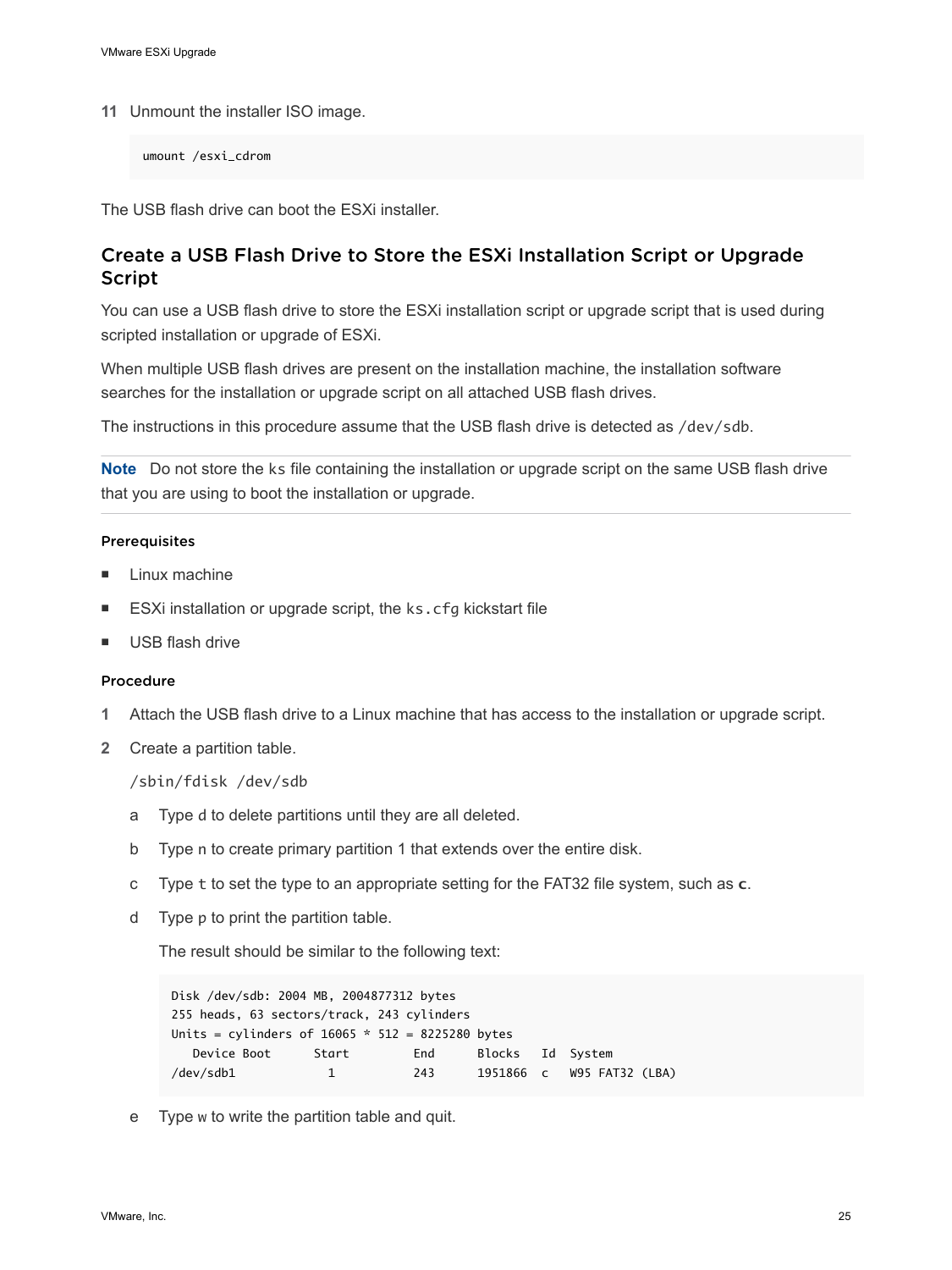<span id="page-25-0"></span>**3** Format the USB flash drive with the Fat32 file system.

**/sbin/mkfs.vfat -F 32 -n USB /dev/sdb1**

**4** Mount the USB flash drive.

**mount /dev/sdb1 /usbdisk**

**5** Copy the ESXi installation script to the USB flash drive.

**cp ks.cfg /usbdisk**

**6** Unmount the USB flash drive.

The USB flash drive contains the installation or upgrade script for ESXi.

#### What to do next

When you boot the ESXi installer, point to the location of the USB flash drive for the installation or upgrade script. See [Enter Boot Options to Start an Installation or Upgrade Script](#page-33-0) and [PXELINUX](#page-29-0) [Configuration Files](#page-29-0).

#### Create an Installer ISO Image with a Custom Installation or Upgrade Script

You can customize the standard ESXi installer ISO image with your own installation or upgrade script. This customization enables you to perform a scripted, unattended installation or upgrade when you boot the resulting installer ISO image.

See also [About Installation and Upgrade Scripts](#page-36-0) and [About the boot.cfg File.](#page-45-0)

#### Prerequisites

- Linux machine
- The ESXi ISO image VMware-VMvisor-Installer-6.x.x-XXXXXX.x86\_64.iso,where 6.x.x is the version of ESXi you are installing, and *XXXXXX* is the build number of the installer ISO image
- Your custom installation or upgrade script, the ks\_cust.cfg kickstart file

#### Procedure

- **1** Download the ESXi ISO image from the VMware Web site.
- **2** Mount the ISO image in a folder:

**mount -o loop VMware-VMvisor-Installer-6.x.x-XXXXXX.x86\_64.iso /esxi\_cdrom\_mount XXXXXX** is the ESXi build number for the version that you are installing or upgrading to.

**3** Copy the contents of cdrom to another folder:

**cp -r /esxi\_cdrom\_mount /esxi\_cdrom**

**4** Copy the kickstart file to /esxi\_cdrom.

**cp ks\_cust.cfg /esxi\_cdrom**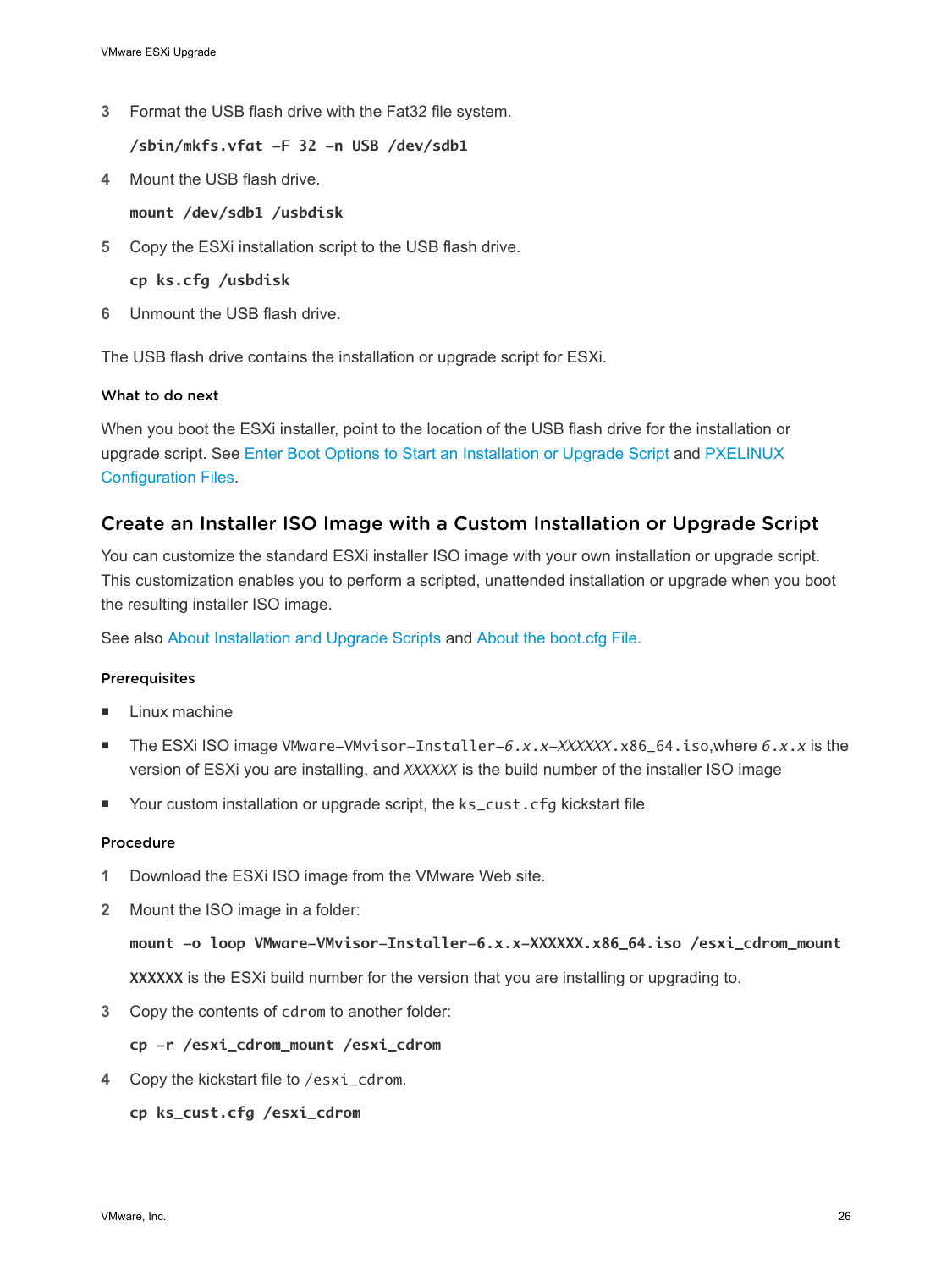<span id="page-26-0"></span>**5** (Optional) Modify the boot.cfg file to specify the location of the installation or upgrade script by using the kernelopt option.

You must use uppercase characters to provide the path of the script, for example,

kernelopt=runweasel ks=cdrom:/KS\_CUST.CFG

The installation or upgrade becomes completely automatic, without the need to specify the kickstart file during the installation or upgrade.

**6** Recreate the ISO image using the mkisofs or the genisoimage command.

| Syntax                                                                                                                                                                                                                                              |
|-----------------------------------------------------------------------------------------------------------------------------------------------------------------------------------------------------------------------------------------------------|
| mkisofs $-$ relaxed $-$ filenames $-$ J $-R$ $-$ o custom $\_$ esxi.iso $-b$<br>isolinux.bin -c boot.cat -no-emul-boot -boot-load-size 4 -boot-<br>info-table -eltorito-alt-boot -eltorito-platform efi -b<br>efiboot.img -no-emul-boot /esxi_cdrom |
| genisoimage -relaxed-filenames -J -R -o custom_esxi.iso -b<br>isolinux.bin -c boot.cat -no-emul-boot -boot-load-size 4 -boot-<br>info-table -eltorito-alt-boot -e efiboot.img -no-emul-<br>boot /esxi_cdrom                                         |
|                                                                                                                                                                                                                                                     |

You can use this ISO image for regular boot or UEFI secure boot.

The ISO image includes your custom installation or upgrade script.

#### What to do next

Install ESXi from the ISO image.

#### PXE Booting the ESXi Installer

You can use the preboot execution environment (PXE) to boot a host. Starting with vSphere 6.0, you can PXE boot the ESXi installer from a network interface on hosts with legacy BIOS or using UEFI.

ESXi is distributed in an ISO format that is designed to install to flash memory or to a local hard drive. You can extract the files and boot by using PXE.

PXE uses Dynamic Host Configuration Protocol (DHCP) and Trivial File Transfer Protocol (TFTP) to boot an operating system over a network.

PXE booting requires some network infrastructure and a machine with a PXE-capable network adapter. Most machines that can run ESXi have network adapters that can PXE boot.

**Note** PXE booting with legacy BIOS firmware is possible only over IPv4. PXE booting with UEFI firmware is possible with either IPv4 or IPv6.

#### Sample DHCP Configurations

To PXE boot the ESXi installer, the DHCP server must send the address of the TFTP server and the filename of the initial boot loader to the ESXi host.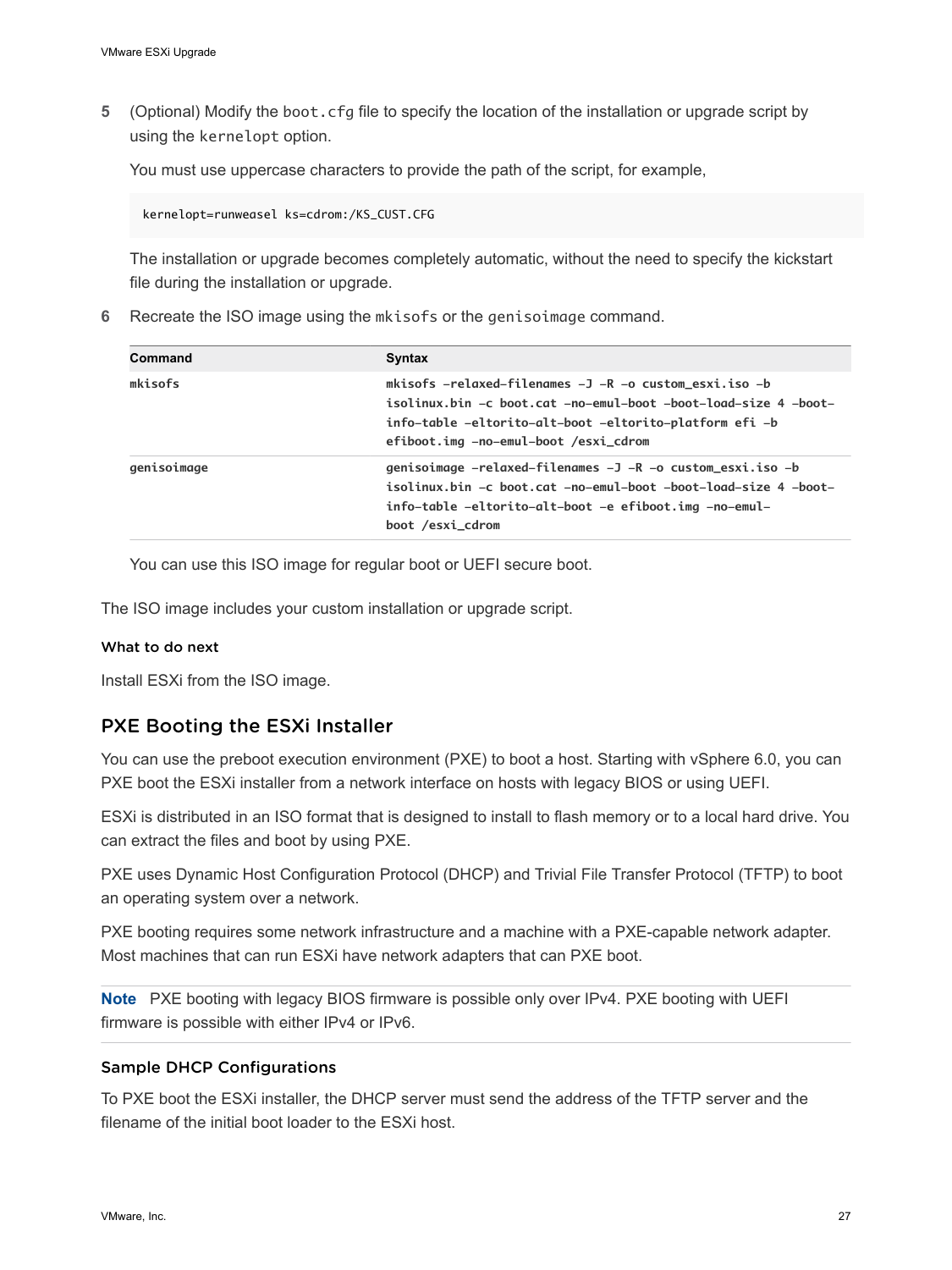When the target machine first boots, it broadcasts a packet across the network requesting information to boot itself. The DHCP server responds. The DHCP server must be able to determine whether the target machine is allowed to boot and the location of the initial boot loader binary, typically a file on a TFTP server.

**Caution** Do not set up a second DHCP server if your network already has one. If multiple DHCP servers respond to DHCP requests, machines can obtain incorrect or conflicting IP addresses, or can fail to receive the proper boot information. Talk to a network administrator before setting up a DHCP server. For support on configuring DHCP, contact your DHCP server vendor.

Many DHCP servers can PXE boot hosts. If you are using a version of DHCP for Microsoft Windows, see the DHCP server documentation to determine how to pass the next-server and filename arguments to the target machine.

#### Example of Booting Using TFTP with IPv4

This example shows how to configure an ISC DHCP server to boot ESXi using a TFTP server at IPv4 address xxx.xxx.xxx.xxx.

```
#
# ISC DHCP server configuration file snippet. This is not a complete
# configuration file; see the ISC server documentation for details on
# how to configure the DHCP server.
#
allow booting;
allow bootp;
option client-system-arch code 93 = unsigned integer 16;
class "pxeclients" {
    match if substring(option vendor-class-identifier, 0, 9) = "PXEClient";
    next-server xxx.xxx.xxx.xxx;
   if option client-system-arch = 00:07 or option client-system-arch = 00:09 {
       filename = "mboot.efi";
    } else {
       filename = "pxelinux.0";
    }
}
```
When a machine attempts to PXE boot, the DHCP server provides an IP address and the location of the pxelinux.0 or mboot.efi binary file on the TFTP server.

#### Example of Booting Using TFTP with IPv6

This example shows how to configure an ISC DHCPv6 server to boot ESXi using a TFTP server at IPv6 address xxxx:xxxx:xxxx:xxxx:xxxx.

# # ISC DHCPv6 server configuration file snippet. This is not a complete # configuration file; see the ISC server documentation for details on # how to configure the DHCP server. #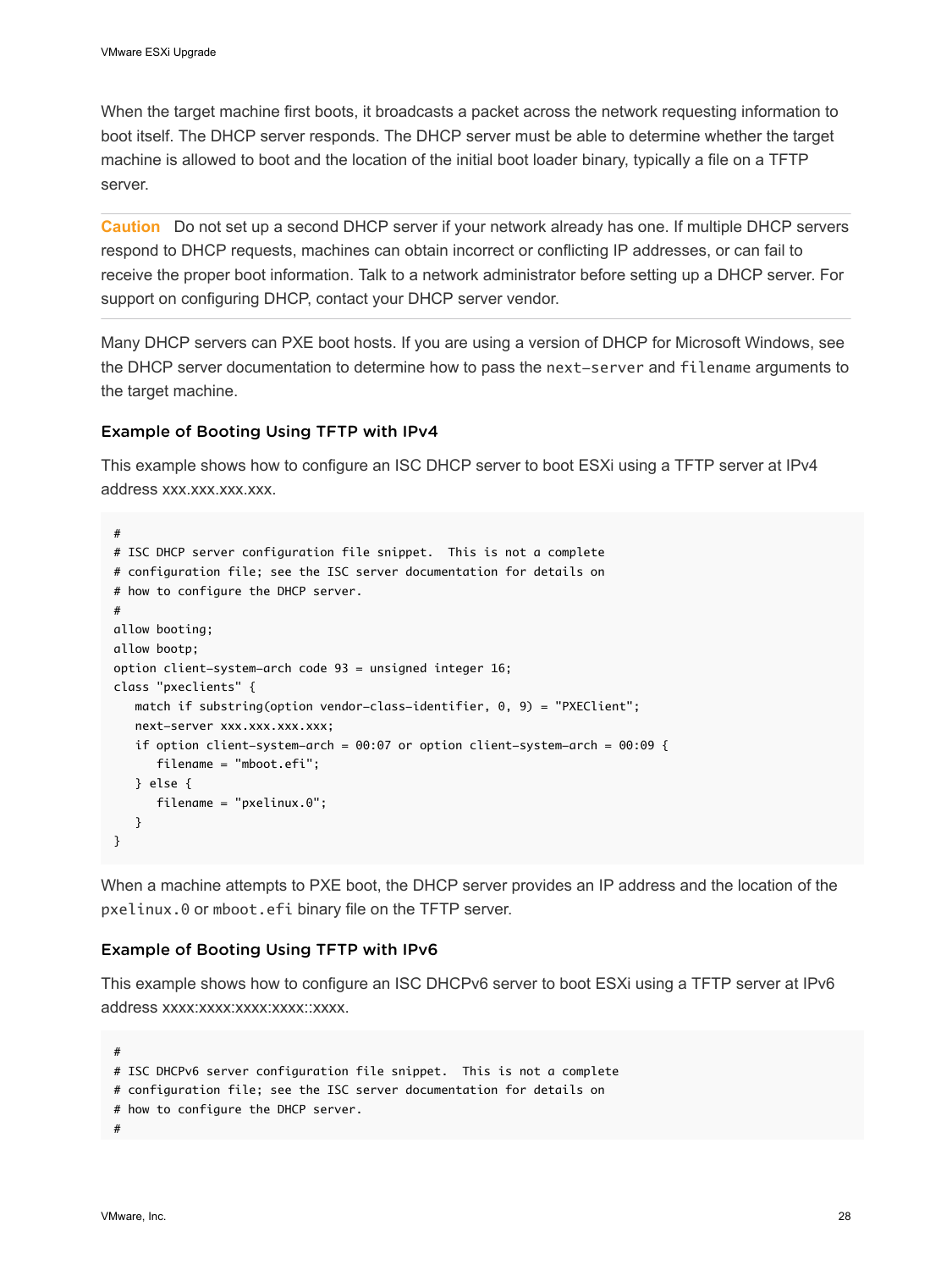```
allow booting;
allow bootp;
option dhcp6.bootfile-url code 59 = string;
option dhcp6.bootfile-url "tftp://[xxxx:xxxx:xxxx:xxxx:xxxx]/mboot.efi";
```
When a machine attempts to PXE boot, the DHCP server provides an IP address and the location of the mboot.efi binary file on the TFTP server.

#### Example of Booting Using HTTP with IPv4

This example shows how to configure an ISC DHCP server to boot ESXi using a Web server at IPv4 address xxx.xxx.xxx.xxx. The example uses gPXELINUX for legacy BIOS hosts and iPXE for UEFI hosts.

```
#
# ISC DHCPv6 server configuration file snippet. This is not a complete
# configuration file; see the ISC server documentation for details on
# how to configure the DHCP server.
#
allow booting;
allow bootp;
option client-system-arch code 93 = unsigned integer 16;
class "pxeclients" {
    match if substring(option vendor-class-identifier, 0, 9) = "PXEClient";
   next-server xxx.xxx.xxx.xxx;
    if option client-system-arch = 00:07 or option client-system-arch = 00:09 {
       if exists user-class and option user-class = "iPXE" {
          # Instruct iPXE to load mboot.efi as secondary bootloader
          filename = "mboot.efi";
       } else {
          # Load the snponly.efi configuration of iPXE as initial bootloader
          filename = "snponly.efi";
       }
    } else {
       filename "gpxelinux.0";
    }
}
```
When a machine attempts to PXE boot, the DHCP server provides an IP address and the location of the gpxelinux.0 or snponly.efi binary file on the TFTP server. In the UEFI case, iPXE then asks the DHCP server for the next file to load, and this time the server returns mboot. efi as the filename.

#### Example of Booting Using HTTP with IPv6

This example shows how to configure an ISC DHCPv6 server to boot ESXi using a TFTP server at IPv6 address xxxx:xxxx:xxxx:xxxx:xxxx.

```
#
# ISC DHCPv6 server configuration file snippet. This is not a complete
# configuration file; see the ISC server documentation for details on
# how to configure the DHCP server.
#
allow booting;
allow bootp;
```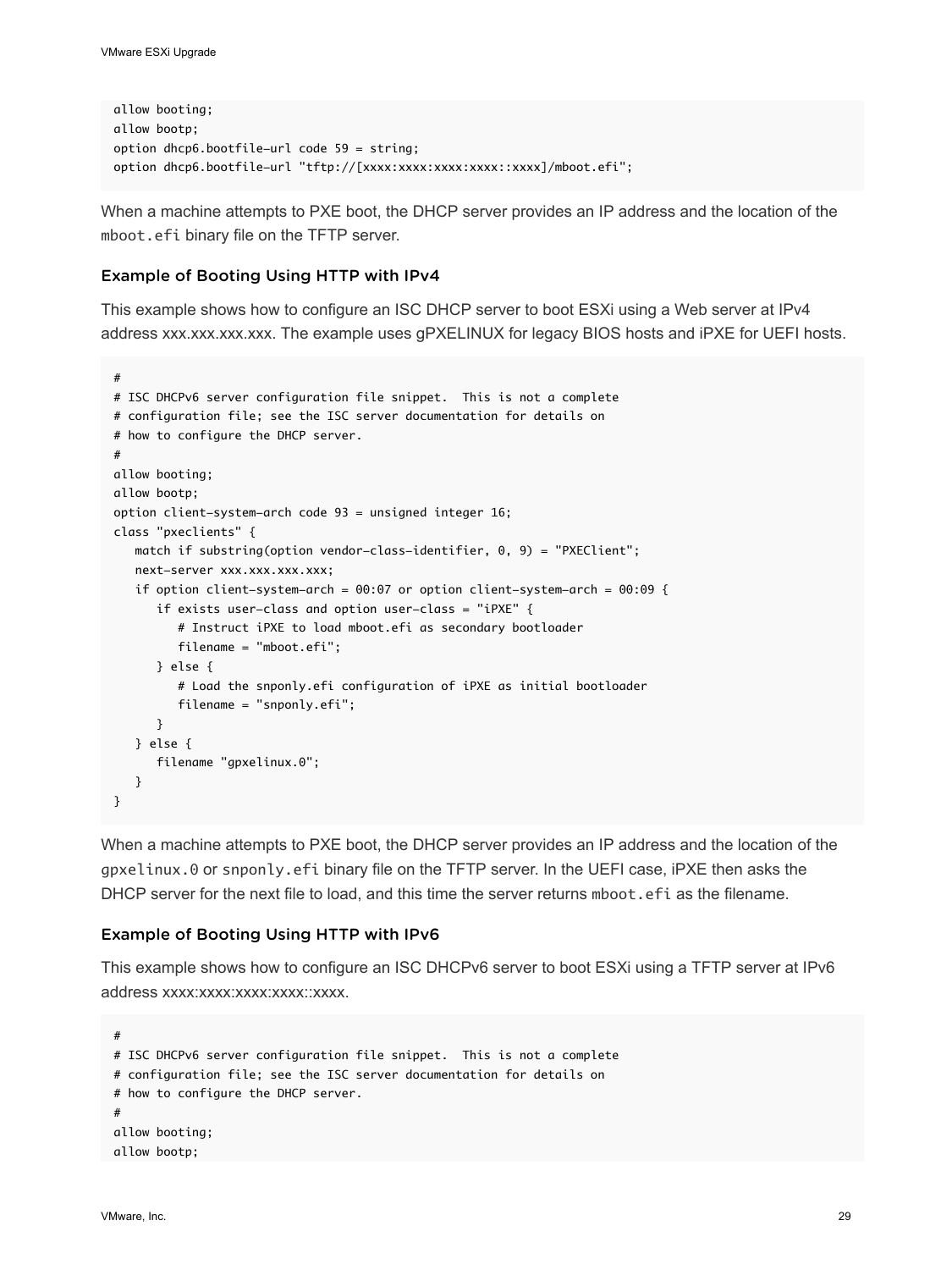```
option dhcp6.bootfile-url code 59 = string;
if exists user-class and option user-class = "iPXE" {
   # Instruct iPXE to load mboot.efi as secondary bootloader
  option dhcp6.bootfile-url "tftp://[xxxx:xxxx:xxxx:xxxx::xxxx]/mboot.efi";
} else {
   # Load the snponly.efi configuration of iPXE as initial bootloader
  option dhcp6.bootfile-url "tftp://[xxxx:xxxx:xxxx:xxxx:xxxx]/snponly.efi";
}
```
When a machine attempts to PXE boot, the DHCP server provides an IP address and the location of the snponly.efi (iPXE) binary file on the TFTP server. iPXE then asks the DHCP server for the next file to load, and this time the server returns mboot, efi as the filename.

#### PXELINUX Configuration Files

You need a PXELINUX configuration file to boot the ESXi installer on a legacy BIOS system. The configuration file defines the menu displayed to the target ESXi host as it boots up and contacts the TFTP server for all SYSLINUX configurations, including PXELINUX and gPXELINUX.

This section gives general information about PXELINUX configuration files. For examples, see [Sample](#page-26-0) [DHCP Configurations.](#page-26-0)

For syntax details, see the SYSLINUX web site at [http://www.syslinux.org/.](http://www.syslinux.org)

#### Required Files

In the PXE configuration file, you must include paths to the following files:

- mboot.c32 is the boot loader.
- boot.cfg is the boot loader configuration file.

#### See [About the boot.cfg File](#page-45-0)

#### File Name for the PXE Configuration File

For the file name of the PXE configuration file, select one of the following options:

- <sup>n</sup> 01-*mac\_address\_of\_target\_ESXi\_host*. For example, 01-23-45-67-89-0a-bc
- The target ESXi host IP address in hexadecimal notation.
- default

The initial boot file, pxelinux.0 or gpxelinux.0, tries to load a PXE configuration file in the following order:

- 1 It tries with the MAC address of the target ESXi host, prefixed with its ARP type code, which is 01 for Ethernet.
- 2 If that attempt fails, it tries with the hexadecimal notation of target ESXi system IP address.
- 3 Ultimately, it tries to load a file named default.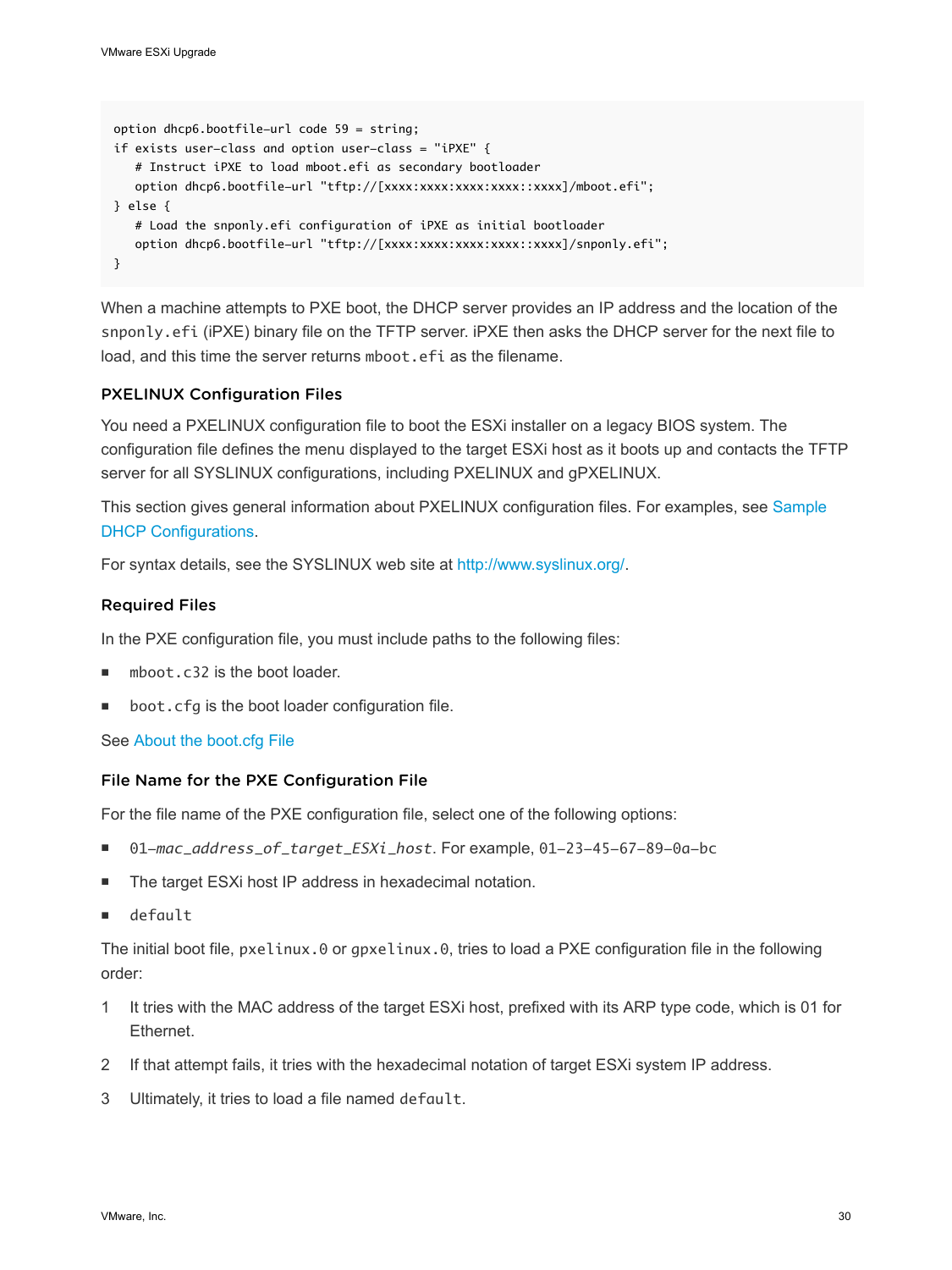#### File Location for the PXE Configuration File

Save the file in /tftpboot/pxelinux.cfg/ on the TFTP server.

For example, you might save the file on the TFTP server at /tftpboot/pxelinux.cfg/01-00-21-5ace-40-f6. The MAC address of the network adapter on the target ESXi host is 00-21-5a-ce-40-f6.

#### PXE Boot Background Information

Understanding the PXE boot process can help you during troubleshooting.

#### TFTP Server

Trivial File Transfer Protocol (TFTP) is similar to the FTP service, and is typically used only for network booting systems or loading firmware on network devices such as routers. TFTP is available on Linux and **Windows** 

- **n** Most Linux distributions include a copy of the tftp-hpa server. If you require a supported solution, purchase a supported TFTP server from your vendor of choice. You can also acquire a TFTP server from one of the packaged appliances on the VMware Marketplace.
- If your TFTP server will run on a Microsoft Windows host, use tftpd32 version 2.11 or later. See [http://tftpd32.jounin.net/.](http://tftpd32.jounin.net/)

#### SYSLINUX, PXELINUX, and gPXELINUX

If you are using PXE in a legacy BIOS environment, you need to understand the different boot environments.

- **SYSLINUX** is an open source boot environment for machines that run legacy BIOS firmware. The ESXi boot loader for BIOS systems, mbootc.32, runs as a SYSLINUX plugin. You can configure SYSLINUX to boot from several types of media, including disk, ISO image, and network. You can find the SYSLINUX package at [http://www.kernel.org/pub/linux/utils/boot/syslinux/.](http://www.kernel.org/pub/linux/utils/boot/syslinux/)
- **PXELINUX is a SYSXLINUX configuration for booting from a TFTP server according to the PXE** standard. If you use PXELINUX to boot the ESXi installer, the pxelinux.0 binary file, mboot.c32, the configuration file, the kernel, and other files are all transferred by TFTP.
- <sup>n</sup> gPXELINUX is a hybrid configuration that includes both PXELINUX and gPXE and supports booting from a Web server. gPXELINUX is part of the SYSLINUX package. If you use gPXELINUX to boot the ESXi installer, only the gpxelinux.0 binary file, mboot.c32, and the configuration file are transferred via TFTP. The remaining files are transferred via HTTP. HTTP is typically faster and more reliable than TFTP, especially for transferring large amounts of data on a heavily loaded network.

**Note** VMware currently builds the mboot.c32 plugin to work with SYSLINUX version 3.86 and tests PXE booting only with that version. Other versions are likely to be incompatible. This is not a statement of limited support. For support of third-party agents that you use to set up your PXE booting infrastructure, contact the vendor.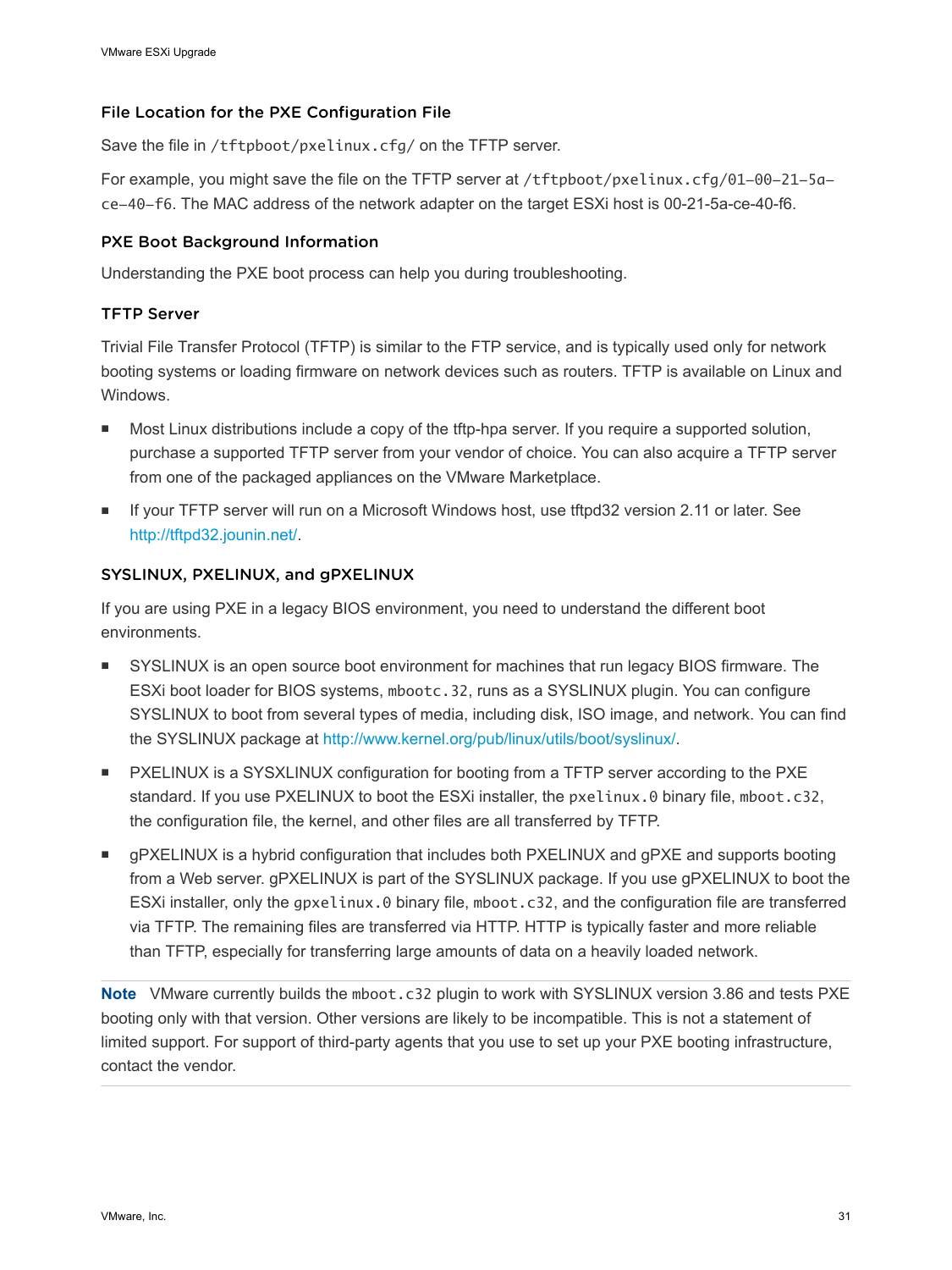#### <span id="page-31-0"></span>UEFI PXE and iPXE

Most UEFI firmware natively includes PXE support that allows booting from a TFTP server. The firmware can directly load the ESXi boot loader for UEFI systems, mboot.efi. Additional software such as PXELINUX is not required.

iPXE can also be useful for UEFI systems that do not include PXE in firmware and for older UEFI systems with bugs in their PXE support. For such cases you can try installing iPXE on a USB flash drive and booting from there.

**Note** Apple Macintosh products do not include PXE boot support. They include support for network booting via an Apple-specific protocol instead.

#### Alternative Approaches to PXE Booting

Alternative approaches to PXE booting different software on different hosts are also possible, for example:

- Configuring the DHCP server to provide different initial boot loader filenames to different hosts depending on MAC address or other criteria. See your DCHP server's documentation.
- **n** Approaches using iPXE as the initial bootloader with an iPXE configuration file that selects the next bootloader based on the MAC address or other criteria.

#### Installing and Booting ESXi with Software FCoE

You can install and boot ESXi from an FCoE LUN using VMware software FCoE adapters and network adapters with FCoE offload capabilities. Your host does not require a dedicated FCoE HBA.

See the *vSphere Storage* documentation for information about installing and booting ESXi with software FCoE.

## Using Remote Management Applications

Remote management applications allow you to install ESXi on servers that are in remote locations.

Remote management applications supported for installation include HP Integrated Lights-Out (iLO), Dell Remote Access Card (DRAC), IBM management module (MM), and Remote Supervisor Adapter II (RSA II). For a list of currently supported server models and remote management firmware versions, see [Supported Remote Management Server Models and Firmware Versions](#page-12-0). For support on remote management applications, contact the vendor.

You can use remote management applications to do both interactive and scripted installations of ESXi remotely.

If you use remote management applications to install ESXi, the virtual CD might encounter corruption problems with systems or networks operating at peak capacity. If a remote installation from an ISO image fails, complete the installation from the physical CD media.

## Download the ESXi Installer

Download the installer for ESXi.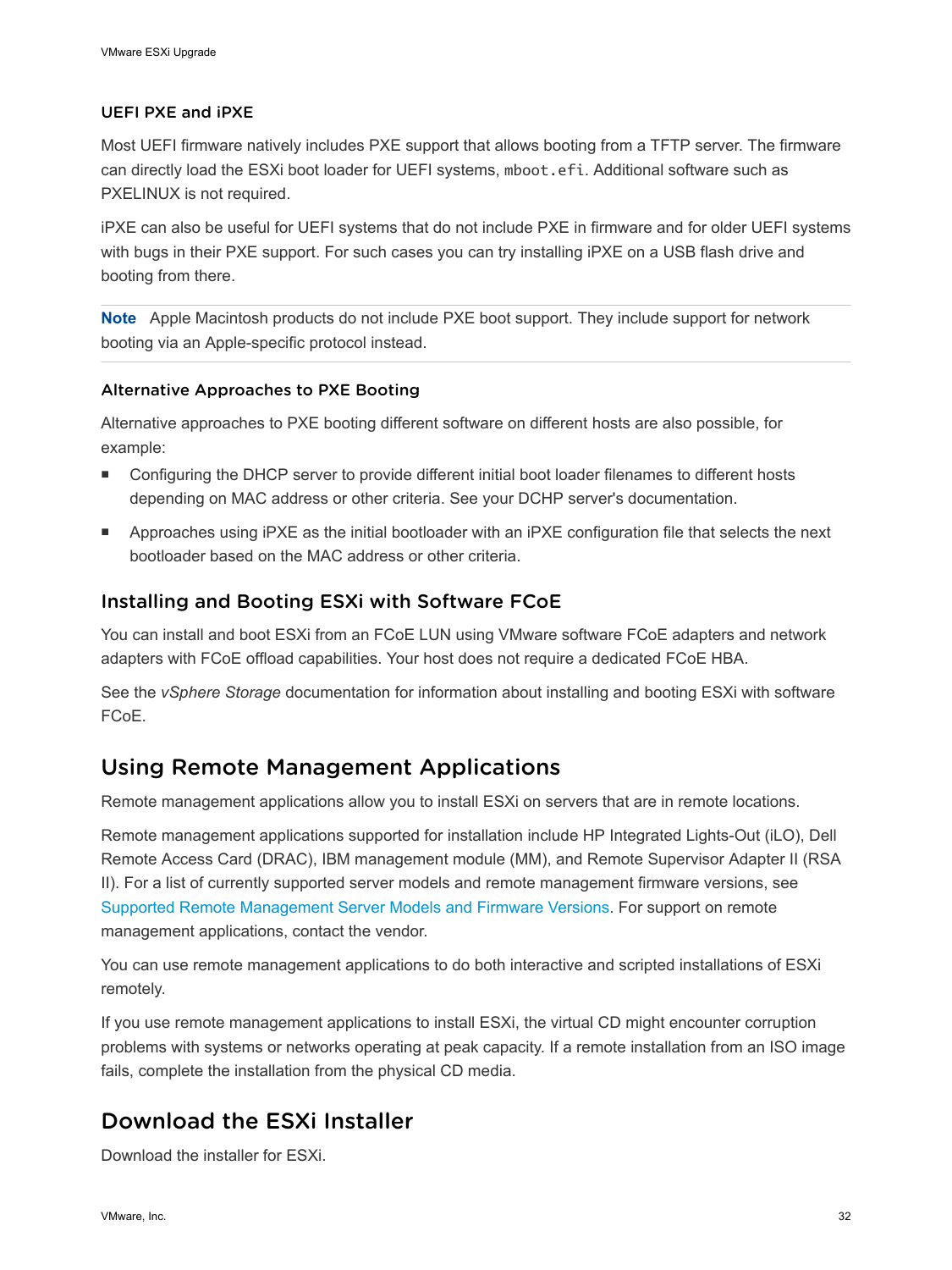#### <span id="page-32-0"></span>Prerequisites

Create a My VMware account at <https://my.vmware.com/web/vmware/>.

#### Procedure

**1** Download the ESXi installer from the VMware Web site at [https://my.vmware.com/web/vmware/downloads.](https://my.vmware.com/web/vmware/downloads)

ESXi is listed under Datacenter & Cloud Infrastructure.

**2** Confirm that the md5sum is correct.

See the VMware Web site topic Using MD5 Checksums at <http://www.vmware.com/download/md5.html>.

## Upgrade Hosts Interactively

To upgrade ESXi 6.0 hosts or ESXi 6.5 hosts to ESXi 6.7, you can boot the ESXi installer from a CD, DVD, or USB flash drive.

Before upgrading, consider disconnecting the network storage. This action decreases the time it takes the installer to search for available disk drives. When you disconnect network storage, any files on the disconnected disks are unavailable at installation. Do not disconnect a LUN that contains an existing ESXi installation.

#### Prerequisites

- **Number 1** Verify that the ESXi installer ISO in one of the following locations.
	- On CD or DVD. If you do not have the installation CD or DVD, you can create one. See [Download](#page-21-0) [and Burn the ESXi Installer ISO Image to a CD or DVD](#page-21-0)
	- On a USB flash drive. See [Format a USB Flash Drive to Boot the ESXi Installation or Upgrade](#page-22-0)

**Note** You can also use PXE to boot the ESXi installer to run an interactive installation or a scripted installation. See [PXE Booting the ESXi Installer.](#page-26-0)

- Verify that the server hardware clock is set to UTC. This setting is in the system BIOS.
- ESXi Embedded must not be on the host. ESXi Installable and ESXi Embedded cannot exist on the same host.
- If you are upgrading an ESXi host, supported custom VIBs that are not included in the ESXi installer ISO are migrated. See [Upgrading Hosts That Have Third-Party Custom VIBs](#page-21-0)
- See your hardware vendor documentation for information about changing the boot order.

#### Procedure

- **1** Insert the ESXi installer CD or DVD in the CD-ROM or DVD-ROM drive, or attach the Installer USB flash drive and restart the machine.
- **2** Set the BIOS to boot from the CD-ROM device or the USB flash drive.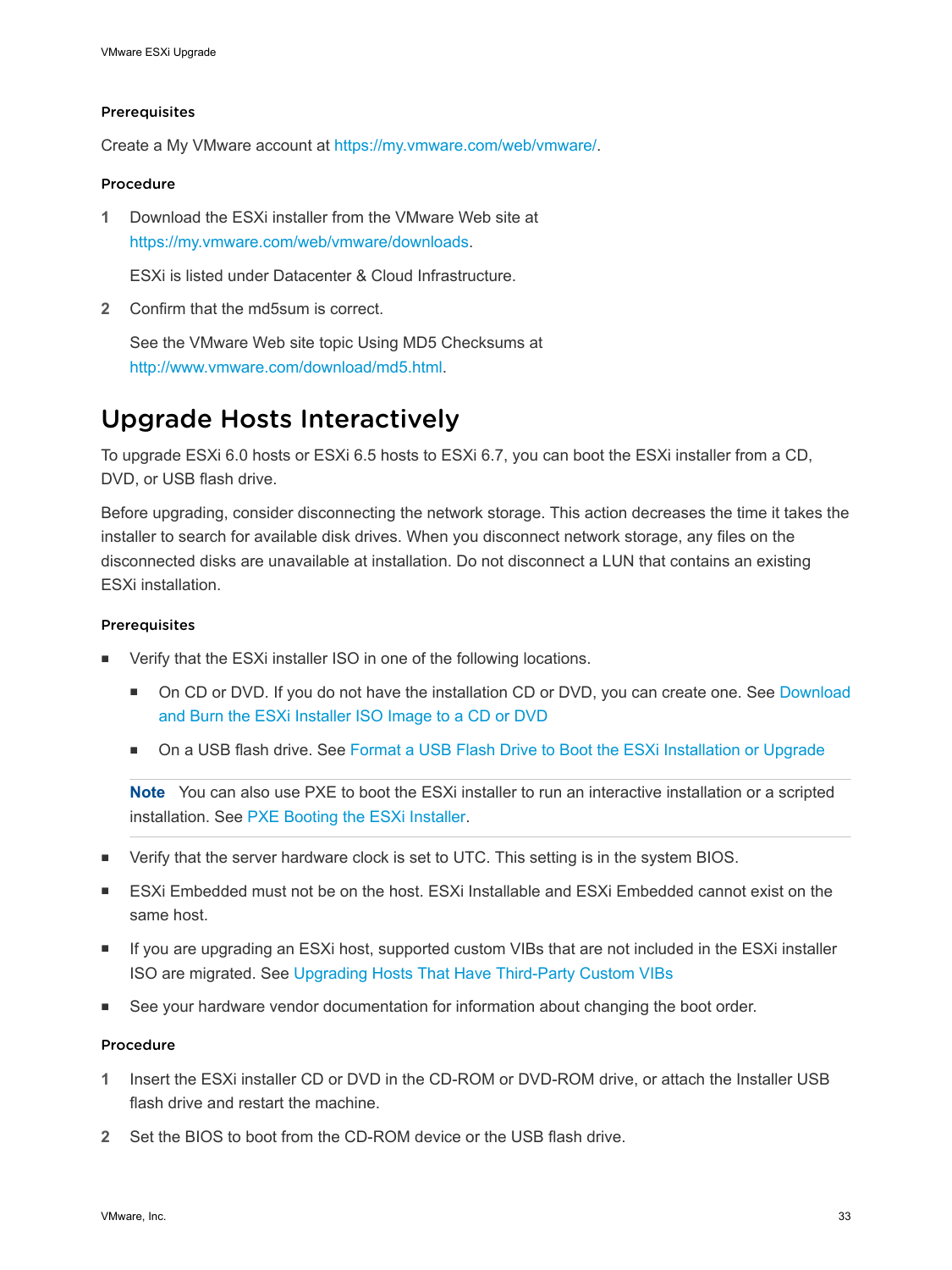<span id="page-33-0"></span>**3** In the Select a Disk panel, select the drive on which to install or upgrade ESXi and press Enter.

Press F1 for information about the selected disk.

**Note** Do not rely on the disk order in the list to select a disk. The disk order is determined by the BIOS. On systems where drives are continuously being added and removed, they might be out of order.

**4** Upgrade or install ESXi if the installer finds an existing ESXi installation and VMFS datastore.

If an existing VMFS datastore cannot be preserved, you can choose only to install ESXi and overwrite the existing VMFS datastore, or to cancel the installation. If you choose to overwrite the existing VMFS datastore, back up the datastore first.

- **5** Press F11 to confirm and start the upgrade.
- **6** Remove the installation CD or DVD or USB flash drive when the upgrade is complete.
- **7** Press Enter to reboot the host.
- **8** Set the first boot device to be the drive which you selected previously when you upgraded ESXi.

## Installing or Upgrading Hosts by Using a Script

You can quickly deploy ESXi hosts by using scripted, unattended installations or upgrades. Scripted installations or upgrades provide an efficient way to deploy multiple hosts.

The installation or upgrade script contains the installation settings for ESXi. You can apply the script to all hosts that you want to have a similar configuration.

For a scripted installation or upgrade, you must use the supported commands to create a script. You can edit the script to change settings that are unique for each host.

The installation or upgrade script can reside in one of the following locations:

- **FTP** server
- **HTTP/HTTPS server**
- **NFS** server
- **No. USB flash drive**
- CD-ROM drive

## Enter Boot Options to Start an Installation or Upgrade Script

You can start an installation or upgrade script by typing boot options at the ESXi installer boot command line.

At boot time you might need to specify options to access the kickstart file. You can enter boot options by pressing Shift+O in the boot loader. For a PXE boot installation, you can pass options through the kernelopts line of the boot.cfg file. See [About the boot.cfg File](#page-45-0) and [PXE Booting the ESXi Installer.](#page-26-0)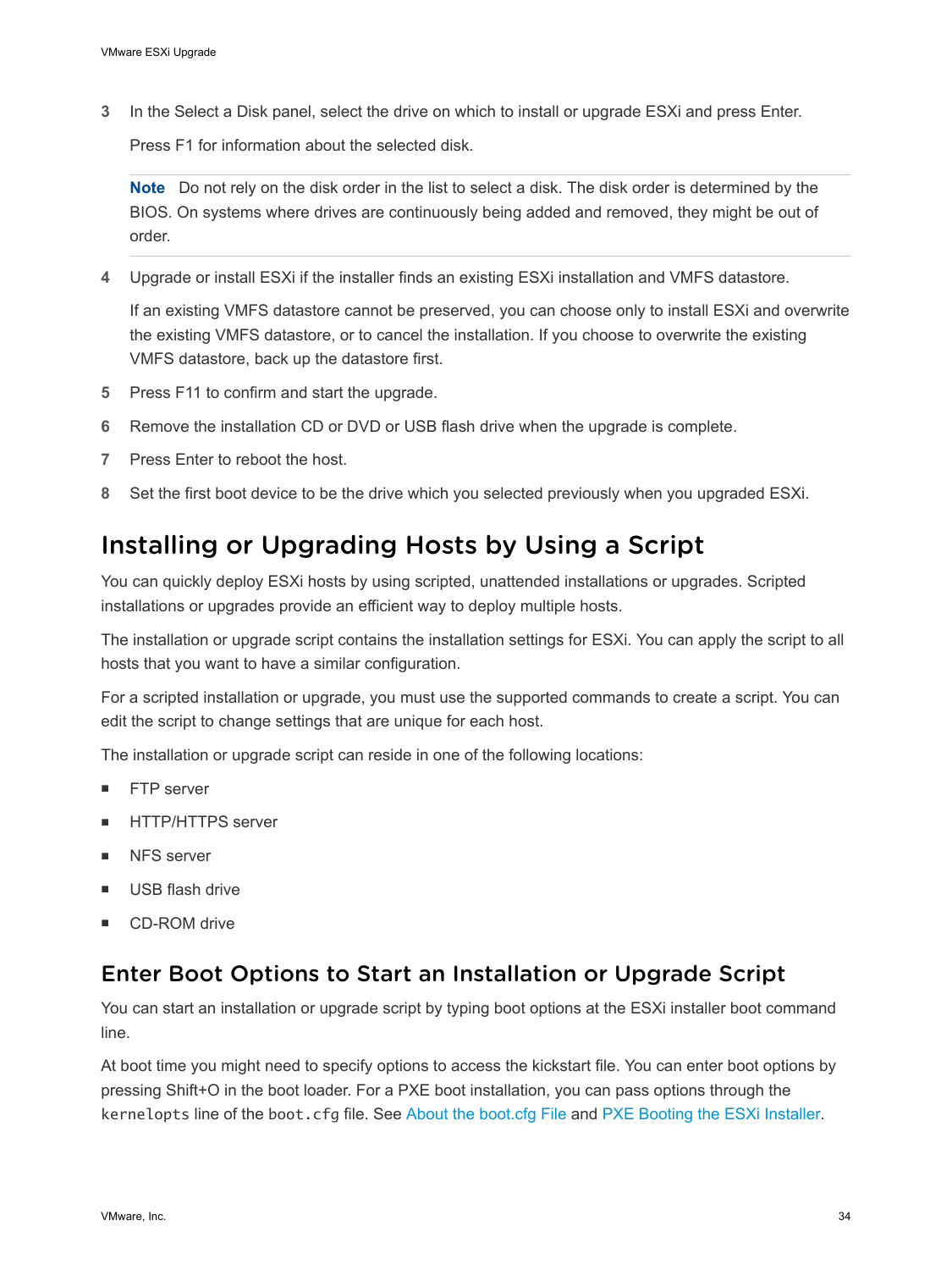To specify the location of the installation script, set the ks=*filepath* option, where *filepath* is indicates the location of your Kickstart file. Otherwise, a scripted installation or upgrade cannot start. If ks=*filepath* is omitted, the text installer is run.

Supported boot options are listed in Boot Options.

#### Procedure

- **1** Start the host.
- **2** When the ESXi installer window appears, press Shift+O to edit boot options.

|                                                           | Loading ESXi installer |                                                |  |
|-----------------------------------------------------------|------------------------|------------------------------------------------|--|
|                                                           |                        |                                                |  |
|                                                           |                        |                                                |  |
|                                                           |                        |                                                |  |
|                                                           |                        |                                                |  |
|                                                           |                        |                                                |  |
| <enter: boot=""><br/>Automatic boot in 3 seconds</enter:> |                        | <shift+0 boot="" edit="" options=""></shift+0> |  |

**3** At the runweasel command prompt, type **ks=***location of installation script plus boot command-line options*.

#### Example: Boot Option

You type the following boot options:

```
ks=http://00.00.00.00/kickstart/ks-osdc-pdp101.cfg nameserver=00.00.0.0 ip=00.00.00.000 
netmask=255.255.255.0 gateway=00.00.00.000
```
## Boot Options

When you perform a scripted installation, you might need to specify options at boot time to access the kickstart file.

#### Supported Boot Options

|  |  |  |  |  | Table 3-7. Boot Options for ESXi Installation |
|--|--|--|--|--|-----------------------------------------------|
|--|--|--|--|--|-----------------------------------------------|

| <b>Boot Option</b>        | <b>Description</b>                                                                                                                                      |
|---------------------------|---------------------------------------------------------------------------------------------------------------------------------------------------------|
| BOOTIF=hwtype-MAC address | Similar to the netdevice option, except in the PXELINUX<br>format as described in the IPAPPEND option under SYSLINUX<br>at the syslinux zytor com site. |
| gateway=ip address        | Sets this network gateway as the default gateway to be used for<br>downloading the installation script and installation media.                          |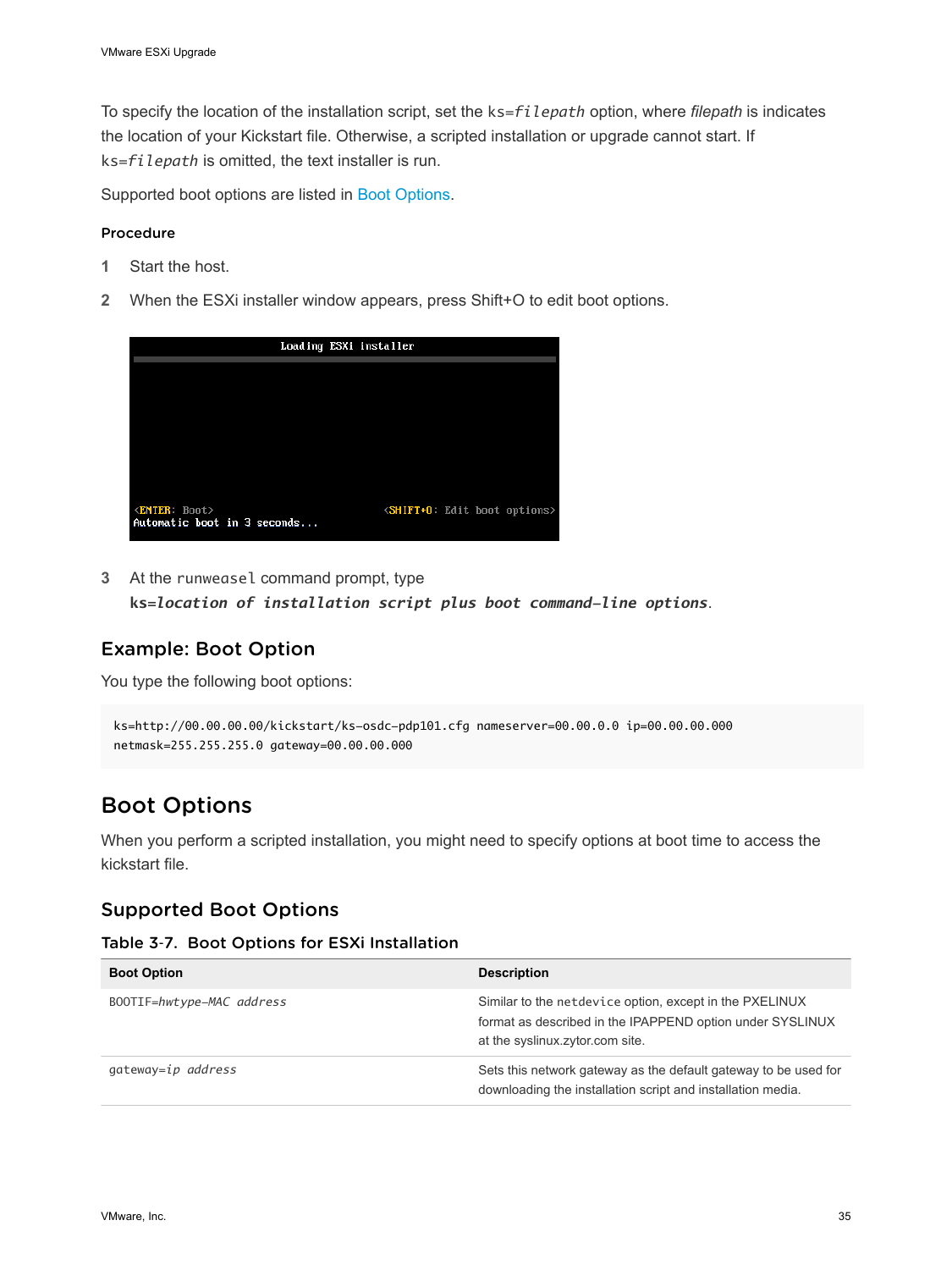| <b>Boot Option</b>       | <b>Description</b>                                                                                                                                                                                                                                                                                                                                                                   |
|--------------------------|--------------------------------------------------------------------------------------------------------------------------------------------------------------------------------------------------------------------------------------------------------------------------------------------------------------------------------------------------------------------------------------|
| ip=ip address            | Sets up a static IP address to be used for downloading the<br>installation script and the installation media. Note: the<br>PXELINUX format for this option is also supported. See the<br>IPAPPEND option under SYSLINUX at the syslinux.zytor.com<br>site.                                                                                                                           |
| ks=cdrom:/path           | Performs a scripted installation with the script at path, which<br>resides on the CD in the CD-ROM drive. Each CDROM is<br>mounted and checked until the file that matches the path is<br>found.                                                                                                                                                                                     |
|                          | Important If you have created an installer ISO image with a<br>custom installation or upgrade script, you must use uppercase<br>characters to provide the path of the script, for example,<br>ks=cdrom:/KS_CUST.CFG.                                                                                                                                                                 |
| ks=file://path           | Performs a scripted installation with the script at path.                                                                                                                                                                                                                                                                                                                            |
| ks=protocol://serverpath | Performs a scripted installation with a script located on the<br>network at the given URL. protocol can be http, https, ftp, or<br>nfs. An example using nfs protocol is<br>ks=nfs://host/porturl-path. The format of an NFS URL is<br>specified in RFC 2224.                                                                                                                        |
| $ks = usb$               | Performs a scripted installation, accessing the script from an<br>attached USB drive. Searches for a file named ks.cfg. The file<br>must be located in the root directory of the drive. If multiple USB<br>flash drives are attached, they are searched until the ks. cfg file<br>is found. Only FAT16 and FAT32 file systems are supported.                                         |
| ks=usb:/path             | Performs a scripted installation with the script file at the<br>specified path, which resides on USB.                                                                                                                                                                                                                                                                                |
| ksdevice=device          | Tries to use a network adapter <i>device</i> when looking for an<br>installation script and installation media. Specify as a MAC<br>address, for example, 00:50:56:C0:00:01. This location can also<br>be a vmnicNN name. If not specified and files need to be<br>retrieved over the network, the installer defaults to the first<br>discovered network adapter that is plugged in. |
| nameserver=ip address    | Specifies a domain name server to be used for downloading the<br>installation script and installation media.                                                                                                                                                                                                                                                                         |
| netdevice=device         | Tries to use a network adapter <i>device</i> when looking for an<br>installation script and installation media. Specify as a MAC<br>address, for example, 00:50:56:C0:00:01. This location can also<br>be a vmnicNN name. If not specified and files need to be<br>retrieved over the network, the installer defaults to the first<br>discovered network adapter that is plugged in. |
| netmask=subnet mask      | Specifies subnet mask for the network interface that downloads<br>the installation script and the installation media.                                                                                                                                                                                                                                                                |
| vlanid=v <i>lanid</i>    | Configure the network card to be on the specified VLAN.                                                                                                                                                                                                                                                                                                                              |

#### Table 3‑7. Boot Options for ESXi Installation (Continued)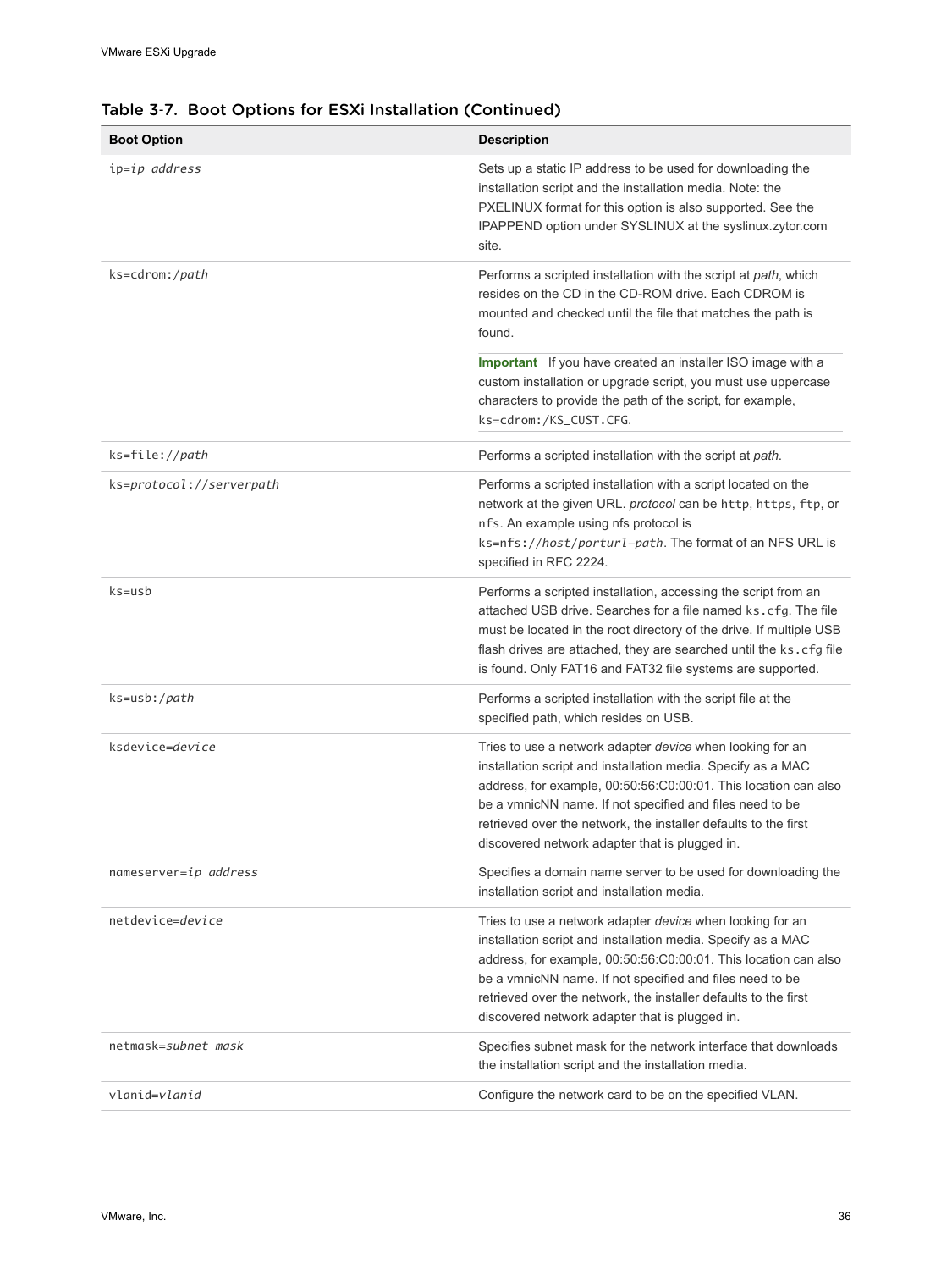# <span id="page-36-0"></span>About Installation and Upgrade Scripts

The installation/upgrade script is a text file, for example ks.cfg, that contains supported commands.

The command section of the script contains the ESXi installation options. This section is required and must appear first in the script.

### Locations Supported for Installation or Upgrade Scripts

In scripted installations and upgrades, the ESXi installer can access the installation or upgrade script, also called the kickstart file, from several locations.

The following locations are supported for the installation or upgrade script:

- **DICOVIDE CONDUGE COVAGO** CONDUCT ISO Image with a Custom Installation or Upgrade Script.
- **No. 1988 Flash drive. See [Create a USB Flash Drive to Store the ESXi Installation Script or Upgrade](#page-24-0)** [Script.](#page-24-0)
- A network location accessible through the following protocols: NFS, HTTP, HTTPS, FTP

### Path to the Installation or Upgrade Script

You can specify the path to an installation or upgrade script.

ks=http://*XXX.XXX.XXX.XXX*/kickstart/KS.CFG is the path to the ESXi installation script, where *XXX.XXX.XXX.XXX* is the IP address of the machine where the script resides. See About Installation and Upgrade Scripts.

To start an installation script from an interactive installation, you enter the ks= option manually. See [Enter](#page-33-0) [Boot Options to Start an Installation or Upgrade Script](#page-33-0).

### Installation and Upgrade Script Commands

To modify the default installation or upgrade script or to create your own script, use supported commands. Use supported commands in the installation script, which you specify with a boot command when you boot the installer.

To determine which disk to install or upgrade ESXi on, the installation script requires one of the following commands: install, upgrade, or installorupgrade. The install command creates the default partitions, including a VMFS datastore that occupies all available space after the other partitions are created.

#### accepteula or vmaccepteula (required)

Accepts the ESXi license agreement.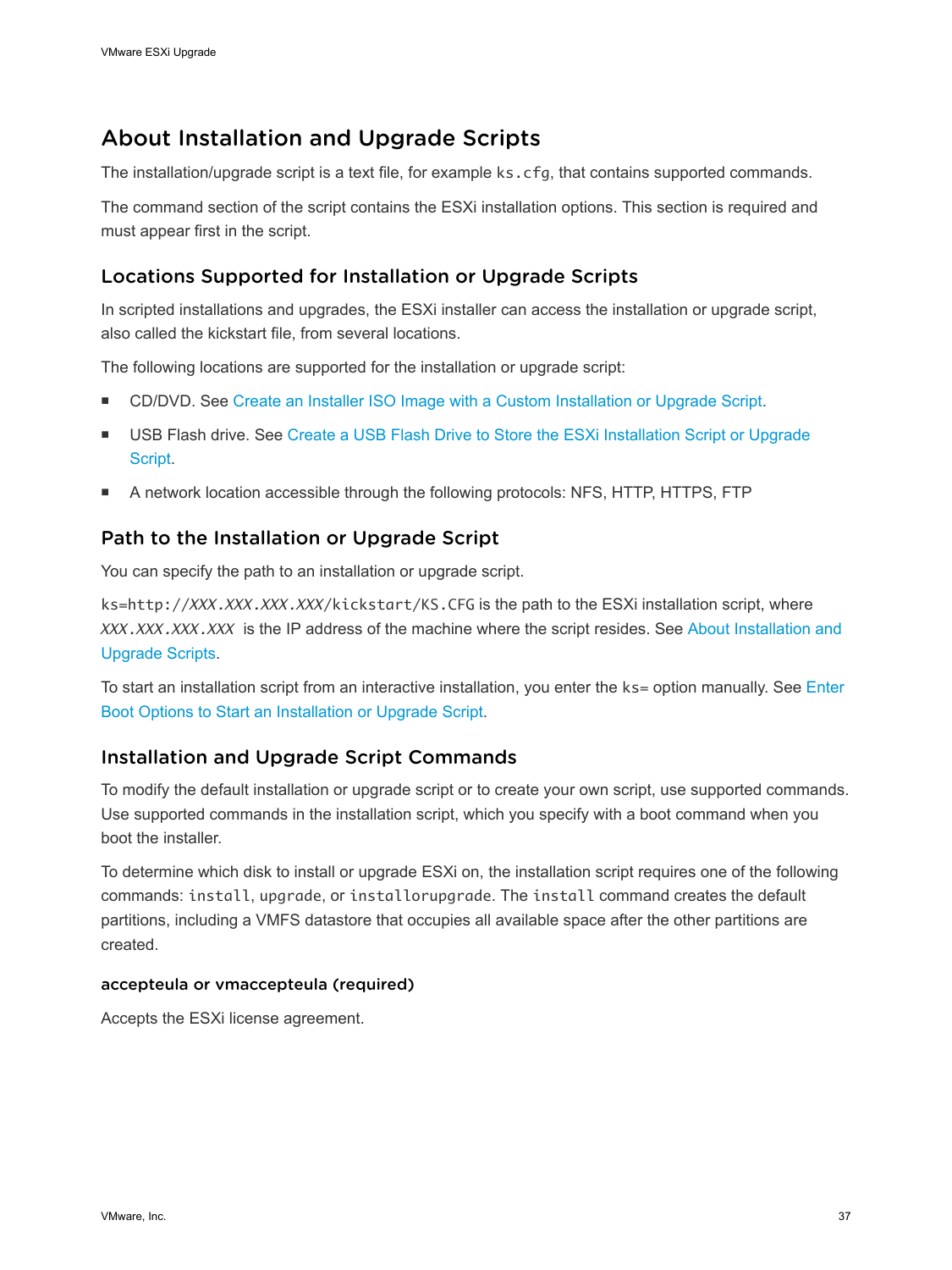#### clearpart (optional)

Clears any existing partitions on the disk. Requires the install command to be specified. Carefully edit the clearpart command in your existing scripts.

| $--drives=$     | Remove partitions on the specified drives.                                                                                                                                                                                                                                                                                                                                                                                                                                                                                                                                                                                                                                                                        |  |  |
|-----------------|-------------------------------------------------------------------------------------------------------------------------------------------------------------------------------------------------------------------------------------------------------------------------------------------------------------------------------------------------------------------------------------------------------------------------------------------------------------------------------------------------------------------------------------------------------------------------------------------------------------------------------------------------------------------------------------------------------------------|--|--|
| --alldrives     | Ignores the --drives= requirement and allows clearing of partitions on<br>every drive.                                                                                                                                                                                                                                                                                                                                                                                                                                                                                                                                                                                                                            |  |  |
| --ignoredrives= | Removes partitions on all drives except those specified. Required unless<br>the $--drives=$ or $--alldrives$ flag is specified.                                                                                                                                                                                                                                                                                                                                                                                                                                                                                                                                                                                   |  |  |
| --overwritevmfs | Allows overwriting of VMFS partitions on the specified drives. By default,<br>overwriting VMFS partitions is not allowed.                                                                                                                                                                                                                                                                                                                                                                                                                                                                                                                                                                                         |  |  |
| --firstdisk=    | Partitions the first eligible disk found. By default, the eligible disks are set to                                                                                                                                                                                                                                                                                                                                                                                                                                                                                                                                                                                                                               |  |  |
| disk-type1      | the following order:                                                                                                                                                                                                                                                                                                                                                                                                                                                                                                                                                                                                                                                                                              |  |  |
| $[disk-type2,]$ | 1<br>Locally attached storage (local)                                                                                                                                                                                                                                                                                                                                                                                                                                                                                                                                                                                                                                                                             |  |  |
|                 | 2<br>Network storage (remote)                                                                                                                                                                                                                                                                                                                                                                                                                                                                                                                                                                                                                                                                                     |  |  |
|                 | 3<br>USB disks (usb)                                                                                                                                                                                                                                                                                                                                                                                                                                                                                                                                                                                                                                                                                              |  |  |
|                 | You can change the order of the disks by using a comma-separated list<br>appended to the argument. If you provide a filter list, the default settings are<br>overridden. You can combine filters to specify a particular disk, including<br>esx for the first disk with ESXi installed on it, model and vendor information,<br>or the name of the VM kernel device driver. For example, to prefer a disk<br>with the model name ST3120814A and any disk that uses the mptsas<br>driver rather than a normal local disk, the argument is<br>--firstdisk=ST3120814A, mptsas, local. You can use localesx for<br>local storage that contains ESXi image or remoteesx for remote storage<br>that contains ESXi image. |  |  |

#### dryrun (optional)

Parses and checks the installation script. Does not perform the installation.

#### install

Specifies that this is a fresh installation. Replaces the deprecated autopart command used for ESXi 4.1 scripted installations. Either the install, upgrade, or installorupgrade command is required to determine which disk to install or upgrade ESXi on.

--disk= or --drive= Specifies the disk to partition. In the command --disk=diskname, the *diskname* can be in any of the forms shown in the following examples:

- <sup>n</sup> Path: --disk=*/vmfs/devices/disks/mpx.vmhba1:C0:T0:L0*
- MPX name: --disk=mpx.vmhba1:C0:T0:L0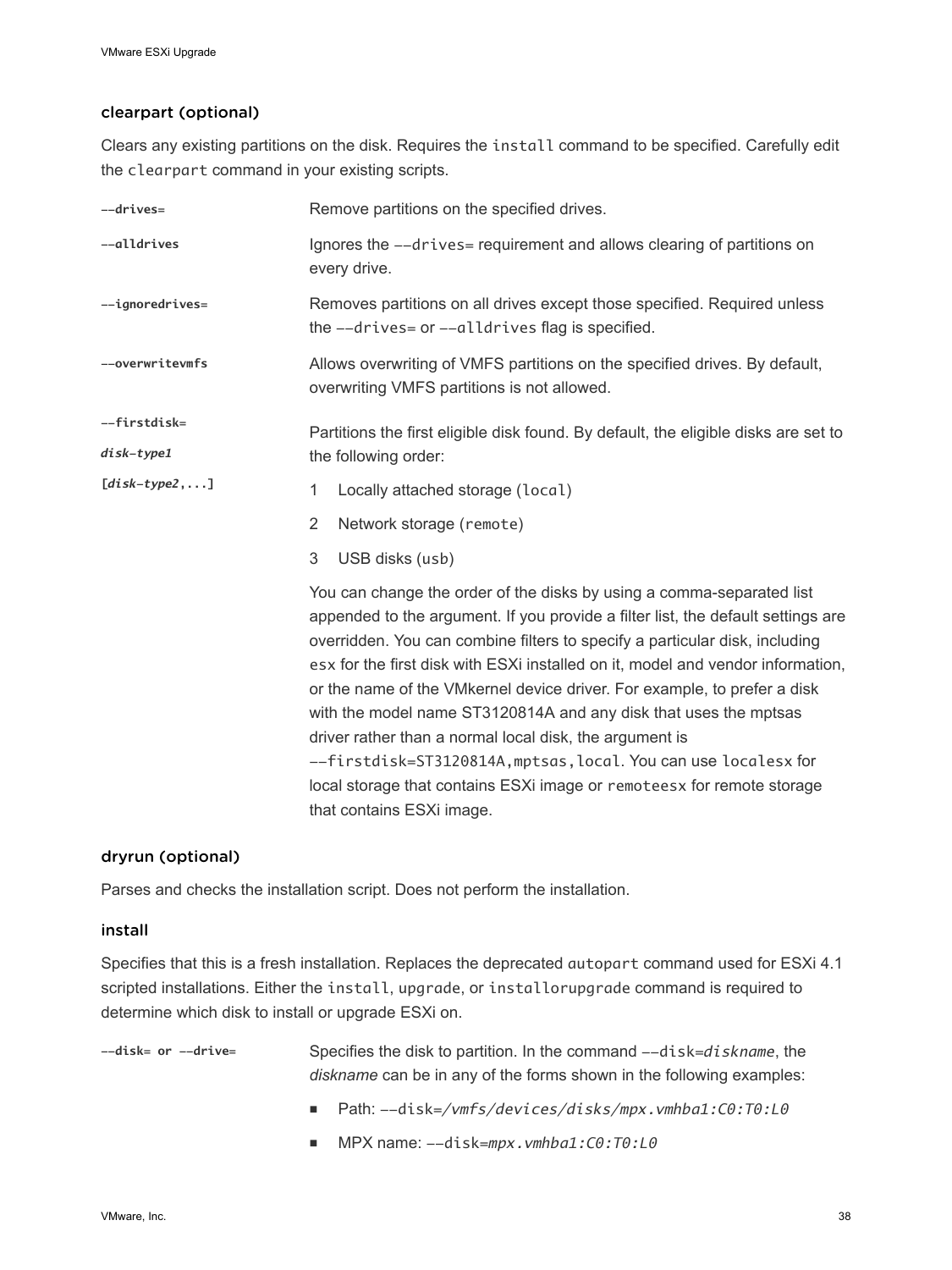**[***disk-type2***,...]**

- VML name: --disk=*vml.000000034211234*
- <sup>n</sup> vmkLUN UID: --disk=*vmkLUN\_UID*

For accepted disk name formats, see [Disk Device Names.](#page-45-0)

**--firstdisk=** *disk-type1,* Partitions the first eligible disk found. By default, the eligible disks are set to the following order:

- 1 Locally attached storage (local)
- 2 Network storage (remote)
- 3 USB disks (usb)

You can change the order of the disks by using a comma-separated list appended to the argument. If you provide a filter list, the default settings are overridden. You can combine filters to specify a particular disk, including esx for the first disk with ESX installed on it, model and vendor information, or the name of the vmkernel device driver. For example, to prefer a disk with the model name ST3120814A and any disk that uses the mptsas driver rather than a normal local disk, the argument is --firstdisk=ST3120814A,mptsas,local. You can use localesx for local storage that contains ESXi image or remoteesx for remote storage that contains ESXi image.

**--ignoressd** Excludes solid-state disks from eligibility for partitioning. This option can be used with the install command and the --firstdisk option. This option takes precedence over the --firstdisk option. This option is invalid with the --drive or --disk options and with the upgrade and installorupgrade commands. See the *vSphere Storage* documentation for more information about preventing SSD formatting during autopartitioning.

**--overwritevsan** You must use the --overwritevsan option when you install ESXi on a disk, either SSD or HDD (magnetic), that is in a vSAN disk group. If you use this option and no vSAN partition is on the selected disk, the installation will fail. When you install ESXi on a disk that is in vSAN disk group, the result depends on the disk that you select:

- If you select an SSD, the SSD and all underlying HDDs in the same disk group will be wiped.
- **n** If you select an HDD, and the disk group size is greater than two, only the selected HDD will be wiped.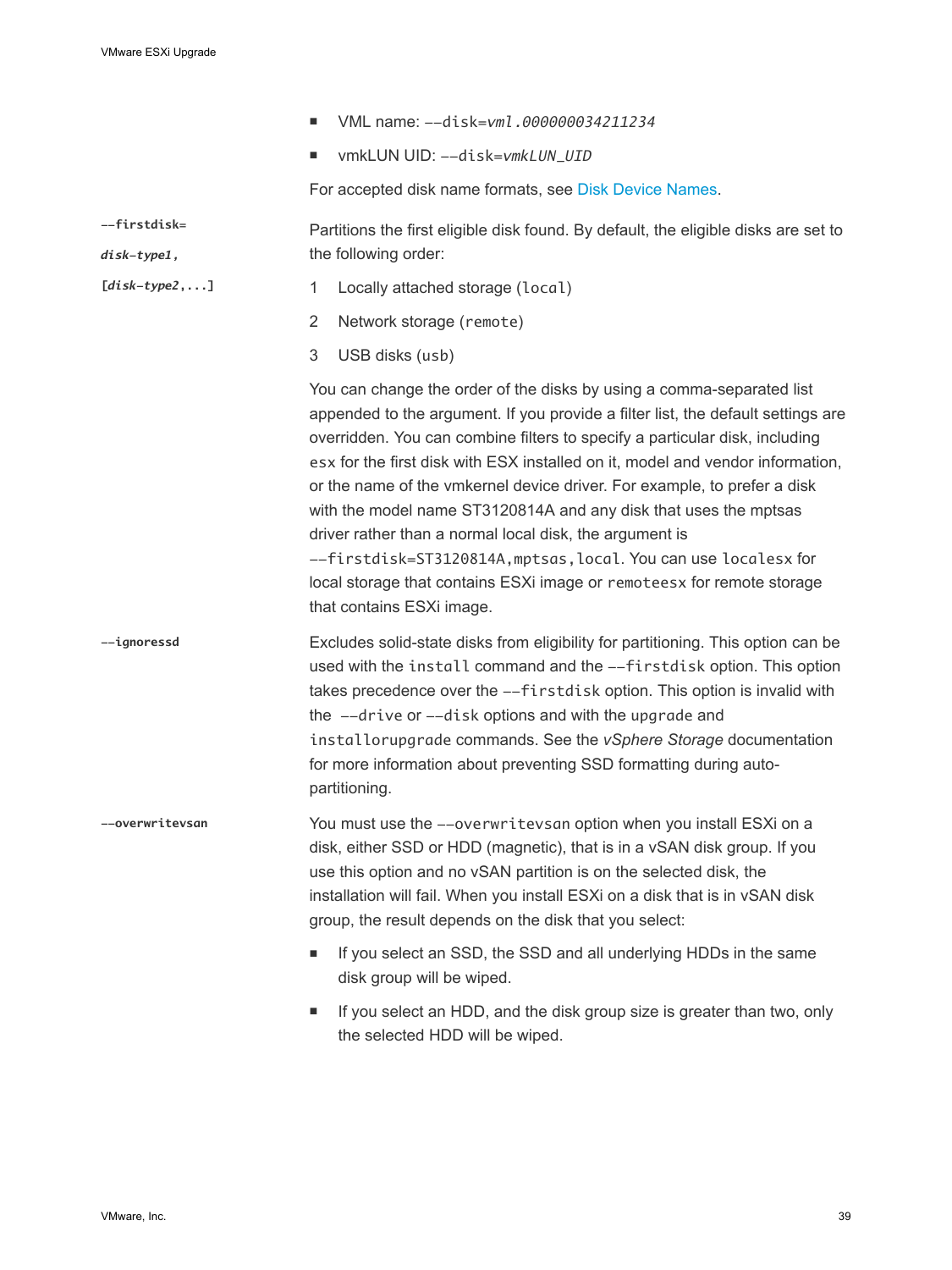|                 | If you select an HDD disk, and the disk group size is two or less, the<br><b>Contract</b><br>SSD and the selected HDD will be wiped.            |
|-----------------|-------------------------------------------------------------------------------------------------------------------------------------------------|
|                 | For more information about managing vSAN disk groups, see the <i>vSphere</i><br>Storage documentation.                                          |
| --overwritevmfs | Required to overwrite an existing VMFS datastore on the disk before<br>installation.                                                            |
| --preservevmfs  | Preserves an existing VMFS datastore on the disk during installation.                                                                           |
| --novmfsondisk  | Prevents a VMFS partition from being created on this disk. Must be used<br>with --overwritevmfs if a VMFS partition already exists on the disk. |

#### installorupgrade

Either the install, upgrade, or installorupgrade command is required to determine which disk to install or upgrade ESXi on.

| --disk= or --drive=         | Specifies the disk to partition. In the command --disk=diskname, the<br>diskname can be in any of the forms shown in the following examples:                                                                                                                                                                                                                                                                                                                                                                                                                                                                                                                                                                    |  |  |
|-----------------------------|-----------------------------------------------------------------------------------------------------------------------------------------------------------------------------------------------------------------------------------------------------------------------------------------------------------------------------------------------------------------------------------------------------------------------------------------------------------------------------------------------------------------------------------------------------------------------------------------------------------------------------------------------------------------------------------------------------------------|--|--|
|                             | Path: --disk=/vmfs/devices/disks/mpx.vmhba1:C0:T0:L0<br>ш                                                                                                                                                                                                                                                                                                                                                                                                                                                                                                                                                                                                                                                       |  |  |
|                             | MPX name: --disk=mpx.vmhba1:C0:T0:L0<br>ш                                                                                                                                                                                                                                                                                                                                                                                                                                                                                                                                                                                                                                                                       |  |  |
|                             | VML name: --disk=vml.000000034211234<br>٠                                                                                                                                                                                                                                                                                                                                                                                                                                                                                                                                                                                                                                                                       |  |  |
|                             | vmkLUN UID: -- disk=vmkLUN_UID<br>٠                                                                                                                                                                                                                                                                                                                                                                                                                                                                                                                                                                                                                                                                             |  |  |
|                             | For accepted disk name formats, see Disk Device Names.                                                                                                                                                                                                                                                                                                                                                                                                                                                                                                                                                                                                                                                          |  |  |
| --firstdisk=<br>disk-type1, | Partitions the first eligible disk found. By default, the eligible disks are set to<br>the following order:                                                                                                                                                                                                                                                                                                                                                                                                                                                                                                                                                                                                     |  |  |
| $[disk-type2,]$             | Locally attached storage (local)<br>1                                                                                                                                                                                                                                                                                                                                                                                                                                                                                                                                                                                                                                                                           |  |  |
|                             | $\overline{2}$<br>Network storage (remote)                                                                                                                                                                                                                                                                                                                                                                                                                                                                                                                                                                                                                                                                      |  |  |
|                             | 3<br>USB disks (usb)                                                                                                                                                                                                                                                                                                                                                                                                                                                                                                                                                                                                                                                                                            |  |  |
|                             | You can change the order of the disks by using a comma-separated list<br>appended to the argument. If you provide a filter list, the default settings are<br>overridden. You can combine filters to specify a particular disk, including<br>esx for the first disk with ESX installed on it, model and vendor information,<br>or the name of the vmkernel device driver. For example, to prefer a disk<br>with the model name ST3120814A and any disk that uses the mptsas<br>driver rather than a normal local disk, the argument is<br>--firstdisk=ST3120814A, mptsas, local. You can use localesx for<br>local storage that contains ESXi image or remoteesx for remote storage<br>that contains ESXi image. |  |  |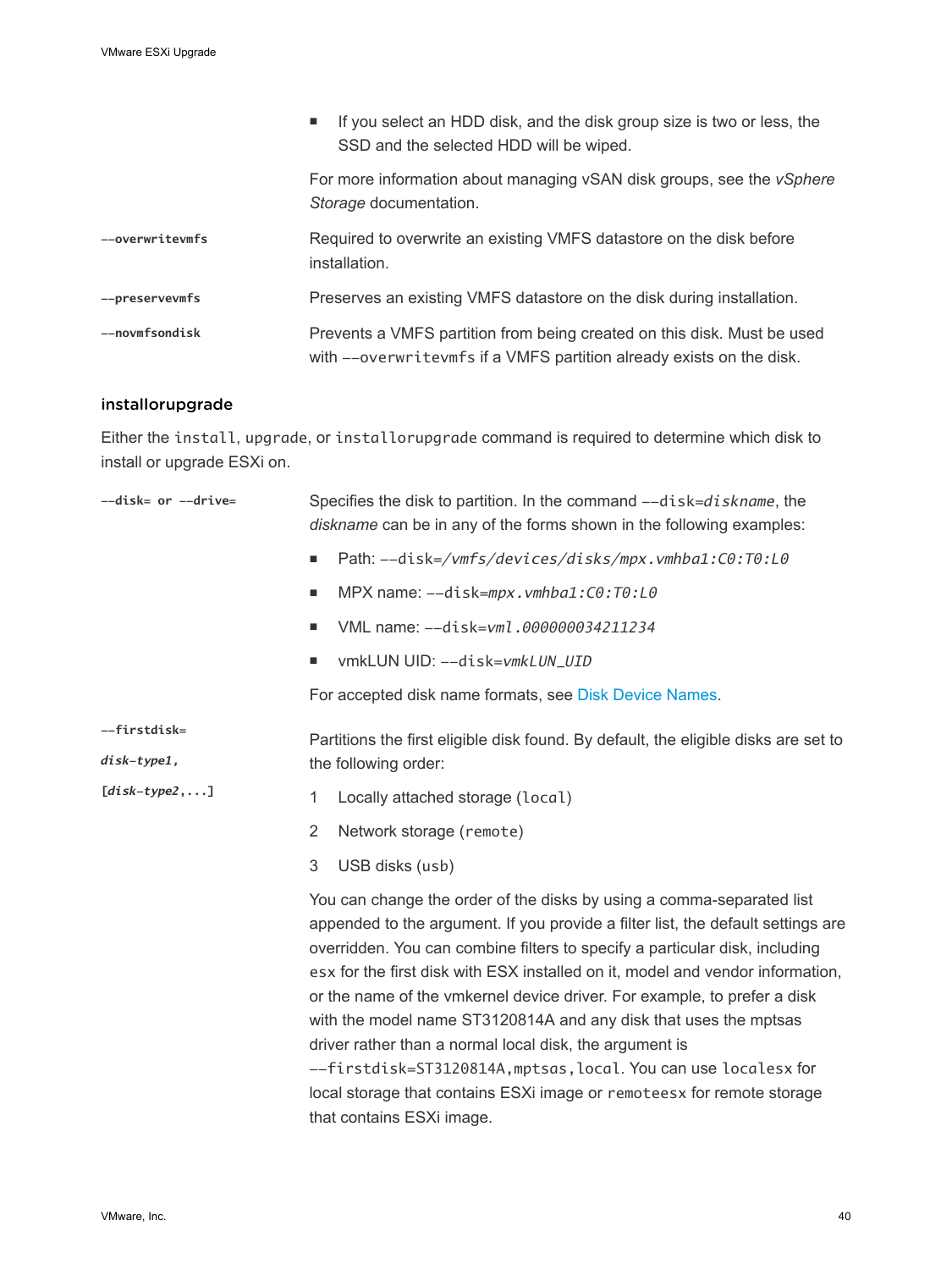| --overwritevsan | You must use the --overwritevsan option when you install ESXi on a<br>disk, either SSD or HDD (magnetic), that is in a vSAN disk group. If you<br>use this option and no vSAN partition is on the selected disk, the<br>installation will fail. When you install ESXi on a disk that is in a vSAN disk<br>group, the result depends on the disk that you select: |
|-----------------|------------------------------------------------------------------------------------------------------------------------------------------------------------------------------------------------------------------------------------------------------------------------------------------------------------------------------------------------------------------|
|                 | If you select an SSD, the SSD and all underlying HDDs in the same<br>٠<br>disk group will be wiped.                                                                                                                                                                                                                                                              |
|                 | If you select an HDD, and the disk group size is greater than two, only<br>ш<br>the selected HDD will be wiped.                                                                                                                                                                                                                                                  |
|                 | If you select an HDD disk, and the disk group size is two or less, the<br>ш<br>SSD and the selected HDD will be wiped.                                                                                                                                                                                                                                           |
|                 | For more information about managing vSAN disk groups, see the <i>vSphere</i><br>Storage documentation.                                                                                                                                                                                                                                                           |
| --overwritevmfs | Install ESXi if a VMFS partition exists on the disk, but no ESX or ESXi<br>installation exists. Unless this option is present, the installer will fail if a<br>VMFS partition exists on the disk, but no ESX or ESXi installation exists.                                                                                                                        |

#### keyboard (optional)

Sets the keyboard type for the system.

*keyboardType* Specifies the keyboard map for the selected keyboard type. *keyboardType* must be one of the following types.

- **Belgian**
- **n** Brazilian
- **n** Croatian
- Czechoslovakian
- **n** Danish
- **Estonian**
- $\blacksquare$  Finnish
- **n** French
- **n** German
- <sup>n</sup> Greek
- **n** Icelandic
- <sup>n</sup> Italian
- **n** Japanese
- **n** Latin American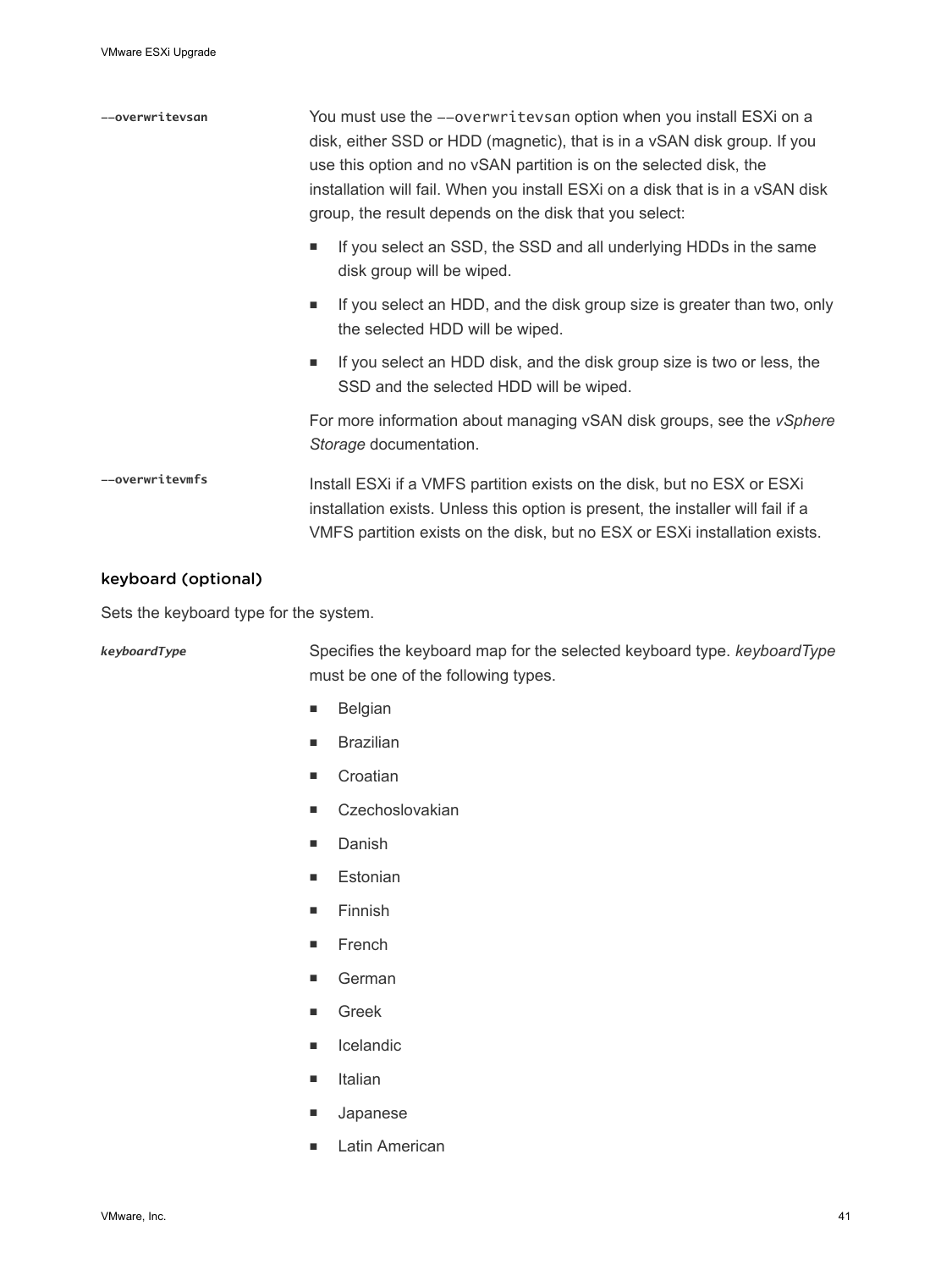- **n** Norwegian
- **n** Polish
- **n** Portuguese
- **n** Russian
- **n** Slovenian
- **n** Spanish
- **n** Swedish
- Swiss French
- Swiss German
- **n** Turkish
- **n** Ukrainian
- **n** United Kingdom
- **us** Default
- **No. US Dvorak**

#### serialnum or vmserialnum (optional)

Deprecated in ESXi 5.0.x. Supported in ESXi 5.1 and later. Configures licensing. If not included, ESXi installs in evaluation mode.

**--esx=<license-key>** Specifies the vSphere license key to use. The format is 5 five-character groups (XXXXX-XXXX-XXXXX-XXXXX-XXXXX).

#### network (optional)

Specifies a network address for the system.

| --bootproto=[dhcp static] | Specifies whether to obtain the network settings from DHCP or set them<br>manually.                                                                                                                        |
|---------------------------|------------------------------------------------------------------------------------------------------------------------------------------------------------------------------------------------------------|
| --device=                 | Specifies either the MAC address of the network card or the device name,<br>in the form $v_{\text{mn}}$ cNN, as in $v_{\text{mn}}$ c0. This options refers to the uplink device<br>for the virtual switch. |
| $-ip=$                    | Sets an IP address for the machine to be installed, in the form<br>xxx.xxx.xxx.xxx. Required with the --bootproto=static option and<br>ignored otherwise.                                                  |
| --gateway=                | Designates the default gateway as an IP address, in the form<br>xxx.xxx.xxx.xxx. Used with the --bootproto=static option.                                                                                  |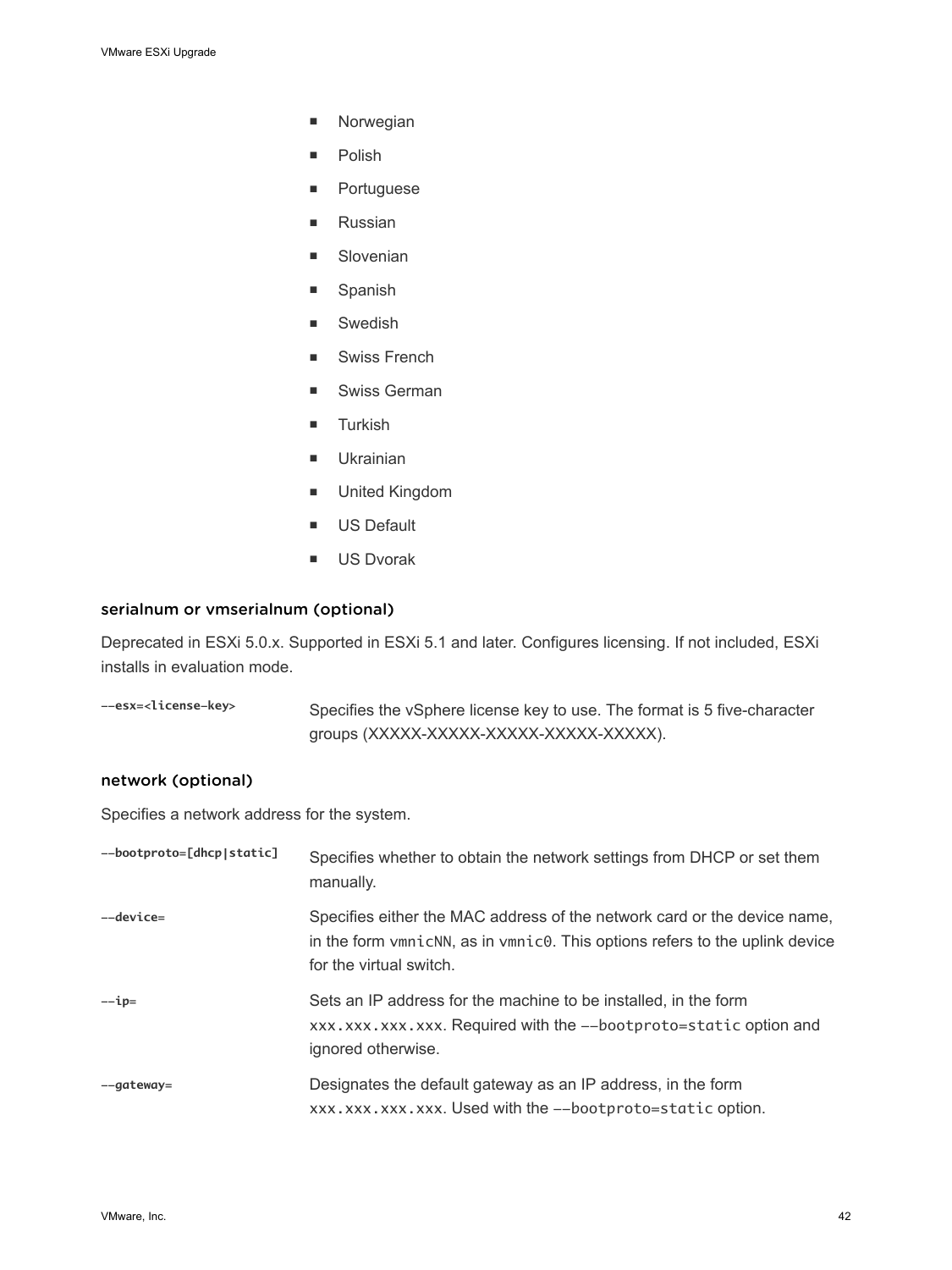| --nameserver=                | Designates the primary name server as an IP address. Used with the --<br>bootproto=static option. Omit this option if you do not intend to use<br>DNS. |
|------------------------------|--------------------------------------------------------------------------------------------------------------------------------------------------------|
|                              | The --nameserver option can accept two IP addresses. For example: --<br>nameserver="10.126.87.104[,10.126.87.120]"                                     |
| --netmask=                   | Specifies the subnet mask for the installed system, in the form<br>255.xxx.xxx.xxx. Used with the --bootproto=static option.                           |
| --hostname=                  | Specifies the host name for the installed system.                                                                                                      |
| --vlanid= <i>vlanid</i>      | Specifies which VLAN the system is on. Used with either the<br>--bootproto=dhcp or --bootproto=static option. Set to an integer from<br>1 to 4096.     |
| $--addv$ mportgroup= $(0 1)$ | Specifies whether to add the VM Network port group, which is used by<br>virtual machines. The default value is 1.                                      |

#### paranoid (optional)

Causes warning messages to interrupt the installation. If you omit this command, warning messages are logged.

#### part or partition (optional)

Creates an additional VMFS datastore on the system. Only one datastore per disk can be created. Cannot be used on the same disk as the install command. Only one partition can be specified per disk and it can only be a VMFS partition.

| datastore name                | Specifies where the partition is to be mounted.                                                                                                                                                                                                                                                                                                                                                                                                                            |  |
|-------------------------------|----------------------------------------------------------------------------------------------------------------------------------------------------------------------------------------------------------------------------------------------------------------------------------------------------------------------------------------------------------------------------------------------------------------------------------------------------------------------------|--|
| --ondisk= or --ondrive=       | Specifies the disk or drive where the partition is created.                                                                                                                                                                                                                                                                                                                                                                                                                |  |
| --firstdisk=<br>$disk-type1,$ | Partitions the first eligible disk found. By default, the eligible disks are set to<br>the following order:                                                                                                                                                                                                                                                                                                                                                                |  |
| $[disk-type2,]$               | Locally attached storage (local)<br>1.                                                                                                                                                                                                                                                                                                                                                                                                                                     |  |
|                               | Network storage (remote)<br>2                                                                                                                                                                                                                                                                                                                                                                                                                                              |  |
|                               | 3<br>USB disks (usb)                                                                                                                                                                                                                                                                                                                                                                                                                                                       |  |
|                               | You can change the order of the disks by using a comma-separated list<br>appended to the argument. If you provide a filter list, the default settings are<br>overridden. You can combine filters to specify a particular disk, including<br>esx for the first disk with ESX installed on it, model and vendor information,<br>or the name of the vmkernel device driver. For example, to prefer a disk<br>with the model name ST3120814A and any disk that uses the mptsas |  |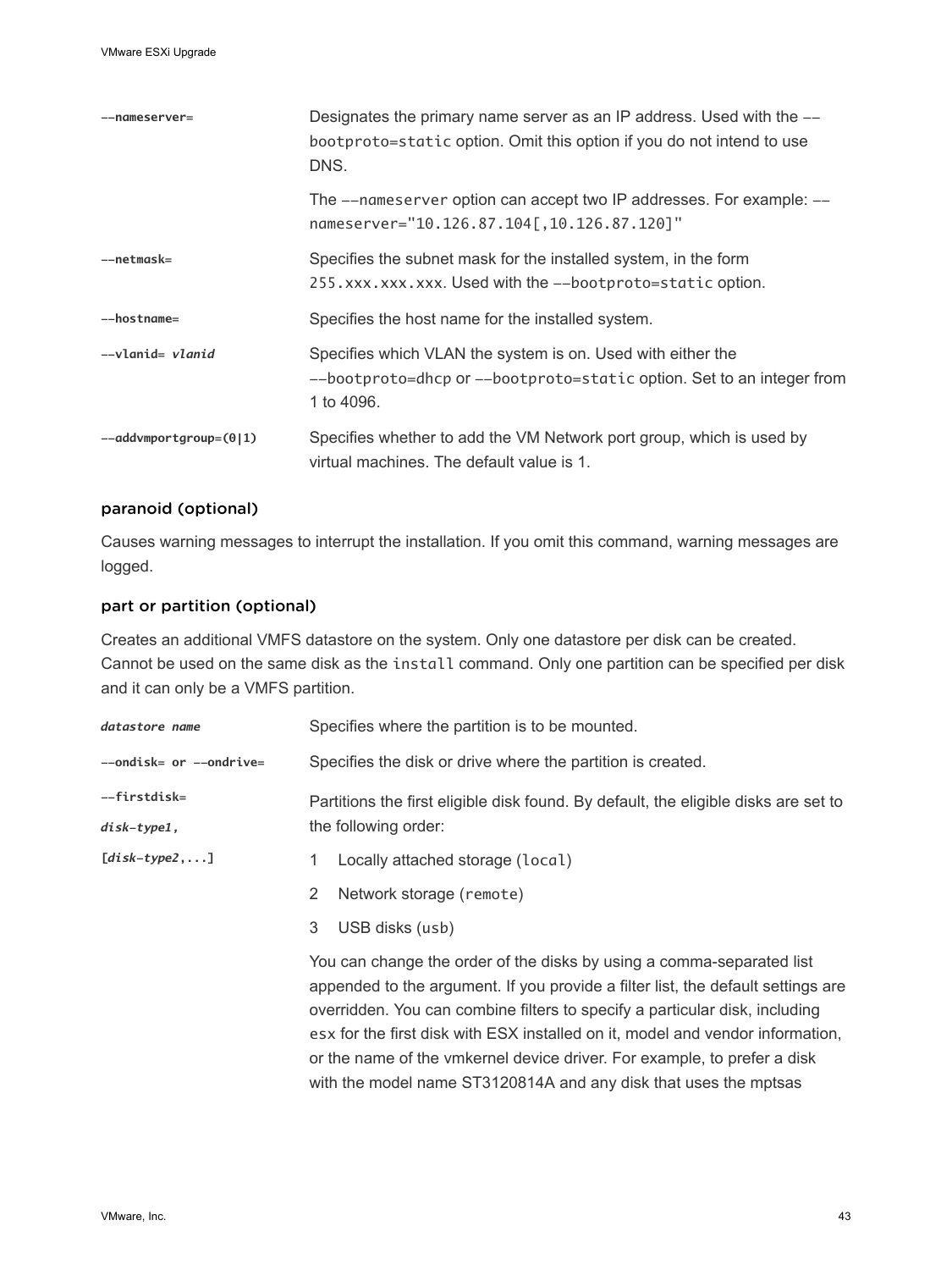driver rather than a normal local disk, the argument is --firstdisk=ST3120814A,mptsas,local. You can use localesx for local storage that contains ESXi image or remoteesx for remote storage that contains ESXi image.

#### reboot (optional)

Reboots the machine after the scripted installation is complete.

| <--noeject> | The CD is not ejected after the installation. |
|-------------|-----------------------------------------------|
|-------------|-----------------------------------------------|

#### rootpw (required)

Sets the root password for the system.

| --iscrypted | Specifies that the password is encrypted. |
|-------------|-------------------------------------------|
| password    | Specifies the password value.             |

#### upgrade

Either the install, upgrade, or installorupgrade command is required to determine which disk to install or upgrade ESXi on.

| --disk= or --drive= | Specifies the disk to partition. In the command --disk=diskname, the<br>diskname can be in any of the forms shown in the following examples: |                                                                                                                                                                                                                                                                                                                                                                                                                                                                            |  |
|---------------------|----------------------------------------------------------------------------------------------------------------------------------------------|----------------------------------------------------------------------------------------------------------------------------------------------------------------------------------------------------------------------------------------------------------------------------------------------------------------------------------------------------------------------------------------------------------------------------------------------------------------------------|--|
|                     | $\blacksquare$                                                                                                                               | Path: --disk=/vmfs/devices/disks/mpx.vmhba1:C0:T0:L0                                                                                                                                                                                                                                                                                                                                                                                                                       |  |
|                     | ш                                                                                                                                            | MPX name: --disk=mpx.vmhba1:C0:T0:L0                                                                                                                                                                                                                                                                                                                                                                                                                                       |  |
|                     | ■                                                                                                                                            | VML name: -- disk=vml.000000034211234                                                                                                                                                                                                                                                                                                                                                                                                                                      |  |
|                     | п                                                                                                                                            | vmkLUN UID:--disk=vmkLUN_UID                                                                                                                                                                                                                                                                                                                                                                                                                                               |  |
|                     |                                                                                                                                              | For accepted disk name formats, see Disk Device Names.                                                                                                                                                                                                                                                                                                                                                                                                                     |  |
| --firstdisk=        |                                                                                                                                              | Partitions the first eligible disk found. By default, the eligible disks are set to                                                                                                                                                                                                                                                                                                                                                                                        |  |
| disk-type1,         |                                                                                                                                              | the following order:                                                                                                                                                                                                                                                                                                                                                                                                                                                       |  |
| $[disk-type2,]$     | 1.                                                                                                                                           | Locally attached storage (local)                                                                                                                                                                                                                                                                                                                                                                                                                                           |  |
|                     | 2                                                                                                                                            | Network storage (remote)                                                                                                                                                                                                                                                                                                                                                                                                                                                   |  |
|                     | 3                                                                                                                                            | USB disks (usb)                                                                                                                                                                                                                                                                                                                                                                                                                                                            |  |
|                     |                                                                                                                                              | You can change the order of the disks by using a comma-separated list<br>appended to the argument. If you provide a filter list, the default settings are<br>overridden. You can combine filters to specify a particular disk, including<br>esx for the first disk with ESX installed on it, model and vendor information,<br>or the name of the vmkernel device driver. For example, to prefer a disk<br>with the model name ST3120814A and any disk that uses the mptsas |  |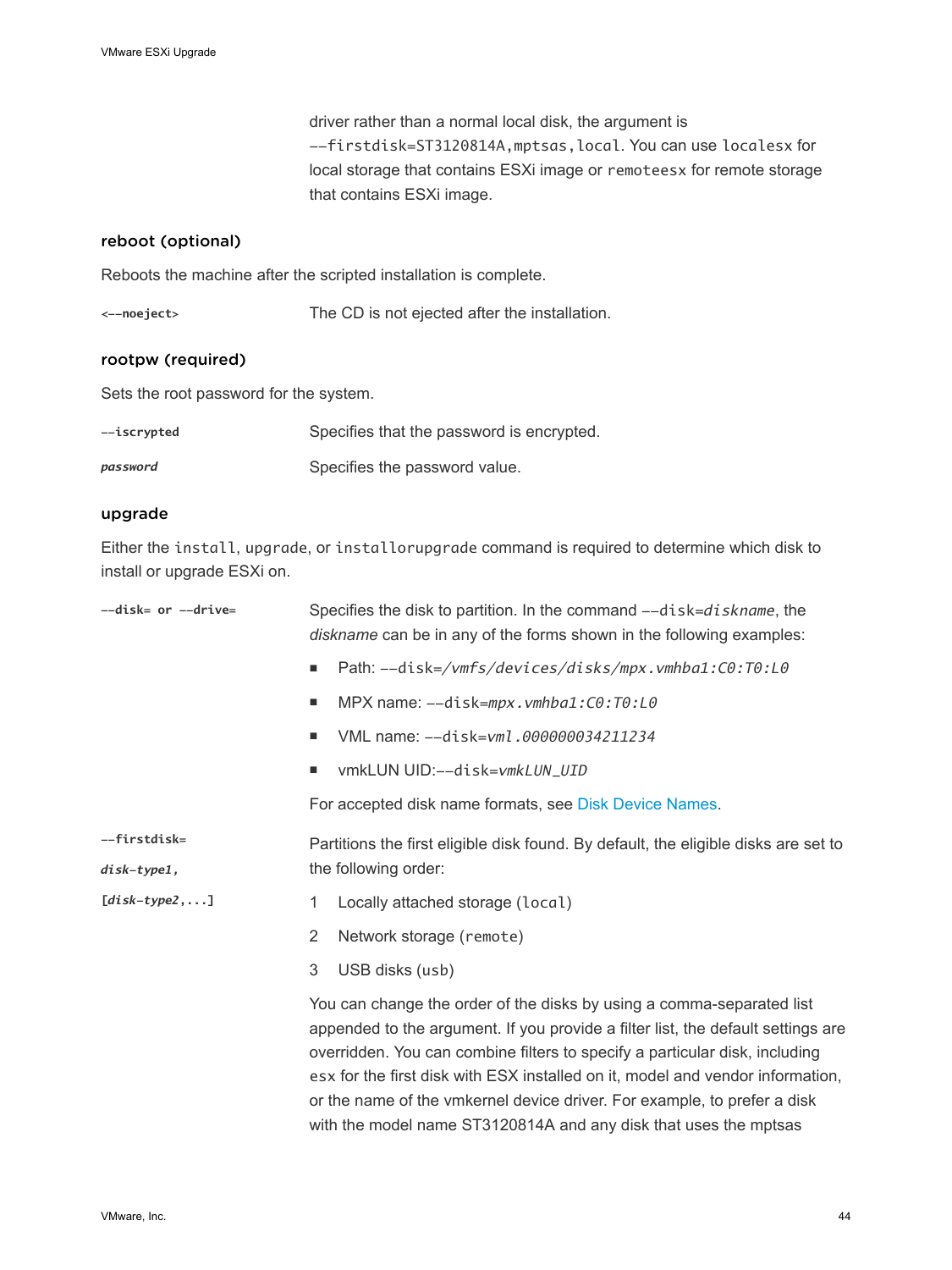driver rather than a normal local disk, the argument is --firstdisk=ST3120814A,mptsas,local. You can use localesx for local storage that contains ESXi image or remoteesx for remote storage that contains ESXi image.

#### %include or include (optional)

Specifies another installation script to parse. This command is treated similarly to a multiline command, but takes only one argument.

*filename* For example: %include part.cfg

#### %pre (optional)

Specifies a script to run before the kickstart configuration is evaluated. For example, you can use it to generate files for the kickstart file to include.

| --interpreter | Specifies an interpreter to use. The default is busybox. |  |
|---------------|----------------------------------------------------------|--|
|               |                                                          |  |

**=[python|busybox]**

#### %post (optional)

Runs the specified script after package installation is complete. If you specify multiple %post sections, they run in the order that they appear in the installation script.

| --interpreter                      | Specifies an interpreter to use. The default is busybox.                                                                                    |
|------------------------------------|---------------------------------------------------------------------------------------------------------------------------------------------|
| $=[python busybox]$                |                                                                                                                                             |
| --timeout=secs                     | Specifies a timeout for running the script. If the script is not finished when<br>the timeout expires, the script is forcefully terminated. |
| --ignorefailure<br>$=[true false]$ | If true, the installation is considered a success even if the %post script<br>terminated with an error.                                     |

#### %firstboot

Creates an init script that runs only during the first boot. The script has no effect on subsequent boots. If multiple %firstboot sections are specified, they run in the order that they appear in the kickstart file.

**Note** You cannot check the semantics of %firstboot scripts until the system is booting for the first time. A %firstboot script might contain potentially catastrophic errors that are not exposed until after the installation is complete.

**Important** The %firstboot script does not run, if secure boot is enabled on the ESXi host.

**--interpreter** Specifies an interpreter to use. The default is busybox.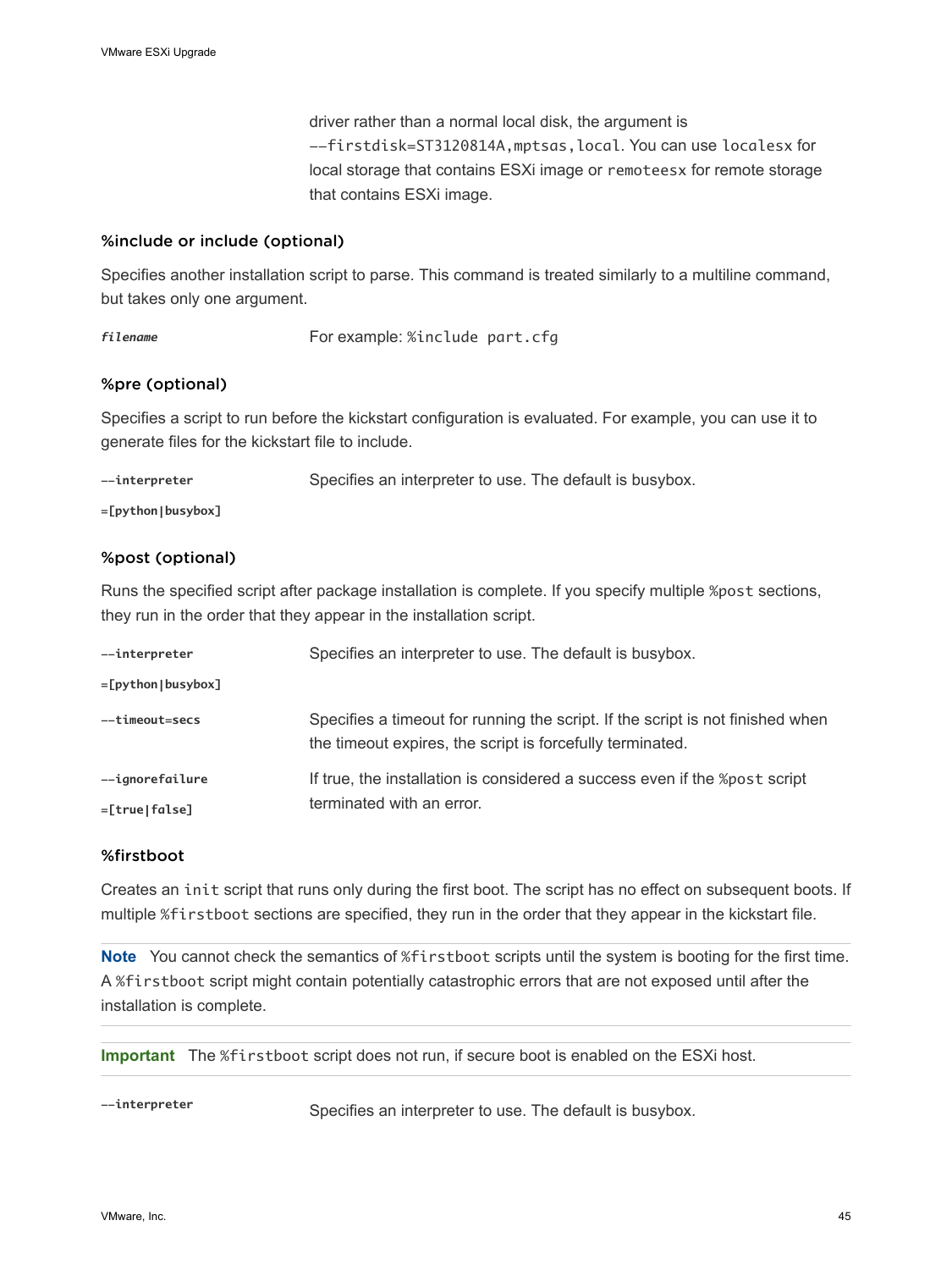#### <span id="page-45-0"></span>**=[python|busybox]**

**Note** You cannot check the semantics of the %firstboot script until the system boots for the first time. If the script contains errors, they are not exposed until after the installation is complete.

#### Disk Device Names

The install, upgrade, and installorupgrade installation script commands require the use of disk device names.

| Format     | Example             | <b>Description</b>                                    |
|------------|---------------------|-------------------------------------------------------|
| VML        | vml.00025261        | The device name as reported by the<br><b>VMkernel</b> |
| <b>MPX</b> | mpx.vmhba0:C0:T0:L0 | The device name                                       |

#### Table 3‑8. Disk Device Names

#### About the boot.cfg File

The boot loader configuration file boot.cfg specifies the kernel, the kernel options, and the boot modules that the mboot.c32 or mboot.efi boot loader uses in an ESXi installation.

The boot.cfg file is provided in the ESXi installer. You can modify the kernelopt line of the boot.cfg file to specify the location of an installation script or to pass other boot options.

The boot.cfg file has the following syntax:

```
# boot.cfg -- mboot configuration file
#
# Any line preceded with '#' is a comment.
title=STRING
prefix=DIRPATH
kernel=FILEPATH
kernelopt=STRING
modules=FILEPATH1 --- FILEPATH2... --- FILEPATHn
# Any other line must remain unchanged.
```
The commands in boot.cfg configure the boot loader.

|  |  | Table 3-9. Commands in boot.cfg. |
|--|--|----------------------------------|
|--|--|----------------------------------|

| Command         | <b>Description</b>                                                                                                                                 |  |
|-----------------|----------------------------------------------------------------------------------------------------------------------------------------------------|--|
| title=STRING    | Sets the boot loader title to <i>STRING</i> .                                                                                                      |  |
| prefix=STRING   | (Optional) AddsDIRPATH/ in front of every FILEPATH in the<br>kernel= and modules= commands that do not already start<br>with / or with $h$ ttp://. |  |
| kernel=FILEPATH | Sets the kernel path to FILEPATH.                                                                                                                  |  |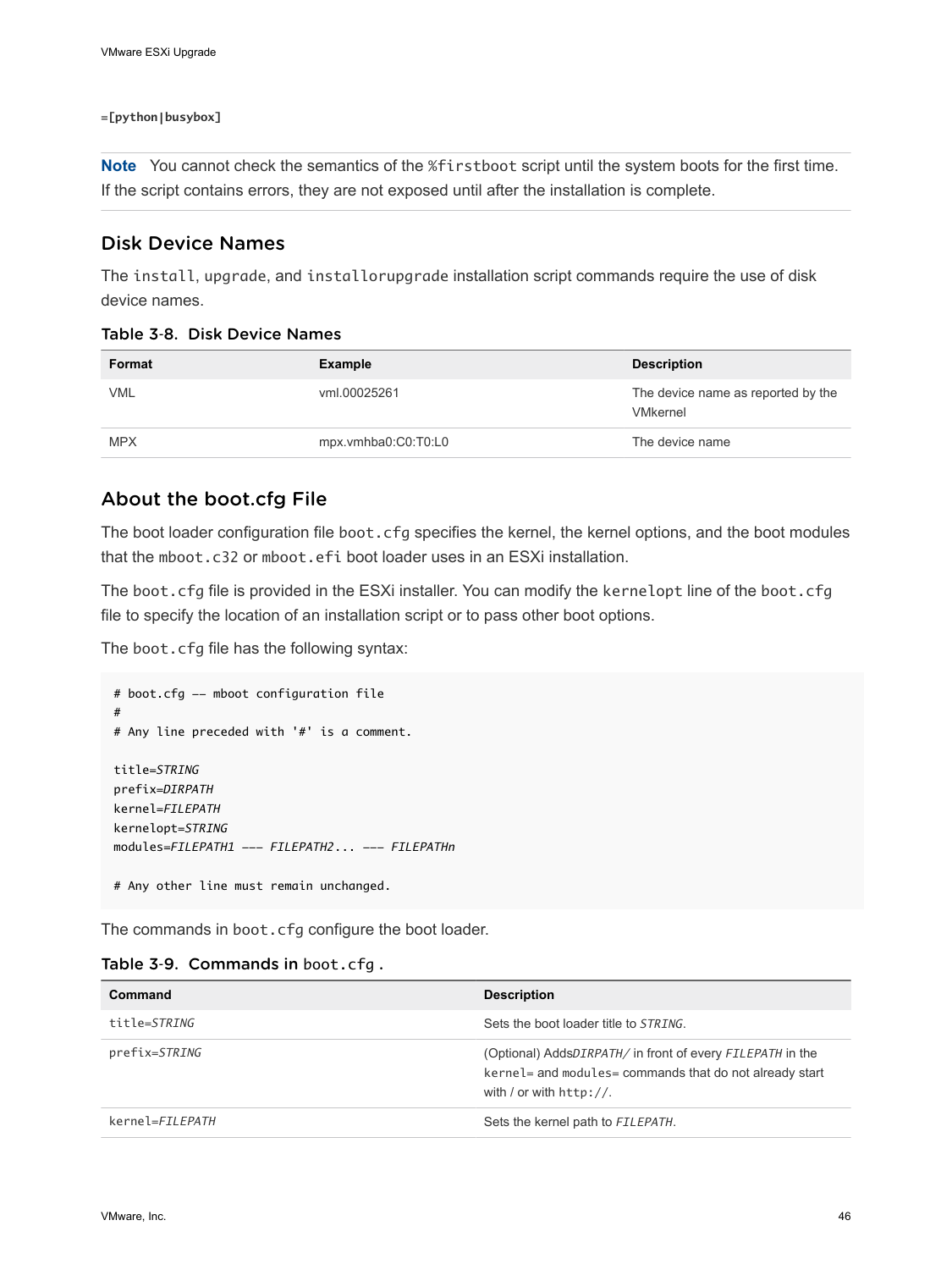| Command                                       | <b>Description</b>                                                   |
|-----------------------------------------------|----------------------------------------------------------------------|
| kernelopt=STRING                              | Appends STRING to the kernel boot options.                           |
| modules=FILEPATH1 --- FILEPATH2 --- FILEPATHn | Lists the modules to be loaded, separated by three hyphens<br>(---). |

#### Table 3-9. Commands in boot.cfg. (Continued)

See [Create an Installer ISO Image with a Custom Installation or Upgrade Script](#page-25-0) and [PXE Booting the](#page-26-0) [ESXi Installer](#page-26-0).

## Install or Upgrade ESXi from a CD or DVD by Using a Script

You can install or upgrade ESXi from a CD-ROM or DVD-ROM drive by using a script that specifies the installation or upgrade options.

You can start the installation or upgrade script by entering a boot option when you start the host. You can also create an installer ISO image that includes the installation script. With an installer ISO image, you can perform a scripted, unattended installation when you boot the resulting installer ISO image. See [Create an Installer ISO Image with a Custom Installation or Upgrade Script](#page-25-0).

#### **Prerequisites**

Before you run the scripted installation or upgrade, verify that the following prerequisites are met:

- The system on which you are installing or upgrading meets the hardware requirements. See [ESXi](#page-9-0) [Hardware Requirements](#page-9-0).
- You have the ESXi installer ISO on an installation CD or DVD . See [Download and Burn the ESXi](#page-21-0) [Installer ISO Image to a CD or DVD.](#page-21-0)
- The default installation or upgrade script (ks.cfg) or a custom installation or upgrade script is accessible to the system. See [About Installation and Upgrade Scripts.](#page-36-0)
- You have selected a boot command to run the scripted installation or upgrade. See [Enter Boot](#page-33-0) [Options to Start an Installation or Upgrade Script](#page-33-0). For a complete list of boot commands, see [Boot](#page-34-0) [Options](#page-34-0).

#### Procedure

**1** Boot the ESXi installer from the local CD-ROM or DVD-ROM drive.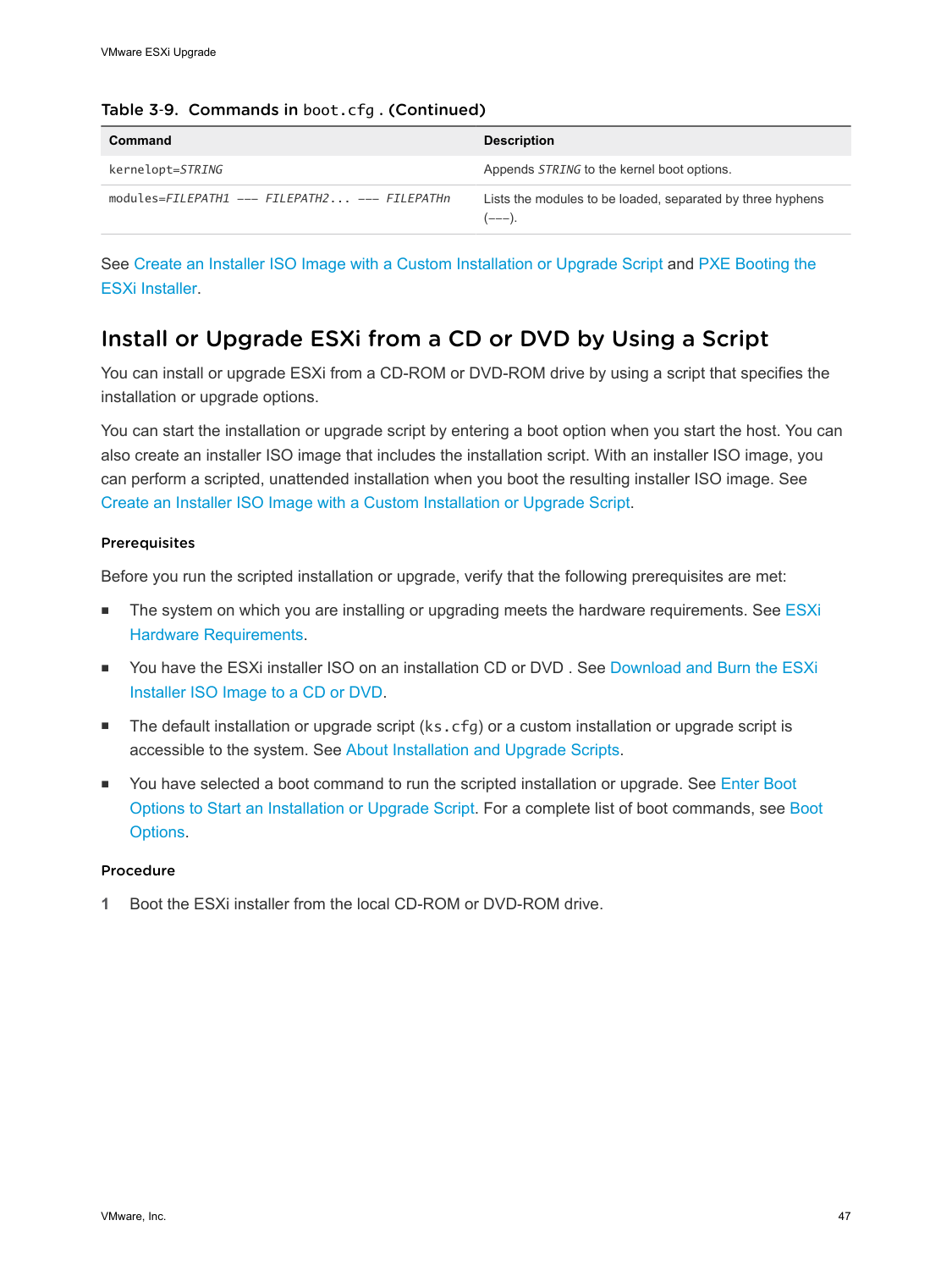**2** When the ESXi installer window appears, press Shift+O to edit boot options.



**3** Type a boot option that calls the default installation or upgrade script or an installation or upgrade script file that you created.

The boot option has the form ks=.

**4** Press Enter.

The installation, upgrade, or migration runs, using the options that you specified.

## Install or Upgrade ESXi from a USB Flash Drive by Using a Script

You can install or upgrade ESXi from a USB flash drive by using a script that specifies the installation or upgrade options.

Supported boot options are listed in [Boot Options.](#page-34-0)

#### Prerequisites

Before running the scripted installation or upgrade, verify that the following prerequisites are met:

- <sup>n</sup> The system that you are installing or upgrading to ESXi meets the hardware requirements for the installation or upgrade. See [ESXi Hardware Requirements.](#page-9-0)
- You have the ESXi installer ISO on a bootable USB flash drive. See [Format a USB Flash Drive to](#page-22-0) [Boot the ESXi Installation or Upgrade.](#page-22-0)
- The default installation or upgrade script (ks.cfg) or a custom installation or upgrade script is accessible to the system. See [About Installation and Upgrade Scripts.](#page-36-0)
- You have selected a boot option to run the scripted installation, upgrade, or migration. See [Enter Boot](#page-33-0) [Options to Start an Installation or Upgrade Script](#page-33-0).

#### Procedure

**1** Boot the ESXi installer from the USB flash drive.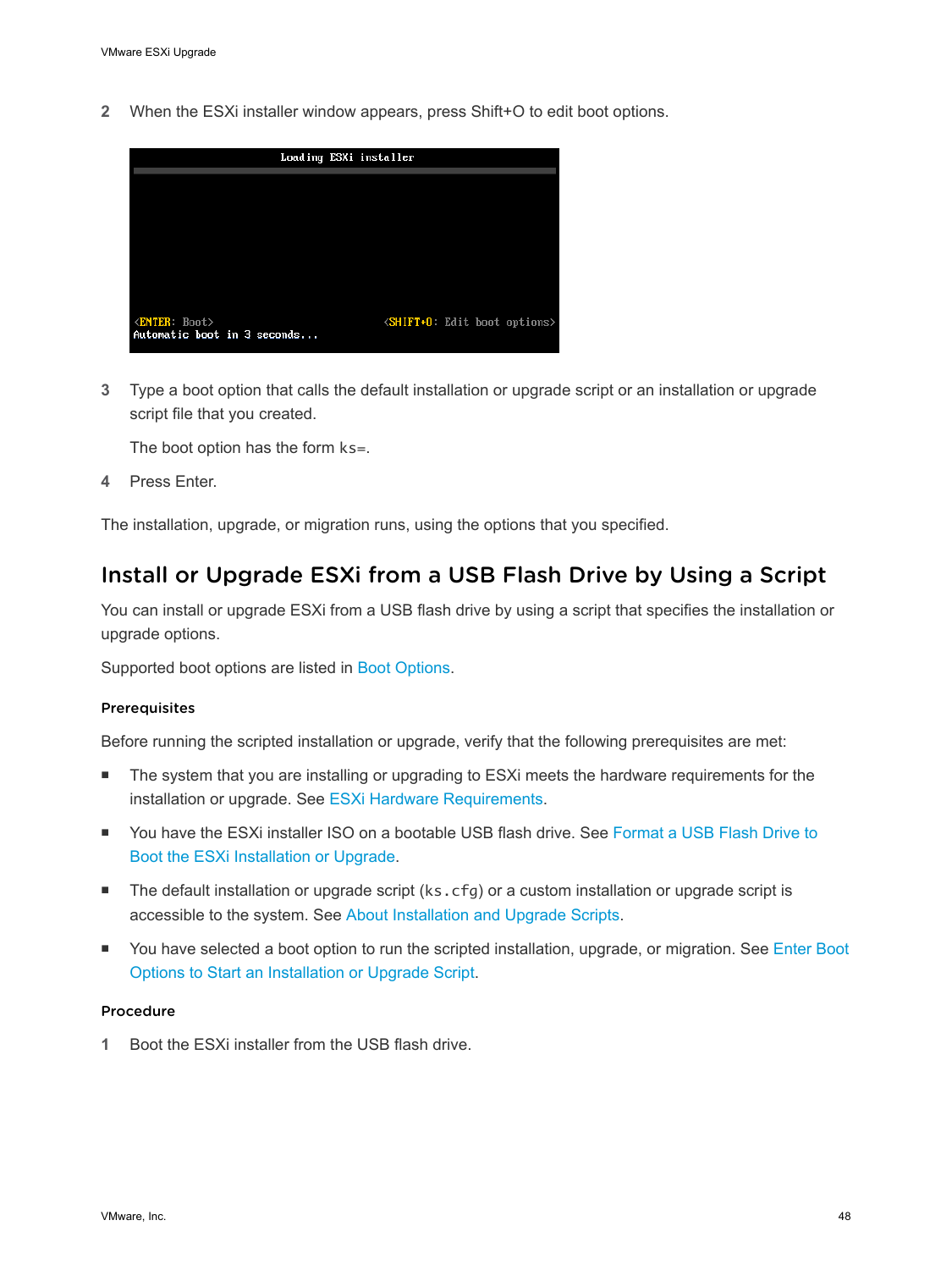**2** When the ESXi installer window appears, press Shift+O to edit boot options.



**3** Type a boot option that calls the default installation or upgrade script or an installation or upgrade script file that you created.

The boot option has the form ks=.

**4** Press Enter.

The installation, upgrade, or migration runs, using the options that you specified.

### Performing a Scripted Installation or Upgrade of ESXi by Using PXE to Boot the Installer

ESXi 6.7 provides many options for using PXE to boot the installer and using an installation or upgrade script.

- For information about setting up a PXE infrastructure, see [PXE Booting the ESXi Installer](#page-26-0).
- For information about creating and locating an installation script, see [About Installation and Upgrade](#page-36-0) [Scripts.](#page-36-0)
- For specific procedures to use PXE to boot the ESXi installer and use an installation script, see one of the following topics:
	- [PXE Boot the ESXi Installer Using a Web Server](#page-52-0)
	- [PXE Boot the ESXi Installer Using TFTP](#page-50-0)
- For information about using vSphere Auto Deploy to perform a scripted upgrade by using PXE to boot, see [Chapter 4 Using vSphere Auto Deploy to Reprovision Hosts.](#page-73-0)

# PXE Booting the ESXi Installer

You can use the preboot execution environment (PXE) to boot a host. Starting with vSphere 6.0, you can PXE boot the ESXi installer from a network interface on hosts with legacy BIOS or using UEFI.

ESXi is distributed in an ISO format that is designed to install to flash memory or to a local hard drive. You can extract the files and boot by using PXE.

PXE uses Dynamic Host Configuration Protocol (DHCP) and Trivial File Transfer Protocol (TFTP) to boot an operating system over a network.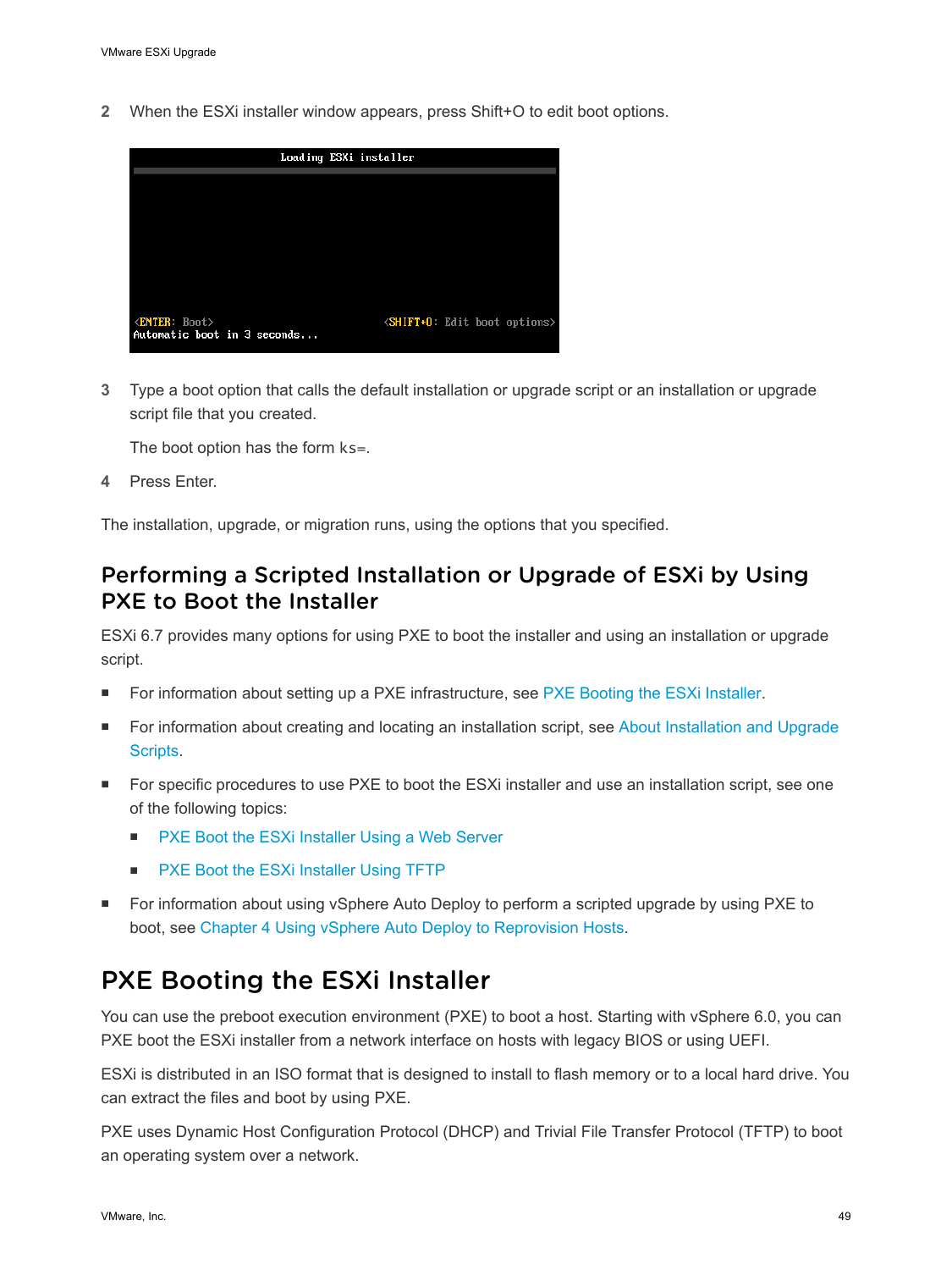PXE booting requires some network infrastructure and a machine with a PXE-capable network adapter. Most machines that can run ESXi have network adapters that can PXE boot.

**Note** PXE booting with legacy BIOS firmware is possible only over IPv4. PXE booting with UEFI firmware is possible with either IPv4 or IPv6.

## Overview of the PXE Boot Installation Process

Some of the details of the PXE boot process vary depending on whether the target host is using legacy BIOS or UEFI firmware, and whether the boot process uses TFTP only or TFTP plus HTTP.

When you boot the target host, it interacts with the different servers in the environment to get the network adapter, boot loader, kernel, IP address for the kernel, and finally the installation script. When all components are in place, installation starts, as shown in the following illustration.

#### Figure 3‑1. Overview of PXE Boot Installation Process

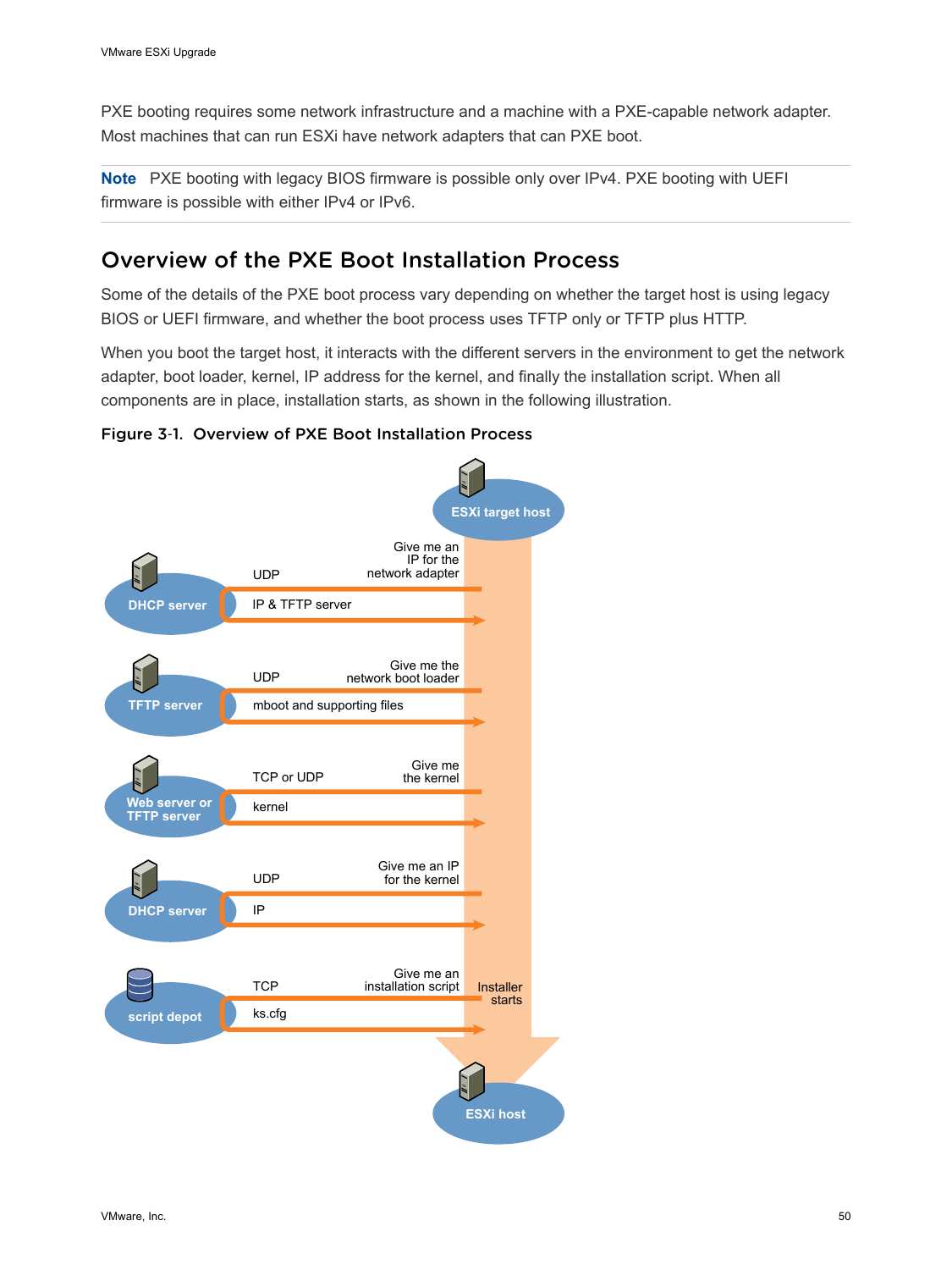<span id="page-50-0"></span>The interaction between the ESXi host and other servers proceeds as follows:

- 1 The user boots the target ESXi host.
- 2 The target ESXi host makes a DHCP request.
- 3 The DHCP server responds with the IP information and the location of the TFTP server.
- 4 The ESXi host contacts the TFTP server and requests the file that the DHCP server specified.
- 5 The TFTP server sends the network boot loader, and the ESXi host executes it. The initial boot loader might load additional boot loader components from the TFTP server.
- 6 The boot loader searches for a configuration file on the TFTP server, downloads the kernel and other ESXi components from the HTTP server or the TFTP server and boots the kernel on the ESXi host.
- 7 The installer runs interactively or using a kickstart script, as specified in the configuration file.

## PXE Boot the ESXi Installer Using TFTP

You can use a TFTP server to PXE boot the ESXi installer. The process differs slightly depending on whether you use UEFI or boot from a legacy BIOS. Because most environments include ESXi hosts that support UEFI boot and hosts that support only legacy BIOS, this topic discusses prerequisites and steps for both types of hosts.

- For legacy BIOS machines, the procedure supports booting multiple different versions of the ESXi installer by using the same pxelinux.0 or gpxelinux.0 initial boot loader for all target machines, but potentially different PXELINUX configuration files depending on the target machine's MAC address.
- For UEFI machines, the procedure supports booting multiple different versions of the ESXi installer by using the same mboot.efi initial boot loader for all target machines, but potentially different boot.cfg files depending on the target machine's MAC address.

#### Prerequisites

Verify that your environment meets the following prerequisites.

- ESXi installer ISO image, downloaded from the VMware Web site.
- **n** Target host with a hardware configuration that is supported for your version of ESXi. See the *VMware Compatibility Guide*.
- Network adapter with PXE support on the target ESXi host.
- **NORET SERVER CONFIGURED FIGHT OF DEAT ASSET CONFIGURATION FIGHT CONFIGURATIONS.**
- **n** TFTP server.
- <sup>n</sup> Network security policies to allow TFTP traffic (UDP port 69).
- For legacy BIOS, you can use only IPv4 networking. For UEFI PXE boot, you can use IPv4 or IPv6 networking.
- (Optional) Installation script (kickstart file).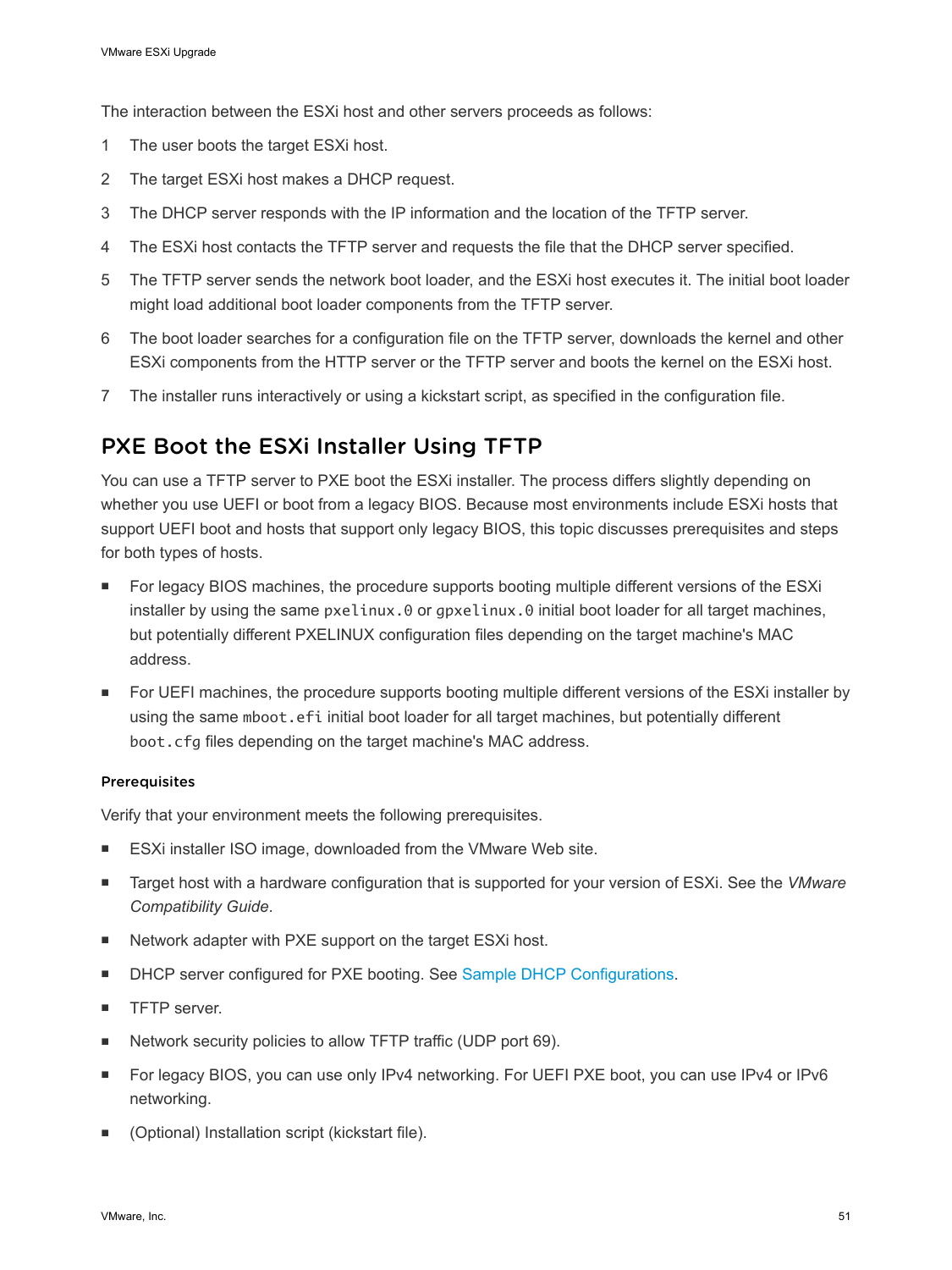■ Use a native VLAN in most cases. If you want to specify the VLAN ID to be used with PXE booting, check that your NIC supports VLAN ID specification.

For legacy BIOS systems, version 3.86 of the SYSLINUX package, available from <https://www.kernel.org/pub/linux/utils/boot/syslinux/>.

#### Procedure

- **1** Configure the DHCP server for TFTP boot.
- **2** (Legacy BIOS only) Obtain and configure PXELINUX:
	- a Obtain SYSLINUX version 3.86, unpack it, and copy the pxelinux.0 file to the toplevel /tftpboot directory on your TFTP server.
	- b Create a PXELINUX configuration file using the following code model.

ESXi-6.x.x-XXXXXX is the name of the TFTP subdirectory that contains the ESXi installer files.

```
DEFAULT install
NOHALT 1
LABEL install
   KERNEL ESXi-6.x.x-XXXXXX/mboot.c32 
  APPEND -c ESXi-6.x.x-XXXXXX/boot.cfg
   IPAPPEND 2
```
c Save the PXELINUX file in the /tftpboot/pxelinux.cfg directory on your TFTP server with a filename that will determine whether all hosts boot this installer by default:

| Option                      | <b>Description</b>                                                                                                                                                                                       |
|-----------------------------|----------------------------------------------------------------------------------------------------------------------------------------------------------------------------------------------------------|
| Same installer              | Name the file default if you want for all host to boot this ESXi installer by<br>default.                                                                                                                |
| <b>Different installers</b> | Name the file with the MAC address of the target host machine (01-<br>mac address of target ESXi host) if you want only a specific host to boot<br>with this file, for example, $01-23-45-67-89-0a-bc$ . |

**3** (UEFI only) Copy the file efi/boot/bootx64.efi from the ESXi installer ISO image to /tftpboot/mboot.efi on your TFTP server.

**Note** Newer versions of mboot.efi can generally boot older versions of ESXi, but older versions of mboot.efi might be unable to boot newer versions of ESXi. If you plan to configure different hosts to boot different versions of the ESXi installer, use the mboot.efi from the newest version.

- **4** Create a subdirectory of your TFTP server's top-level /tftpboot directory and name it after the version of ESXi it will hold, for example, /tftpboot/ESXi-6.x.x-xxxxx.
- **5** Copy the contents of the ESXi installer image to the directory you just created.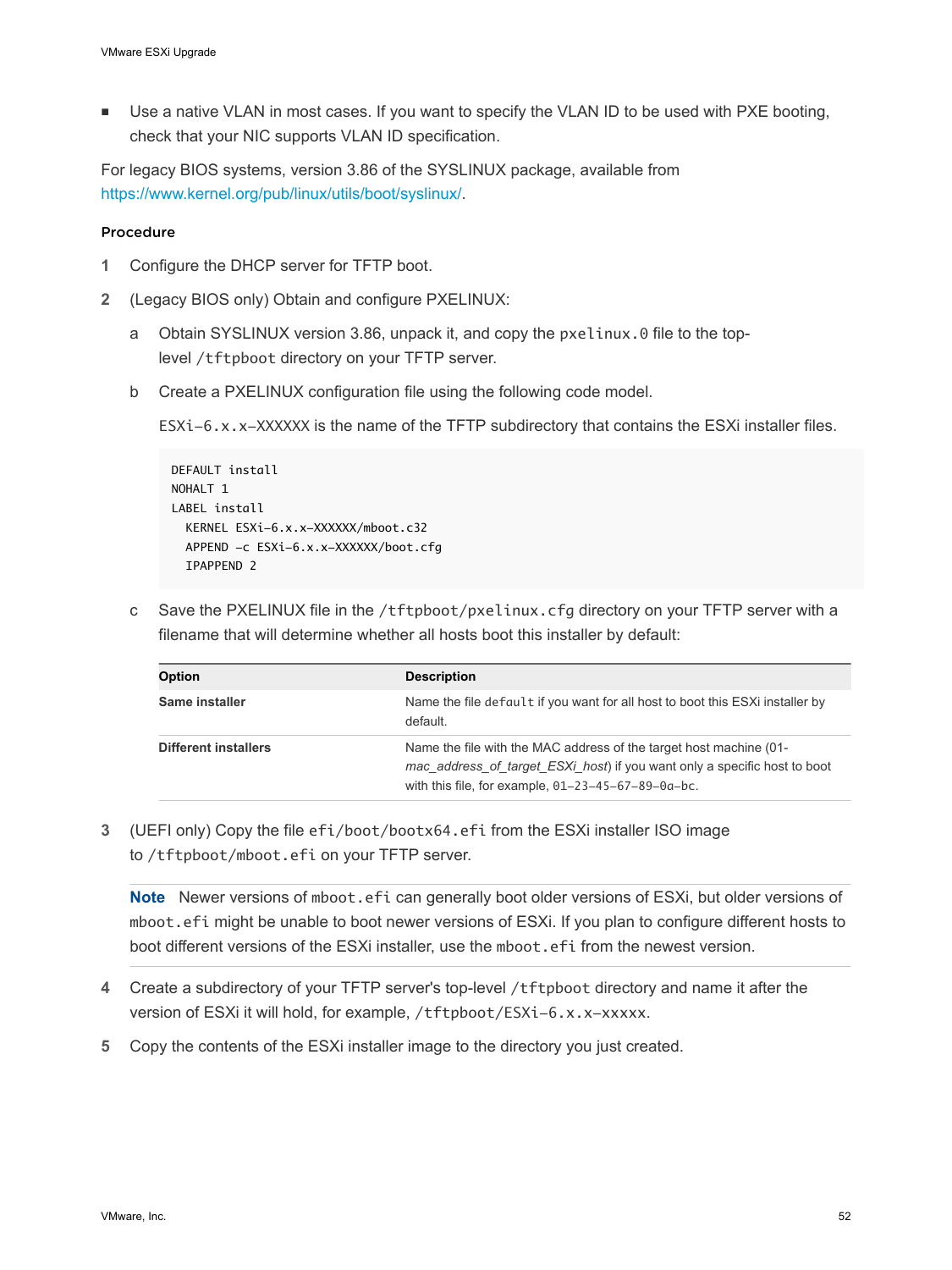- <span id="page-52-0"></span>**6** Modify the boot.cfg file
	- a Add the following line:

prefix=ESXi-6.x.x-xxxxxx

Here, ESXi-6.x.x-xxxxxx is the pathname of the installer files relative to the TFTP server's root directory.

- b If the filenames in the kernel= and modules= lines begin with a forward slash  $(1)$  character, delete that character.
- **7** (Optional) For a scripted installation, in the boot.cfg file, add the kernelopt option to the line after the kernel command, to specify the location of the installation script.

Use the following code as a model, where XXX, XXX, XXX, XXX is the IP address of the server where the installation script resides, and esxi\_ksFiles is the directory that contains the ks.cfg file.

kernelopt=ks=http://XXX.XXX.XXX.XXX/esxi\_ksFiles/ks.cfg

**8** (UEFI only) Specify whether you want for all UEFI hosts to boot the same installer.

| <b>Option</b>               | <b>Description</b>                                                                                                                                                                         |  |  |
|-----------------------------|--------------------------------------------------------------------------------------------------------------------------------------------------------------------------------------------|--|--|
| Same installer              | Copy or link the boot.cfg file to /tftpboot/boot.cfg                                                                                                                                       |  |  |
| <b>Different installers</b> | Create a subdirectory of /tftpboot named after the MAC address of the<br>a<br>target host machine (01-mac address of target ESXi host), for example,<br>$01 - 23 - 45 - 67 - 89 - 0a - bc$ |  |  |
|                             | Place a copy of (or a link to) the host's boot. cfq file in that directory, for<br>b<br>example, /tftpboot/01-23-45-67-89-0a-bc/boot.cfg.                                                  |  |  |

### PXE Boot the ESXi Installer Using a Web Server

You can use a Web server to PXE boot the ESXi installer. Because most environments include ESXi hosts that support UEFI boot and hosts that support only legacy BIOS, this topic discusses prerequisites and steps for both types of hosts.

- **For legacy BIOS machines, the procedure supports booting multiple different versions of the ESXi** installer by using the same pxelinux.0 or gpxelinux.0 initial boot loader for all target machines, but potentially different PXELINUX configuration files depending on the target machine's MAC address.
- For UEFI machines, the procedure supports booting multiple different versions of the ESXi installer by using the same mboot.efi initial boot loader for all target machines, but potentially different boot.cfg files depending on the target machine's MAC address.

#### Prerequisites

Verify that your environment has the following components:

■ ESXi installer ISO image, downloaded from the VMware Web site.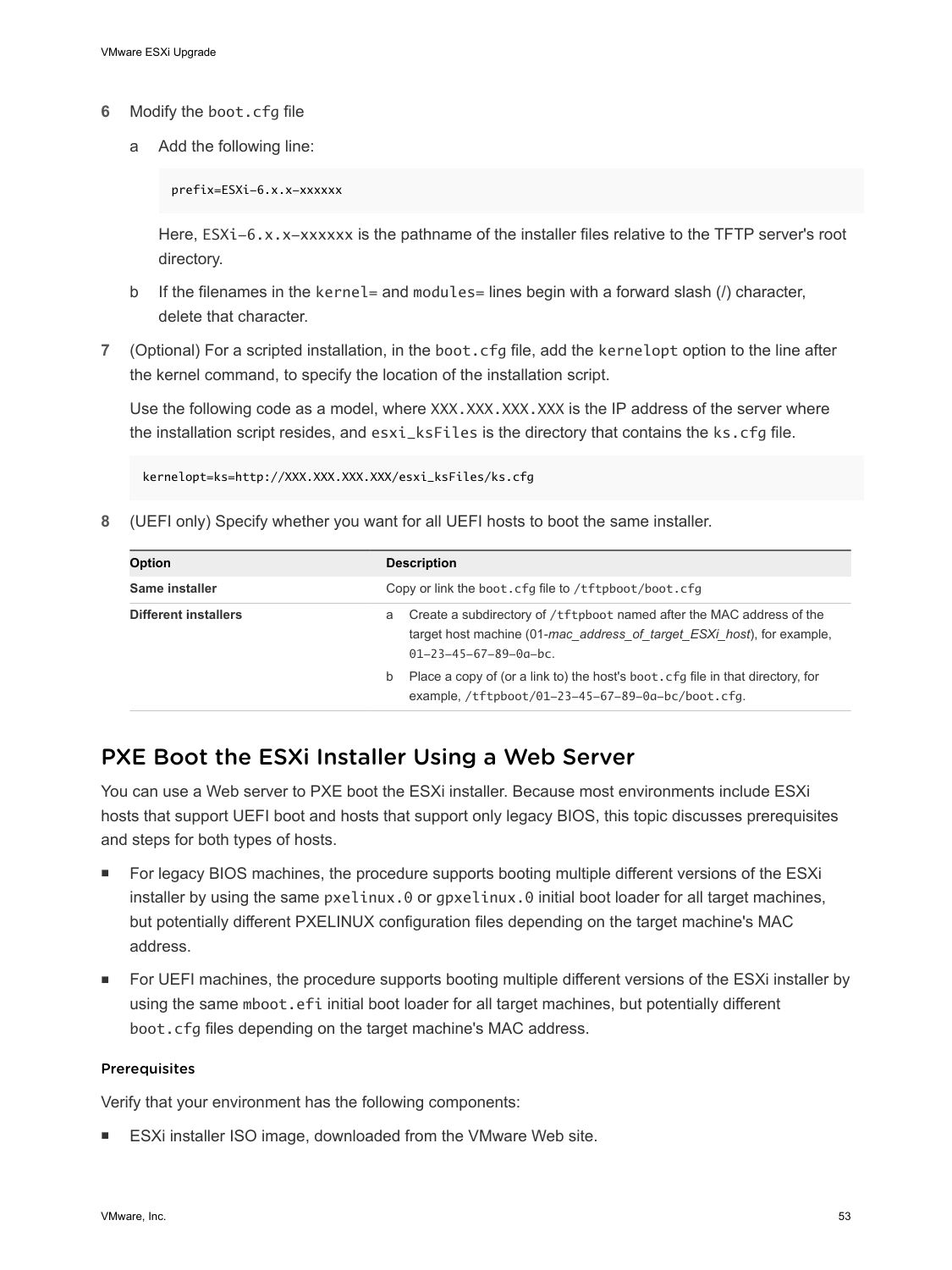- Target host with a hardware configuration that is supported for your version of ESXi. See the *VMware Compatibility Guide*.
- Network adapter with PXE support on the target ESXi host.
- DHCP server configured for PXE booting. See [Sample DHCP Configurations.](#page-26-0)
- **TFTP** server.
- Network security policies to allow TFTP traffic (UDP port 69).
- For legacy BIOS, you can use only IPv4 networking. For UEFI PXE boot, you can use IPv4 or IPv6 networking.
- (Optional) Installation script (kickstart file).
- Use a native VLAN in most cases. If you want to specify the VLAN ID to be used with PXE booting, check that your NIC supports VLAN ID specification.

Verify that your environment also meets the following prerequisites required for PXE boot using a Web Server:

- Verify that the HTTP Web server is accessible by your target ESXi hosts.
- (UEFI) Obtain iPXE, available at <http://ipxe.org>.
- (Legacy BIOS) Obtain version 3.86 of the SYSLINUX package, available from <https://www.kernel.org/pub/linux/utils/boot/syslinux/>.

#### Procedure

- **1** Configure the DHCP server for HTTP boot.
- **2** (UEFI only) Obtain and configure iPXE:
	- a Obtain the iPXE source code, as described at [http://ipxe.org/download.](http://ipxe.org/download)
	- b Follow the instructions on that page, but use the following make command: make bin-x86\_64-efi/snponly.efi
	- c Copy the resulting file snponly.efi to /tftpboot directory on your TFTP server.
- **3** (UEFI only) Copy the file efi/boot/bootx64.efi from the ESXi installer ISO image to /tftpboot/mboot.efi on your TFTP server.

**Note** Newer versions of mboot.efi can generally boot older versions of ESXi, but older versions of mboot.efi might be unable to boot newer versions of ESXi. If you plan to configure different hosts to boot different versions of the ESXi installer, use the mboot.efi from the newest version.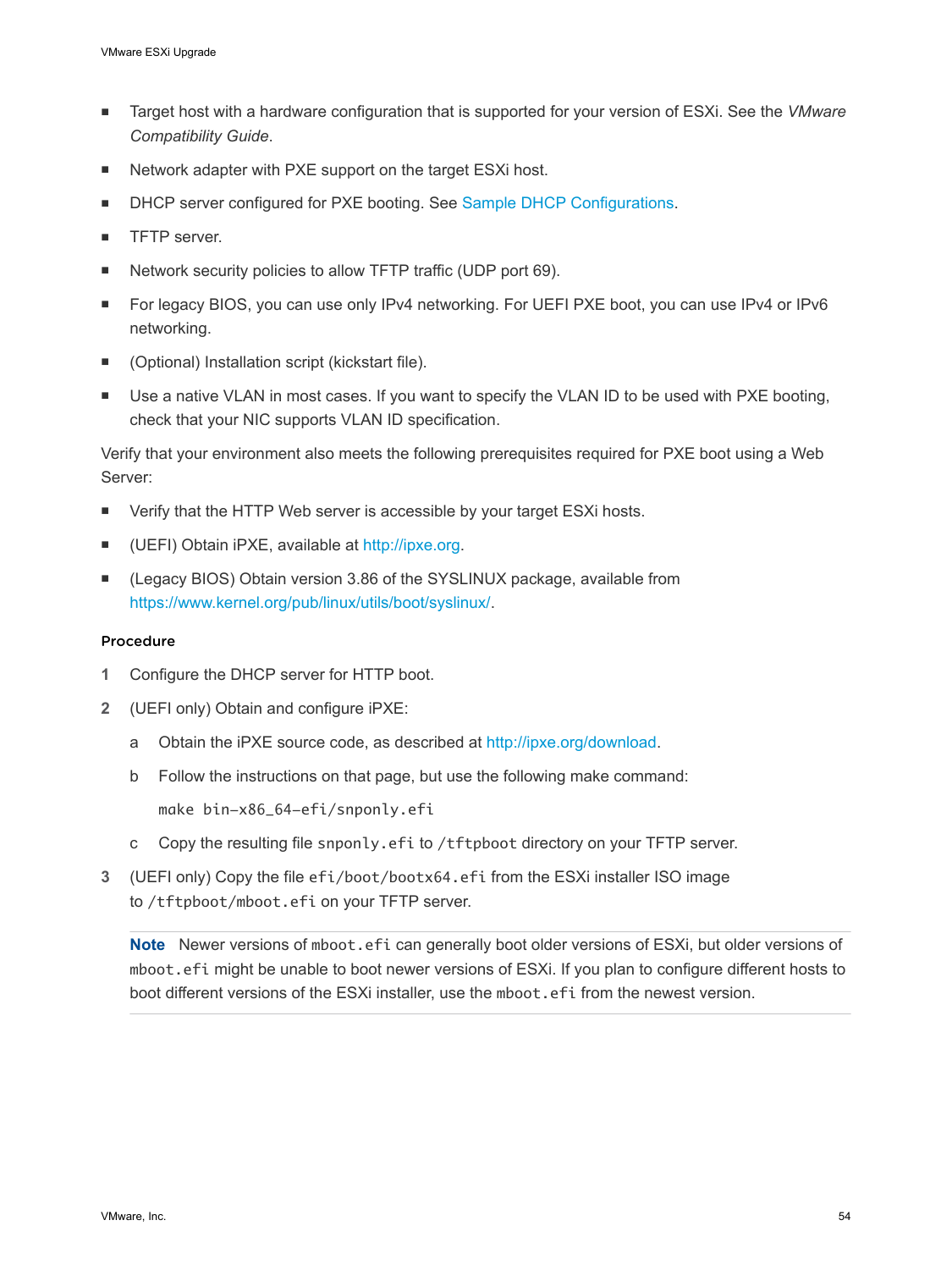- **4** (Legacy BIOS only) Obtain and configure PXELINUX:
	- a Obtain SYSLINUX version 3.86, unpack it, and copy the gpxelinux.0 file to the toplevel /tftpboot directory on your TFTP server.
	- b Create a PXELINUX configuration file using the following code model.

ESXi-6.x.x-XXXXXX is the name of the TFTP subdirectory that contains the ESXi installer files.

```
DEFAULT install
NOHALT 1
LABEL install
  KERNEL ESXi-6.x.x-XXXXXX/mboot.c32 
  APPEND -c ESXi-6.x.x-XXXXXX/boot.cfg
  IPAPPEND 2
```
c Save the PXELINUX file in the /tftpboot/pxelinux.cfg directory on your TFTP server with a filename that will determine whether all hosts boot this installer by default:

| <b>Option</b>               | <b>Description</b>                                                                                                                                                                                       |
|-----------------------------|----------------------------------------------------------------------------------------------------------------------------------------------------------------------------------------------------------|
| Same installer              | Name the file default if you want for all host to boot this ESXi installer by<br>default.                                                                                                                |
| <b>Different installers</b> | Name the file with the MAC address of the target host machine (01-<br>mac address of target ESXi host) if you want only a specific host to boot<br>with this file, for example, $01-23-45-67-89-0a-bc$ . |

- **5** Create a directory on your HTTP server named for the version of ESXi it will hold, for example, /var/www/html/ESXi-6.x.x-XXXXXX.
- **6** Copy the contents of the ESXi installer image to the directory you just created.
- **7** Modify the boot.cfg file
	- a Add the following line:

prefix=http://XXX.XXX.XXX.XXX/ESXi-6.x.x-XXXXXX

where http://XXX.XXX.XXX.XXX/ESXi-6.x.x-XXXXXX is the location of the installer files on the HTTP server.

- b If the filenames in the kernel = and modules = lines begin with a forward slash  $\ell$ ) character, delete that character.
- **8** (Optional) For a scripted installation, in the boot.cfg file, add the kernelopt option to the line after the kernel command, to specify the location of the installation script.

Use the following code as a model, where XXX.XXX.XXX.XXX is the IP address of the server where the installation script resides, and esxi\_ksFiles is the directory that contains the ks.cfg file.

kernelopt=ks=http://XXX.XXX.XXX.XXX/esxi\_ksFiles/ks.cfg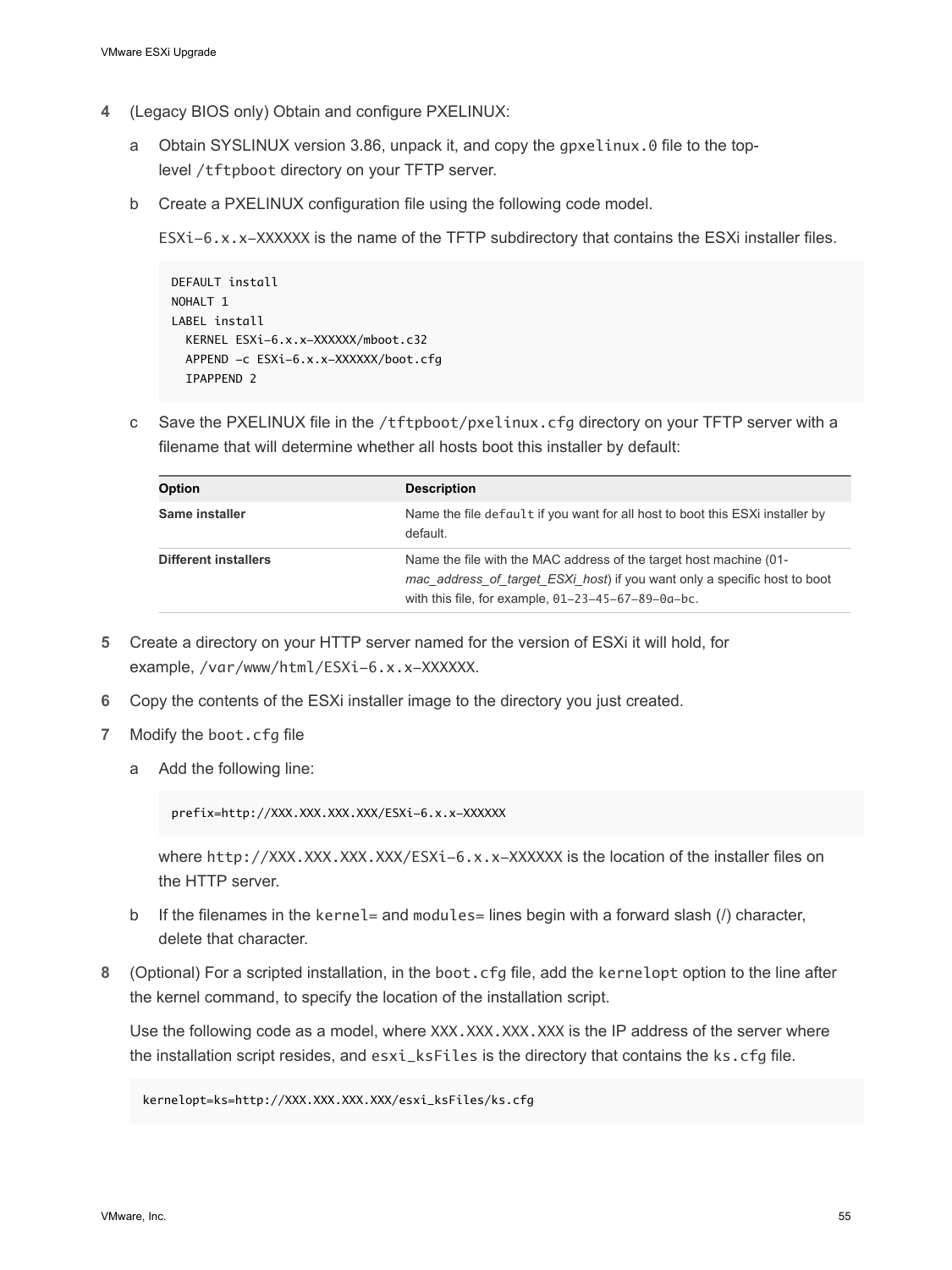**9** (UEFI only) Specify whether you want for all UEFI hosts to boot the same installer.

| <b>Option</b>        | <b>Description</b>                                                                                                                                                                                                                                                                                                                      |  |
|----------------------|-----------------------------------------------------------------------------------------------------------------------------------------------------------------------------------------------------------------------------------------------------------------------------------------------------------------------------------------|--|
| Same installer       | Copy or link the boot.cfg file to /tftpboot/boot.cfg                                                                                                                                                                                                                                                                                    |  |
| Different installers | Create a subdirectory of /tftpboot named after the MAC address of the<br>a<br>target host machine (01-mac address of target ESXi host), for example,<br>$01 - 23 - 45 - 67 - 89 - 0a - bc$<br>Place a copy of (or a link to) the host's boot, cfq file in that directory, for<br>b<br>example, /tftpboot/01-23-45-67-89-0a-bc/boot.cfg. |  |
|                      |                                                                                                                                                                                                                                                                                                                                         |  |

# Upgrading Hosts by Using esxcli Commands

By using vSphere CLI, you can upgrade a ESXi 6.0 host or ESXi 6.5 host to version 6.7 and update or patch ESXi 6.0, ESXi 6.5, and ESXi 6.7 hosts.

To use esxcli commands for vCLI , you must install vSphere CLI (vCLI). For more information about installing and using the vCLI, see the following documents:

- Getting Started with vSphere Command-Line Interfaces
- *vSphere Command-Line Interface Concepts and Examples*
- **•** *vSphere Command-Line Interface Reference* is a reference to vicfg- and related vCLI commands.

**Note** If you press Ctrl+C while an esxcli command is running, the command-line interface exits to a new prompt without displaying a message. However, the command continues to run to completion.

For ESXi hosts deployed with vSphere Auto Deploy, the tools VIB must be part of the base booting image used for the initial Auto Deploy installation. The tools VIB cannot be added separately later.

## VIBs, Image Profiles, and Software Depots

Upgrading ESXi with esxcli commands requires an understanding of VIBs, image profiles, and software depots.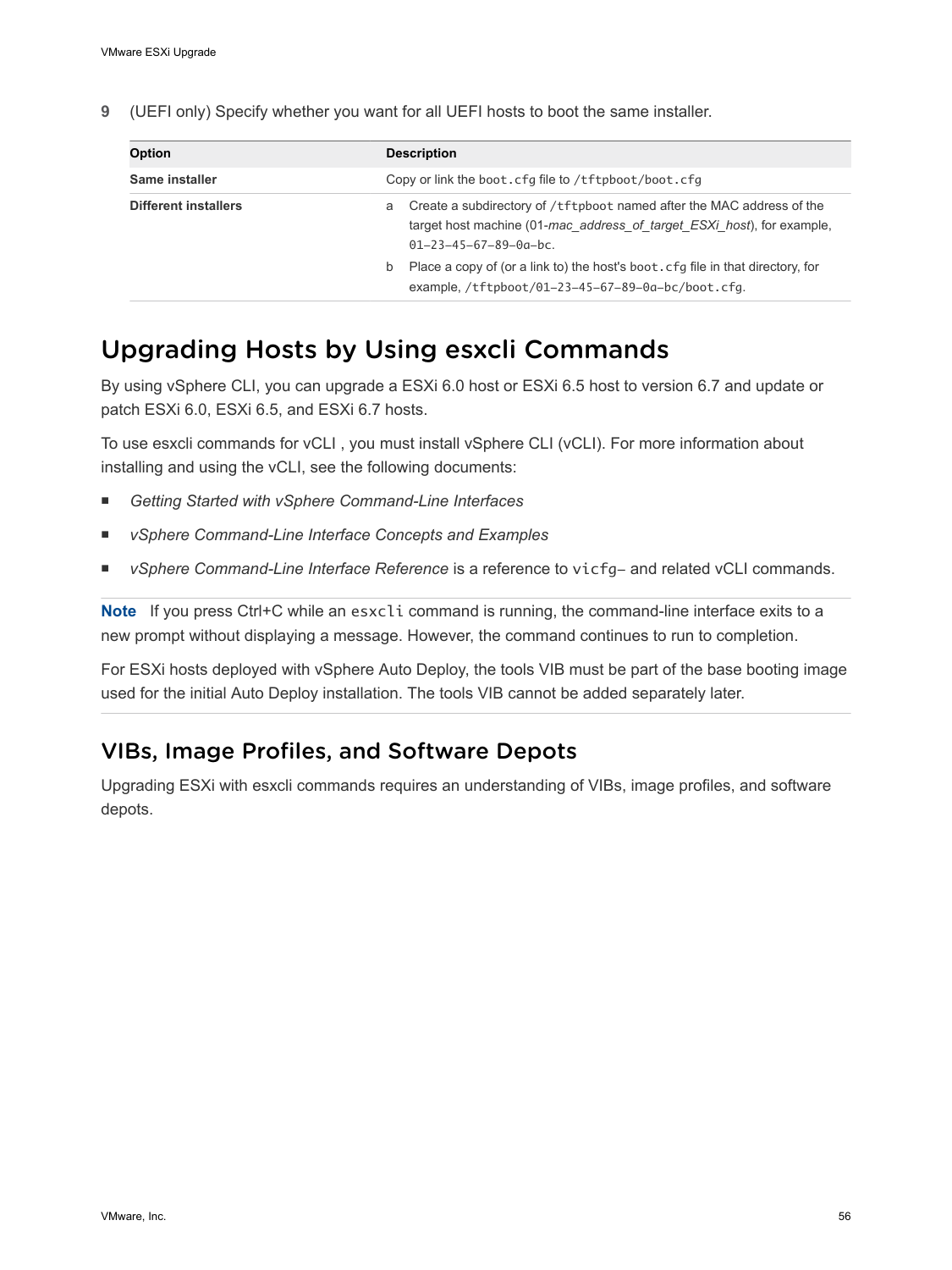The following technical terms are used throughout the vSphere documentation set in discussions of installation and upgrade tasks.

| <b>VIB</b>            | A VIB is an ESXi software package. VMware and its partners package<br>solutions, drivers, CIM providers, and applications that extend the ESXi<br>platform as VIBs. VIBs are available in software depots. You can use VIBs<br>to create and customize ISO images or to upgrade ESXi hosts by installing<br>VIBs asynchronously onto the hosts.                                                                                                 |
|-----------------------|-------------------------------------------------------------------------------------------------------------------------------------------------------------------------------------------------------------------------------------------------------------------------------------------------------------------------------------------------------------------------------------------------------------------------------------------------|
| <b>Image Profile</b>  | An image profile defines an ESXI image and consists of VIBs. An image<br>profile always includes a base VIB, and might include more VIBs. You<br>examine and define an image profile by using vSphere ESXi Image Builder.                                                                                                                                                                                                                       |
| <b>Software Depot</b> | A software depot is a collection of VIBs and image profiles. The software<br>depot is a hierarchy of files and folders and can be available through an<br>HTTP URL (online depot) or a ZIP file (offline depot). VMware and VMware<br>partners make depots available. Companies with large VMware<br>installations might create internal depots to provision ESXi hosts with<br>vSphere Auto Deploy, or to export an ISO for ESXi installation. |

### Understanding Acceptance Levels for VIBS and Hosts

Each VIB is released with an acceptance level that cannot be changed. The host acceptance level determines which VIBs can be installed to a host.

The acceptance level applies to individual VIBs installed by using the esxcli software vib install and esxcli software vib update commands, to VIBs installed using vSphere Update Manager, and to VIBs in image profiles.

The acceptance level of all VIBs on a host must be at least as high as the host acceptance level. For example, if the host acceptance level is VMwareAccepted, you can install VIBs with acceptance levels of VMwareCertified and VMwareAccepted, but you cannot install VIBs with acceptance levels of PartnerSupported or CommunitySupported. To install a VIB with a less restrictive acceptance level than that of the host, you can change the acceptance level of the host by using the vSphere Web Client or by running esxcli software acceptance commands.

Setting host acceptance levels is a best practice that allows you to specify which VIBs can be installed on a host and used with an image profile, and the level of support you can expect for a VIB. For example, you would probably set a more restrictive acceptance level for hosts in a production environment than for hosts in a testing environment.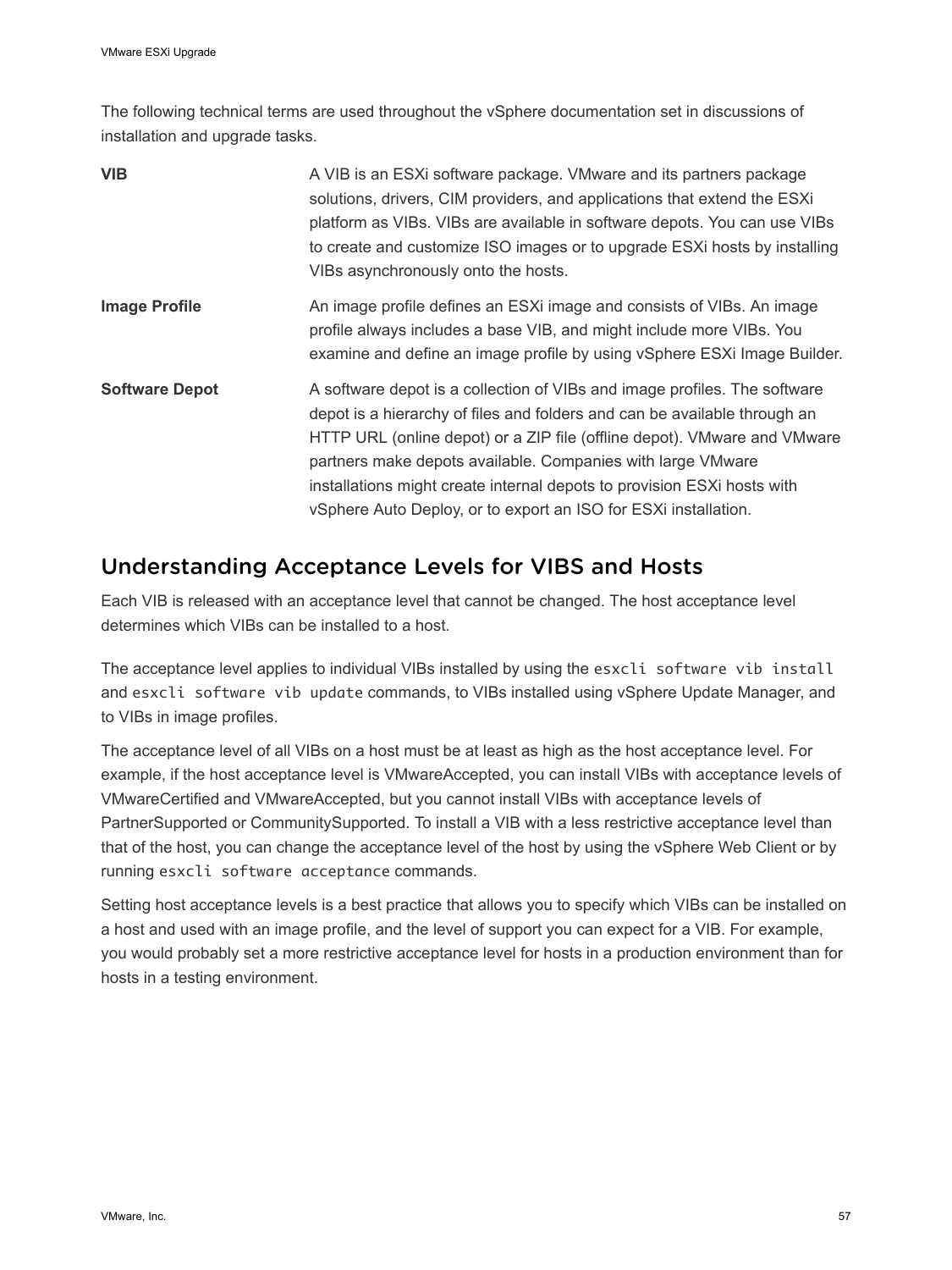VMware supports the following acceptance levels.

| <b>VMwareCertified</b>    | The VMwareCertified acceptance level has the most stringent<br>requirements. VIBs with this level go through thorough testing fully<br>equivalent to VMware in-house Quality Assurance testing for the same<br>technology. Today, only I/O Vendor Program (IOVP) program drivers are<br>published at this level. VMware takes support calls for VIBs with this<br>acceptance level.                                                                                                                                             |
|---------------------------|---------------------------------------------------------------------------------------------------------------------------------------------------------------------------------------------------------------------------------------------------------------------------------------------------------------------------------------------------------------------------------------------------------------------------------------------------------------------------------------------------------------------------------|
| <b>VMwareAccepted</b>     | VIBs with this acceptance level go through verification testing, but the tests<br>do not fully test every function of the software. The partner runs the tests<br>and VMware verifies the result. Today, CIM providers and PSA plug-ins are<br>among the VIBs published at this level. VMware directs support calls for<br>VIBs with this acceptance level to the partner's support organization.                                                                                                                               |
| <b>PartnerSupported</b>   | VIBs with the PartnerSupported acceptance level are published by a<br>partner that VMware trusts. The partner performs all testing. VMware does<br>not verify the results. This level is used for a new or nonmainstream<br>technology that partners want to enable for VMware systems. Today, driver<br>VIB technologies such as Infiniband, ATAoE, and SSD are at this level with<br>nonstandard hardware drivers. VMware directs support calls for VIBs with<br>this acceptance level to the partner's support organization. |
| <b>CommunitySupported</b> | The CommunitySupported acceptance level is for VIBs created by<br>individuals or companies outside of VMware partner programs. VIBs at this<br>level have not gone through any VMware-approved testing program and<br>are not supported by VMware Technical Support or by a VMware partner.                                                                                                                                                                                                                                     |

| <b>Host Acceptance</b><br>Level | <b>VMwareCertified VIB</b> | <b>VMwareAccepted VIB</b> | <b>PartnerSupported VIB</b> | <b>CommunitySupporte</b><br>d VIB |
|---------------------------------|----------------------------|---------------------------|-----------------------------|-----------------------------------|
| <b>VMwareCertified</b>          | X                          |                           |                             |                                   |
| VMwareAccepted                  | X                          | x                         |                             |                                   |
| PartnerSupported                | X                          | x                         | x                           |                                   |
| CommunitySupported              | x                          | x                         | x                           | X                                 |

#### Table 3‑10. VIB Acceptance Levels Required to Install on Hosts

#### Match a Host Acceptance Level with an Update Acceptance Level

You can change the host acceptance level to match the acceptance level for a VIB or image profile that you want to install. The acceptance level of all VIBs on a host must be at least as high as the host acceptance level.

Use this procedure to determine the acceptance levels of the host and the VIB or image profile to install, and to change the acceptance level of the host, if necessary for the update.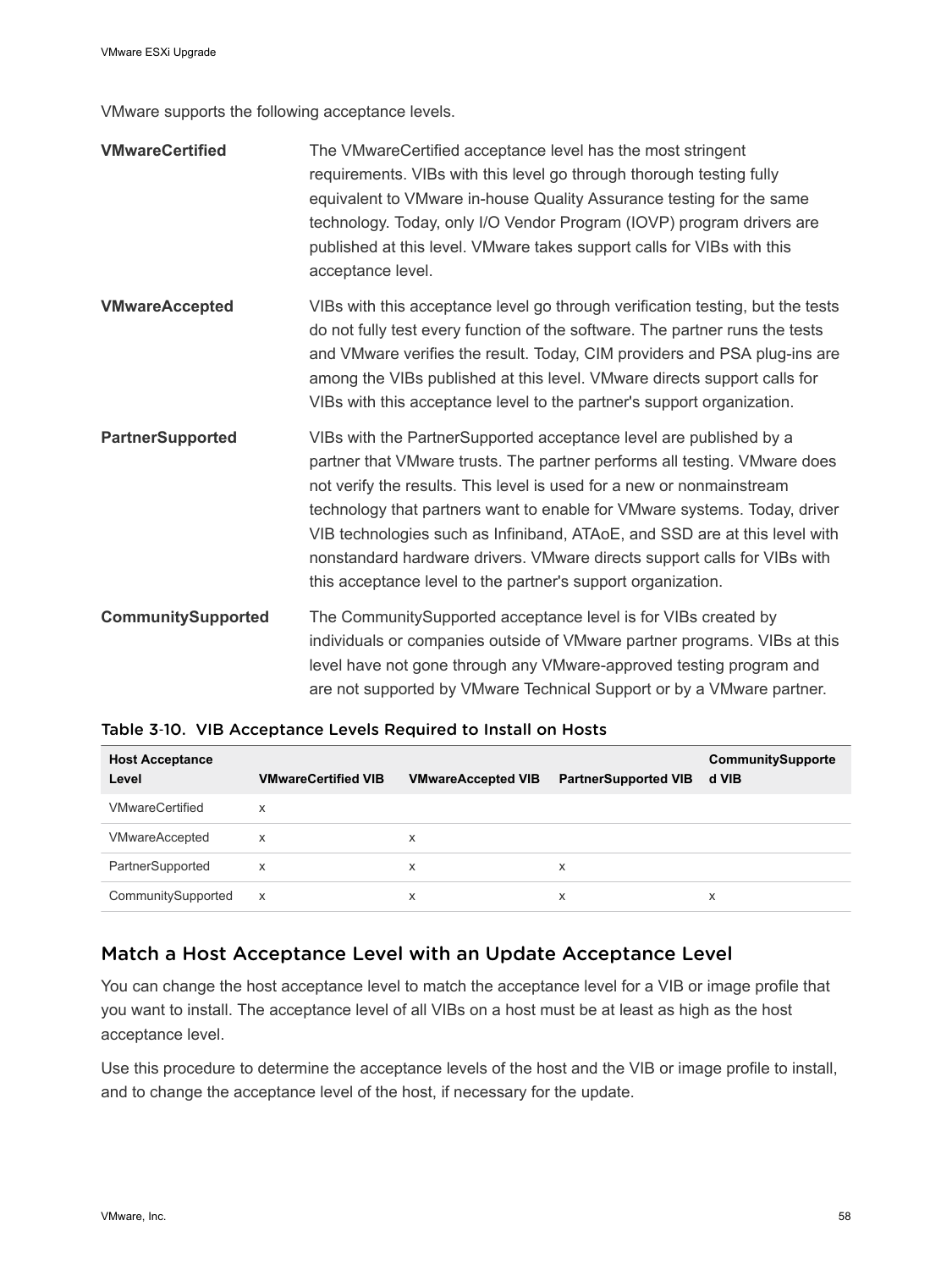<span id="page-58-0"></span>When you specify a target server by using  $--server = server_name$ , the server prompts you for a user name and password. Other connection options, such as a configuration file or session file, are supported. For a list of connection options, see *Getting Started with vSphere Command-Line Interfaces*, or run esxcli --help at the vCLI command prompt.

#### **Prerequisites**

Install vCLI or deploy the vSphere Management Assistant (vMA) virtual machine. See *Getting Started with vSphere Command-Line Interfaces*. For troubleshooting, run esxcli commands in the ESXi Shell.

#### Procedure

**1** Retrieve the acceptance level for the VIB or image profile.

| <b>Description</b>                                                                                    |
|-------------------------------------------------------------------------------------------------------|
| esxcli --server=server_name software sources vib list --<br>depot=depot_URL                           |
| esxcli --server=server_name software sources vib list --<br>viburl=vib URL                            |
| esxcli --server=server_name software sources profile list --<br>depot=depot_URL                       |
| esxcli --server=server_name software sources profile get --<br>depot=depot_URL --profile=profile_name |
|                                                                                                       |

**2** Retrieve the host acceptance level.

**esxcli --server=***server\_name* **software acceptance get**

**3** (Optional) If the acceptance level of the VIB is more restrictive than the acceptance level of the host, change the acceptance level of the host.

```
esxcli --server=server_name software acceptance set --level=acceptance_level
```
The *acceptance\_level* can be VMwareCertified, VMwareAccepted, PartnerSupported, or CommunitySupported. The values for *acceptance\_level* are case-sensitive.

**Note** You can use the --force option for the esxcli software vib or esxcli software profile command to add a VIB or image profile with a lower acceptance level than the host. A warning will appear. Because your setup is no longer consistent, the warning is repeated when you install VIBs, remove VIBs, and perform certain other operations on the host.

### Determine Whether an Update Requires the Host to Be in Maintenance Mode or to Be Rebooted

VIBs that you can install with live install do not require the host to be rebooted, but might require the host to be placed in maintenance mode. Other VIBs and profiles might require the host to be rebooted after the installation or update.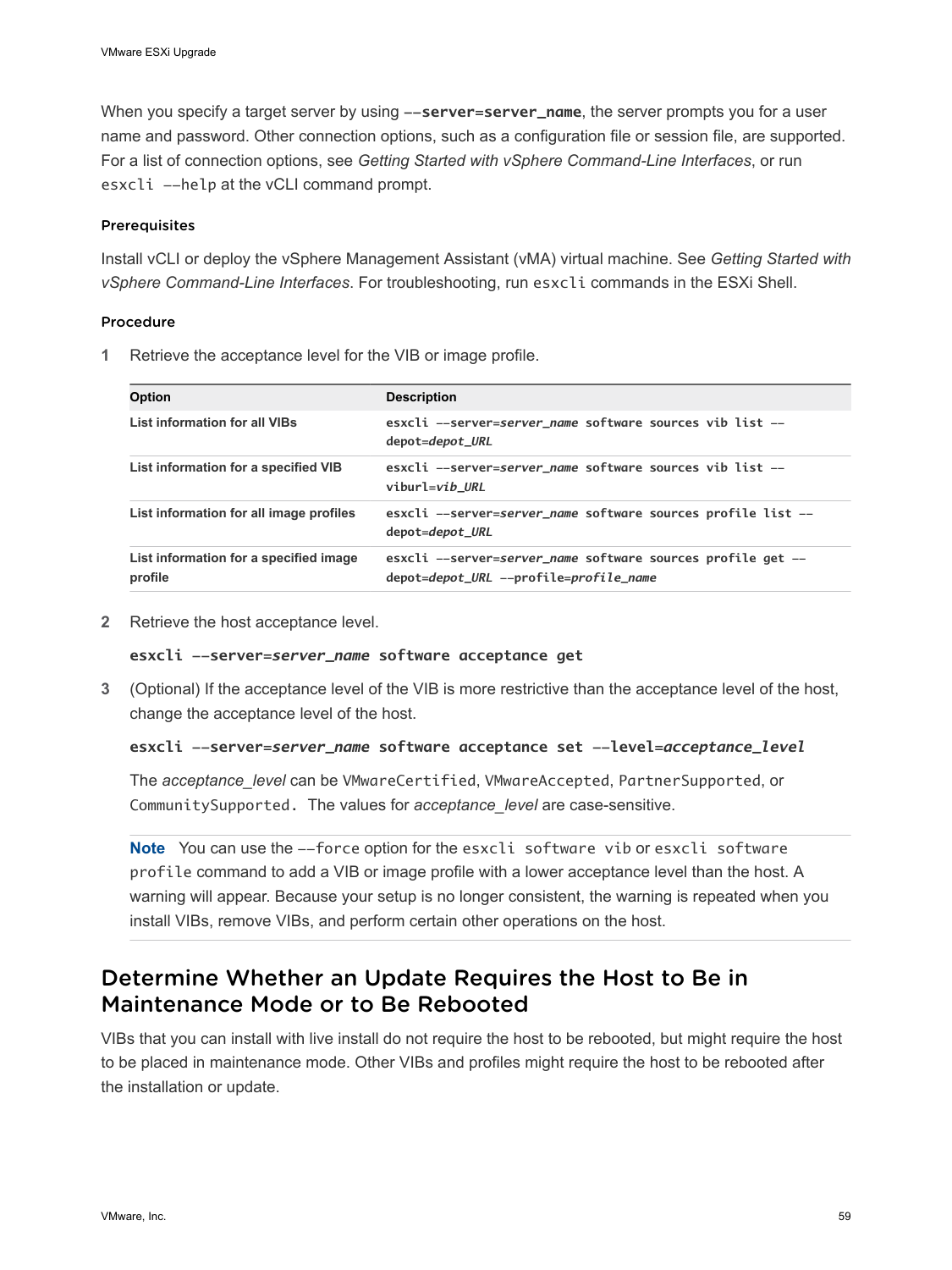<span id="page-59-0"></span>When you specify a target server by using  $--server = server_name$ , the server prompts you for a user name and password. Other connection options, such as a configuration file or session file, are supported. For a list of connection options, see *Getting Started with vSphere Command-Line Interfaces*, or run esxcli --help at the vCLI command prompt.

#### **Prerequisites**

Install vCLI or deploy the vSphere Management Assistant (vMA) virtual machine. See *Getting Started with vSphere Command-Line Interfaces*. For troubleshooting, run esxcli commands in the ESXi Shell.

#### Procedure

**1** Check whether the VIB or image profile that you want to install requires the host to be placed in maintenance mode or to be rebooted after the installation or update.

| <b>Option</b>                      | <b>Description</b>                                                              |
|------------------------------------|---------------------------------------------------------------------------------|
| <b>Check the VIB</b>               | esxcli --server=server_name software sources vib get -v<br>absolute_path_to_vib |
| Check the VIBs in a depot          | esxcli --server=server_name software sources vib get --<br>depot=depot_name     |
| Check the image profile in a depot | esxcli --server=server_name software sources profile get --<br>depot=depot_name |

Run one of the following commands.

**2** Review the return values.

The return values, which are read from the VIB metadata, indicate whether the host must be in maintenance mode before installing the VIB or image profile, and whether installing the VIB or profile requires the host to be rebooted.

**Note** vSphere Update Manager relies on the esxupdate/esxcli scan result to determine whether maintenance mode is required or not. When you install a VIB on a live system, if the value for Live-Install-Allowed is set to false, the installation result will instruct Update Manager to reboot the host. When you remove a VIB from a live system, if the value for Live-Remove-Allowed is set to false, the removal result will instruct Update Manager to reboot the host. In either case, during the reboot, Update Manager will automatically put the host into maintenance mode.

#### What to do next

If necessary, place the host in maintenance mode. See Place a Host in Maintenance Mode. If a reboot is required, and if the host belongs to a VMware HA cluster, remove the host from the cluster or disable HA on the cluster before the installation or update.

## Place a Host in Maintenance Mode

Some installation and update operations that use live install require the host to be in maintenance mode.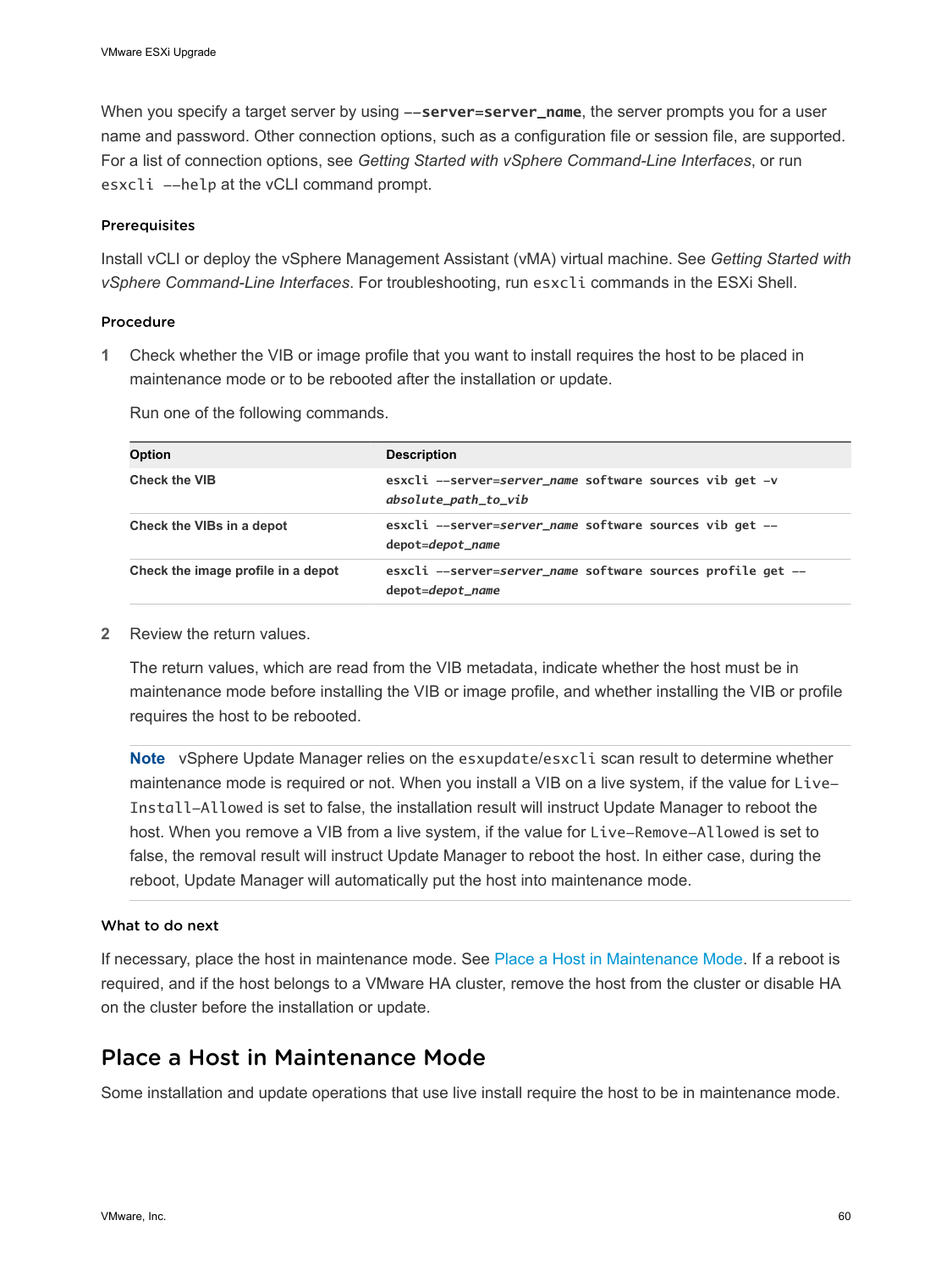To determine whether an upgrade operation requires the host to be in maintenance mode, see [Determine](#page-58-0) [Whether an Update Requires the Host to Be in Maintenance Mode or to Be Rebooted](#page-58-0)

**Note** If the host is a member of a vSAN cluster, and any virtual machine object on the host uses the "Number of failures to tolerate=0" setting in its storage policy, the host might experience unusual delays when entering maintenance mode. The delay occurs because vSAN has to evacuate this object from the host for the maintenance operation to complete successfully.

When you specify a target server by using  $--server = server_name$ , the server prompts you for a user name and password. Other connection options, such as a configuration file or session file, are supported. For a list of connection options, see *Getting Started with vSphere Command-Line Interfaces*, or run esxcli --help at the vCLI command prompt.

#### Prerequisites

Install vCLI or deploy the vSphere Management Assistant (vMA) virtual machine. See *Getting Started with vSphere Command-Line Interfaces*. For troubleshooting, run esxcli commands in the ESXi Shell.

#### Procedure

**1** Check whether the host is in maintenance mode.

#### **vicfg-hostops --server=***server\_name* **--operation info**

**2** Power off each virtual machine running on the ESXi host.

| <b>Option</b>                                                                        | Command                                              |
|--------------------------------------------------------------------------------------|------------------------------------------------------|
| To shut down the guest operating<br>system and then power off the virtual<br>machine | vmware-cmd --server=server_name path_to_vm stop soft |
| To force the power off operation                                                     | vmware-cmd --server=server_name path_to_vm stop hard |

Alternatively, to avoid powering off virtual machines, you can migrate them to another host. See the topic *Migrating Virtual Machines* in the *vCenter Server and Host Management* documentation.

**3** Place the host in maintenance mode.

**vicfg-hostops --server=***server\_name* **--operation enter**

**4** Verify that the host is in maintenance mode.

```
vicfg-hostops --server=server_name --operation info
```
### Update a Host with Individual VIBs

You can update a host with VIBs stored in a software depot that is accessible through a URL or in an offline ZIP depot.

**Important** If you are updating ESXi from a zip bundle in a VMware-supplied depot, either online from the VMware Web site or downloaded locally, VMware supports only the update method specified for VMware-supplied depots in the topic [Upgrade or Update a Host with Image Profiles.](#page-62-0)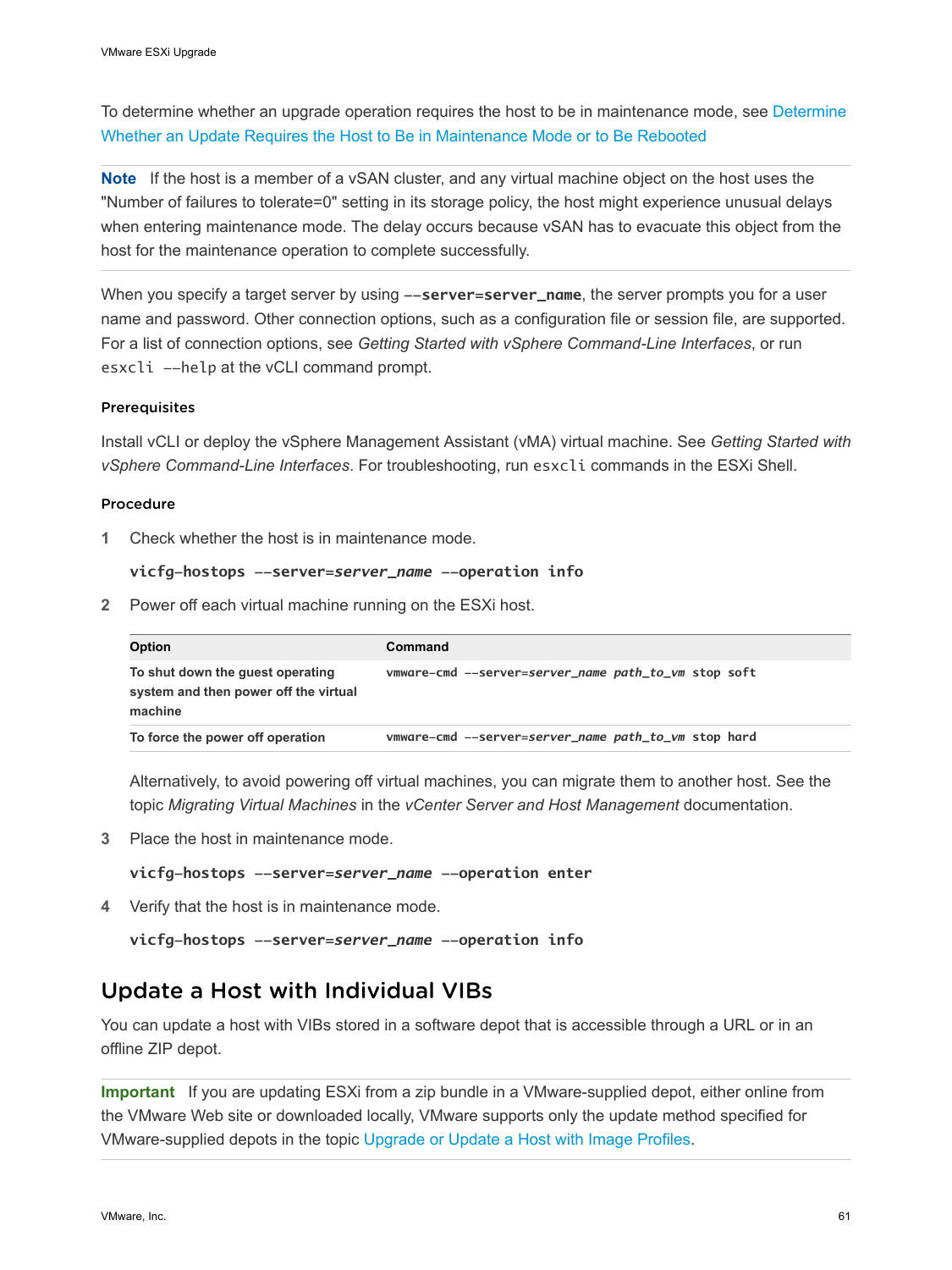When you specify a target server by using --server=server\_name, the server prompts you for a user name and password. Other connection options, such as a configuration file or session file, are supported. For a list of connection options, see *Getting Started with vSphere Command-Line Interfaces*, or run esxcli --help at the vCLI command prompt.

#### **Prerequisites**

- **n** Install vCLI or deploy the vSphere Management Assistant (vMA) virtual machine. See *Getting Started with vSphere Command-Line Interfaces*. For troubleshooting, run esxcli commands in the ESXi Shell.
- **•** Determine whether the update requires the host to be in maintenance mode or to be rebooted. If necessary, place the host in maintenance mode.

See [Determine Whether an Update Requires the Host to Be in Maintenance Mode or to Be](#page-58-0) [Rebooted](#page-58-0). See [Place a Host in Maintenance Mode.](#page-59-0)

**n** If the update requires a reboot, and if the host belongs to a VMware HA cluster, remove the host from the cluster or disable HA on the cluster.

#### Procedure

**1** Determine which VIBs are installed on the host.

```
esxcli --server=server_name software vib list
```
**2** Find out which VIBs are available in the depot.

| Option                         | <b>Description</b>                                                                                |
|--------------------------------|---------------------------------------------------------------------------------------------------|
| from a depot accessible by URL | esxcli --server=server_name software sources vib list --<br>depot=http://web_server/depot_name    |
| from a local depot ZIP file    | esxcli --server=server_name software sources vib list --<br>depot=absolute_path_to_depot_zip_file |

You can specify a proxy server by using the  $-\text{prox}$  argument.

**3** Update the existing VIBs to include the VIBs in the depot or install new VIBs.

| <b>Option</b>                                                                                                                       | <b>Description</b>                                                                                                                                                       |
|-------------------------------------------------------------------------------------------------------------------------------------|--------------------------------------------------------------------------------------------------------------------------------------------------------------------------|
| Update VIBs from a depot accessible<br>by URL                                                                                       | esxcli --server=server_name software vib update --<br>depot=http://web_server/depot_name                                                                                 |
| Update VIBs from a local depot ZIP file                                                                                             | esxcli --server=server_name software vib update --<br>depot=absolute_path_to_depot_ZIP_file                                                                              |
| Install all VIBs from a ZIP file on a<br>specified offline depot (includes both<br><b>VMware VIBs and partner-supplied</b><br>VIBs) | esxcli --server=server_name software vib install --depot<br>path_to_VMware_vib_ZIP_file\VMware_vib_ZIP_file --depot<br>path_to_partner_vib_ZIP_file\partner_vib_ZIP_file |

Options for the update and install commands allow you to perform a dry run, to specify a specific VIB, to bypass acceptance level verification, and so on. Do not bypass verification on production systems. See the *esxcli Reference* at [http://www.vmware.com/support/developer/vcli/.](http://www.vmware.com/support/developer/vcli/)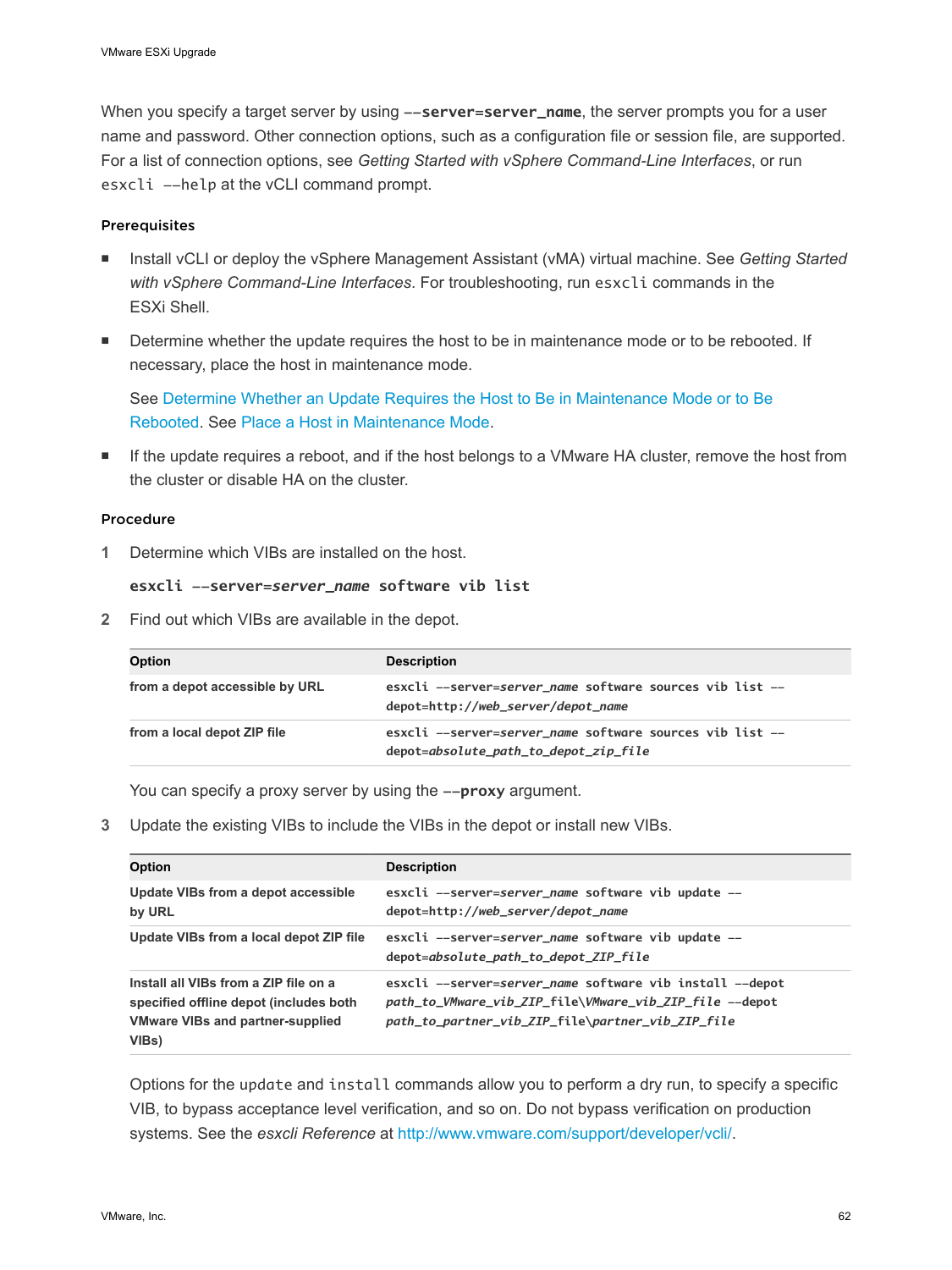<span id="page-62-0"></span>**4** Verify that the VIBs are installed on your ESXi host.

```
esxcli --server=server_name software vib list
```
### Upgrade or Update a Host with Image Profiles

You can upgrade or update a host with image profiles stored in a software depot that is accessible through a URL or in an offline ZIP depot.

You can use the **esxcli software profile update** or **esxcli software profile install** command to upgrade or update an ESXi host.

When you upgrade or update a host, the **esxcli software profile update** or **esxcli software profile install** command applies a higher version (major or minor) of a full image profile onto the host. After this operation and a reboot, the host can join a vCenter Server environment of the same or higher version.

The **esxcli software profile update** command brings the entire content of the ESXi host image to the same level as the corresponding upgrade method using an ISO installer. However, the ISO installer performs a pre-upgrade check for potential problems, such as insufficient memory or unsupported devices. The **esxcli** upgrade method only performs such checks when upgrading from ESXi 6.7 Update 1 or later to a newer version.

For more about the ESXi upgrade process and methods, see Overview of the ESXi Host Upgrade Process.

**Important** If you are upgrading or updating ESXi from a zip bundle in a VMware-supplied depot, either online from the VMware website or downloaded locally, VMware supports only the update command esxcli software profile update --depot=*depot\_location* --profile=*profile\_name*.

When you specify a target server by using  $--server = server_name$ , the server prompts you for a user name and password. Other connection options, such as a configuration file or session file, are supported. For a list of connection options, see *Getting Started with vSphere Command-Line Interfaces*, or run esxcli --help at the vCLI command prompt.

**Note** Options to the update and install commands allow you to perform a dry run, to bypass acceptance level verification, to ignore hardware compatibility check warnings, and so on. The option to bypass hardware compatibility check warnings is only available for ESXi 6.7 Update 1 or later. Do not bypass verification on production systems.

For options help, type esxcli software profile install --help or esxcli software profile update --help. For the complete listing of available command-line options, see the [vSphere Command-](https://code.vmware.com/web/dp/tool/vsphere-cli)[Line Interface Reference.](https://code.vmware.com/web/dp/tool/vsphere-cli)

#### Prerequisites

**n** Install vCLI. See *Getting Started with vSphere Command-Line Interfaces*. For troubleshooting, run esxcli commands in the ESXi Shell.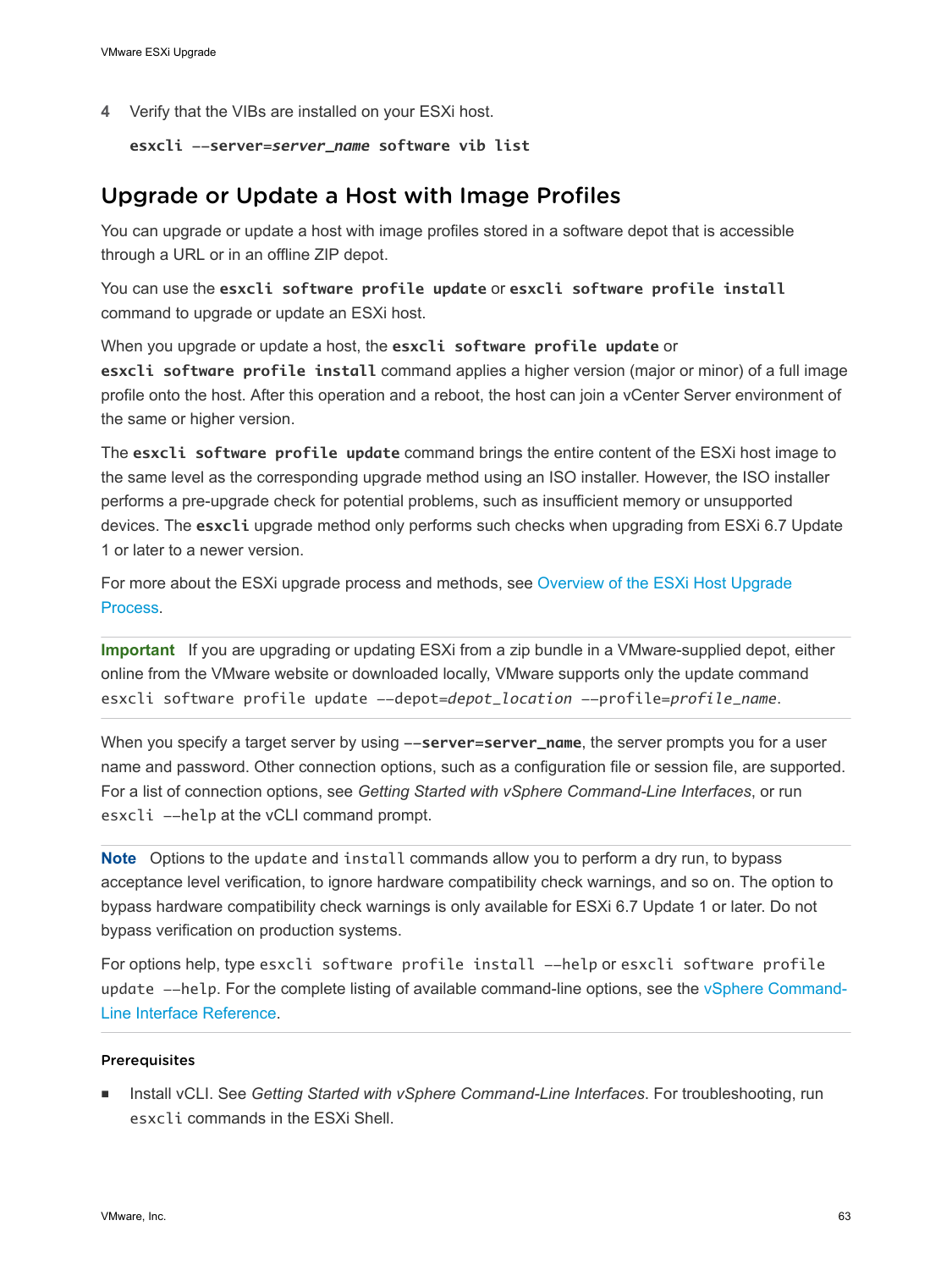**•** Determine whether the update requires the host to be in maintenance mode or to be rebooted. If necessary, place the host in maintenance mode.

See [Determine Whether an Update Requires the Host to Be in Maintenance Mode or to Be](#page-58-0) [Rebooted](#page-58-0). See [Place a Host in Maintenance Mode.](#page-59-0)

**F** If the update requires a reboot, and if the host belongs to a VMware HA cluster, remove the host from the cluster or disable HA on the cluster.

#### Procedure

**1** Determine which VIBs are installed on the host.

#### **esxcli --server=***server\_name* **software vib list**

**2** Determine which image profiles are available in the depot.

#### **esxcli --server=***server\_name* **software sources profile list - depot=http://***webserver***/***depot\_name*

You can specify a proxy server by using the  $-\text{proxy}$  argument.

**3** Update the existing image profile to include the VIBs or install new VIBs.

**Important** The software profile update command updates existing VIBs with the corresponding VIBs from the specified profile, but does not affect other VIBs installed on the target server. The software profile install command installs the VIBs present in the depot image profile, and removes any other VIBS installed on the target server.

| Option                                                                                                                                                        | <b>Description</b>                                                                                                                                                                                      |
|---------------------------------------------------------------------------------------------------------------------------------------------------------------|---------------------------------------------------------------------------------------------------------------------------------------------------------------------------------------------------------|
| Update the image profile from a<br>VMware-supplied zip bundle, in a<br>depot, accessible online from the<br>VMware Web site or downloaded to a<br>local depot | esxcli software profile update --depot=depot_location --<br>profile=profile_name                                                                                                                        |
|                                                                                                                                                               | <b>Important</b> This is the only update method that VMware supports for zip bundles<br>supplied by VMware.                                                                                             |
|                                                                                                                                                               | VMware-supplied zip bundle names take the form:                                                                                                                                                         |
|                                                                                                                                                               | VMware-ESXi-version_number-build_number-depot.zip                                                                                                                                                       |
|                                                                                                                                                               | The profile name for VMware-supplied zip bundles takes one of the following<br>forms.                                                                                                                   |
|                                                                                                                                                               | ESXi-version_number-build_number-standard                                                                                                                                                               |
|                                                                                                                                                               | <b>ESXi-version_number-build_number-notools (does not include VMware</b><br>ш<br>Tools)                                                                                                                 |
| Update the image profile from a depot<br>accessible by URL                                                                                                    | esxcli --server=server_name software profile update --<br>depot=http://webserver/depot_name --profile=profile_name                                                                                      |
| Update the image profile from ZIP file<br>stored locally on the target server                                                                                 | esxcli --server=server_name software profile update --<br>depot=file:/// <path_to_profile_zip_file>/<profile_zip_file> --<br/>profile=<i>profile_name</i></profile_zip_file></path_to_profile_zip_file> |
| Update the image profile from a ZIP file<br>on the target server, copied into a<br>datastore                                                                  | esxcli --server=server_name software profile update --<br>depot="[datastore_name]profile_ZIP_file" --profile=profile_name                                                                               |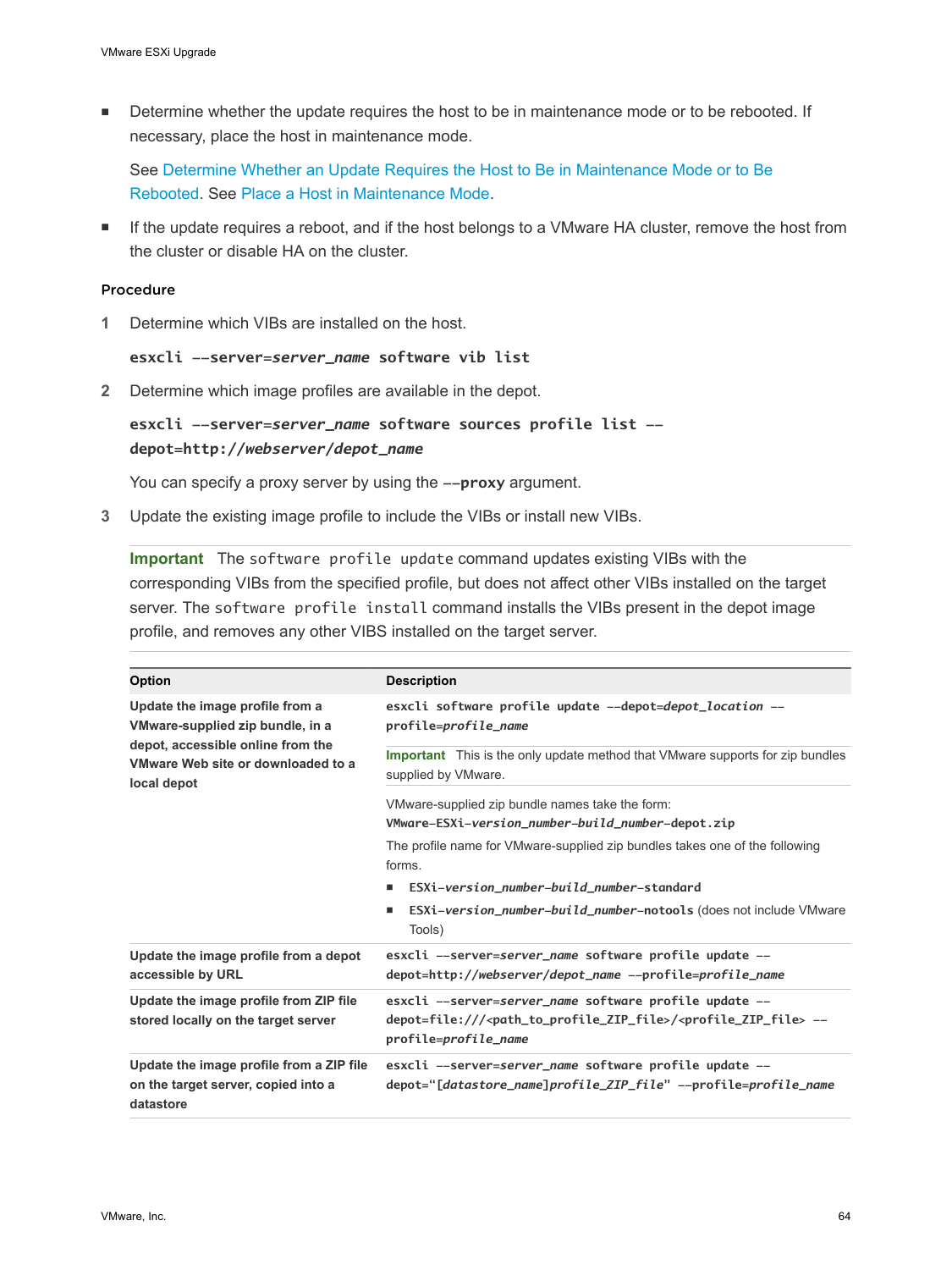| <b>Option</b>                                                                            | <b>Description</b>                                                                                                         |
|------------------------------------------------------------------------------------------|----------------------------------------------------------------------------------------------------------------------------|
| Update the image profile from a ZIP file                                                 | esxcli --server=server_name software profile update --                                                                     |
| copied locally and applied on the                                                        | depot=/root_dir/path_to_profile_ZIP_file/profile_ZIP_file --                                                               |
| target server                                                                            | profile=profile_name                                                                                                       |
| Install all new VIBs in a specified                                                      | esxcli --server=server_name software profile install --                                                                    |
| profile accessible by URL                                                                | depot=http://webserver/depot_name --profile=profile_name                                                                   |
| Install all new VIBs in a specified                                                      | esxcli --server=server_name software profile install --                                                                    |
| profile from a ZIP file stored locally on                                                | depot=file:/// <path_to_profile_zip_file>/<profile_zip_file> --</profile_zip_file></path_to_profile_zip_file>              |
| the target.                                                                              | profile=profile_name                                                                                                       |
| Install all new VIBs from a ZIP file on<br>the target server, copied into a<br>datastore | esxcli --server=server_name software profile install --<br>depot="[datastore_name]profile_ZIP_file" --profile=profile_name |
| Install all new VIBs from a ZIP file                                                     | esxcli --server=server_name software profile install --                                                                    |
| copied locally and applied on the                                                        | depot=/root_dir/path_to_profile_ZIP_file/profile_ZIP_file --                                                               |
| target server                                                                            | profile=profile_name                                                                                                       |

**4** Verify that the VIBs are installed on your ESXi host.

```
esxcli --server=server_name software vib list
```
### Update ESXi Hosts by Using Zip Files

You can update hosts with VIBs or image profiles by downloading a ZIP file of a depot.

VMware partners prepare third-party VIBs to provide management agents or asynchronously released drivers.

**Important** If you are updating ESXi from a zip bundle in a VMware-supplied depot, either online from the VMware Web site or downloaded locally, VMware supports only the update method specified for VMware-supplied depots in the topic [Upgrade or Update a Host with Image Profiles.](#page-62-0)

When you specify a target server by using --server=server\_name, the server prompts you for a user name and password. Other connection options, such as a configuration file or session file, are supported. For a list of connection options, see *Getting Started with vSphere Command-Line Interfaces*, or run esxcli --help at the vCLI command prompt.

#### **Prerequisites**

- <sup>n</sup> Install vCLI or deploy the vSphere Management Assistant (vMA) virtual machine. See *Getting Started with vSphere Command-Line Interfaces*. For troubleshooting, run esxcli commands in the ESXi Shell.
- Download the ZIP file of a depot bundle from a third-party VMware partner.
- **•** Determine whether the update requires the host to be in maintenance mode or to be rebooted. If necessary, place the host in maintenance mode.

See [Determine Whether an Update Requires the Host to Be in Maintenance Mode or to Be](#page-58-0) [Rebooted](#page-58-0). See [Place a Host in Maintenance Mode.](#page-59-0)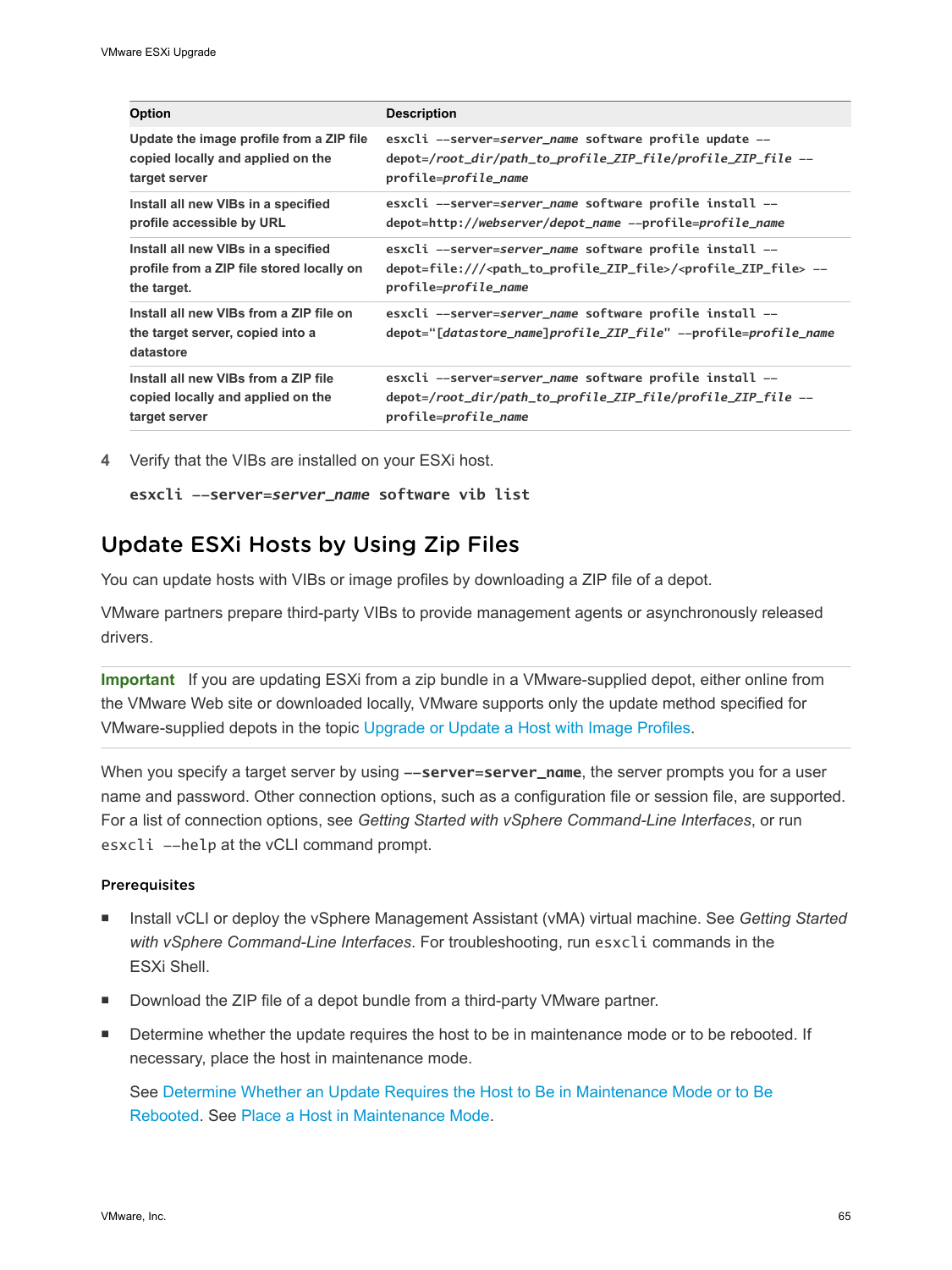**F** If the update requires a reboot, and if the host belongs to a VMware HA cluster, remove the host from the cluster or disable HA on the cluster.

#### Procedure

Install the ZIP file.

```
esxcli --server=server_name software vib update --
depot=/path_to_vib_ZIP/ZIP_file_name.zip
```
### Remove VIBs from a Host

You can uninstall third-party VIBs or VMware VIBs from your ESXi host.

VMware partners prepare third-party VIBs to provide management agents or asynchronously released drivers.

Install vCLI or deploy the vSphere Management Assistant (vMA) virtual machine. See *Getting Started with vSphere Command-Line Interfaces*. For troubleshooting, run esxcli commands in the ESXi Shell.

#### Prerequisites

- **n** If the removal requires a reboot, and if the host belongs to a VMware HA cluster, disable HA for the host.
- Determine whether the update requires the host to be in maintenance mode or to be rebooted. If necessary, place the host in maintenance mode.

See [Determine Whether an Update Requires the Host to Be in Maintenance Mode or to Be](#page-58-0) [Rebooted](#page-58-0). See [Place a Host in Maintenance Mode.](#page-59-0)

■ Install vCLI or deploy the vSphere Management Assistant (vMA) virtual machine. See Getting Started *with vSphere Command-Line Interfaces*. For troubleshooting, run esxcli commands in the ESXi Shell.

#### Procedure

**1** Power off each virtual machine running on the ESXi host.

| <b>Option</b>                                                                        | Command                                              |
|--------------------------------------------------------------------------------------|------------------------------------------------------|
| To shut down the guest operating<br>system and then power off the virtual<br>machine | vmware-cmd --server-server_name path_to_vm stop soft |
| To force the power off operation                                                     | vmware-cmd --server=server_name path_to_vm stop hard |

Alternatively, to avoid powering off virtual machines, you can migrate them to another host. See the topic *Migrating Virtual Machines* in the *vCenter Server and Host Management* documentation.

**2** Place the host in maintenance mode.

#### **vicfg-hostops --server=***server\_name* **--operation enter**

**3** If necessary, shut down or migrate virtual machines.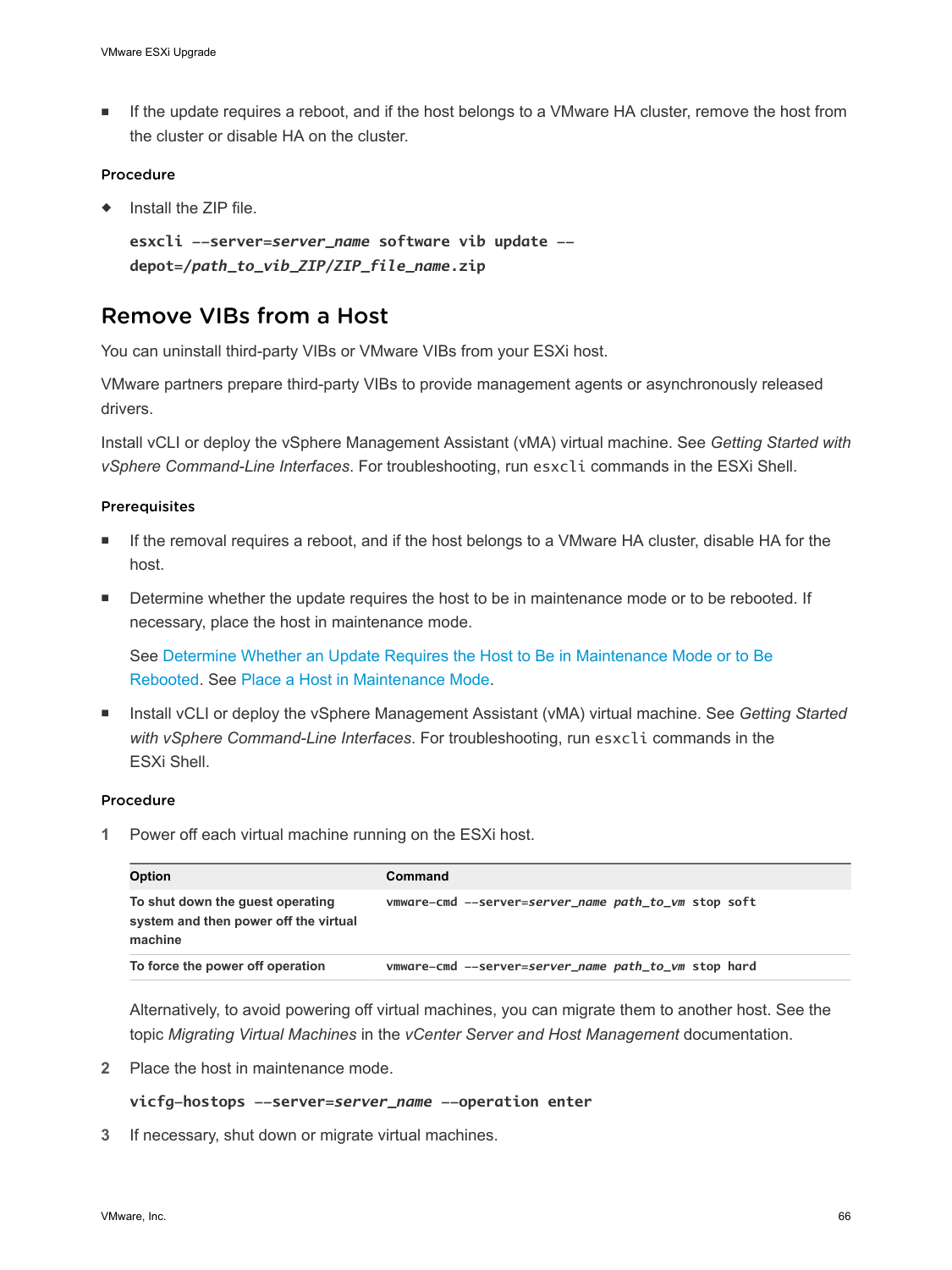**4** Determine which VIBs are installed on the host.

```
esxcli --server=server_name software vib list
```
**5** Remove the VIB.

```
esxcli --server=server_name software vib remove --vibname=name
```
Specify one or more VIBs to remove in one of the following forms:

- <sup>n</sup> *name*
- <sup>n</sup> *name***:***version*
- <sup>n</sup> *vendor***:***name*
- <sup>n</sup> *vendor***:***name***:***version*

For example, the command to remove a VIB specified by vendor, name and version would take this form:

**esxcli –-server myEsxiHost software vib remove --vibname=PatchVendor:patch42:version3**

**Note** The remove command supports several more options. See the *vSphere Command-Line Interface Reference*.

### Adding Third-Party Extensions to Hosts with an esxcli Command

You can use the esxcli software vib command to add to the system a third-party extension released as a VIB package. When you use this command, the VIB system updates the firewall rule set and refreshes the host daemon after you reboot the system.

Otherwise, you can use a firewall configuration file to specify port rules for host services to enable for the extension. The *vSphere Security* documentation discusses how to add, apply, and refresh a firewall rule set and lists the esxcli network firewall commands.

### Perform a Dry Run of an esxcli Installation or Upgrade

You can use the  $-dry$ -run option to preview the results of an installation or upgrade operation. A dry run of the installation or update procedure does not make any changes, but reports the VIB-level operations that will be performed if you run the command without the  $-\text{dry-run option}$ .

When you specify a target server by using --server=server\_name, the server prompts you for a user name and password. Other connection options, such as a configuration file or session file, are supported. For a list of connection options, see *Getting Started with vSphere Command-Line Interfaces*, or run esxcli --help at the vCLI command prompt.

#### Prerequisites

Install vCLI or deploy the vSphere Management Assistant (vMA) virtual machine. See *Getting Started with vSphere Command-Line Interfaces*. For troubleshooting, run esxcli commands in the ESXi Shell.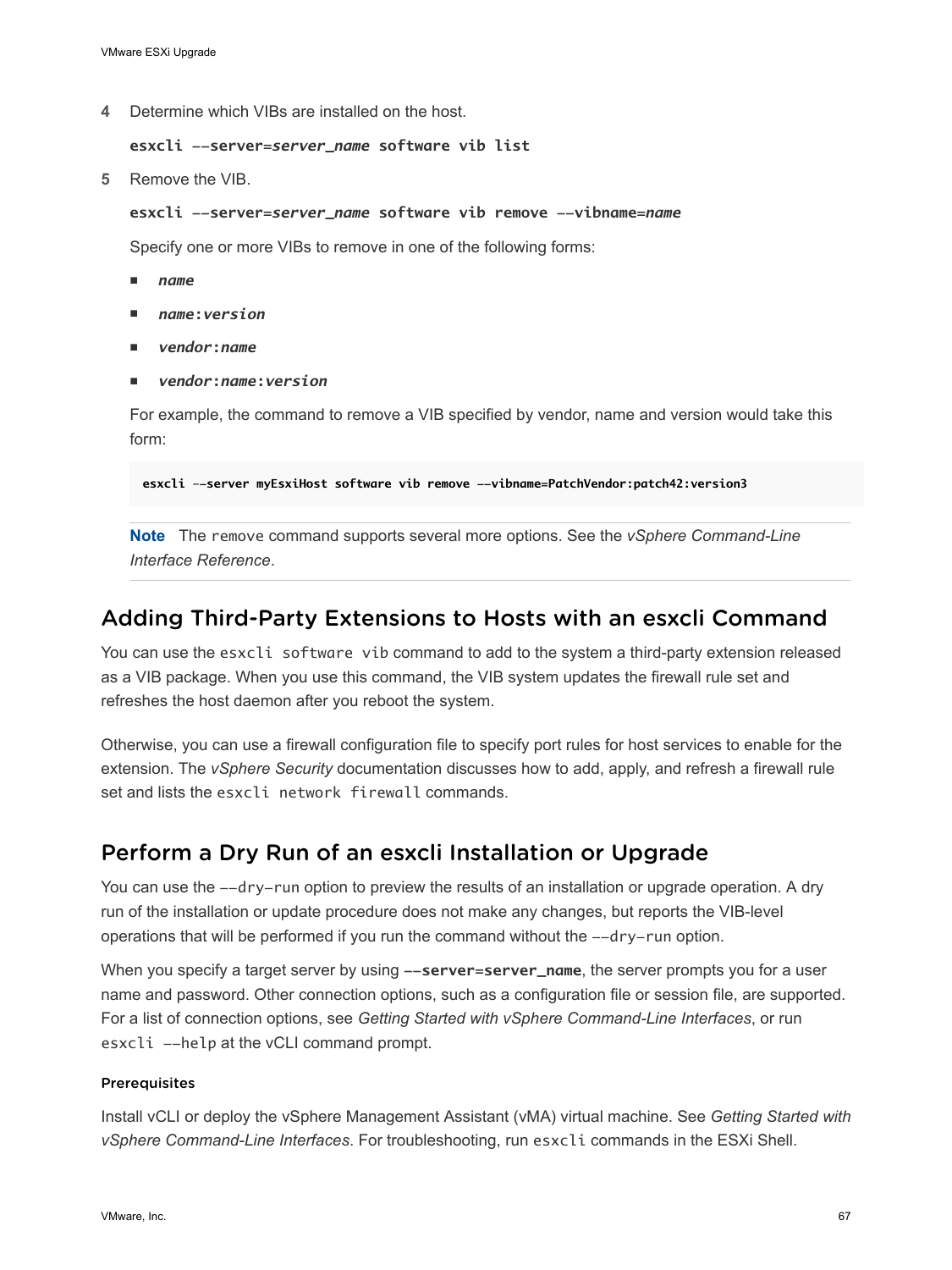#### Procedure

- **1** Enter the installation or upgrade command, adding the **--dry-run** option.
	- <sup>n</sup> **esxcli --server=***server\_name* **software vib install --dry-run**
	- <sup>n</sup> **esxcli --server=***server\_name* **software vib update --dry-run**
	- <sup>n</sup> **esxcli --server=***server\_name* **software profile install --dry-run**
	- <sup>n</sup> **esxcli --server=***server\_name* **software profile update --dry-run**
- **2** Review the output that is returned.

The output shows which VIBs will be installed or removed and whether the installation or update requires a reboot.

### Display the Installed VIBs and Profiles That Will Be Active After the Next Host Reboot

You can use the --rebooting-image option to list the VIBs and profiles that are installed on the host and will be active after the next host reboot.

When you specify a target server by using  $--server = server \n<sub>name</sub>$ , the server prompts you for a user name and password. Other connection options, such as a configuration file or session file, are supported. For a list of connection options, see *Getting Started with vSphere Command-Line Interfaces*, or run esxcli --help at the vCLI command prompt.

#### Prerequisites

Install vCLI or deploy the vSphere Management Assistant (vMA) virtual machine. See *Getting Started with vSphere Command-Line Interfaces*. For troubleshooting, run esxcli commands in the ESXi Shell.

#### Procedure

**1** Enter one of the following commands.

| <b>Option</b>       | <b>Description</b>                                                     |
|---------------------|------------------------------------------------------------------------|
| <b>For VIBs</b>     | esxcli --server=server_name software vib list --rebooting-image        |
| <b>For Profiles</b> | esxcli --server=server_name software profile get --rebooting-<br>imaae |

**2** Review the output that is returned.

The output displays information for the ESXi image that will become active after the next reboot. If the pending-reboot image has not been created, the output returns nothing.

### Display the Image Profile and Acceptance Level of the Host

You can use the software profile get command to display the currently installed image profile and acceptance level for the specified host.

This command also shows details of the installed image profile history, including profile modifications.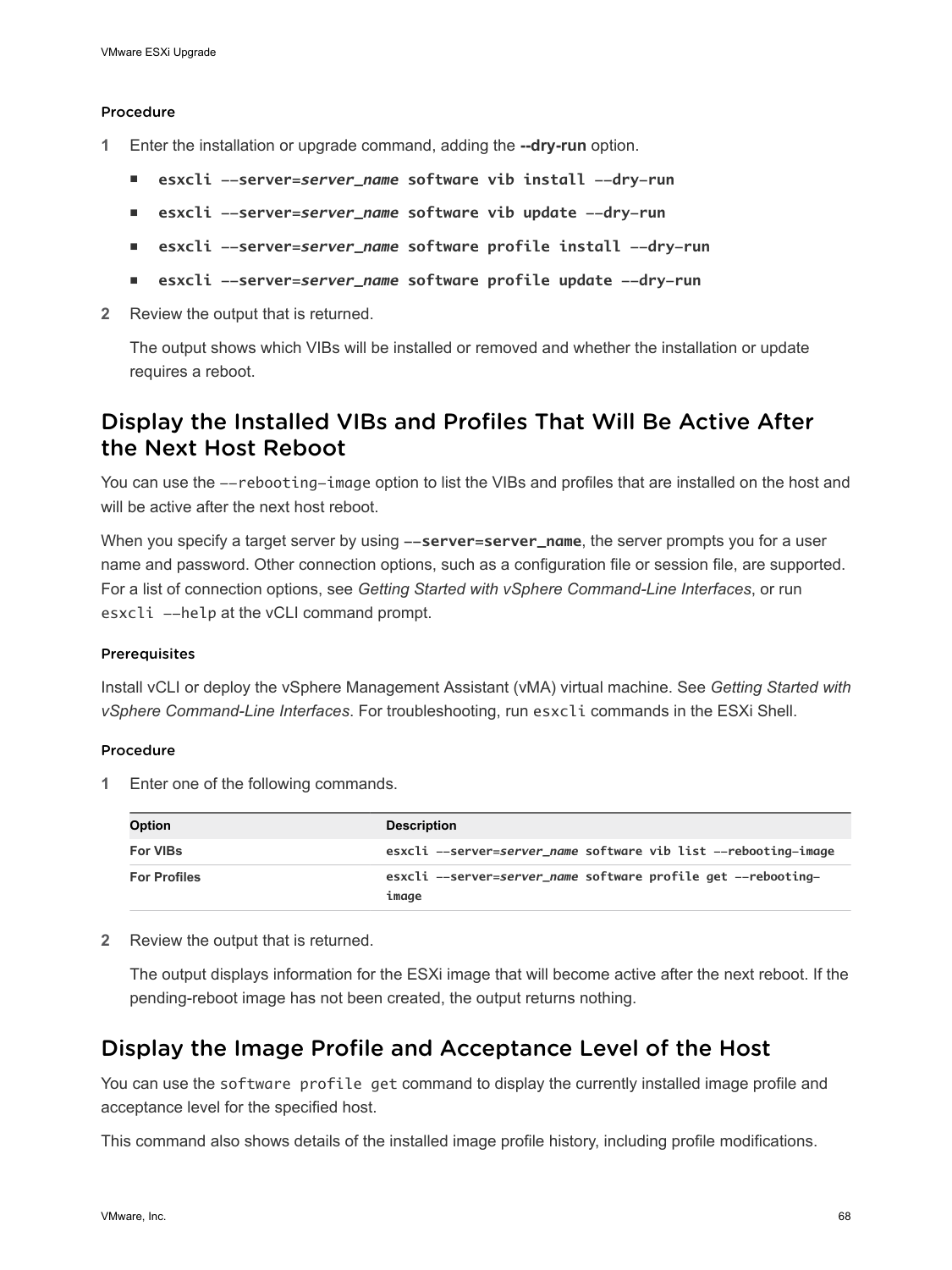<span id="page-68-0"></span>When you specify a target server by using  $--server = server_name$ , the server prompts you for a user name and password. Other connection options, such as a configuration file or session file, are supported. For a list of connection options, see *Getting Started with vSphere Command-Line Interfaces*, or run esxcli --help at the vCLI command prompt.

#### **Prerequisites**

Install vCLI or deploy the vSphere Management Assistant (vMA) virtual machine. See *Getting Started with vSphere Command-Line Interfaces*. For troubleshooting, run esxcli commands in the ESXi Shell.

#### Procedure

**1** Enter the following command.

**esxcli --server=***server\_name* **software profile get**

**2** Review the output.

# After You Upgrade ESXi Hosts

To complete a host upgrade, you ensure that the host is reconnected to its managing vCenter Server system and reconfigured if necessary. You also check that the host is licensed correctly.

After you upgrade an ESXi host, take the following actions:

- <sup>n</sup> View the upgrade logs. You can use the vSphere Web Client to export the log files.
- If a vCenter Server system manages the host, you must reconnect the host to vCenter Server by right-clicking the host in the vCenter Server inventory and selecting **Connect**.
- When the upgrade is complete, the ESXi host is in evaluation mode. The evaluation period is 60 days. You must assign a vSphere 6.7 license before the evaluation period expires. You can upgrade existing licenses or acquire new ones from My VMware. Use the vSphere Web Client to configure the licensing for the hosts in your environment. See the *vCenter Server and Host Management* documentation for details about managing licenses in vSphere.
- The host sdX devices might be renumbered after the upgrade. If necessary, update any scripts that reference sdX devices.
- **Upgrade virtual machines on the host. See [Upgrading Virtual Machines and VMware Tools](#page-8-0).**
- Set up the vSphere Authentication Proxy service. Earlier versions of the vSphere Authentication Proxy are not compatible with vSphere 6.7. See the *vSphere Security* documentation for details about configuring the vSphere Authentication Proxy service.

## About ESXi Evaluation and Licensed Modes

You can use evaluation mode to explore the entire set of features for ESXi hosts. The evaluation mode provides the set of features equal to a vSphere Enterprise Plus license. Before the evaluation mode expires, you must assign to your hosts a license that supports all the features in use.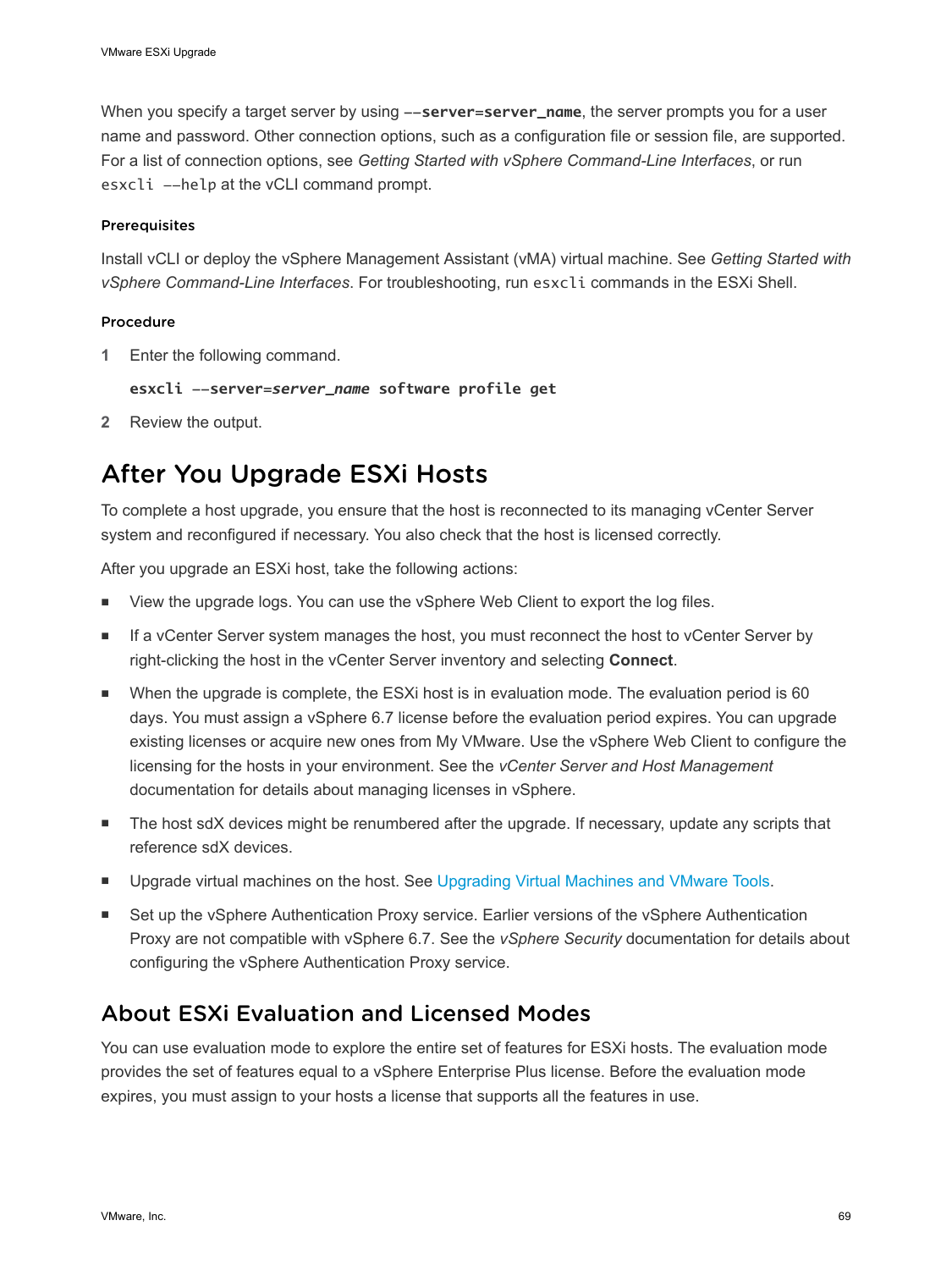For example, in evaluation mode, you can use vSphere vMotion technology, the vSphere HA feature, the vSphere DRS feature, and other features. If you want to continue using these features, you must assign a license that supports them.

The installable version of ESXi hosts is always installed in evaluation mode. ESXi Embedded is preinstalled on an internal storage device by your hardware vendor. It might be in evaluation mode or prelicensed.

The evaluation period is 60 days and begins when you turn on the ESXi host. At any time during the 60 day evaluation period, you can convert from licensed mode to evaluation mode. The time available in the evaluation period is decreased by the time already used.

For example, suppose that you use an ESXi host in evaluation mode for 20 days and then assign a vSphere Standard Edition license key to the host. If you set the host back in evaluation mode, you can explore the entire set of features for the host for the remaining evaluation period of 40 days.

For information about managing licensing for ESXi hosts, see the *vCenter Server and Host Management* documentation.

## Licensing ESXi Hosts After Upgrade

After you upgrade to ESXi 6.7, you must apply a vSphere 6.x license.

If you upgrade an ESXi host to a version that starts with the same number, you do not need to replace the existing license with a new one. For example, if you upgrade a host from ESXi 6.5 to 6.7, you can use the same license for the host.

If you upgrade an ESXi host to a version that starts with a different number, you must apply a new license. For example, if you upgrade an ESXi host from 5.x to 6.x, you need to license the host with a vSphere 6 license.

When you upgrade ESXi 6.0 or ESXi 6.5 hosts to ESXi 6.7 hosts, the hosts are in a 60-day evaluation mode period until you apply the correct vSphere 6.0 licenses. See [About ESXi Evaluation and Licensed](#page-68-0) [Modes](#page-68-0).

You can acquire vSphere 6.x licenses from My VMware. After you have vSphere 6.x licenses, you must assign them to all upgraded ESXi 6.7 hosts by using the license management functionality in the vSphere Web Client. See the *vCenter Server and Host Management* documentation for details. If you use the scripted method to upgrade to ESXi 6.7, you can provide the license key in the kickstart (ks) file.

# Run the Secure Boot Validation Script on an Upgraded ESXi Host

After you upgrade an ESXi host from an older version of ESXi that did not support UEFI secure boot, you may be able to enable secure boot. Whether you can enable secure boot depends on how you performed the upgrade and whether the upgrade replaced all of the existing VIBs or left some VIBs unchanged. You can run a validation script after you perform the upgrade to determine whether the upgraded installation supports secure boot.

For secure boot to succeed, the signature of every installed VIB must be available on the system. Older versions of ESXi do not save the signatures when installing VIBs.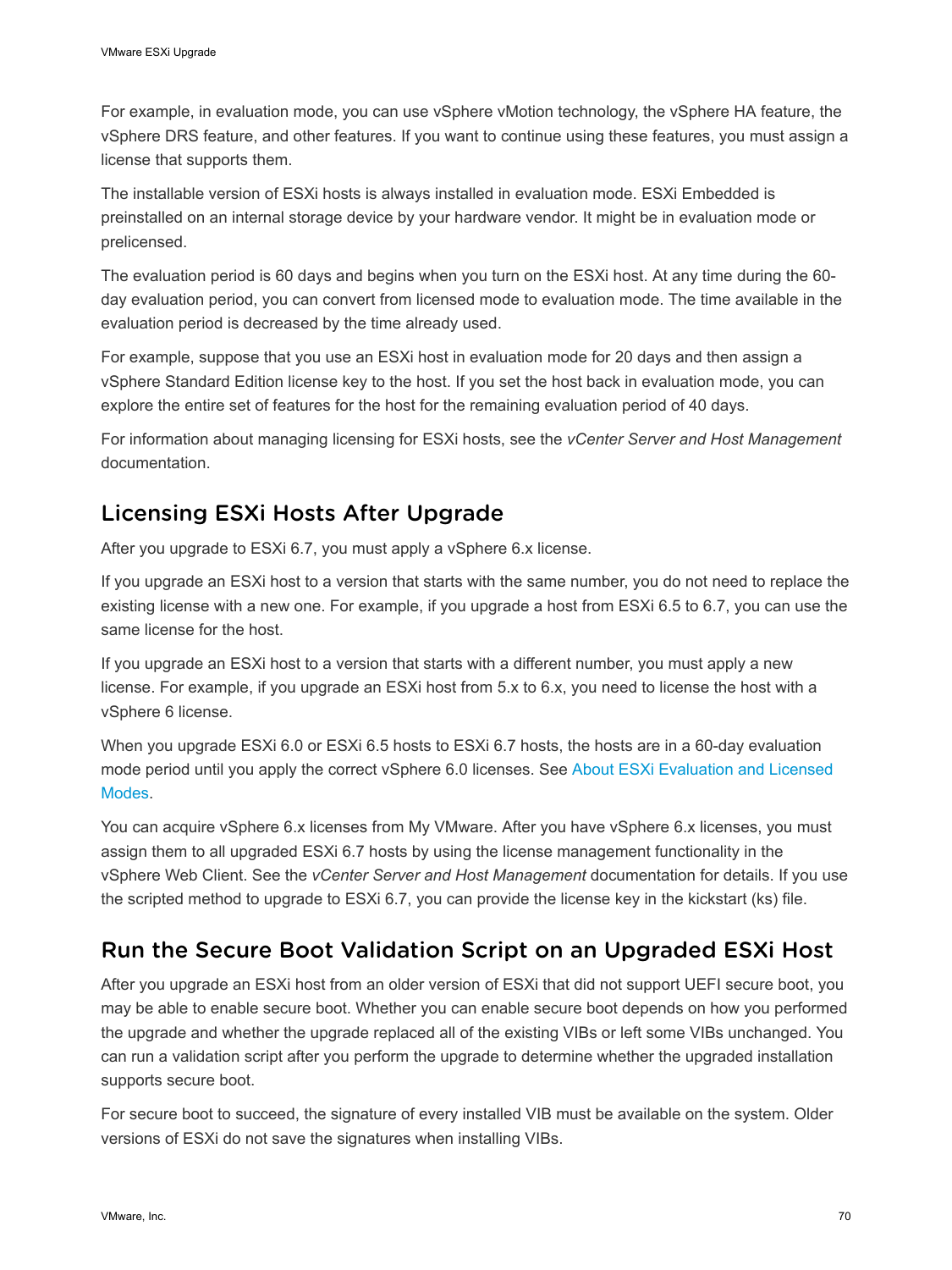UEFI secure boot requires that the original VIB signatures are persisted. Older versions of ESXi do not persist the signatures, but the upgrade process updates the VIB signatures.

- **n** If you upgrade using ESXCLI commands, upgraded VIBs do not have persisted signatures. In that case, you cannot perform a secure boot on that system.
- <sup>n</sup> If you upgrade using the ISO the upgrade process saves the signatures of all new VIBs. This also applies to upgrades of vSphere Update Manager that use the ISO.

If any old VIBs remain on the system the signatures of those VIBs still are not available and secure boot is not possible.

For example, if the system uses a 3rd-party driver, and the VMware upgrade does not include a new version of the driver VIB, then the old VIB remains on the system after the upgrade. In rare cases VMware may drop ongoing development of a specific VIB without providing a new VIB that replaces or obsoletes it, so the old VIB remains on the system after upgrade.

#### **Note**

UEFI secure boot also requires an up-to-date bootloader. This script does not check for an up-to-date bootloader.

#### Prerequisites

- Verify that the hardware supports UEFI secure boot.
- Verify that all VIBs are signed with an acceptance level of at least PartnerSupported. If you include VIBs at the CommunitySupported level, you cannot use secure boot.

#### Procedure

**1** Upgrade the ESXi and run the following command.

/usr/lib/vmware/secureboot/bin/secureBoot.py -c

**2** Check the output.

The output either includes Secure boot can be enabled or Secure boot CANNOT be enabled.

## Required Free Space for System Logging

If you used Auto Deploy to install your ESXi 6.7 host, or if you set up a log directory separate from the default location in a scratch directory on the VMFS volume, you might need to change your current log size and rotation settings to ensure that enough space is available for system logging .

All vSphere components use this infrastructure. The default values for log capacity in this infrastructure vary, depending on the amount of storage available and on how you have configured system logging. Hosts that are deployed with Auto Deploy store logs on a RAM disk, which means that the amount of space available for logs is small.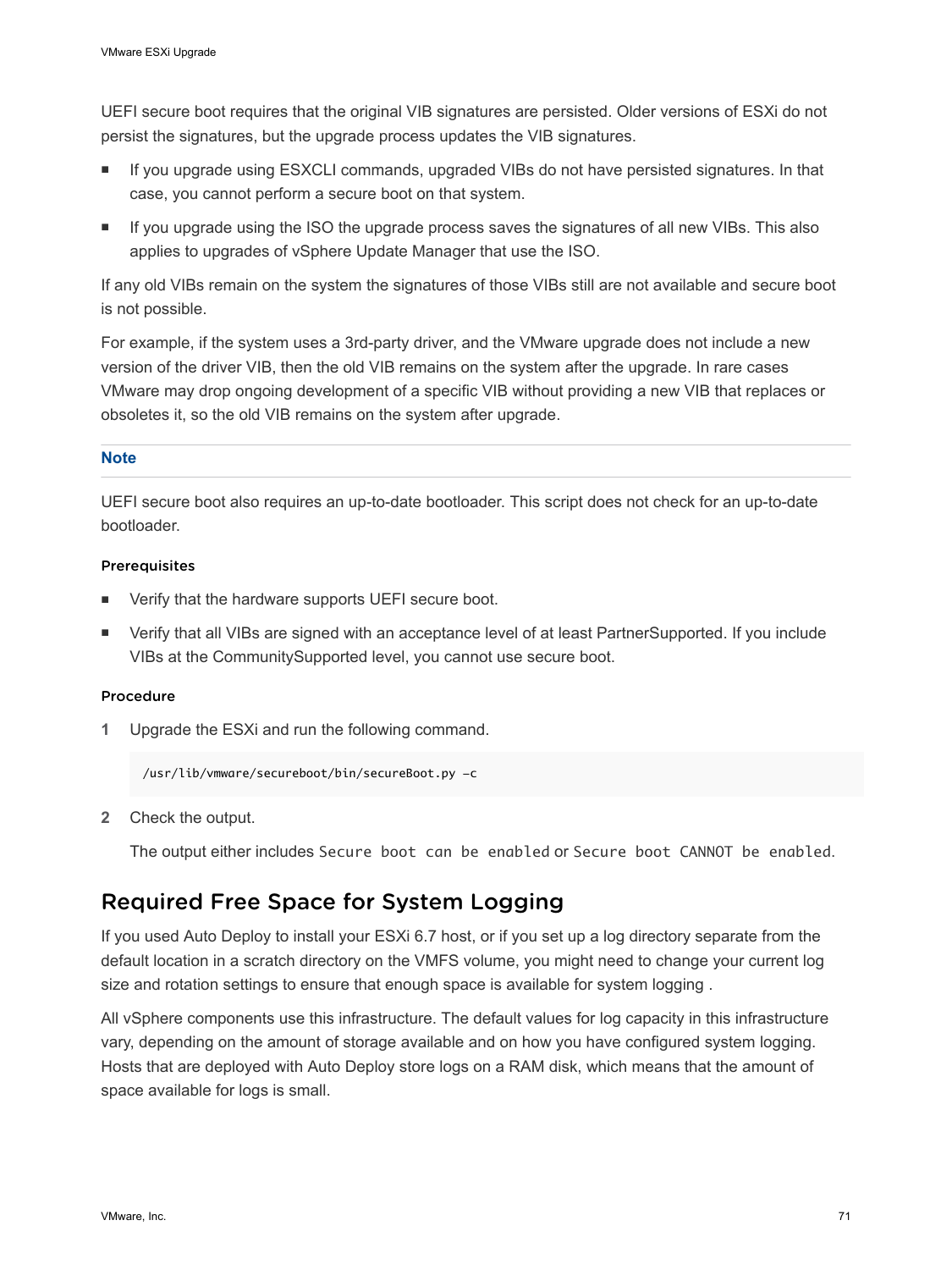If your host is deployed with Auto Deploy, reconfigure your log storage in one of the following ways:

- Redirect logs over the network to a remote collector.
- Redirect logs to a NAS or NFS store.

If you redirect logs to non-default storage, such as a NAS or NFS store, you might also want to reconfigure log sizing and rotations for hosts that are installed to disk.

You do not need to reconfigure log storage for ESXi hosts that use the default configuration, which stores logs in a scratch directory on the VMFS volume. For these hosts, ESXi 6.7 configures logs to best suit your installation, and provides enough space to accommodate log messages.

Table 3‑11. Recommended Minimum Size and Rotation Configuration for hostd, vpxa, and fdm Logs

| Log                                             | <b>Maximum Log File Size</b> | <b>Number of Rotations to</b><br><b>Preserve</b> | <b>Minimum Disk Space Required</b> |
|-------------------------------------------------|------------------------------|--------------------------------------------------|------------------------------------|
| Management Agent (hostd)                        | 10 MB                        | 10                                               | 100 MB                             |
| VirtualCenter Agent (vpxa)                      | 5 MB                         | 10                                               | 50 MB                              |
| vSphere HA agent (Fault<br>Domain Manager, fdm) | 5 MB                         | 10                                               | 50 MB                              |

For information about setting up and configuring syslog and a syslog server and installing vSphere Syslog Collector, see the *vCenter Server Installation and Setup* documentation.

## Configure Syslog on ESXi Hosts

You can use the vSphere Web Client or the esxcli system syslog vCLI command to configure the syslog service.

For information about using the esxcli system syslog command and other vCLI commands, see *Getting Started with vSphere Command-Line Interfaces*.

#### Procedure

- **1** In the vSphere Web Client inventory, select the host.
- **2** Click **Configure**.
- **3** Under System, click **Advanced System Settings**.
- **4** Filter for **syslog**.
- **5** To set up logging globally, select the setting to change and click **Edit**.

| <b>Option</b>               | <b>Description</b>                                                                                                                 |
|-----------------------------|------------------------------------------------------------------------------------------------------------------------------------|
| Syslog.global.defaultRotate | Maximum number of archives to keep. You can set this number globally and for<br>individual subloggers.                             |
| Syslog.global.defaultSize   | Default size of the log, in KB, before the system rotates logs. You can set this<br>number globally and for individual subloggers. |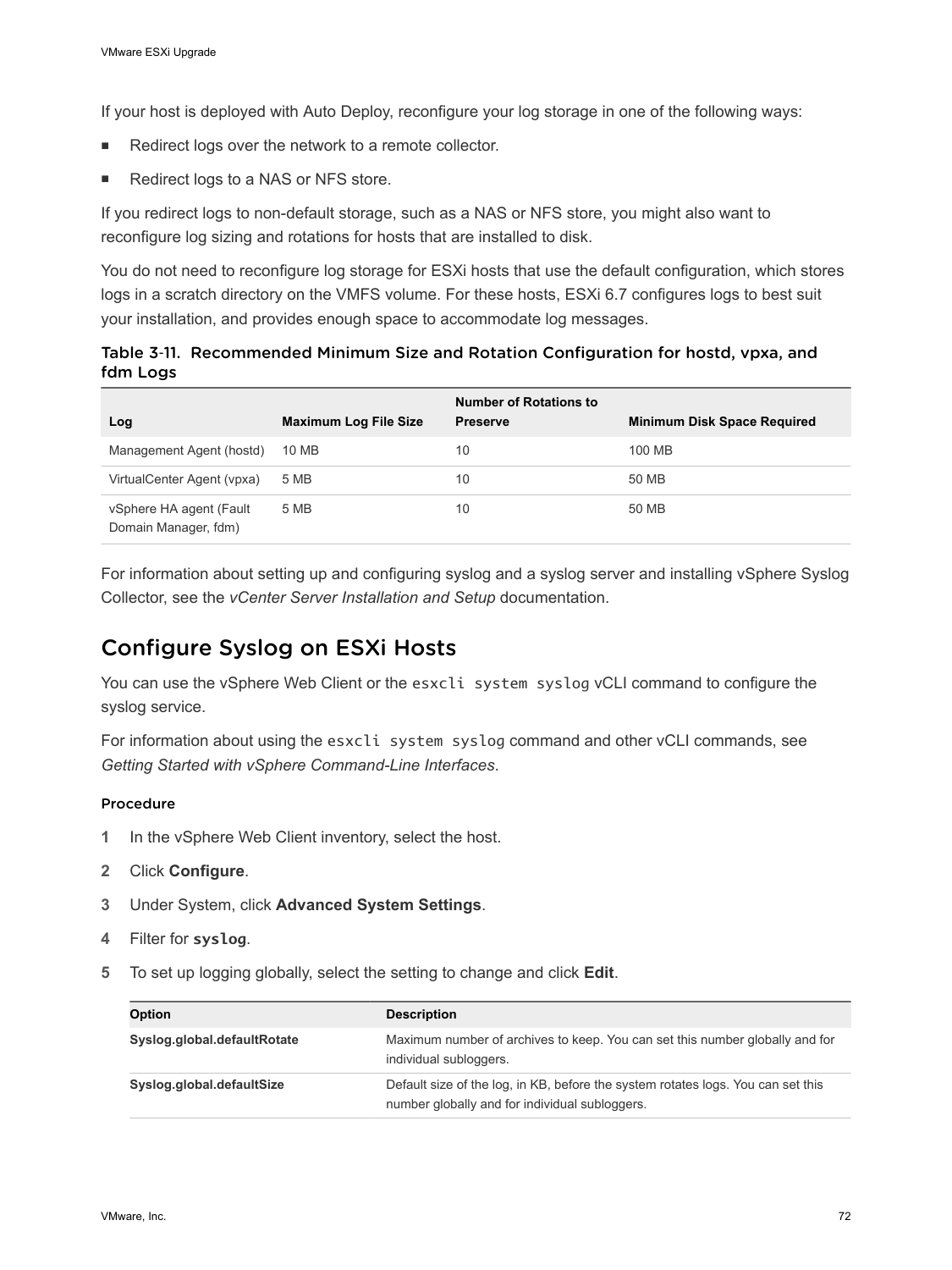| <b>Option</b>              | <b>Description</b>                                                                                                                                                                                                                                                                                                                                                                                                                                                               |
|----------------------------|----------------------------------------------------------------------------------------------------------------------------------------------------------------------------------------------------------------------------------------------------------------------------------------------------------------------------------------------------------------------------------------------------------------------------------------------------------------------------------|
| Syslog.global.LogDir       | Directory where logs are stored. The directory can be located on mounted NFS or<br>VMFS volumes. Only the /scratch directory on the local file system is persistent<br>across reboots. Specify the directory as <i>[datastorename]</i> path to file, where the<br>path is relative to the root of the volume backing the datastore. For example, the<br>path [storage1] /systemlogs maps to the<br>path/vmfs/volumes/storage1/systemlogs.                                        |
| Syslog.global.logDirUnique | Selecting this option creates a subdirectory with the name of the ESXi host under<br>the directory specified by Syslog.global.LogDir. A unique directory is useful if<br>the same NFS directory is used by multiple ESXi hosts.                                                                                                                                                                                                                                                  |
| Syslog.global.LogHost      | Remote host to which syslog messages are forwarded and port on which the<br>remote host receives syslog messages. You can include the protocol and the port,<br>for example, ssl://hostName1:1514. UDP (default), TCP, and SSL are<br>supported. The remote host must have syslog installed and correctly configured<br>to receive the forwarded syslog messages. See the documentation for the syslog<br>service installed on the remote host for information on configuration. |

- **6** (Optional) To overwrite the default log size and log rotation for any of the logs.
	- a Click the name of the log that you want to customize.
	- b Click **Edit** and enter the number of rotations and the log size you want.
- **7** Click **OK**.

Changes to the syslog options take effect immediately.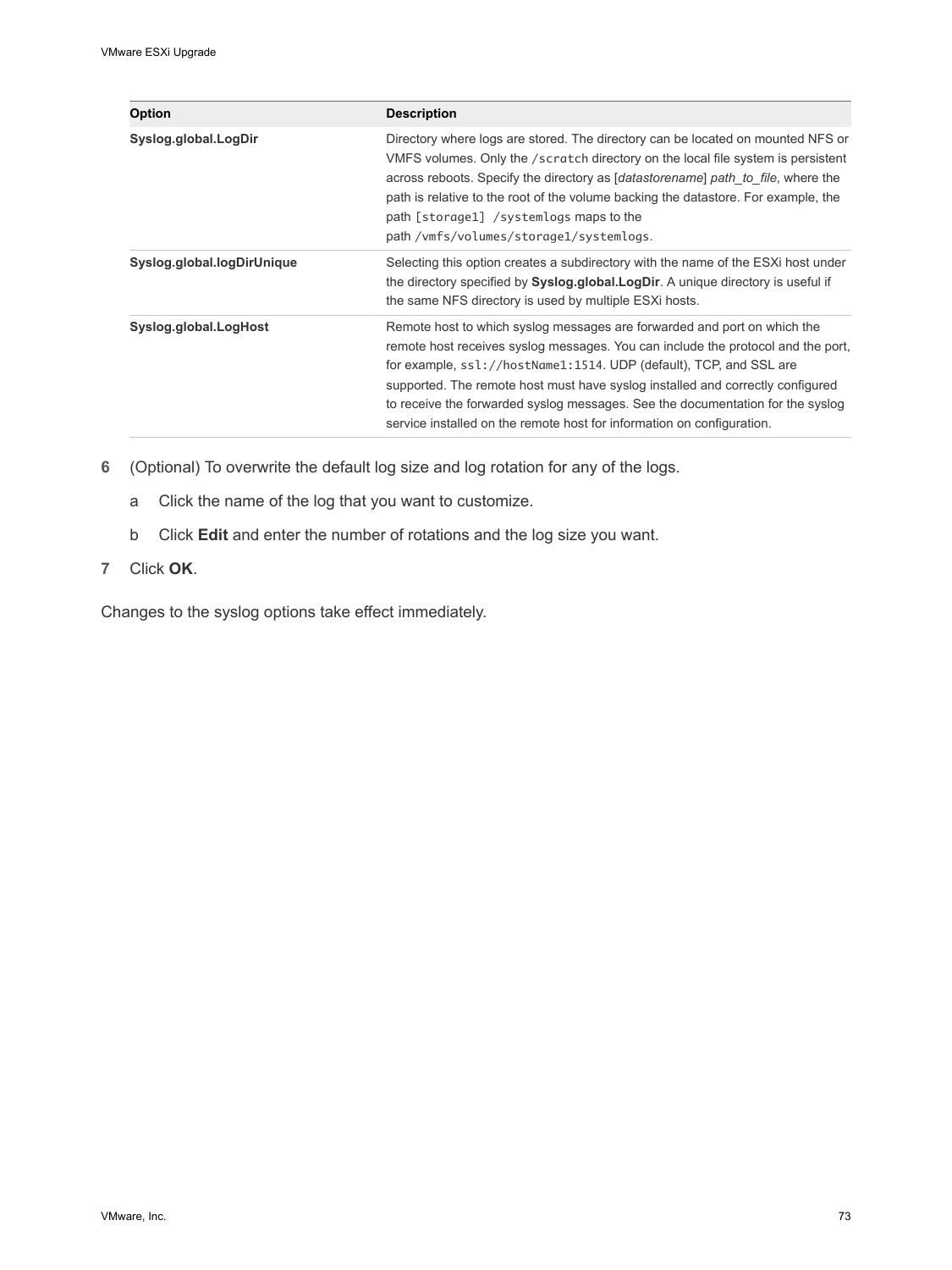# Using vSphere Auto Deploy to<br>Reprovision Hosts



If a host was deployed using vSphere Auto Deploy, you can use vSphere Auto Deploy to reprovision the host with a new image profile that contains a different version of ESXi. You can use vSphere ESXi Image Builder to create and manage image profiles.

**Note** If you upgrade the host to use an ESXi 6.0 or later image, the vSphere Auto Deploy server provisions the ESXi host with certificates that are signed by VMCA. If you are currently using custom certificates, you can set up the host to use the custom certificates after the upgrade. See *vSphere Security*.

The vSphere Auto Deploy server is automatically upgraded if you upgrade the corresponding vCenter Server system. Starting with version 6.0, the vSphere Auto Deploy server is always on the same management node as the vCenter Server system.

This chapter includes the following topics:

- n Introduction to vSphere Auto Deploy
- [Preparing for vSphere Auto Deploy](#page-76-0)
- **[Reprovisioning Hosts](#page-82-0)**

## Introduction to vSphere Auto Deploy

When you start a physical host that is set up for vSphere Auto Deploy, vSphere Auto Deploy uses PXE boot infrastructure in conjunction with vSphere host profiles to provision and customize that host. No state is stored on the host itself. Instead, the vSphere Auto Deploy server manages state information for each host.

## State Information for ESXi Hosts

vSphere Auto Deploy stores the information for the ESXi hosts to be provisioned in different locations. Information about the location of image profiles and host profiles is initially specified in the rules that map machines to image profiles and host profiles.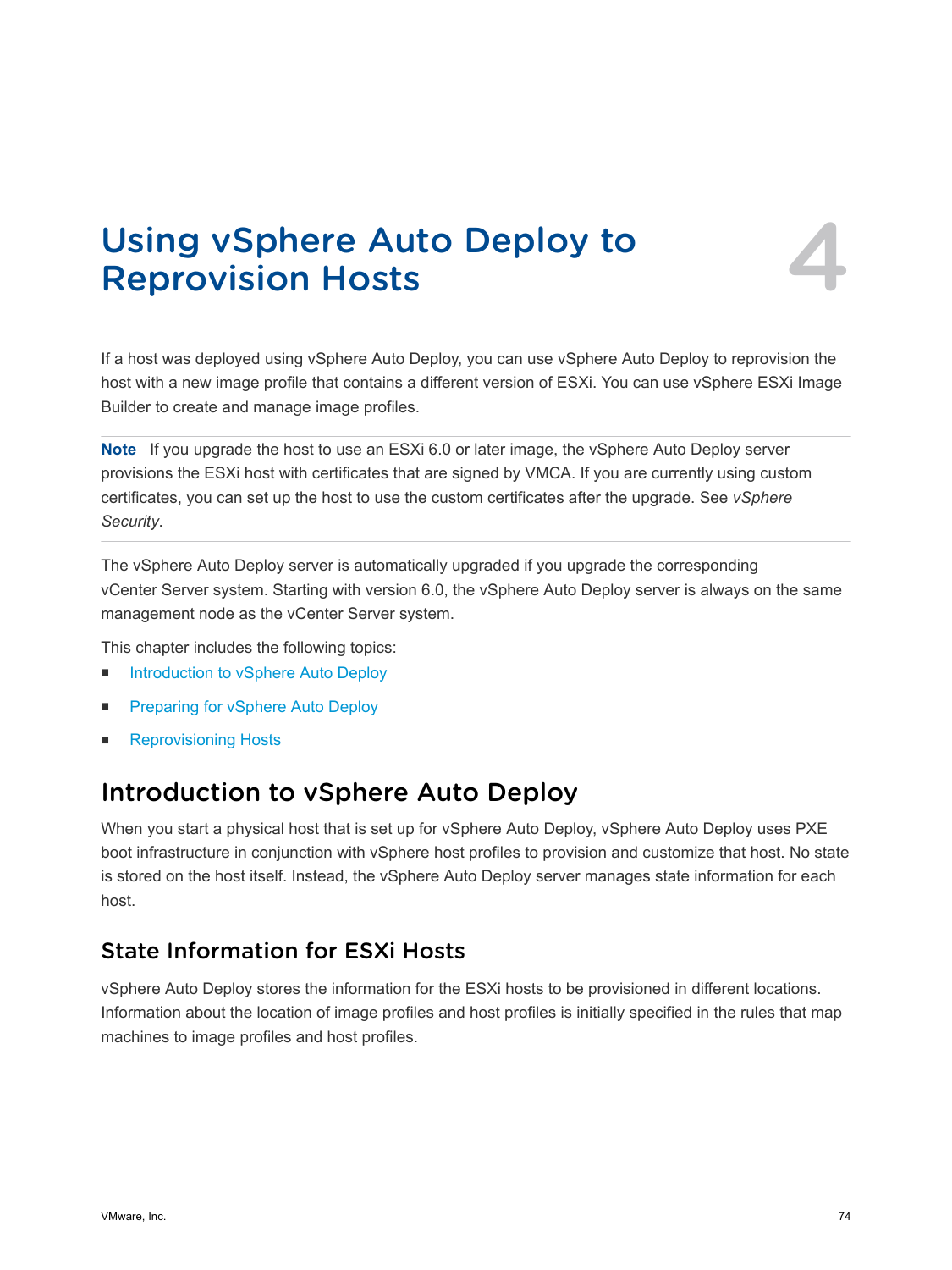| <b>Information Type</b>  | <b>Description</b>                                                                                                                                                             | <b>Source of Information</b>                                                                                                                                                                                                                                                                                                                                                                                                   |
|--------------------------|--------------------------------------------------------------------------------------------------------------------------------------------------------------------------------|--------------------------------------------------------------------------------------------------------------------------------------------------------------------------------------------------------------------------------------------------------------------------------------------------------------------------------------------------------------------------------------------------------------------------------|
| Image state              | The executable software to run on an ESXi host.                                                                                                                                | Image profile, created with vSphere ESXi Image<br>Builder.                                                                                                                                                                                                                                                                                                                                                                     |
| Configuration<br>state   | The configurable settings that determine how the<br>host is configured, for example, virtual switches and<br>their settings, driver settings, boot parameters, and<br>so on.   | Host profile, created by using the host profile UI.<br>Often comes from a template host.                                                                                                                                                                                                                                                                                                                                       |
| Dynamic state            | The runtime state that is generated by the running<br>software, for example, generated private keys or<br>runtime databases.                                                   | Host memory, lost during reboot.                                                                                                                                                                                                                                                                                                                                                                                               |
| Virtual machine<br>state | The virtual machines stored on a host and virtual<br>machine autostart information (subsequent boots<br>only).                                                                 | Virtual machine information sent by vCenter Server<br>to vSphere Auto Deploy must be available to supply<br>virtual machine information to vSphere Auto Deploy.                                                                                                                                                                                                                                                                |
| User input               | State that is based on user input, for example, an IP<br>address that the user provides when the system<br>starts up, cannot automatically be included in the<br>host profile. | Host customization information, stored by<br>vCenter Server during first boot.<br>You can create a host profile that requires user input<br>for certain values.<br>When vSphere Auto Deploy applies a host profile<br>that requires user provided information, the host is<br>placed in maintenance mode. Use the host profile<br>UI to check the host profile compliance, and<br>respond to the prompt to customize the host. |

Table 4‑1. vSphere Auto Deploy Stores Information for Deployment

## vSphere Auto Deploy Architecture

The vSphere Auto Deploy infrastructure consists of several components.

For more information, watch the video "Auto Deploy Architecture":



Auto Deploy Architecture [\(http://link.brightcove.com/services/player/bcpid2296383276001?](http://link.brightcove.com/services/player/bcpid2296383276001?bctid=ref:video_auto_deploy_architecture) [bctid=ref:video\\_auto\\_deploy\\_architecture\)](http://link.brightcove.com/services/player/bcpid2296383276001?bctid=ref:video_auto_deploy_architecture)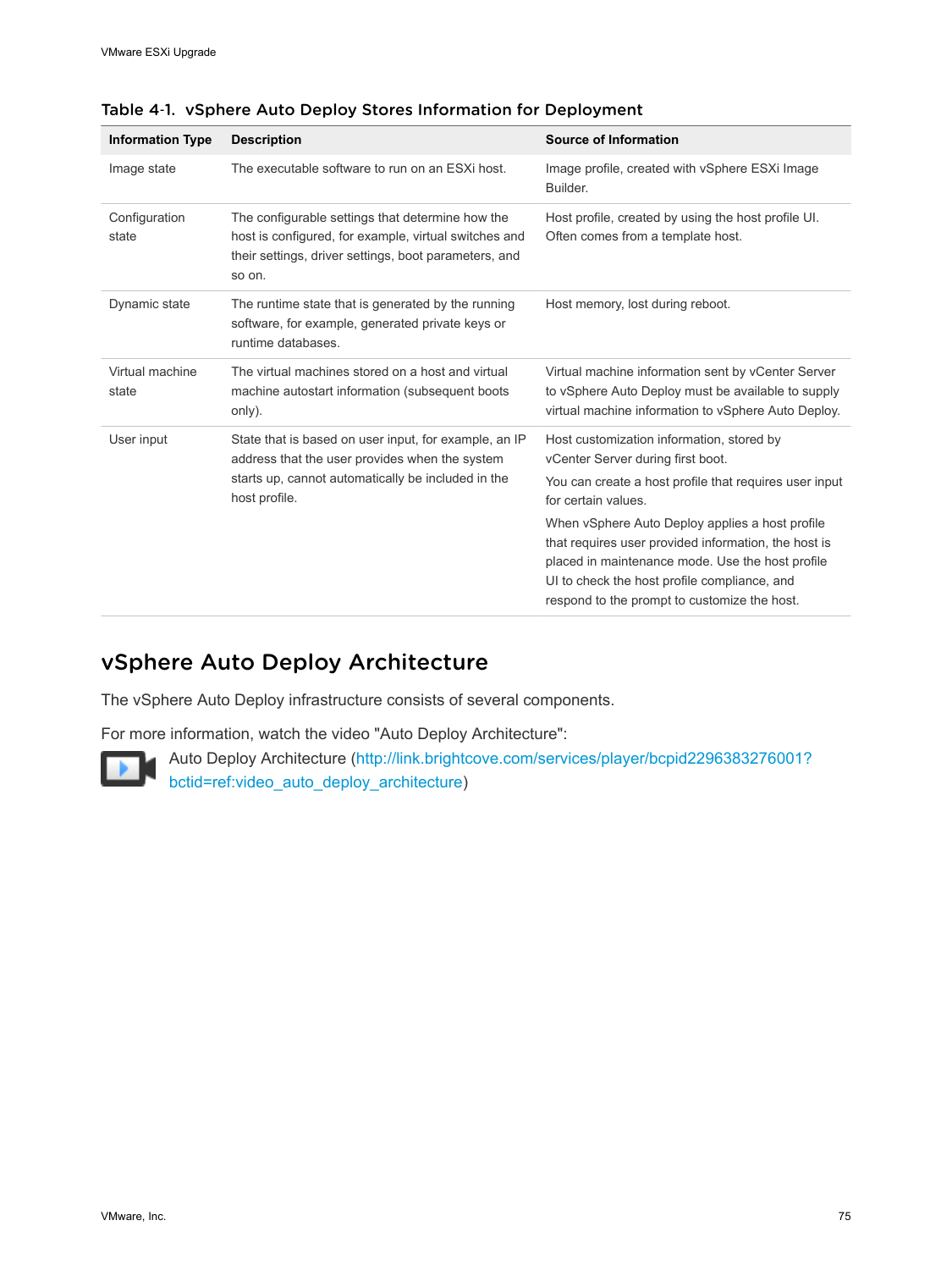



**vSphere Auto Deploy server** Serves images and host profiles to ESXi hosts. **vSphere Auto Deploy rules engine** Sends information to the vSphere Auto Deploy server which image profile and which host profile to serve to which host. Administrators use vSphere Auto Deploy to define the rules that assign image profiles and host profiles to hosts. **Image profiles** Define the set of VIBs to boot ESXi hosts with. VMware and VMware partners make image profiles and VIBs available in public depots. Use vSphere ESXi Image Builder to examine the depot and use the vSphere Auto Deploy rules engine to specify which image profile to assign to which host. VMware customers can create a custom image profile based on the public image profiles and VIBs in the depot and apply that image profile to the host.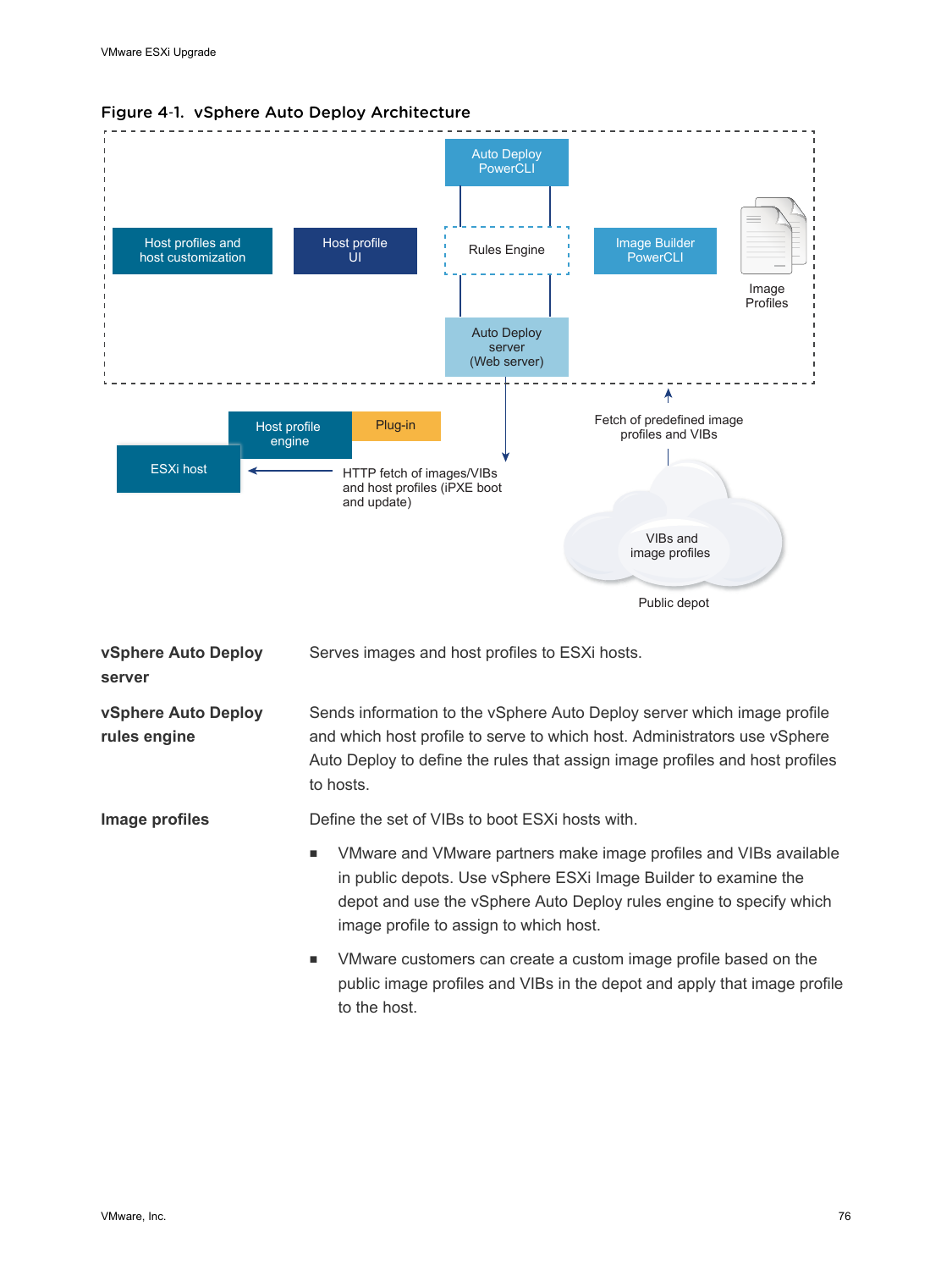<span id="page-76-0"></span>

| <b>Host profiles</b>      | Define machine-specific configuration such as networking or storage setup.<br>Use the host profile UI to create host profiles. You can create a host profile<br>for a reference host and apply that host profile to other hosts in your<br>environment for a consistent configuration.                       |
|---------------------------|--------------------------------------------------------------------------------------------------------------------------------------------------------------------------------------------------------------------------------------------------------------------------------------------------------------|
| <b>Host customization</b> | Stores information that the user provides when host profiles are applied to<br>the host. Host customization might contain an IP address or other<br>information that the user supplied for that host. For more information about<br>host customizations, see the <i>vSphere Host Profiles</i> documentation. |
|                           | Host customization was called answer file in earlier releases of vSphere<br>Auto Deploy.                                                                                                                                                                                                                     |

# Preparing for vSphere Auto Deploy

Before you can start using vSphere Auto Deploy, you must prepare your environment. You start with server setup and hardware preparation. You must configure the vSphere Auto Deploy service startup type in the vCenter Server system that you plan to use for managing the hosts you provision, and install PowerCLI.

**Prepare Your System for vSphere Auto Deploy** 

Before you can PXE boot an ESXi host with vSphere Auto Deploy, you must install prerequisite software and set up the DHCP and TFTP servers that vSphere Auto Deploy interacts with.

**n** [Using vSphere Auto Deploy Cmdlets](#page-79-0)

vSphere Auto Deploy cmdlets are implemented as Microsoft PowerShell cmdlets and included in PowerCLI. Users of vSphere Auto Deploy cmdlets can take advantage of all PowerCLI features.

■ [Set Up Bulk Licensing](#page-80-0)

You can use the vSphere Web Client or ESXi Shell to specify individual license keys, or you can set up bulk licensing by using PowerCLI cmdlets. Bulk licensing works for all ESXi hosts, but is especially useful for hosts provisioned with vSphere Auto Deploy.

## Prepare Your System for vSphere Auto Deploy

Before you can PXE boot an ESXi host with vSphere Auto Deploy, you must install prerequisite software and set up the DHCP and TFTP servers that vSphere Auto Deploy interacts with.

For detailed steps and information about preparing your system for vSphere Auto Deploy, see *vSphere Installation and Setup*.

### Prerequisites

- Verify that the hosts that you plan to provision with vSphere Auto Deploy meet the hardware requirements for ESXi. See [ESXi Hardware Requirements](#page-9-0).
- **•** Verify that the ESXi hosts have network connectivity to vCenter Server and that all port requirements are met. See *vCenter Server Upgrade*.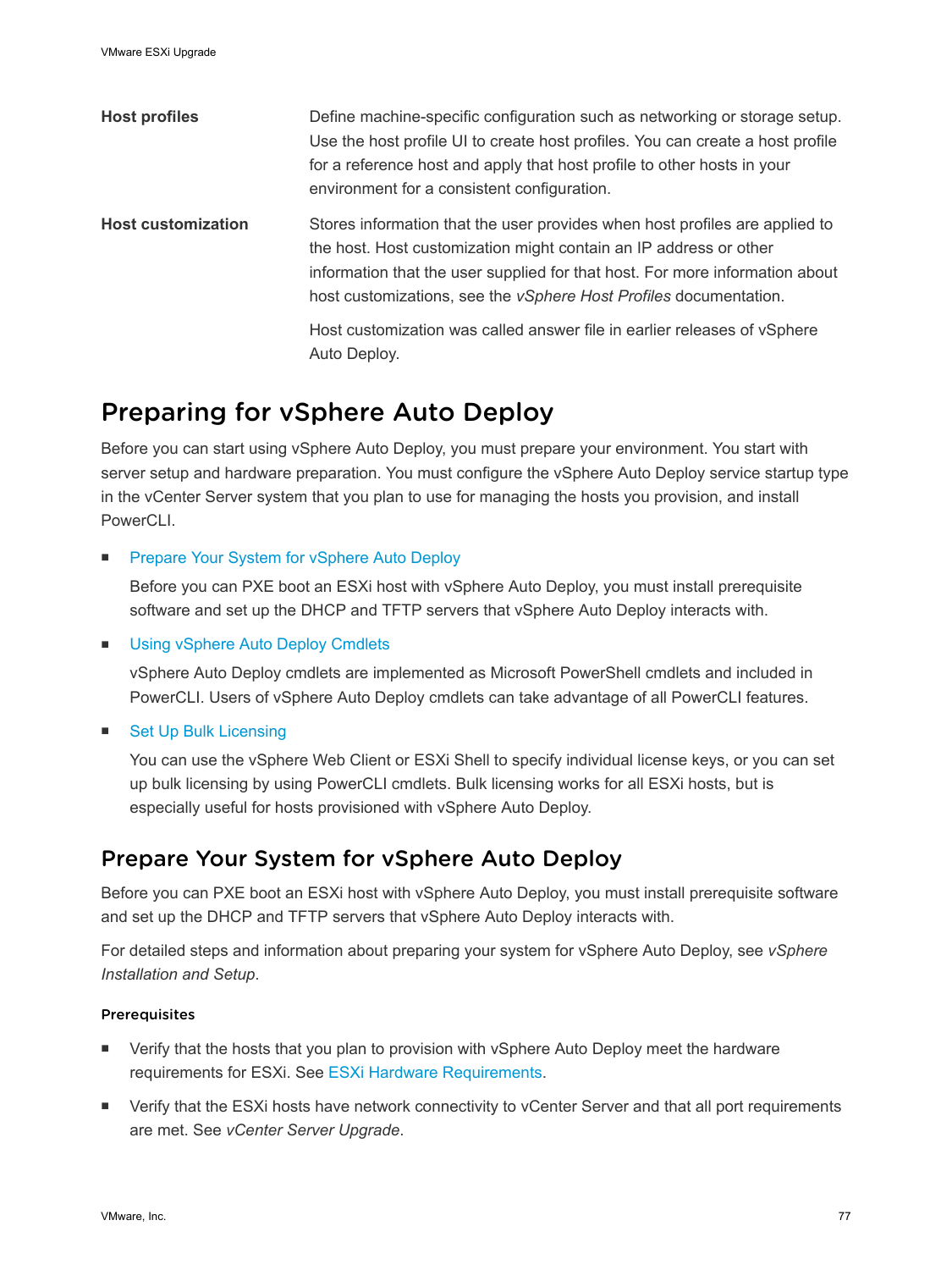- If you want to use VLANs in your vSphere Auto Deploy environment, you must set up the end to end networking properly. When the host is PXE booting, the firmware driver must be set up to tag the frames with proper VLAN IDs. You must do this set up manually by making the correct changes in the UEFI/BIOS interface. You must also correctly configure the ESXi port groups with the correct VLAN IDs. Ask your network administrator how VLAN IDs are used in your environment.
- **•** Verify that you have enough storage for the vSphere Auto Deploy repository. The vSphere Auto Deploy server uses the repository to store data it needs, including the rules and rule sets you create and the VIBs and image profiles that you specify in your rules.

Best practice is to allocate 2 GB to have enough room for four image profiles and some extra space. Each image profile requires approximately 350 MB. Determine how much space to reserve for the vSphere Auto Deploy repository by considering how many image profiles you expect to use.

- Obtain administrative privileges to the DHCP server that manages the network segment you want to boot from. You can use a DHCP server already in your environment, or install a DHCP server. For your vSphere Auto Deploy setup, replace the gpxelinux.0 file name with snponly64.efi.vmwhardwired for UEFI or undionly.kpxe.vmw-hardwired for BIOS. For more information on DHCP configurations, see [Sample DHCP Configurations.](#page-26-0)
- **EXECUTE SECUTE YOUR DETER IS VIOLATED SECUTE:** Secure your nethod. vSphere Auto Deploy transfers data over SSL to prevent casual interference and snooping. However, the authenticity of the client or the vSphere Auto Deploy server is not checked during a PXE boot.
- If you want to manage vSphere Auto Deploy with PowerCLI cmdlets, verify that Microsoft .NET Framework 4.5 or 4.5.x and Windows PowerShell 3.0 or 4.0 are installed on a Windows machine. You can install PowerCLI on the Windows system on which vCenter Server is installed or on a different Windows system. See the *vSphere PowerCLI User's Guide*.
- Set up a remote Syslog server. See the *vCenter Server and Host Management* documentation for Syslog server configuration information. Configure the first host you boot to use the remote Syslog server and apply that host's host profile to all other target hosts. Optionally, install and use the vSphere Syslog Collector, a vCenter Server support tool that provides a unified architecture for system logging and enables network logging and combining of logs from multiple hosts.
- n Install ESXi Dump Collector, set up your first host so that all core dumps are directed to ESXi Dump Collector, and apply the host profile from that host to all other hosts.
- If the hosts that you plan to provision with vSphere Auto Deploy are with legacy BIOS, verify that the vSphere Auto Deploy server has an IPv4 address. PXE booting with legacy BIOS firmware is possible only over IPv4. PXE booting with UEFI firmware is possible with either IPv4 or IPv6.

#### Procedure

**1** Install vCenter Server or deploy the vCenter Server Appliance.

The vSphere Auto Deploy server is included with the management node.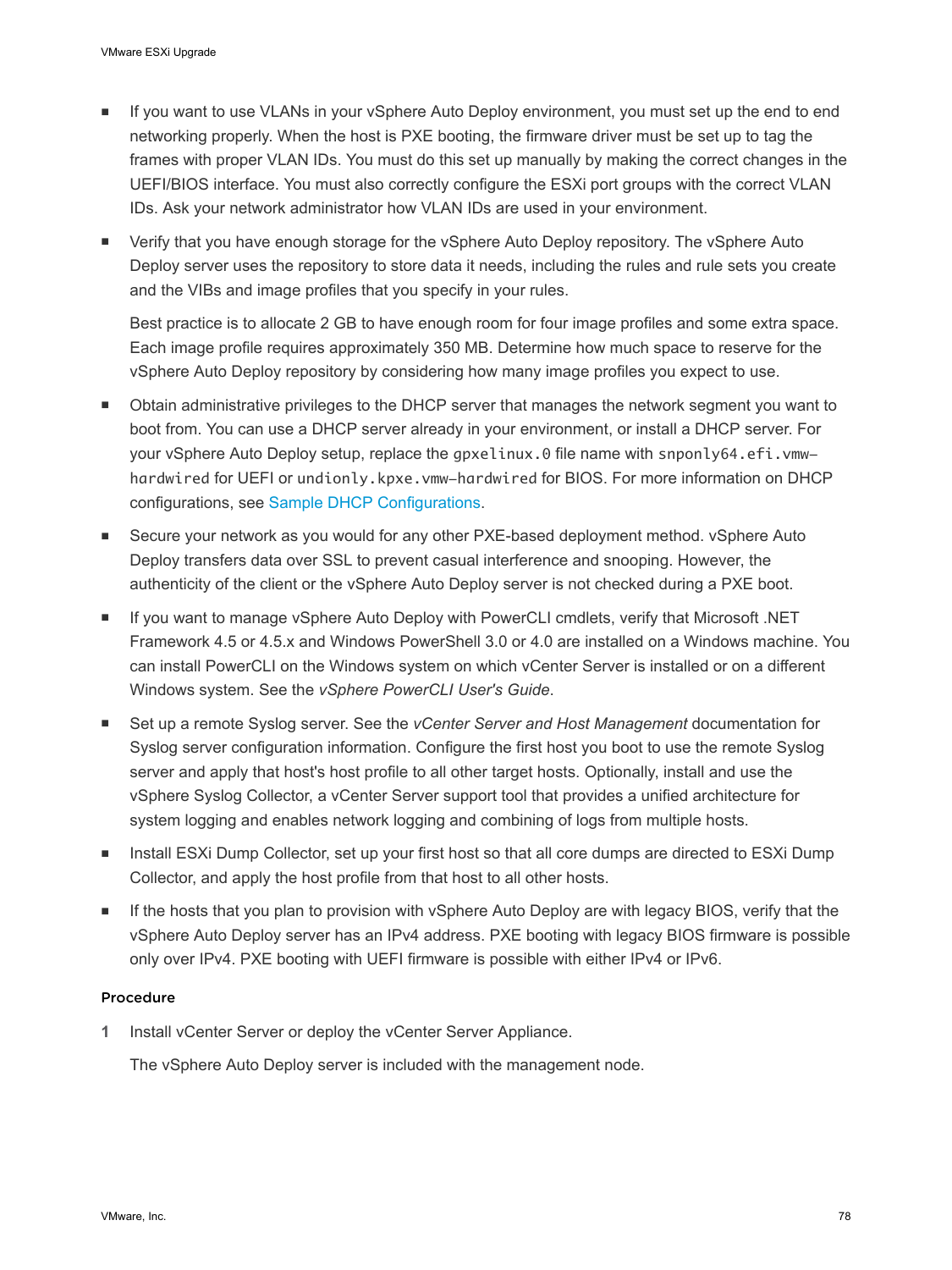- **2** Configure the vSphere Auto Deploy service startup type.
	- a Log in to your vCenter Server system by using the vSphere Web Client.
	- b On the vSphere Web Client Home page, click **Administration**.
	- c Under **System Configuration** click **Services**.
	- d Select **Auto Deploy**, click the **Actions** menu, and select **Edit Startup Type**.
		- **n** On Windows, the vSphere Auto Deploy service is disabled. In the **Edit Startup Type** window, select **Manual** or **Automatic** to enable vSphere Auto Deploy.
		- n On the vCenter Server Appliance, the vSphere Auto Deploy service by default is set to **Manual**. If you want the vSphere Auto Deploy service to start automatically upon OS startup, select **Automatic**.
- **3** (Optional) If you want to manage vSphere Auto Deploy with the vSphere Web Client, configure the vSphere ESXi Image Builder service startup type.
	- a Repeat Step 2a through Step 2c.
	- b Select **ImageBuilder Service**, click the **Actions** menu, and select **Edit Startup Type**.
		- On Windows, the vSphere ESXi Image Builder service is disabled. In the **Edit Startup Type** window, select **Manual** or **Automatic** to enable the service.
		- n On the vCenter Server Appliance, the vSphere Auto Deploy service by default is set to **Manual**. If you want the vSphere ESXi Image Builder service to start automatically upon OS startup, select **Automatic**.
	- c Log out of the vSphere Web Client and log in again.

The **Auto Deploy** icon is visible on the Home page of the vSphere Web Client.

- **4** (Optional) If you want to manage vSphere Auto Deploy with PowerCLI cmdlets, install PowerCLI.
	- a Download the latest version of PowerCLI from the VMware Web site.
	- b Navigate to the folder that contains the PowerCLI file you downloaded and double-click the executable file.

If the installation wizard detects an earlier version of PowerCLI on your system, it will attempt to upgrade your existing installation

- c Follow the prompts in the wizard to complete the installation.
- **5** Configure the TFTP server.
	- a In a vSphere Web Client connected to the vCenter Server system, go to the inventory list and select the vCenter Server system.
	- b Click the **Manage** tab, select **Settings**, and click **Auto Deploy**.
	- c Click **Download TFTP Boot Zip** to download the TFTP configuration file and unzip the file to the directory in which your TFTP server stores files.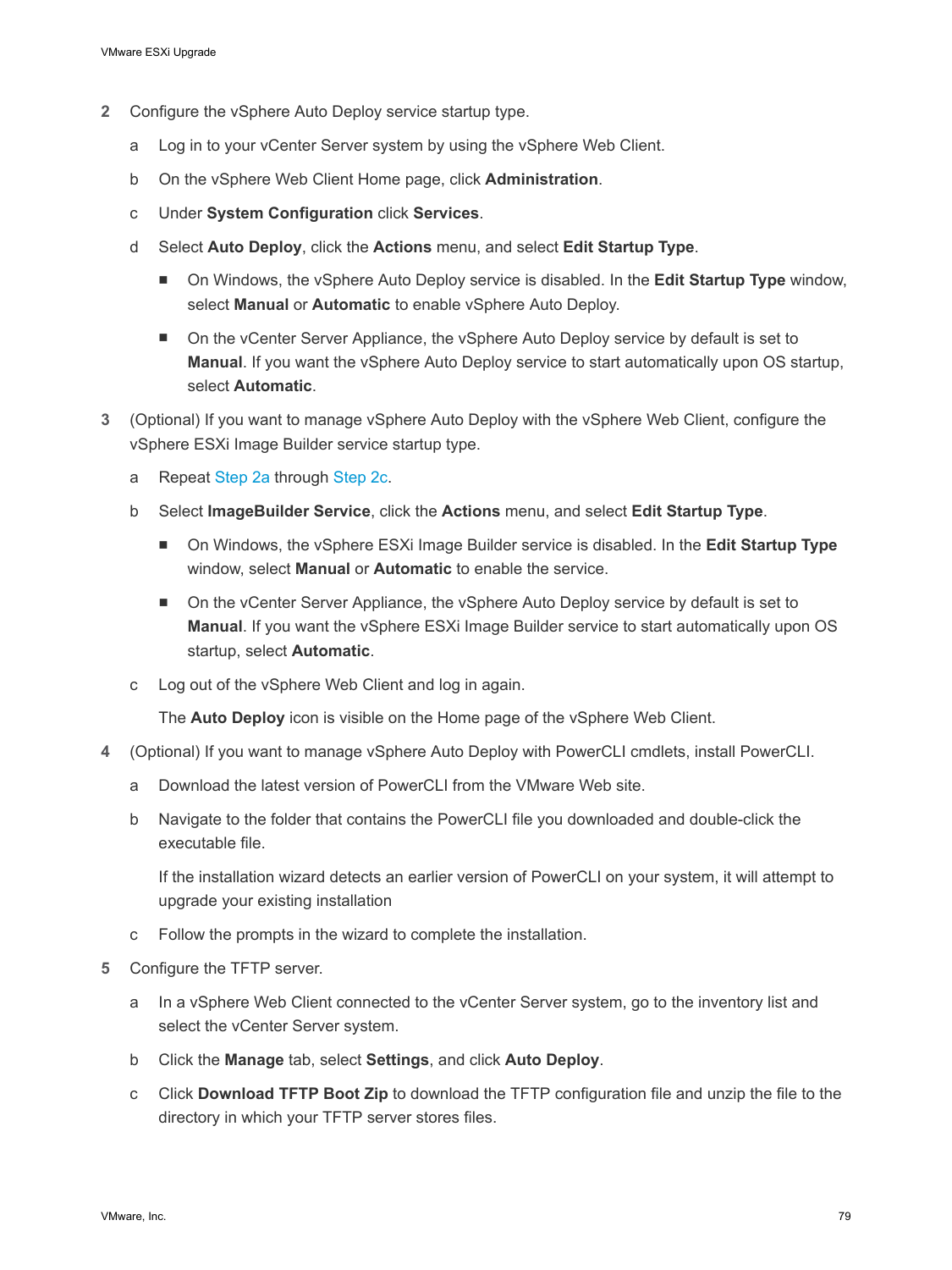- <span id="page-79-0"></span>**6** Set up your DHCP server to point to the TFTP server on which the TFTP ZIP file is located.
	- a Specify the TFTP Server's IP address in DHCP option 66, frequently called next-server.
	- b Specify the boot file name, which is snponly64.efi.vmw-hardwired for UEFI or undionly.kpxe.vmw-hardwired for BIOS in the DHCP option 67, frequently called bootfilename.
- **7** Set each host you want to provision with vSphere Auto Deploy to network boot or PXE boot, following the manufacturer's instructions.
- **8** (Optional) If you set up your environment to use Thumbprint mode, you can use your own Certificate Authority (CA) by replacing the OpenSSL certificate rbd-ca.crt and the OpenSSL private key rbdca.key with your own certificate and key file.
	- On Windows, the files are in the SSL subfolder of the vSphere Auto Deploy installation directory. For example, on Windows 7 the default is C:\ProgramData\VMware\VMware vSphere Auto Deploy\ssl.
	- On the vCenter Server Appliance, the files are in /etc/vmware-rbd/ssl/.

By default, vCenter Server 6.0 and later uses VMware Certificate Authority (VMCA).

When you start a host that is set up for vSphere Auto Deploy, the host contacts the DHCP server and is directed to the vSphere Auto Deploy server, which provisions the host with the image profile specified in the active rule set.

#### What to do next

- Define a rule that assigns an image profile and optional host profile, host location or script bundle to the host.
- <sup>n</sup> (Optional) Configure the first host that you provision as a reference host. Use the storage, networking, and other settings you want for your target hosts to share. Create a host profile for the reference host and write a rule that assigns both the already tested image profile and the host profile to target hosts.
- (Optional) If you want to have vSphere Auto Deploy overwrite existing partitions, set up a reference host to do auto partitioning and apply the host profile of the reference host to other hosts.
- <sup>n</sup> (Optional) If you have to configure host-specific information, set up the host profile of the reference host to prompt for user input. For more information about host customizations, see the *vSphere Host Profiles* documentation.

## Using vSphere Auto Deploy Cmdlets

vSphere Auto Deploy cmdlets are implemented as Microsoft PowerShell cmdlets and included in PowerCLI. Users of vSphere Auto Deploy cmdlets can take advantage of all PowerCLI features.

Experienced PowerShell users can use vSphere Auto Deploy cmdlets just like other PowerShell cmdlets. If you are new to PowerShell and PowerCLI, the following tips might be helpful.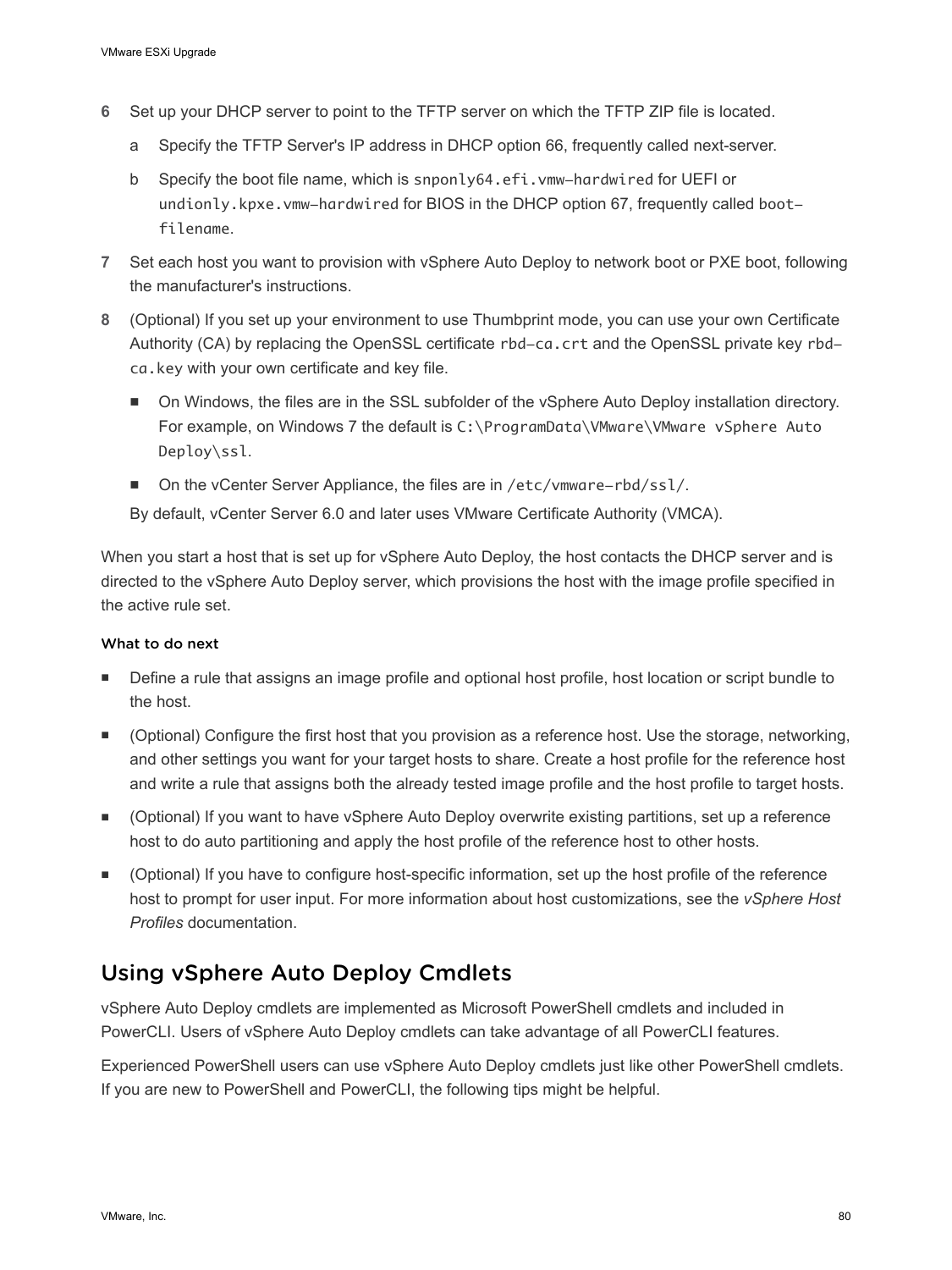<span id="page-80-0"></span>You can type cmdlets, parameters, and parameter values in the PowerCLI shell.

- Get help for any cmdlet by running Get-Helpcmdlet\_name.
- Remember that PowerShell is not case sensitive.
- Use tab completion for cmdlet names and parameter names.
- **Format any variable and cmdlet output by using Format-List or Format-Table, or their short forms** fl or ft. For more information, run the Get-Help Format-List cmdlet.

#### Passing Parameters by Name

You can pass in parameters by name in most cases and surround parameter values that contain spaces or special characters with double quotes.

```
 Copy-DeployRule -DeployRule testrule -ReplaceItem MyNewProfile
```
Most examples in the *vCenter Server Installation and Setup* documentation pass in parameters by name.

#### Passing Parameters as Objects

You can pass parameters as objects if you want to perform scripting and automation. Passing in parameters as objects is useful with cmdlets that return multiple objects and with cmdlets that return a single object. Consider the following example.

1 Bind the object that encapsulates rule set compliance information for a host to a variable.

```
$tr = Test-DeployRuleSetCompliance MyEsxi42
```
2 View the itemlist property of the object to see the difference between what is in the rule set and what the host is currently using.

\$tr.itemlist

3 Remediate the host to use the revised rule set by using the Repair-DeployRuleSetCompliance cmdlet with the variable.

Repair-DeployRuleSetCompliance \$tr

The example remediates the host the next time you boot the host.

## Set Up Bulk Licensing

You can use the vSphere Web Client or ESXi Shell to specify individual license keys, or you can set up bulk licensing by using PowerCLI cmdlets. Bulk licensing works for all ESXi hosts, but is especially useful for hosts provisioned with vSphere Auto Deploy.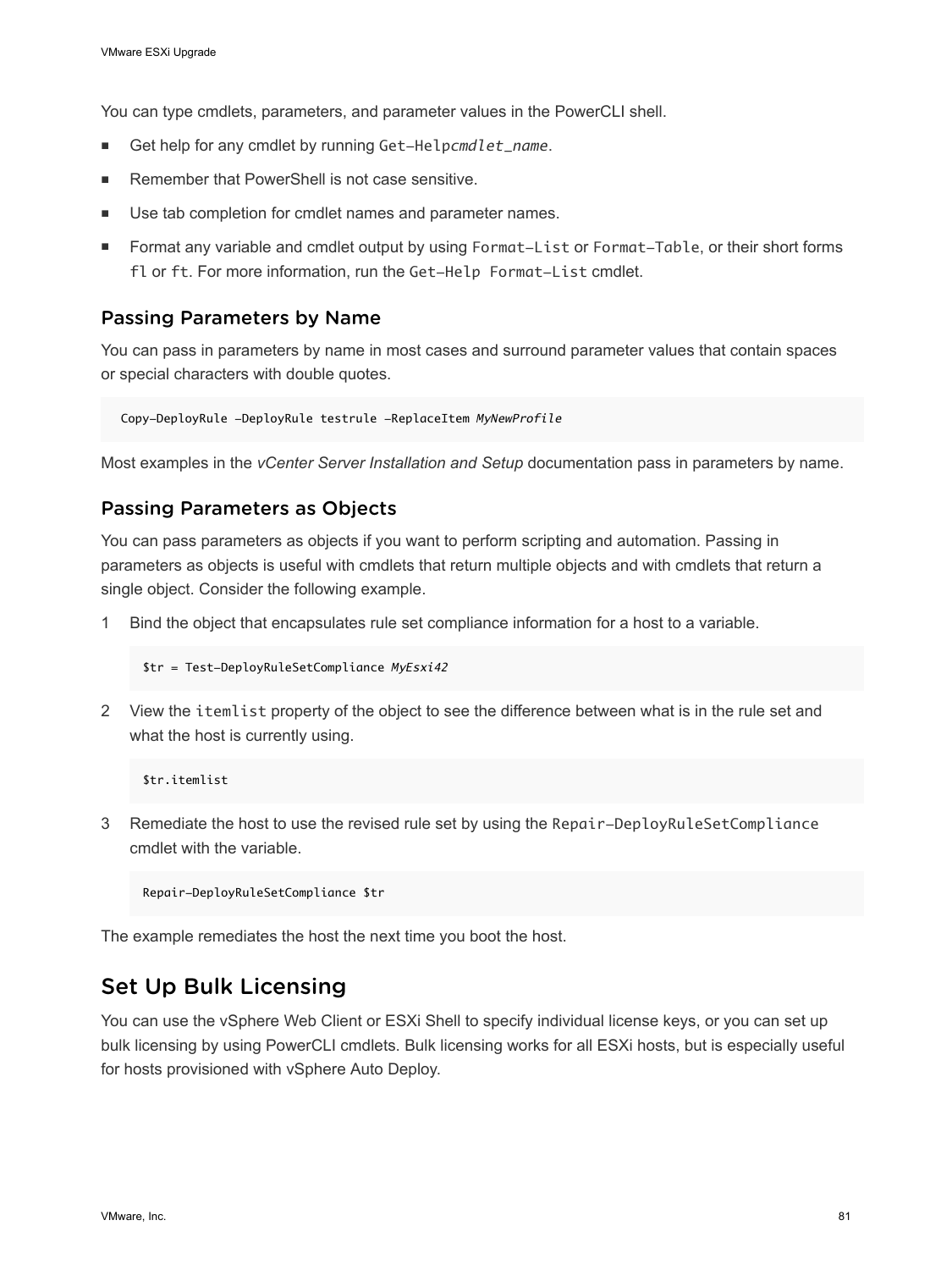Assigning license keys through the vSphere Web Client and assigning licensing by using PowerCLI cmdlets function differently.

| <b>Assign license keys</b><br>with the<br>vSphere Web Client | You can assign license keys to a host when you add the host to the<br>vCenter Server system or when the host is managed by a vCenter Server<br>system. |
|--------------------------------------------------------------|--------------------------------------------------------------------------------------------------------------------------------------------------------|
| <b>Assign license keys</b>                                   | You can specify a set of license keys to be added to a set of hosts. The                                                                               |
| with                                                         | license keys are added to the vCenter Server database. Each time a host is                                                                             |
| LicenseDataManager                                           | added to the vCenter Server system or reconnects to it, the host is                                                                                    |
| <b>PowerCLI</b>                                              | assigned a license key. A license key that is assigned through PowerCLI is                                                                             |
|                                                              | treated as a default license key. When an unlicensed host is added or                                                                                  |
|                                                              | reconnected, it is assigned the default license key. If a host is already                                                                              |
|                                                              | licensed, it keeps its license key.                                                                                                                    |

The following example assigns licenses to all hosts in a data center. You can also associate licenses with hosts and clusters.

The following example is for advanced PowerCLI users who know how to use PowerShell variables.

#### **Prerequisites**

[Prepare Your System for vSphere Auto Deploy](#page-76-0).

#### Procedure

**1** In a PowerCLI session, connect to the vCenter Server system you want to use and bind the associated license manager to a variable.

**Connect-VIServer -Server 192.XXX.X.XX -User** *username* **-Password** *password* **\$licenseDataManager = Get-LicenseDataManager**

**2** Run a cmdlet that retrieves the datacenter in which the hosts for which you want to use the bulk licensing feature are located.

#### **\$hostContainer = Get-Datacenter -Name Datacenter-X**

You can also run a cmdlet that retrieves a cluster to use bulk licensing for all hosts in a cluster, or retrieves a folder to use bulk licensing for all hosts in a folder.

**3** Create a new LicenseData object and a LicenseKeyEntry object with associated type ID and license key.

```
$licenseData = New-Object VMware.VimAutomation.License.Types.LicenseData
$licenseKeyEntry = New-Object Vmware.VimAutomation.License.Types.LicenseKeyEntry
$licenseKeyEntry.TypeId = "vmware-vsphere"
$licenseKeyEntry.LicenseKey = "XXXXX-XXXXX-XXXXX-XXXXX-XXXXX"
```
**4** Associate the LicenseKeys attribute of the LicenseData object you created in step 3 with the LicenseKeyEntry object.

**\$licenseData.LicenseKeys += \$licenseKeyEntry**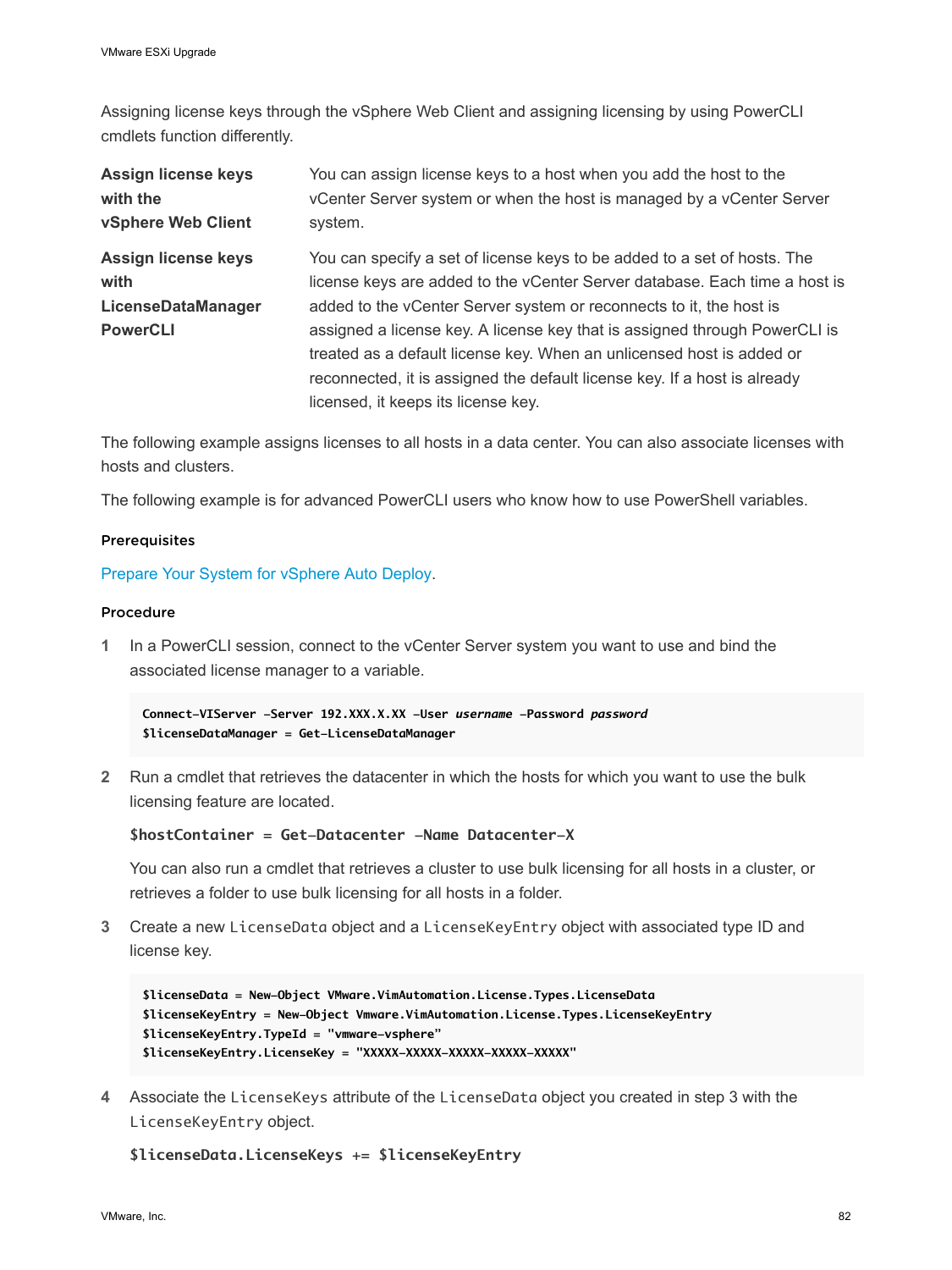<span id="page-82-0"></span>**5** Update the license data for the data center with the LicenseData object and verify that the license is associated with the host container.

**\$licenseDataManager.UpdateAssociatedLicenseData(\$hostContainer.Uid, \$licenseData) \$licenseDataManager.QueryAssociatedLicenseData(\$hostContainer.Uid)**

- **6** Provision one or more hosts with vSphere Auto Deploy and assign them to the data center or to the cluster that you assigned the license data to.
- **7** You can use the vSphere Web Client to verify that the host is successfully assigned to the default license XXXXX-XXXXX-XXXXX-XXXXX-XXXXX.

All hosts that you assigned to the data center are now licensed automatically.

# Reprovisioning Hosts

vSphere Auto Deploy supports multiple reprovisioning options. You can perform a simple reboot or reprovision with a different image profile or a different host profile.

A first boot using vSphere Auto Deploy requires that you set up your environment and add rules to the rule set. See the topic "Preparing for vSphere Auto Deploy" in the *vSphere installation and Setup* documentation.

The following reprovisioning operations are available.

- Simple reboot.
- Reboot of hosts for which the user answered questions during the boot operation.
- Reprovision with a different image profile.
- Reprovision with a different host profile.

## Reprovision Hosts with Simple Reboot Operations

A simple reboot of a host that is provisioned with vSphere Auto Deploy requires only that all prerequisites are still met. The process uses the previously assigned image profile, host profile, custom script, and vCenter Server location.

#### **Prerequisites**

- Verify that the setup you performed during the first boot operation is in place.
- **•** Verify that all associated items like are available. An item can be an image profile, host profile, custom script or vCenter Server inventory location.
- Verify that the host has the identifying information (asset tag, IP address) it had during previous boot operations.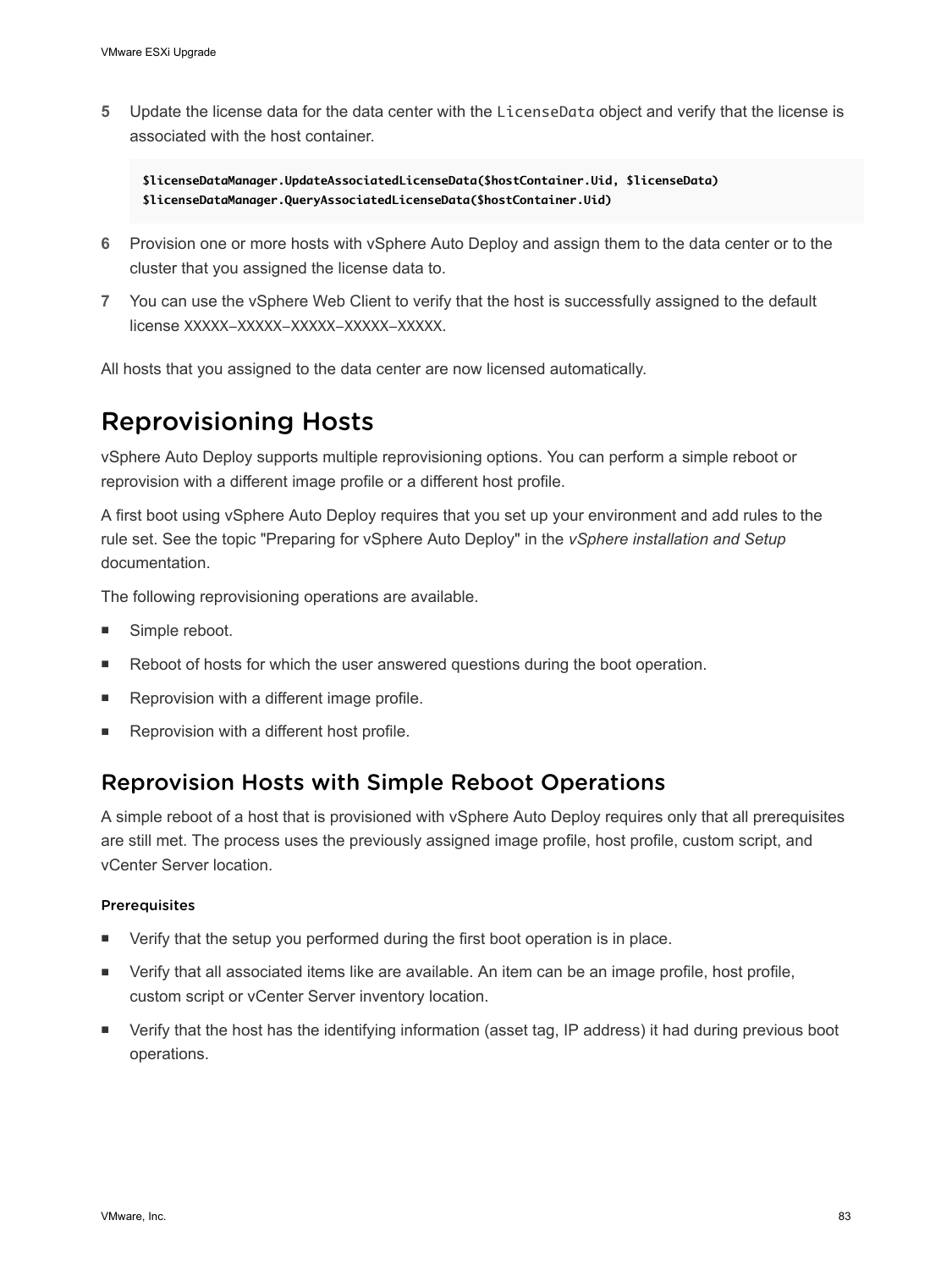#### Procedure

**1** Place the host in maintenance mode.

| <b>Host Type</b>                  | <b>Action</b>                                                                                             |
|-----------------------------------|-----------------------------------------------------------------------------------------------------------|
| Host is part of a DRS cluster     | VMware DRS migrates virtual machines to appropriate hosts when you place the<br>host in maintenance mode. |
| Host is not part of a DRS cluster | You must migrate all virtual machines to different hosts and place each host in<br>maintenance mode.      |

#### **2** Reboot the host.

The host shuts down. When the host reboots, it uses the image profile that the vSphere Auto Deploy server provides. The vSphere Auto Deploy server also applies the host profile stored on the vCenter Server system.

## Reprovision a Host with a New Image Profile by Using PowerCLI

You can use vSphere Auto Deploy to reprovision a host with a new image profile in a PowerCLI session by changing the rule for the host and performing a test and repair compliance operation.

Several options for reprovisioning hosts exist.

- **n** If the VIBs that you want to use support live update, you can use an esxcli software vib command. In that case, you must also update the rule set to use an image profile that includes the new VIBs.
- $\blacksquare$  During testing, you can apply an image profile to an individual host with the Apply-EsxImageProfile cmdlet and reboot the host so the change takes effect. The Apply-EsxImageProfile cmdlet updates the association between the host and the image profile but does not install VIBs on the host.
- In all other cases, use this procedure.

#### Prerequisites

- Verify that the image profile you want to use to reprovision the host is available. Use vSphere ESXi Image Builder in a PowerCLI session. See "Using vSphere ESXi Image Builder CLI" in the *vSphere Installation and Setup* documentation.
- Verify that the setup you performed during the first boot operation is in place.

#### Procedure

**1** At the PowerShell prompt, run the Connect-VIServer PowerCLI cmdlet to connect to the vCenter Server system that vSphere Auto Deploy is registered with.

#### Connect-VIServer *ipv4\_or\_ipv6\_address*

The cmdlet might return a server certificate warning. In a production environment, make sure no server certificate warnings result. In a development environment, you can ignore the warning.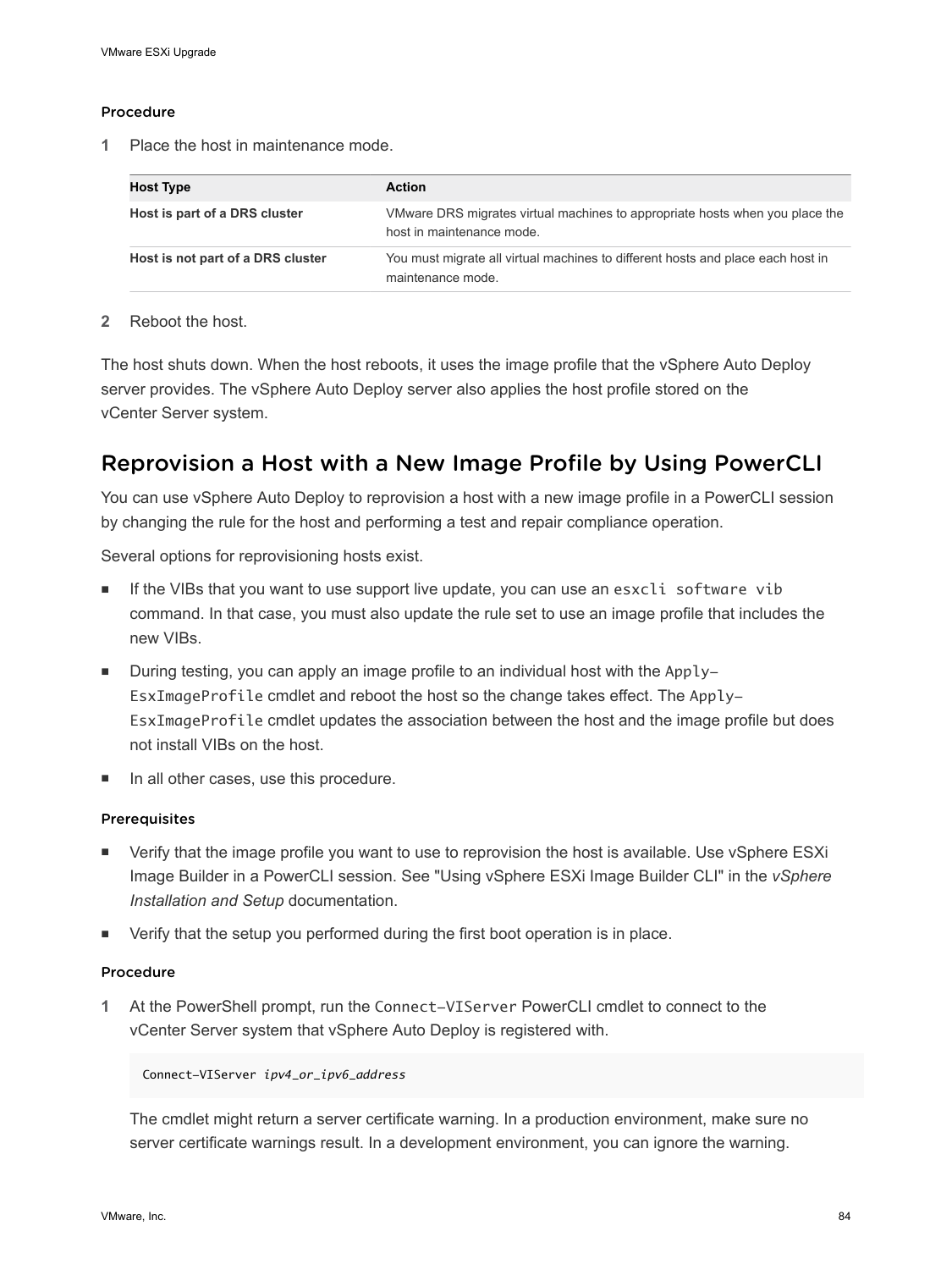- **2** Determine the location of a public software depot that contains the image profile that you want to use, or define a custom image profile with vSphere ESXi Image Builder.
- **3** Run Add-EsxSoftwareDepot to add the software depot that contains the image profile to the PowerCLI session.

| Depot Type   | Cmdlet                                                                                                    |  |
|--------------|-----------------------------------------------------------------------------------------------------------|--|
| Remote depot | Run Add-EsxSoftwareDepot depot_url.                                                                       |  |
| ZIP file     | Download the ZIP file to a local file path or create a mount point local to the<br>a<br>PowerCLI machine. |  |
|              | b Run Add-EsxSoftwareDepot $C:\file_path\my_offline_de$ pot.zip.                                          |  |

- **4** Run Get-EsxImageProfile to see a list of image profiles, and decide which profile you want to use.
- **5** Run Copy-DeployRule and specify the ReplaceItem parameter to change the rule that assigns an image profile to hosts.

The following cmdlet replaces the current image profile that the rule assigns to the host with the *my\_new\_imageprofile* profile. After the cmdlet completes, myrule assigns the new image profile to hosts. The old version of myrule is renamed and hidden.

Copy-DeployRule myrule -ReplaceItem *my\_new\_imageprofile*

- **6** Test the rule compliance for each host that you want to deploy the image to.
	- a Verify that you can access the host for which you want to test rule set compliance.

Get-VMHost -Name *ESXi\_hostname*

b Run the cmdlet that tests rule set compliance for the host, and bind the return value to a variable for later use.

\$tr = Test-DeployRuleSetCompliance *ESXi\_hostname*

c Examine the differences between the contents of the rule set and configuration of the host.

\$tr.itemlist

The system returns a table of current and expected items if the host for which you want to test the new rule set compliance is compliant with the active rule set.

| CurrentItem         | ExpectedItem        |
|---------------------|---------------------|
|                     |                     |
| my_old_imageprofile | my_new_imageprofile |

d Remediate the host to use the revised rule set the next time you boot the host.

Repair-DeployRuleSetCompliance \$tr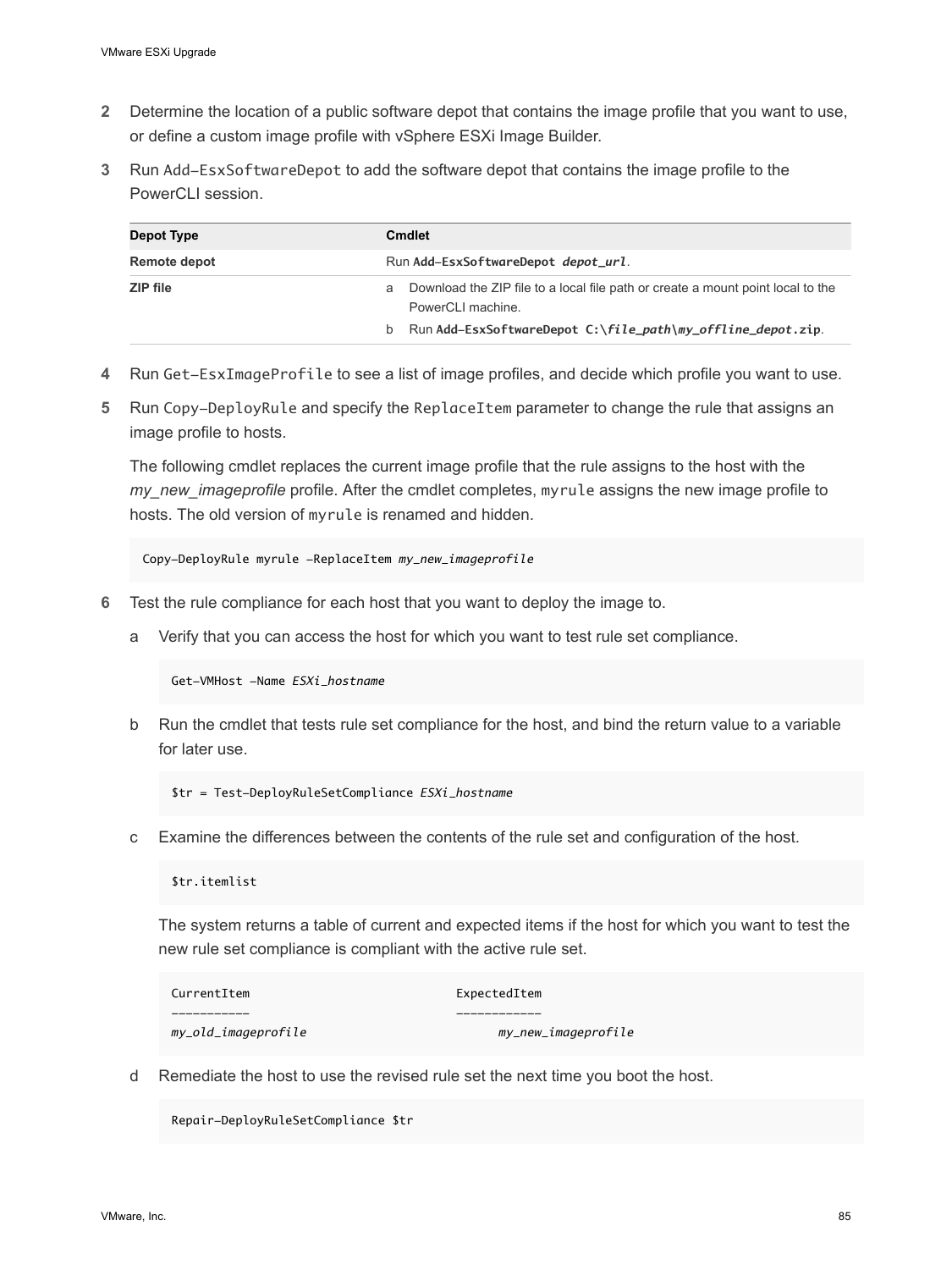**7** Reboot the host to provision it with the new image profile.

## Write a Rule and Assign a Host Profile to Hosts

vSphere Auto Deploy can assign a host profile to one or more hosts. The host profile might include information about storage configuration, network configuration, or other characteristics of the host. If you add a host to a cluster, that cluster's host profile is used.

In many cases, you assign a host to a cluster instead of specifying a host profile explicitly. The host uses the host profile of the cluster.

#### Prerequisites

- <sup>n</sup> Install PowerCLI and all prerequisite software. For information see *vCenter Server Installation and Setup*.
- Export the host profile that you want to use.

#### Procedure

**1** In a PowerCLI session, run the Connect-VIServer cmdlet to connect to the vCenter Server system that vSphere Auto Deploy is registered with.

Connect-VIServer *ipv4\_or\_ipv6\_address*

The cmdlet might return a server certificate warning. In a production environment, make sure no server certificate warnings result. In a development environment, you can ignore the warning.

- **2** Using the vSphere Web Client, set up a host with the settings you want to use and create a host profile from that host.
- **3** Find the name of the host profile by running Get-VMhostProfile PowerCLI cmdlet, passing in the ESXi host from which you create a host profile.
- **4** At the PowerCLI prompt, define a rule in which host profiles are assigned to hosts with certain attributes, for example a range of IP addresses.

```
New-DeployRule -Name "testrule2" -Item my_host_profile -Pattern "vendor=Acme,Zven", "ipv4=192.XXX.
1.10-192.XXX.1.20"
```
The specified item is assigned to all hosts with the specified attributes. This example specifies a rule named testrule2. The rule assigns the specified host profile *my\_host\_profile* to all hosts with an IP address inside the specified range and with a manufacturer of Acme or Zven.

**5** Add the rule to the rule set.

Add-DeployRule testrule2

By default, the working rule set becomes the active rule set, and any changes to the rule set become active when you add a rule. If you use the NoActivate parameter, the working rule set does not become the active rule set.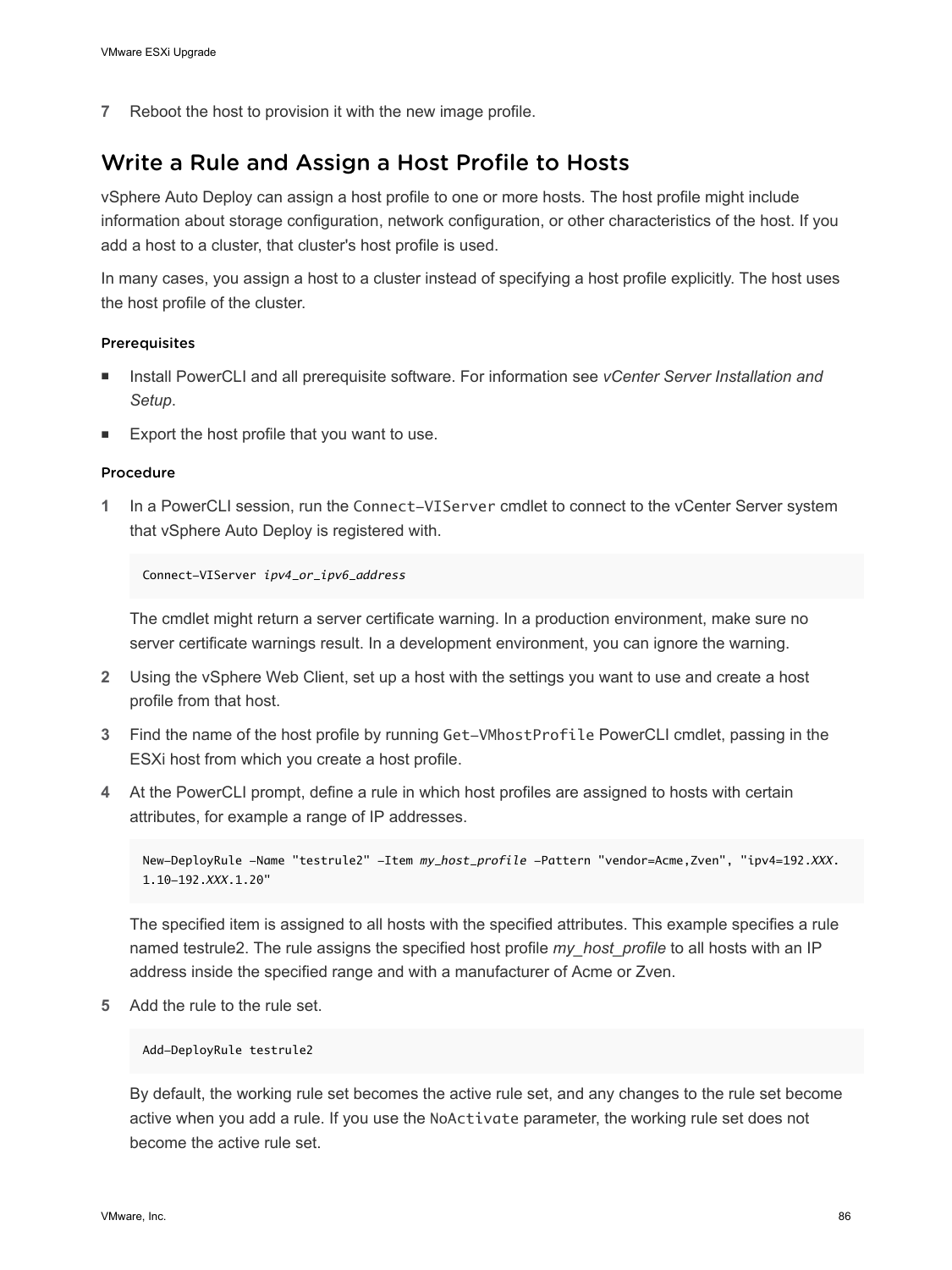#### What to do next

- <sup>n</sup> Assign a host already provisioned with vSphere Auto Deploy to the new host profile by performing compliance test and repair operations on those hosts. For more information, see Test and Repair Rule Compliance.
- Power on unprovisioned hosts to provision them with the host profile.

## Test and Repair Rule Compliance

When you add a rule to the vSphere Auto Deploy rule set or make changes to one or more rules, hosts are not updated automatically. vSphere Auto Deploy applies the new rules only when you test their rule compliance and perform remediation.

#### Prerequisites

- [Prepare Your System for vSphere Auto Deploy](#page-76-0)
- <sup>n</sup> Verify that your infrastructure includes one or more ESXi hosts provisioned with vSphere Auto Deploy, and that the host on which you installed PowerCLI can access those ESXi hosts.

#### Procedure

**1** In a PowerCLI session, run the Connect-VIServer cmdlet to connect to the vCenter Server system that vSphere Auto Deploy is registered with.

Connect-VIServer *ipv4\_or\_ipv6\_address*

The cmdlet might return a server certificate warning. In a production environment, make sure no server certificate warnings result. In a development environment, you can ignore the warning.

**2** Use PowerCLI to check which vSphere Auto Deploy rules are currently available.

#### Get-DeployRule

The system returns the rules and the associated items and patterns.

**3** Make a change to one of the available rules.

For example, you can change the image profile and the name of the rule.

Copy-DeployRule -DeployRule testrule -ReplaceItem *MyNewProfile*

You cannot edit a rule already added to the active rule set. Instead, you can copy the rule and replace the item or pattern you want to change.

**4** Verify that you can access the host for which you want to test rule set compliance.

Get-VMHost -Name *MyEsxi42*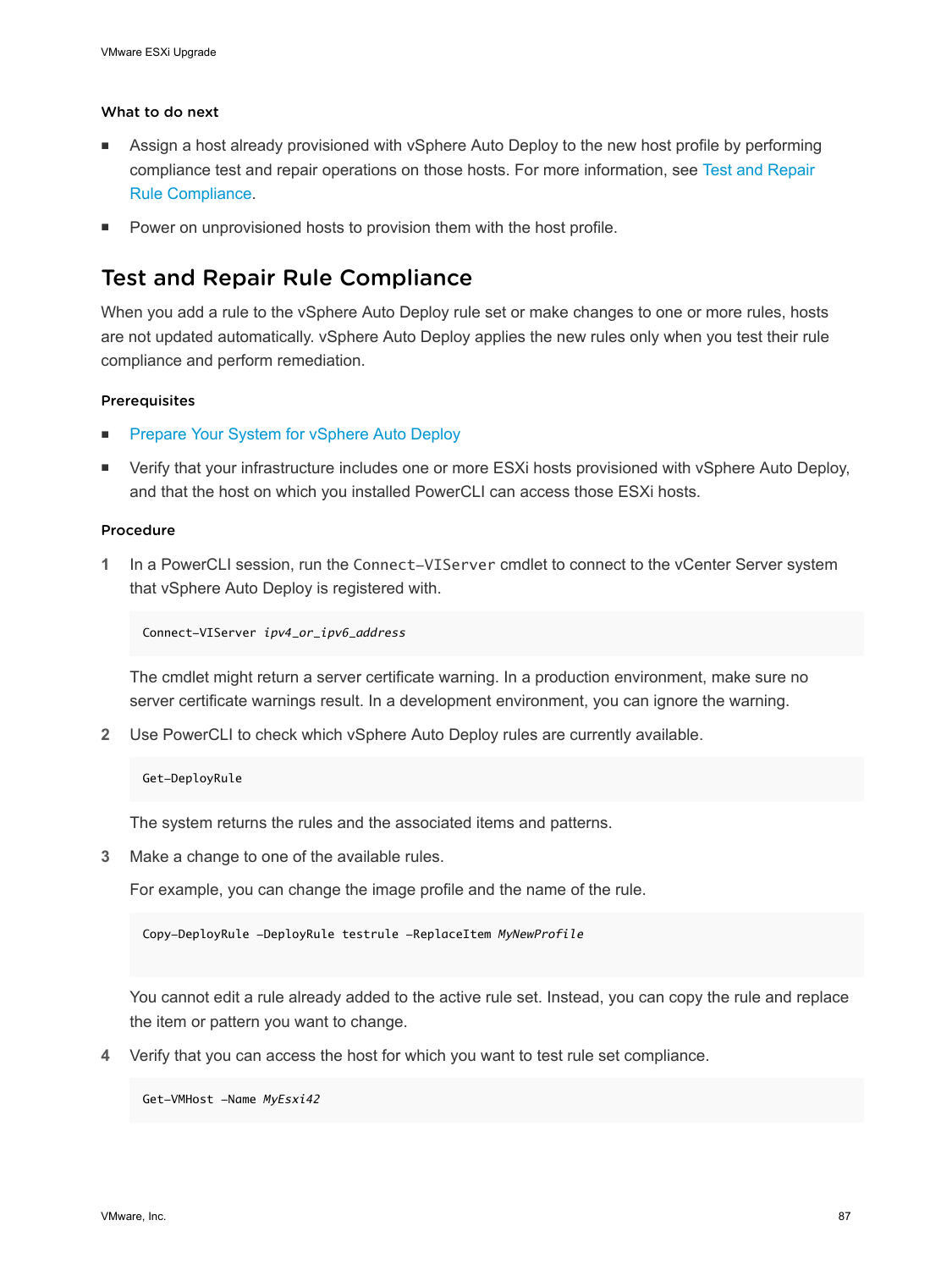**5** Run the cmdlet that tests rule set compliance for the host, and bind the return value to a variable for later use.

\$tr = Test-DeployRuleSetCompliance *MyEsxi42*

**6** Examine the differences between the contents of the rule set and configuration of the host.

\$tr.itemlist

The system returns a table of current and expected items if the host for which you want to test the new rule set compliance is compliant with the active rule set.

| CurrentItem   | ExpectedItem |
|---------------|--------------|
|               |              |
| My Profile 25 | MyNewProfile |

**7** Remediate the host to use the revised rule set the next time you boot the host.

Repair-DeployRuleSetCompliance \$tr

#### What to do next

If the rule you changed specified the inventory location, the change takes effect when you repair compliance. For all other changes, reboot your host to have vSphere Auto Deploy apply the new rule and to achieve compliance between the rule set and the host.